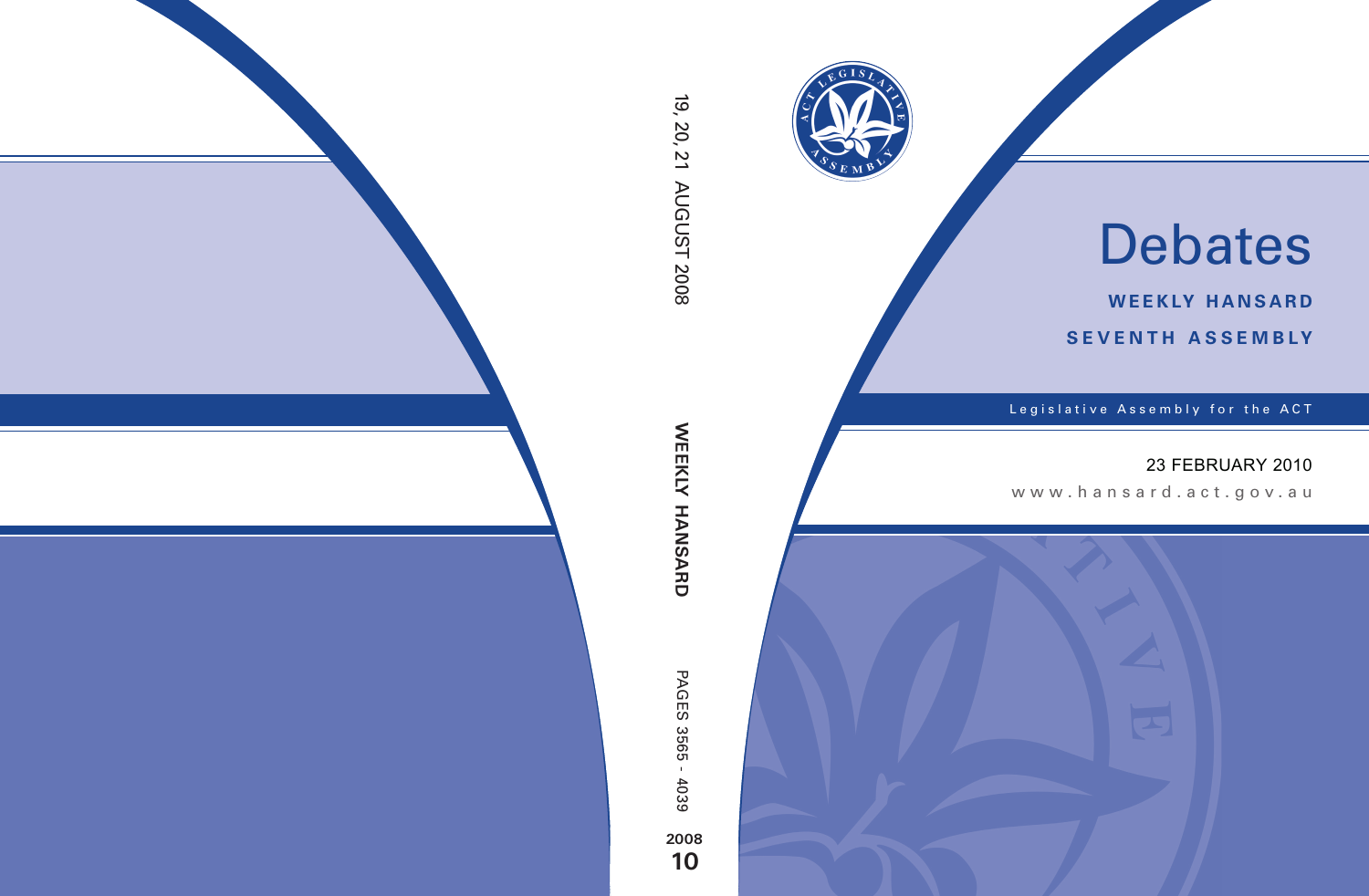# Tuesday, 23 February 2010

| Questions without notice:                                                |      |  |  |
|--------------------------------------------------------------------------|------|--|--|
|                                                                          |      |  |  |
|                                                                          |      |  |  |
|                                                                          |      |  |  |
|                                                                          |      |  |  |
|                                                                          |      |  |  |
|                                                                          |      |  |  |
|                                                                          |      |  |  |
|                                                                          |      |  |  |
|                                                                          |      |  |  |
|                                                                          |      |  |  |
|                                                                          |      |  |  |
|                                                                          |      |  |  |
|                                                                          |      |  |  |
| Supplementary answer to question without notice:                         |      |  |  |
|                                                                          |      |  |  |
| Answer to question on notice:                                            |      |  |  |
|                                                                          |      |  |  |
|                                                                          |      |  |  |
|                                                                          |      |  |  |
|                                                                          |      |  |  |
|                                                                          |      |  |  |
|                                                                          |      |  |  |
|                                                                          |      |  |  |
|                                                                          |      |  |  |
|                                                                          |      |  |  |
| <b>Education Amendment Bill 2010</b>                                     | .520 |  |  |
| Adjournment:                                                             |      |  |  |
|                                                                          |      |  |  |
|                                                                          |      |  |  |
|                                                                          |      |  |  |
|                                                                          |      |  |  |
|                                                                          |      |  |  |
|                                                                          |      |  |  |
|                                                                          |      |  |  |
|                                                                          |      |  |  |
|                                                                          |      |  |  |
|                                                                          |      |  |  |
|                                                                          |      |  |  |
|                                                                          |      |  |  |
| Schedules of amendments:                                                 |      |  |  |
| Schedule 1: Human Rights Commission Legislation Amendment Bill 2009  546 |      |  |  |
|                                                                          |      |  |  |
|                                                                          |      |  |  |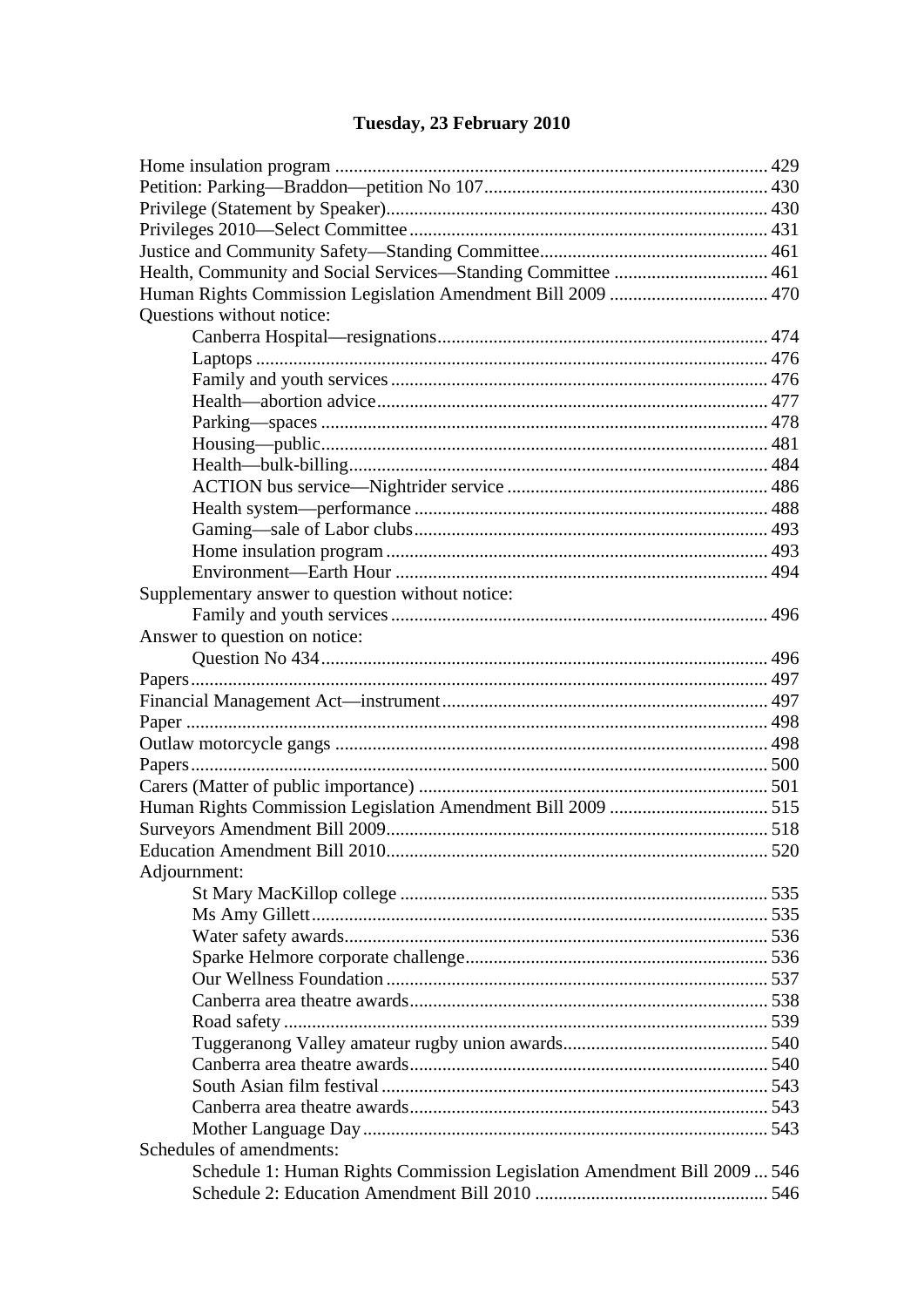## <span id="page-2-0"></span>**Tuesday, 23 February 2010**

**MR SPEAKER** (Mr Rattenbury) took the chair at 10 am, made a formal recognition that the Assembly was meeting on the lands of the traditional custodians and asked members to stand in silence and pray or reflect on their responsibilities to the people of the Australian Capital Territory.

## <span id="page-2-1"></span>**Home insulation program Statement by minister**

**MR CORBELL** (Molonglo—Attorney-General, Minister for the Environment, Climate Change and Water, Minister for Energy and Minister for Police and Emergency Services): Mr Speaker, I seek your indulgence to make a brief statement in relation to a question I answered in question time last Thursday.

#### **MR SPEAKER**: Yes, Mr Corbell.

**MR CORBELL**: Thank you, Mr Speaker. Last Thursday, 11 February, just over a week ago, I was asked a question in relation to the commonwealth insulation installation program and any documentation that the government held in relation to that program. At that time I answered the question correctly, based on the advice I had received at that time and consistent with the advice provided to me by my department on that day.

I was briefed by officials from the Office of Regulatory Services in relation to the commonwealth insulation installation program on Thursday, 11 February this year. The advice that I received related to a meeting that occurred between officials from the Australian government and the states and territories. I was informed that that meeting took place in late April 2009 and was attended by a relatively junior officer from the Office of Regulatory Services. I was not briefed about the meeting prior to 11 February 2010. I was not informed by officials that they possessed any documents relating to the commonwealth insulation installation program. The information provided by me to the Assembly on 11 February 2010 was based on the information provided to me by my department.

On Friday, 12 February 2010, I received advice from the Executive Director of the Office of Regulatory Services that the office had entered into a memorandum of understanding with the commonwealth Department of the Environment, Water, Heritage and the Arts. The MOU is dated 27 July 2009. The MOU relates to the provision of information concerning complaints made by consumers to ORS about ceiling insulation installers. The MOU was signed by the Acting Executive Director of ORS.

I was not advised by officials of the existence of the MOU until 12 February 2010. I have been informed that officials did not see the need to bring the existence of the MOU to my attention, as the MOU merely related to the provision of consumer information.

I wish to apologise to the Assembly for any confusion that my answer has caused and I hope that this information clarifies the matter.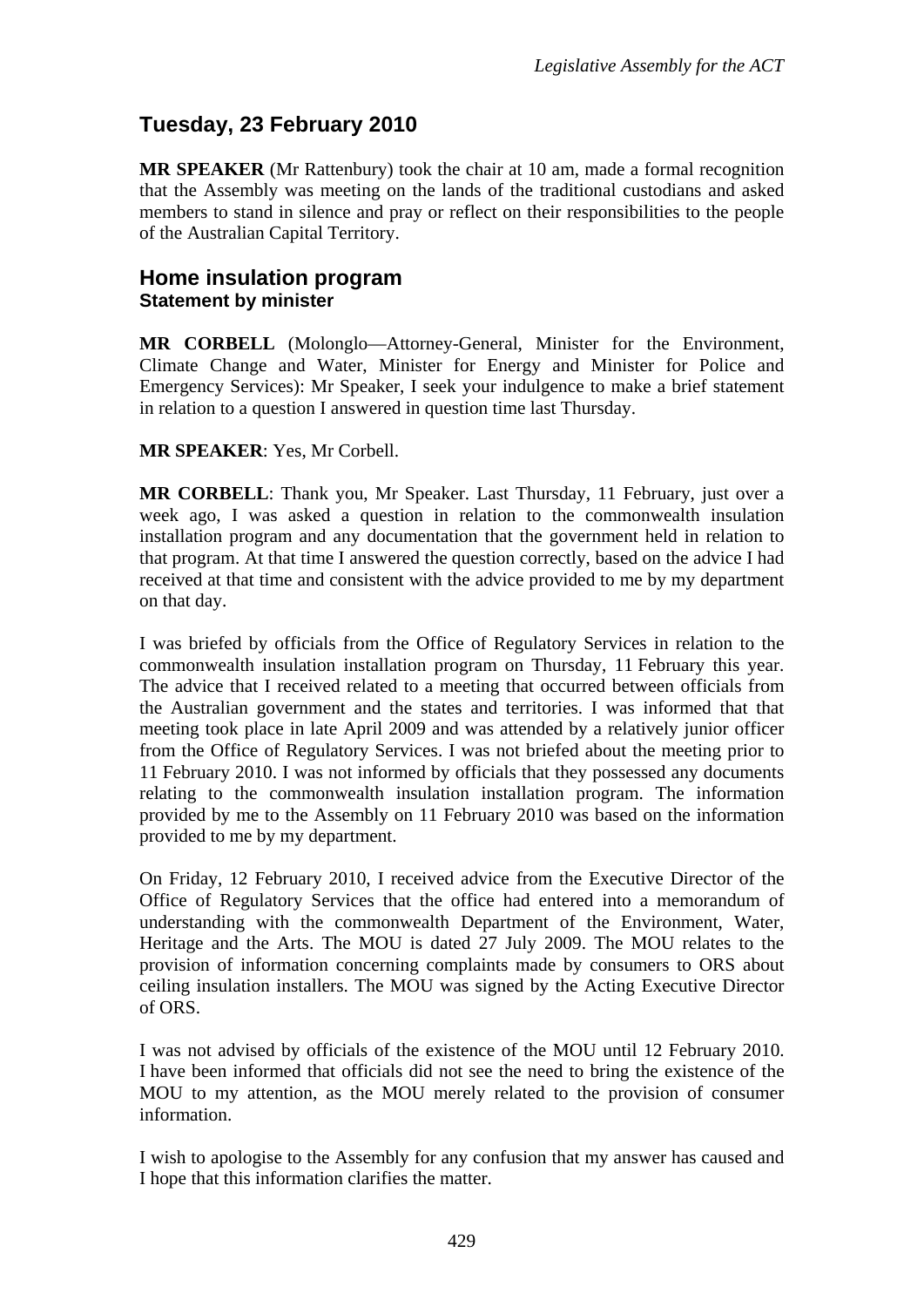## <span id="page-3-0"></span>**Petition**

*The following petition was lodged for presentation, by* **Mr Rattenbury**, *from 26 residents*:

#### **Parking—Braddon—petition No 107**

#### **To the Speaker and Members of the Legislative Assembly for the Australian Capital Territory**

This petition of certain residents of the Australian Capital Territory, who are members of the Canberra City Bowling Club, guests of the Canberra City Bowling Club and residents of Braddon, draws to the attention of the Assembly that: Parking arrangements in Elder and Farrer Streets Braddon are to be changed from the existing 3 and 4 hour duration to 2 hours duration.

Your petitioners therefore request the Assembly to rescind any changes and keep the parking durations at their present level.

*The Clerk having announced that the terms of the petition would be recorded in Hansard and a copy referred to the appropriate minister for response pursuant to standing order 100, the petition was received*.

#### <span id="page-3-1"></span>**Privilege Statement by Speaker**

**MR SPEAKER**: Members, we now move to a matter of privilege that has been raised with me.

On Friday, 19 February 2010, Mrs Dunne, in accordance with standing order 276, gave written notice of what she considered to be a breach of privilege. The matter relates to an allegation that the Managing Director of Actew Corporation knowingly gave false information to an Assembly committee when answering a question.

Under the provisions of standing order 276, the Speaker must determine as soon as practicable whether or not a matter of privilege merits precedence over other business. If, in the Speaker's opinion, the matter does merit precedence, the Speaker must inform the Assembly of the decision and the member who raised the matter may move a motion without notice forthwith to refer the matter to a select committee appointed by the Assembly for that purpose.

The Speaker is not required to judge whether there has been a breach of privilege or a contempt of the Assembly. He or she can only judge whether a matter merits precedence based on criteria set down in standing order 279.

As I was in attendance at hearings in relation to both committees in which this matter arose, and as I have made public statements on this issue, I considered that it would be appropriate that the matter be referred to the Deputy Speaker for determination. The Deputy Speaker has informed me this morning that, in her opinion, the matter satisfies the requirements of standing order 279.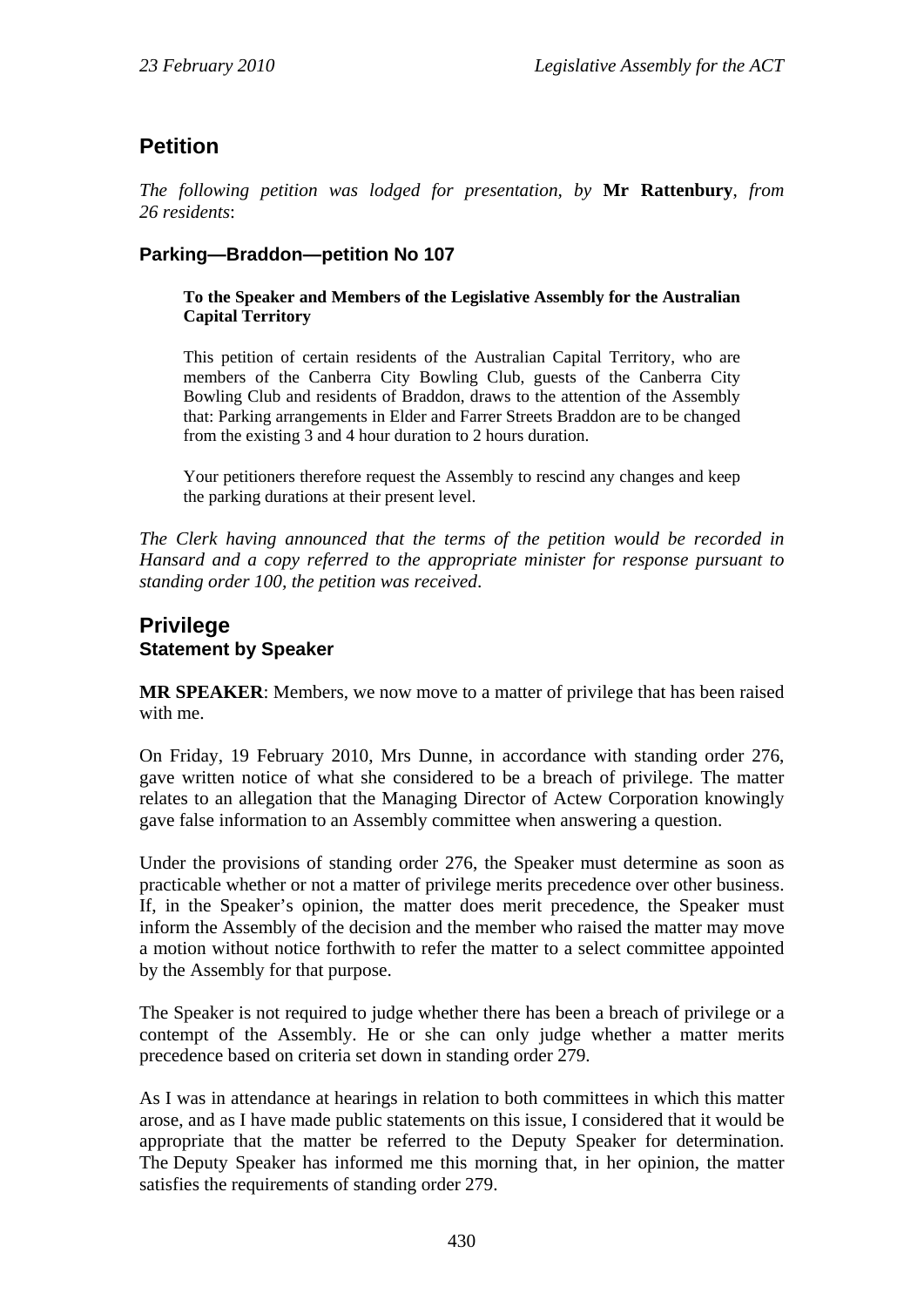Accordingly, I am prepared to allow precedence to a motion to refer the matter to a select committee should Mrs Dunne choose to move such a motion.

For the information of members, I present the following papers:

Privilege—Alleged breach—

Letter to the Speaker from Mrs Dunne, dated 19 February 2010.

Advice to the Speaker from the Deputy Speaker, dated 23 February 2010.

Letter to the Speaker from Mr Mark Sullivan, Managing Director, ACTEW Corporation, dated 23 February 2010.

#### <span id="page-4-0"></span>**Privileges 2010—Select Committee Establishment**

**MRS DUNNE** (Ginninderra) (10.06): I move

That this Assembly—

- (1) pursuant to standing order 276, establish a Select Committee on Privileges 2010 to examine whether a breach of privilege or contempt of the Assembly has been committed by:
	- (a) Mr Mark Sullivan, Managing Director of ACTEW Corporation; or
	- (b) Ms Katy Gallagher MLA, Treasurer and shareholder of ACTEW Corporation;

in relation to evidence given on matters relating to the major water security projects comprising the enlargement of Cotter Dam, the Murrumbidgee-to-Googong bulk water transfer pipeline and the Tantangara Reservoir bulk water licensing arrangements:

- (i) at the Select Committee on Estimates 2009-2010 on 18 May 2009; or
- (ii) at the 2 December 2009 or the 18 February 2010 hearings of the Assembly's Standing Committee on Public Accounts in its inquiry into Annual Reports 2008-2009; or
- (iii) in any public statements; or
- (iv) in any additional material facts;
- (2) the Committee shall report back to the Assembly by Tuesday, 22 June 2010; and
- (3) the Committee shall comprise:
	- (a) one member nominated by the Government;
	- (b) one member nominated by the Crossbench; and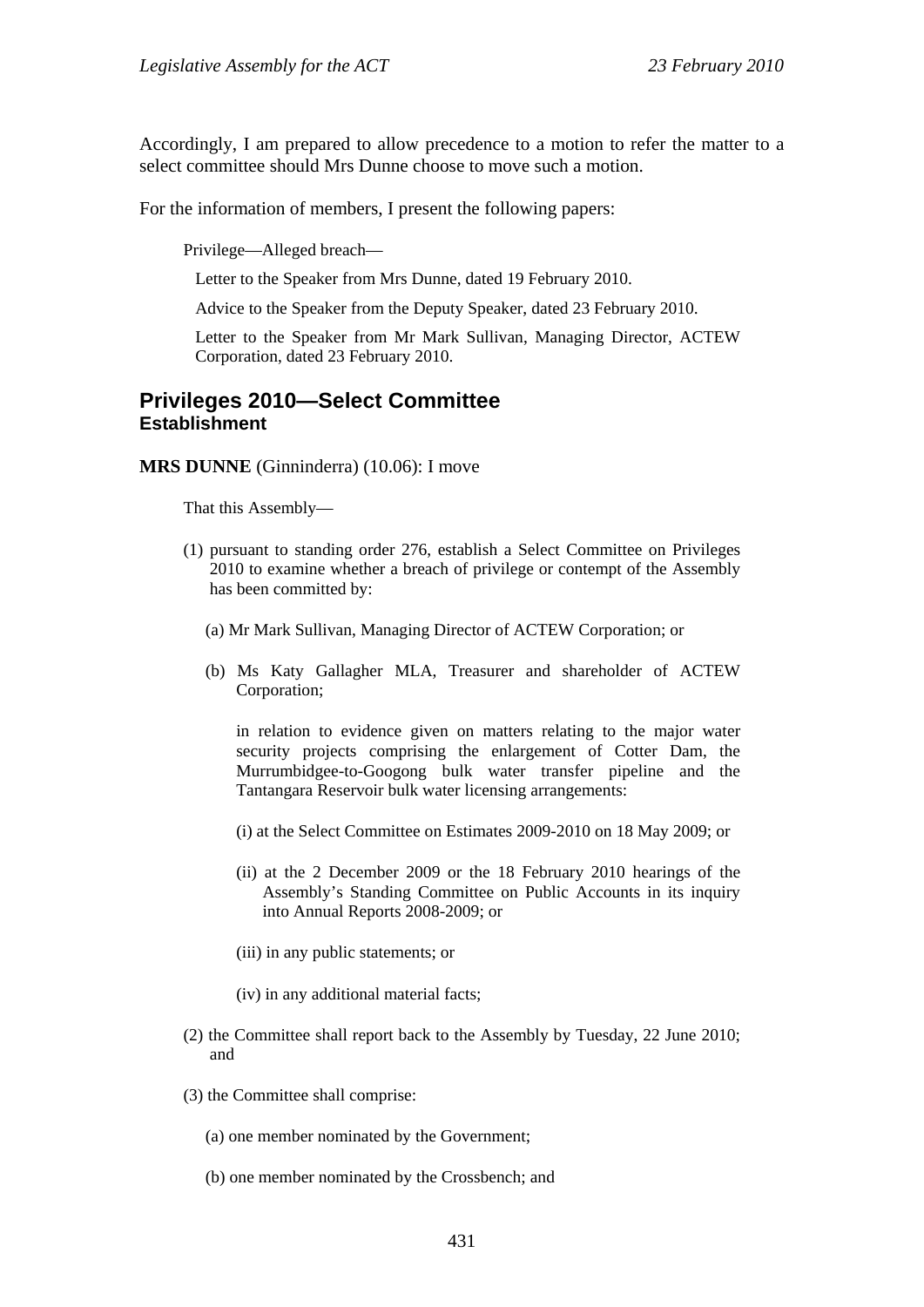(c) one member nominated by the Opposition;

notified to the Speaker by 4 p.m. this sitting day.

Mr Speaker, we in the ACT have a government-owned corporation which is spending half a billion dollars of taxpayers' money on a very important series of water security projects. These projects, particularly the enlargement of the Cotter Dam, are amongst the most costly infrastructure projects ever undertaken since self-government.

Over a long period, the Canberra Liberals have said that we support the collective aim of these projects, which is to secure Canberra's future water supply. Our aim is simple—and I think it is the aim of all of us here—but it goes to a very important element. The element here is the people of the ACT. As taxpayers—whether through direct taxes or, in this case, the consumption of water—the people of the ACT are funding these projects. The people of the ACT are footing the bill for expenditure of more than half a billion dollars.

What can the people of the ACT reasonably expect in return for their money? What is their entitlement? In simple terms, there are three elements. The first is that it gives them a long-term entitlement to water security. The second is that they should be thoroughly engaged in the process. We have seen, time after time, that the people of the ACT want to participate in and contribute to the development of their city and its amenity, and they want to be consulted in relation to this important project. But the third element that the people of the ACT want is honesty when it comes to this project, and this is the element of the motion that I seek to address today.

I need to put it on the record that this issue is not about whether or not the Liberal opposition or anyone else in this place supports or does not support the water security projects. It is quite clear that we do. The issue here today is whether, when we deal with these issues, they are dealt with honestly by this government and by officials who support this government.

When witnesses appear before an Assembly committee to give evidence, they are asked to read a privilege statement and indicate that they understand the terms of that statement. One of the terms states:

Witnesses must tell the truth, and giving false or misleading evidence will be treated as a serious matter.

Ministers in this place and senior officials are regular attenders at estimates committees, annual reports committees and various other Assembly committees. Routinely, they are asked to acknowledge this matter.

Mr Speaker, it is a serious matter—a very serious matter. And why is it so? Simply because Assembly committees—and, through them, the Assembly itself—must be able to conduct business, make recommendations and decisions and appropriate taxpayers' money based on the best available information. For that to be the best possible information, it must be the truth.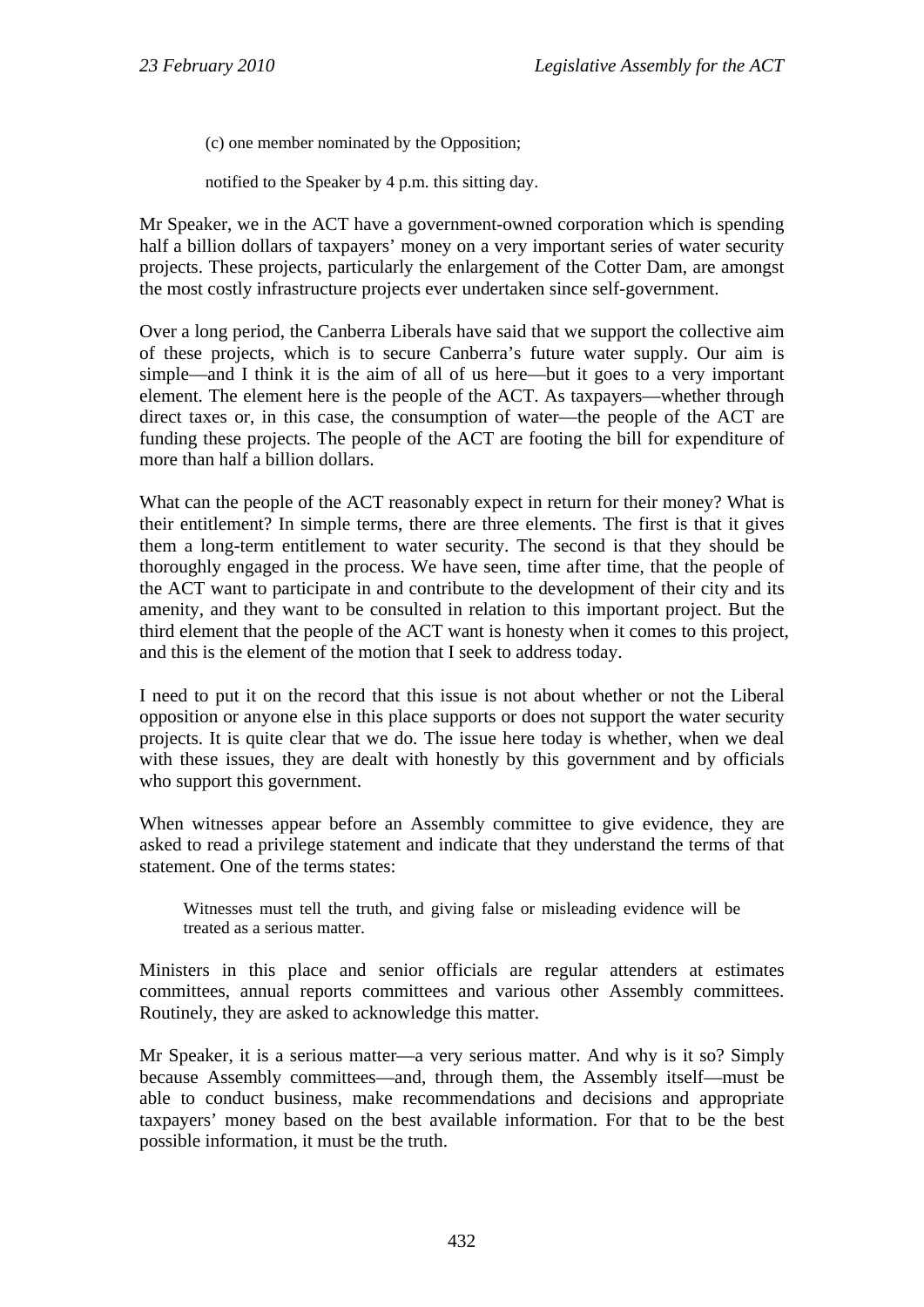On Thursday last week, Actew Corporation's managing director, Mr Sullivan, along with the Treasurer and the Minister for the Environment, Climate Change and Water, appeared before the Standing Committee on Public Accounts in its inquiry into the annual reports for 2008-09. During the hearing I asked Mr Sullivan a series of questions relating to evidence he provided to the Select Committee on Estimates 2009-10. Those hearings occurred on 18 May last. For the information of members who were not present, I propose to read from the proof transcript from last week's hearing. I start:

I would like to look for a little while at the Murrumbidgee to Googong … transfer. Mr Sullivan, did the decision paper dated 6 May to the Actew Corporation board state that the TOC—

that is, the target out-turn cost—

had been approved by the BWI Alliance—

the bulk water alliance—

project management team and the alliance leadership group?

Mr Sullivan said:

Yes, it did.

I went on to ask:

Does the paper advise the board that the committee's total project cost, comprising the approved TOC … the owner's costs, is \$149.793 million, including provisional sums of \$7 million for the mini-hydro and \$2.3 million for approvals?

Mr Sullivan said:

Yes, that sounds right to me.

I went on to ask:

Does the paper further state the costs are "in line with … forecasts by Actew to the ACT government in December 2008"?

Mr Sullivan said:

Yes.

So I asked this: "After that, the board resolved on 13 May to approve a total budget of \$1.98 million for the project, inclusive of the quality pool, and it delegated and authorised you"—that is, Mr Sullivan—"as the managing director, to approve expenditure to that upper limit of \$149.8 million for the implementation of the project. Is that right?"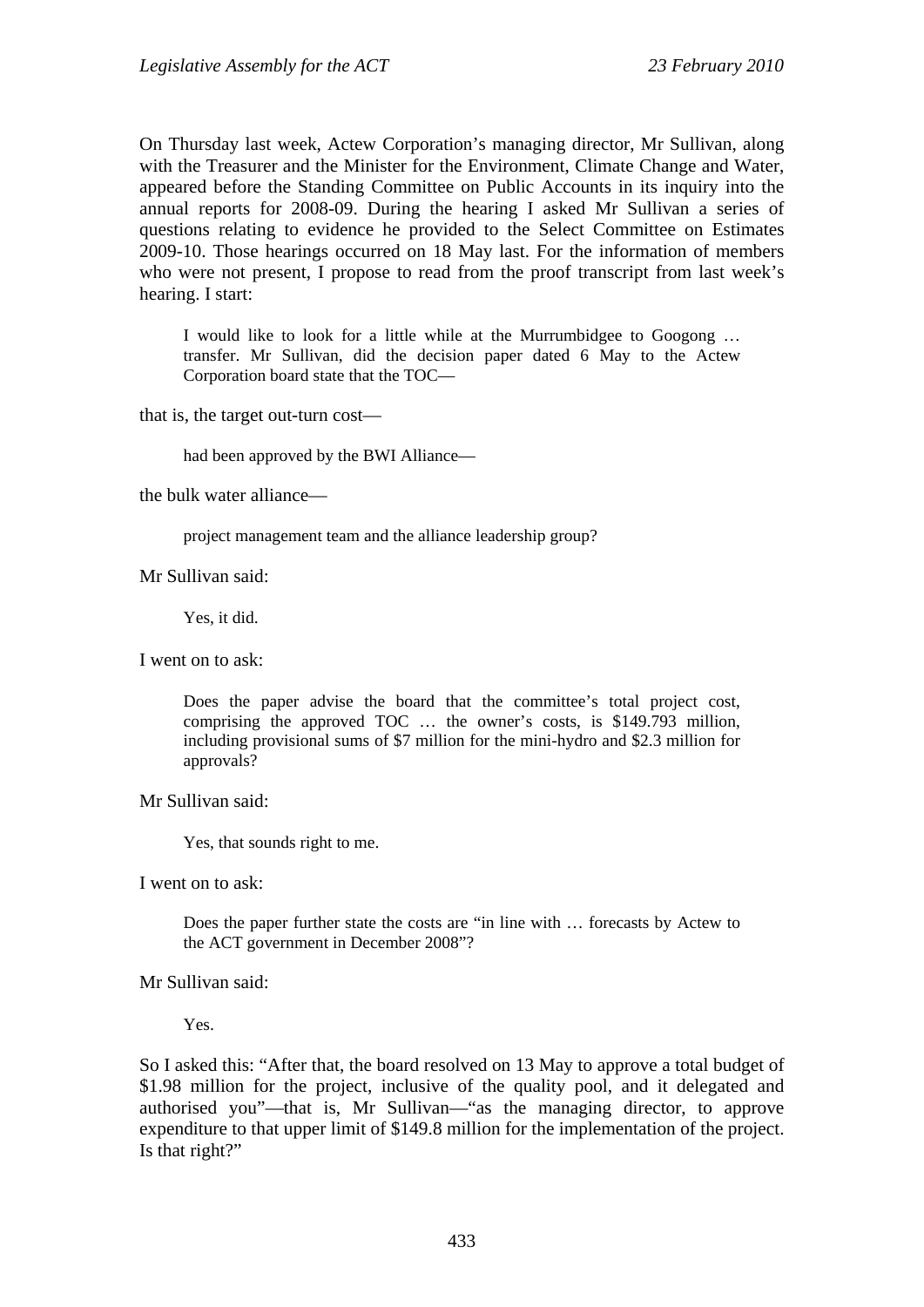Mr Sullivan said:

I do not have the documents but I have no doubt that it certainly sounds right, as you report them.

Then, for the information of the members present, I tabled those documents. Then I asked Mr Sullivan this: "Mr Sullivan, why did you tell the committee that the TOC was not in its final form when only three days before it had been approved, the board had recognised that it had been approved and it had authorised you to spend that money?"

Mr Sullivan responded:

Largely because we had not revealed the TOC and we were using it. There were still … negotiations with the Bulk Water Alliance in respect of the TOC for the dam versus the TOC for the Googong to Murrumbidgee transfer. So we decided there would be no release of the fact of the TOC on the Murrumbidgee to Googong transfer until we had resolved the full TOC issues between the water security projects.

I asked Mr Sullivan this:

Would it ... have been more truthful to say to the committee, "We have resolved" the TOC but it is subject to negotiations and I'm not at liberty to tell you what it is"?

Mr Sullivan said:

Having listened to your report of what I said, yes, it would … have been more prudent to have used less direct language than I used.

Mr Speaker, this is the crux of the issue, but it is not the only issue that has led me to write to you on this matter and to move this motion here today.

Mr Sullivan was taken through a time line of events—a time line of events which only became apparent because I made a number of freedom of information requests and my staff and I were able to compare documents that we received under the Freedom of Information Act with the information that had been provided. We were able to review the transcript and reveal that, when Mr Sullivan had answered a direct question from the committee, he had said something that was clearly untrue. And, when challenged on this some months later—last week, on 18 February—he admitted that it was untrue and he gave a reason as to why he gave untrue information.

Mr Sullivan did not deny giving untrue information. He accepted the premise of my question when I asked him, "Why did you say the TOC was not in final form when only three days before it had been approved?" He accepted the premise of the question and said:

Largely because we had not revealed the TOC …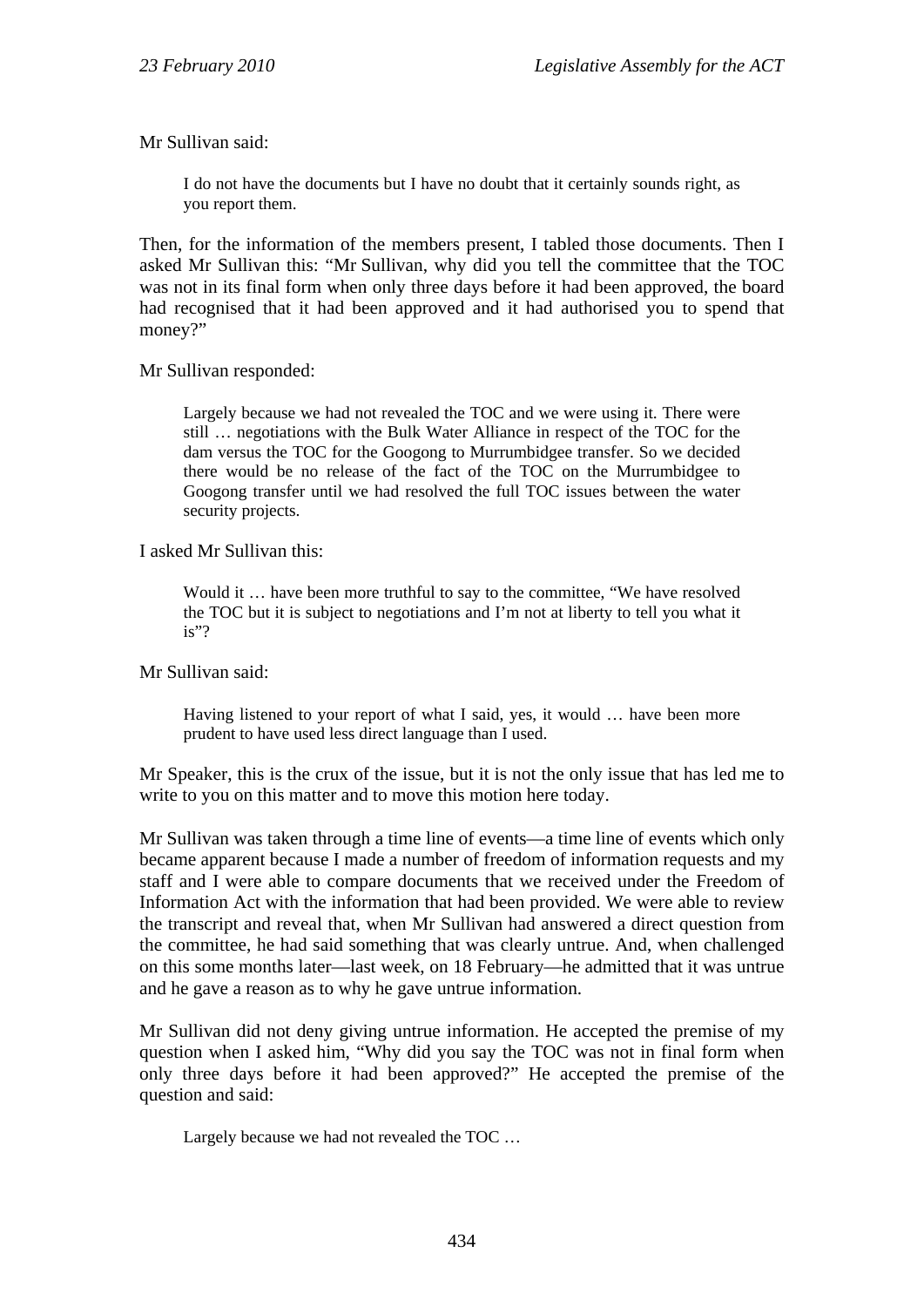Mr Sullivan has subsequently made public comment on two radio programs about why he used those turns of phrase, which essentially boiled down to "Actew Corporation did not think it was appropriate for the committee to have that information". I contend to you, Mr Speaker, and to all members here, that it is not the place of a senior official, even the head of a territory-owned corporation, to make that decision. That is a decision that should be made by a committee.

Mr Sullivan had a number of courses open to him to comply with the standing orders and to comply with the privilege statement that he had acknowledged. He failed to do that. He could have said, as I suggested in the hearings: "I am not at liberty to tell you that at the moment. I can get back to you." The estimates committee could have considered what they wanted to do with that information. Their situation could have been that they could have taken Mr Sullivan's word and asked him to get back to inform the Assembly at an appropriate time or they could have decided to take evidence in camera. Mr Sullivan could have revealed why they were thinking that they did not want the TOC revealed. But they could have informed the Assembly committee. That is the appropriate mechanism available.

We have had situations in the past where Mr Corbell, as a minister, oversaw a department where they put together a cheat sheet about how to avoid answering questions in estimates. That was the subject of a privileges inquiry that determined that both the officials who had drafted the document and the minister were guilty of contempt of the Assembly.

There are clear precedents and clear experience where officials have given wrong information to committees and those committees have been appropriately apprised of the information. In past years officials have been forced to write to estimates committees and correct the record. On one occasion, officials were recalled. As recently as the day before this event occurred last week, the Electoral Commissioner gave evidence to a committee that I was chairing. He gave evidence in a public hearing and he used a figure which was \$800,000. He went back and discovered that he had made a mistake, and that very day he wrote to me and to the secretary of the committee to correct the record. That is what officials are supposed to do.

The committee system cannot operate if we cannot be assured and confident that the people who come before us are speaking the truth. Mr Sullivan, in relation to this matter, has admitted himself that he did not deal truthfully with the estimates committee back in May last year. That is a matter, without even the slightest—

**Mr Stanhope**: Point of order, Mr Speaker.

**Mr Seselja**: Can we stop the clock, Mr Speaker?

#### **MR SPEAKER**: Yes.

**Mr Stanhope**: Mr Speaker, I have not been involved in the detail of these discussions—otherwise or not. Mr Sullivan has written to you today, and provided a copy of that letter to others, in which he quite explicitly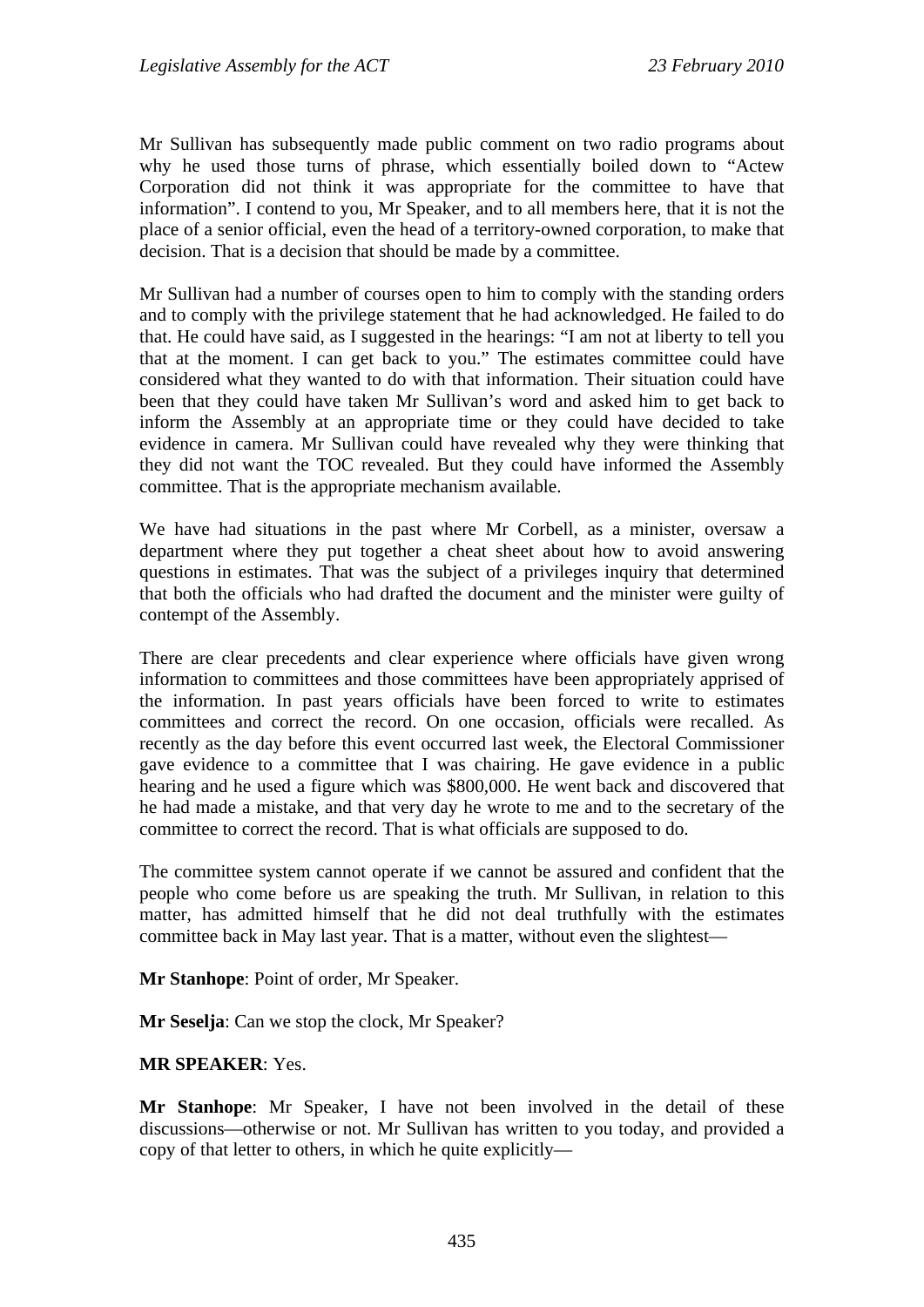**Mr Coe**: Point of order, Mr Speaker. This is not a point of order.

**MR SPEAKER**: Yes. Mr Stanhope, this is a matter of substance I think you are debating. You can speak to this in—

**Mr Stanhope:** No, it is not. No, I am not. I am talking about—

**Mr Seselja**: So what is the point of order?

**Mr Stanhope**: I am talking about the number of times now that Mrs Dunne has actually essentially stood here and categorically stated that Mr Sullivan lied and has admitted that he lied. Mr Sullivan has written to you today and categorically stated that he did not—

**Mr Coe**: Point of order.

**MRS DUNNE**: That is not a point of order.

**Mr Stanhope**: mislead the committee and that he did not lie. I think it is quite inappropriate for Mrs Dunne to use the privileges of this place to accuse—

**Mr Coe**: It is not a point of order, Jon.

**Mr Stanhope**: It is inappropriate for Mrs Dunne to use the privileges of this place to accuse a senior citizen of this town—

**MR SPEAKER**: Mr Stanhope, resume your seat, thank you. This is not a point of order. Mr Stanhope!

**Mr Stanhope**: of lying when he categorically claims in fact that it is Mrs Dunne that is not telling the truth.

**MR SPEAKER**: Mr Stanhope, resume your seat, thank you. You will have a chance to debate this matter, including that letter, when Mrs Dunne has finished speaking.

**Mr Stanhope**: This is the letter in which he claims that it is Mrs Dunne—

**MR SPEAKER**: Mr Stanhope, resume your seat.

**Mr Hanson**: Kick him out.

**MR SPEAKER**: Mrs Dunne.

**MRS DUNNE**: Thank you, Mr Speaker—

**Mr Stanhope**: When are you going to apologise, Mrs Dunne?

**MR SPEAKER**: Mr Stanhope!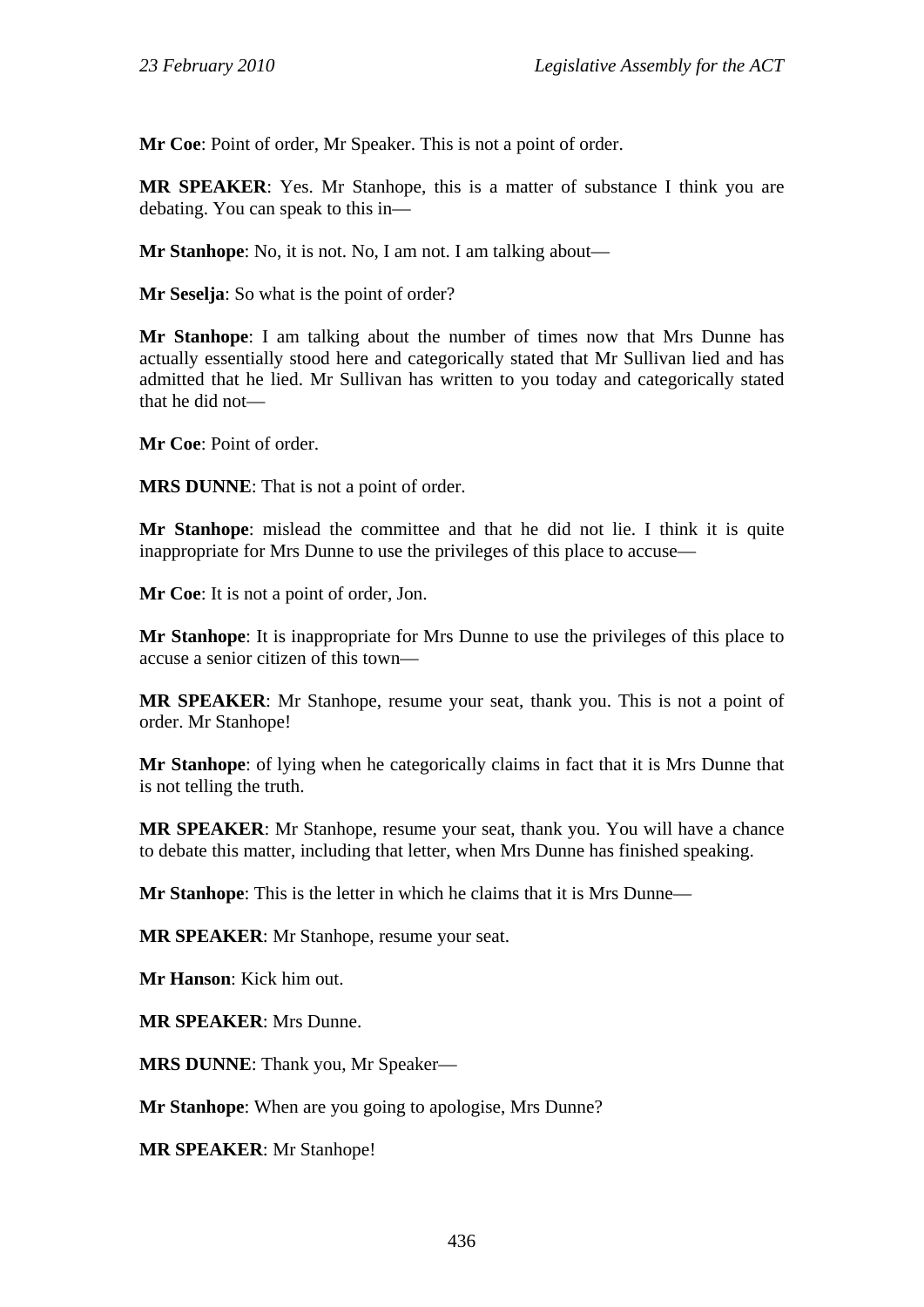**MRS DUNNE**: Thank you, Mr Speaker. The issue is quite simply that in this case, when I asked Mr Sullivan a direct question—"Why did you tell the estimates committee that the TOC was not in final form when three days before it had been approved?"—he accepted the premise of the question and said, "Largely because we did not want to reveal the information at that time." There is no doubt about this. Mr Sullivan—by his own admission, in the estimates and in public statements afterwards, where he said "and if the situation arose, I would do it again"—has admitted that he gave false and misleading evidence to the committee. The standing orders in relation—

**Mr Stanhope**: That's not true.

**MRS DUNNE**: You can argue the case in turn, Mr Stanhope. Standing order 277 looks at the issues that are possible issues of contempt. It says at (l), dealing with offences by the witness, at (iii), that a witness "give any evidence which the witness knows to be false or misleading in a material particular, or which the witness does not believe on reasonable grounds to be true or substantially true in every material particular".

Mr Sullivan, when he said that the TOC was not finalised, knew that it was. The documents show that, and he admits that he knew that. That is why, first and foremost, we must establish a privileges committee to address what we do with a public servant—a public official, a senior official—who admits that he gave misleading evidence to a committee. This Assembly and the committee system that supports it cannot operate if we create a new doctrine that says that it is all right for senior officials to give misleading evidence to a committee.

This Assembly must act today to put a stop to this. We must not create a situation where we say to senior officials: "If it's not convenient for a committee to know, you can lie to them. You can dissemble; you can tell them something which patently isn't true. The only reason we will find out about it is if someone is enterprising enough and does enough hard work to put together a paper trail that will demonstrate that when someone said that something hadn't been decided, it had been decided."

The committee system should not have to operate with someone second guessing it and running freedom of information requests to find out whether officials are telling the truth. We cannot do it like this. We must today establish this privileges committee, and we must include the Treasurer in this.

**Mr Stanhope**: And you as well.

**MRS DUNNE**: We must include the Treasurer in this because we must find out what the Treasurer knew—whether she knew that this matter was untrue and, if she did know whether this matter was untrue, what she did to correct the record.

I commend the motion to the Assembly.

**Mr Stanhope**: And what you're going to do to correct the record in relation to the allegations against you.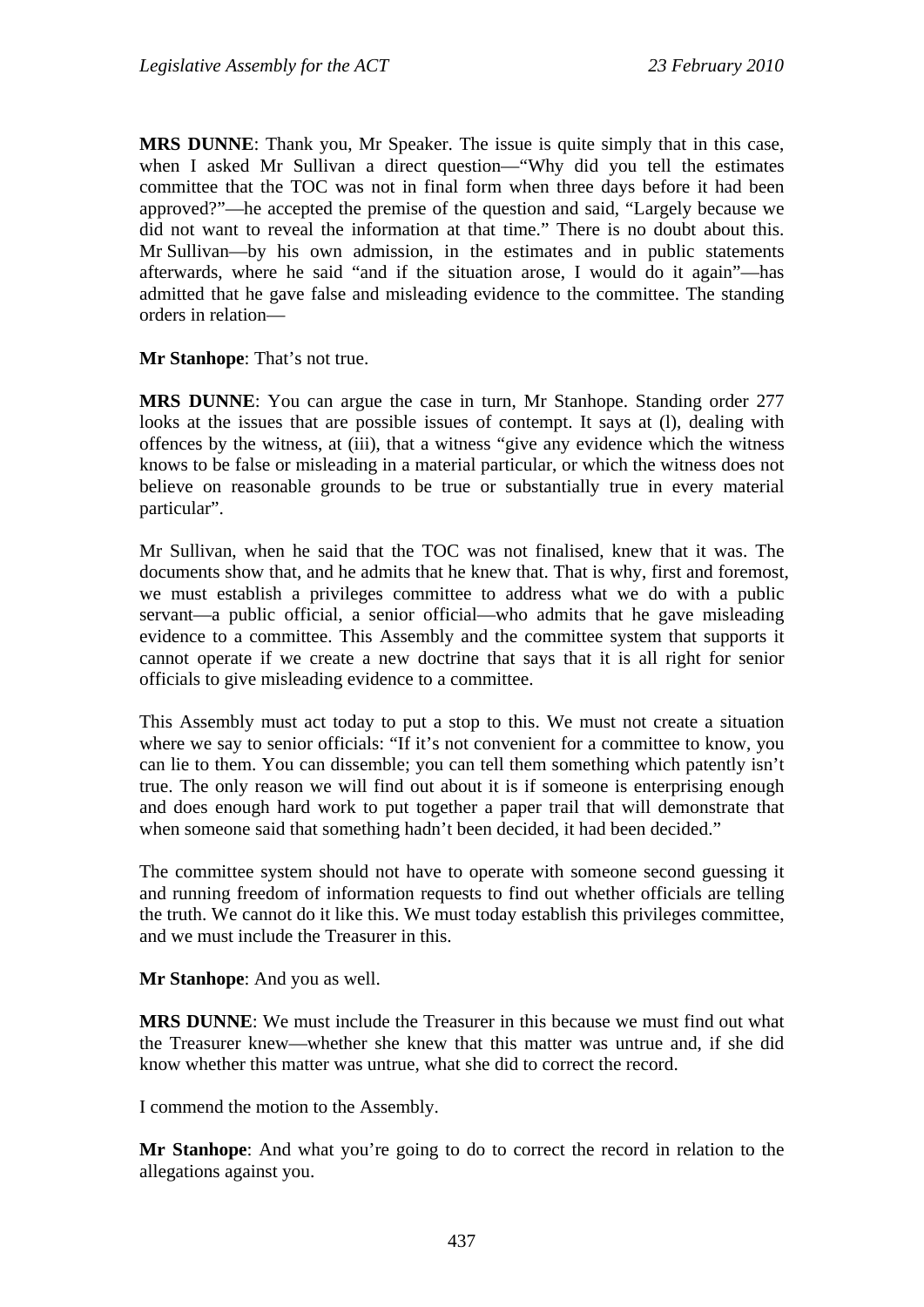**MR SPEAKER**: Thank you. Mr Corbell has the floor.

**Mrs Dunne**: Just settle, Jon. Take a powder and make a speech.

**MR SPEAKER**: Order! Mr Corbell has the floor.

**MR CORBELL** (Molonglo—Attorney-General, Minister for the Environment, Climate Change and Water, Minister for Energy and Minister for Police and Emergency Services) (10.22): The government will not be supporting this proposal today. We have just seen the spectacle of Mrs Dunne give a 15-minute speech where it took her until the last 10 seconds of her speech to even mention the name of the Treasurer and why the Treasurer should be included in this motion today.

This failure by Mrs Dunne to make any case as to why the Treasurer, Ms Gallagher, should be in any way involved in this inquiry and the fact that she gave it scant and passing mention in her speech today shows what a politically based exercise this motion is. Here we have serious claims being made by Mrs Dunne, and where is the case against the Treasurer? Where is the evidence to back up Mrs Dunne's claims that the Treasurer should be sent before a privileges committee of this place?

**Mr Stanhope**: None.

**MR CORBELL**: There is none. She had none and she gave it all of 10 seconds in her 15-minute speech. Let us be quite clear about what this exercise is today. It is a political exercise; it is a stunt, and it is an attempt by Mrs Dunne once again to besmirch the name of a good and effective minister in this place with no evidence whatsoever and, further, to besmirch the good name of an effective and reputable public servant, the head of a territory-owned corporation, responsible for important projects that serve all in our community.

Having dealt quite quickly and fortunately with the absolute lack of claim that there is in relation to the Treasurer, let us deal with the issue of the claims Mrs Dunne makes against Mr Sullivan. Mrs Dunne asserts that Mr Sullivan knowingly and deliberately misled the estimates committee. She asserts that. She should know that Mr Sullivan said no such thing. He made no such admission.

Mrs Dunne, in her media statement released after the committee hearings last week, said that he had admitted to knowingly misleading the committee. Mr Sullivan said no such thing. For Mrs Dunne to come into this place and, under the cover of privilege, accuse a senior public servant of lying and deliberately misleading this place through its committee is an outrage. It is an outrage. Mr Sullivan made no such admission.

Of course, Mrs Dunne is good at putting words into people's mouths. Mrs Dunne made assertions at the committee hearing that the total out-turn cost of the Murrumbidgee to Googong project was in the order of \$149.8 million. Mrs Dunne got it wrong. That is not the case. As Mr Sullivan has so clearly pointed out this morning in his correspondence to you, Mr Speaker, and I think to other members in this place as well, the total out-turn costs are, in fact, \$116.7 million.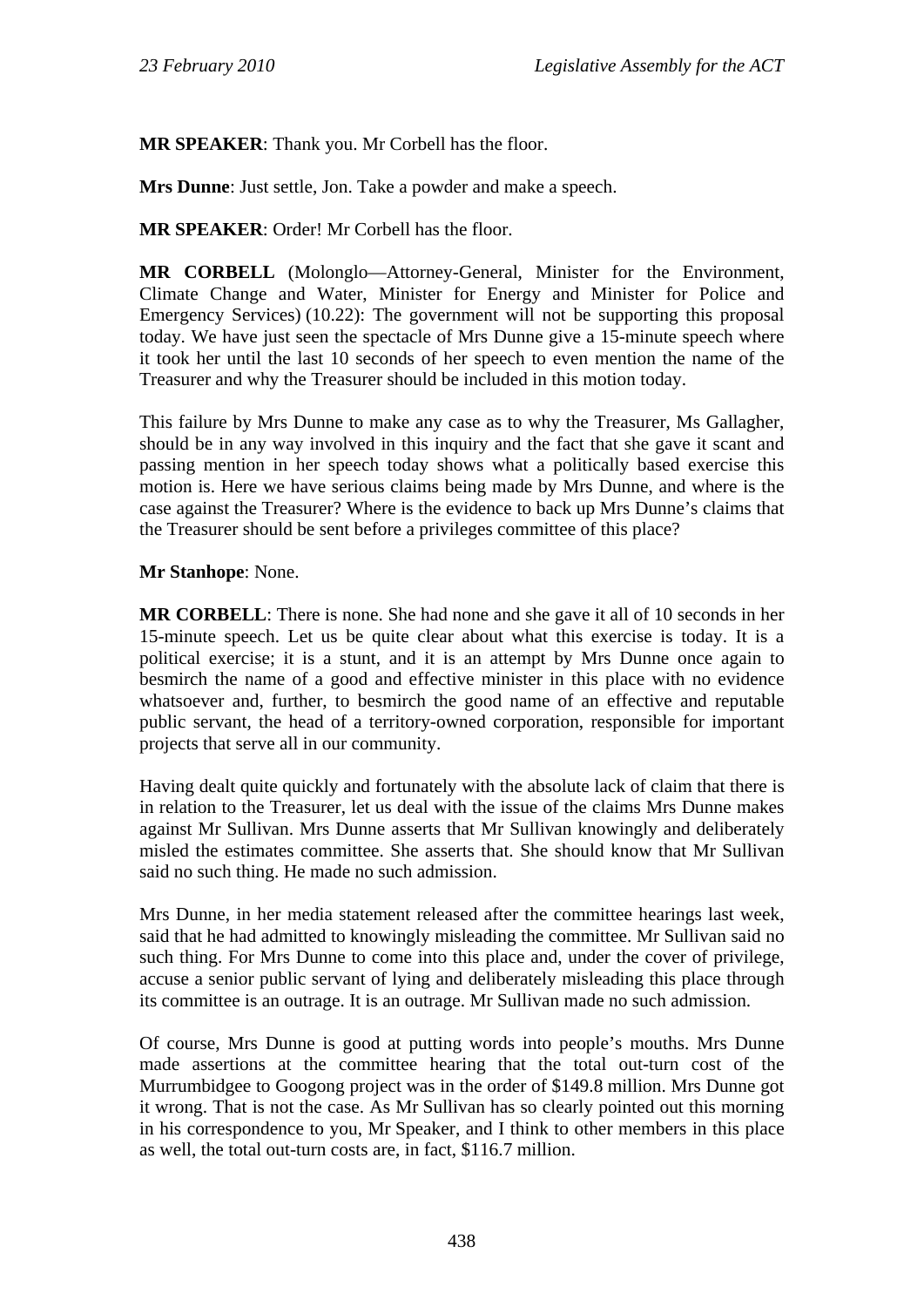For all that hard work, for all that beavering away, for all of that dedicated, principled work that Mrs Dunne likes to talk up that she herself does—of course, no-one else says that; only Mrs Dunne—she got it wrong. She misled the committee. She made an accusation which was false. For that reason, given that Mrs Dunne believes that Mr Sullivan has misled the committee, I think there is a prima facie case to argue that so has Mrs Dunne.

**Mr Stanhope**: Clearly.

**MR CORBELL**: If Mrs Dunne believes that this matter should go to privileges then her actions also should be scrutinised by that same privileges committee, should this Assembly decide to establish such a committee.

Mr Speaker, people in glass houses should not throw stones. People in glass houses perhaps should reflect on the fact that Mr Sullivan has been quite clear about the evidence he has given in this place. Mrs Dunne should have the grace to acknowledge that she told the committee a falsehood when she attempted to entrap Mr Sullivan during the public hearings last week.

This highlights what this exercise is. This exercise is a political exercise. For the second time in the term of this Assembly, we are seeing the good name and reputation of senior public officials being dragged through the mud of privileges committees by the Liberal Party.

It is a deliberate agenda on their part; it is a deliberate tactic to try and improve their standing—that is, the Liberal Party's standing—in the community. But let us understand what has happened. Let us understand what has happened to those senior officials. Their reputation is besmirched publicly before they are even given a chance to respond. Before they are even given a chance to respond, their reputation is besmirched publicly by those opposite.

The fact that they are even called before a privileges committee damages them irrevocably. Members in this place should reflect on that before they agree flippantly, easily or without too much thought to the prospect of the establishment of a privileges committee. We are used to defending ourselves publicly and we are used to taking the licks, but senior officials engaged under contract for work in the territory do not have that luxury and do not have that privilege.

All that those who hear about matters when their names are raised know is that there is some question mark over their honesty. That is something that is very difficult to recover from, even if there is no proof to support the claim. We believe there is no proof to support the claim in this case. If Mrs Dunne believes that the actions of Mr Sullivan in some way transgress against the privileges of this place, she will have great difficulty in arguing that her own actions do not transgress against this place.

If this committee is to be established today, and we hope it is not, we will be ensuring that Mrs Dunne has to explain why she, herself, should not be examined by that same process.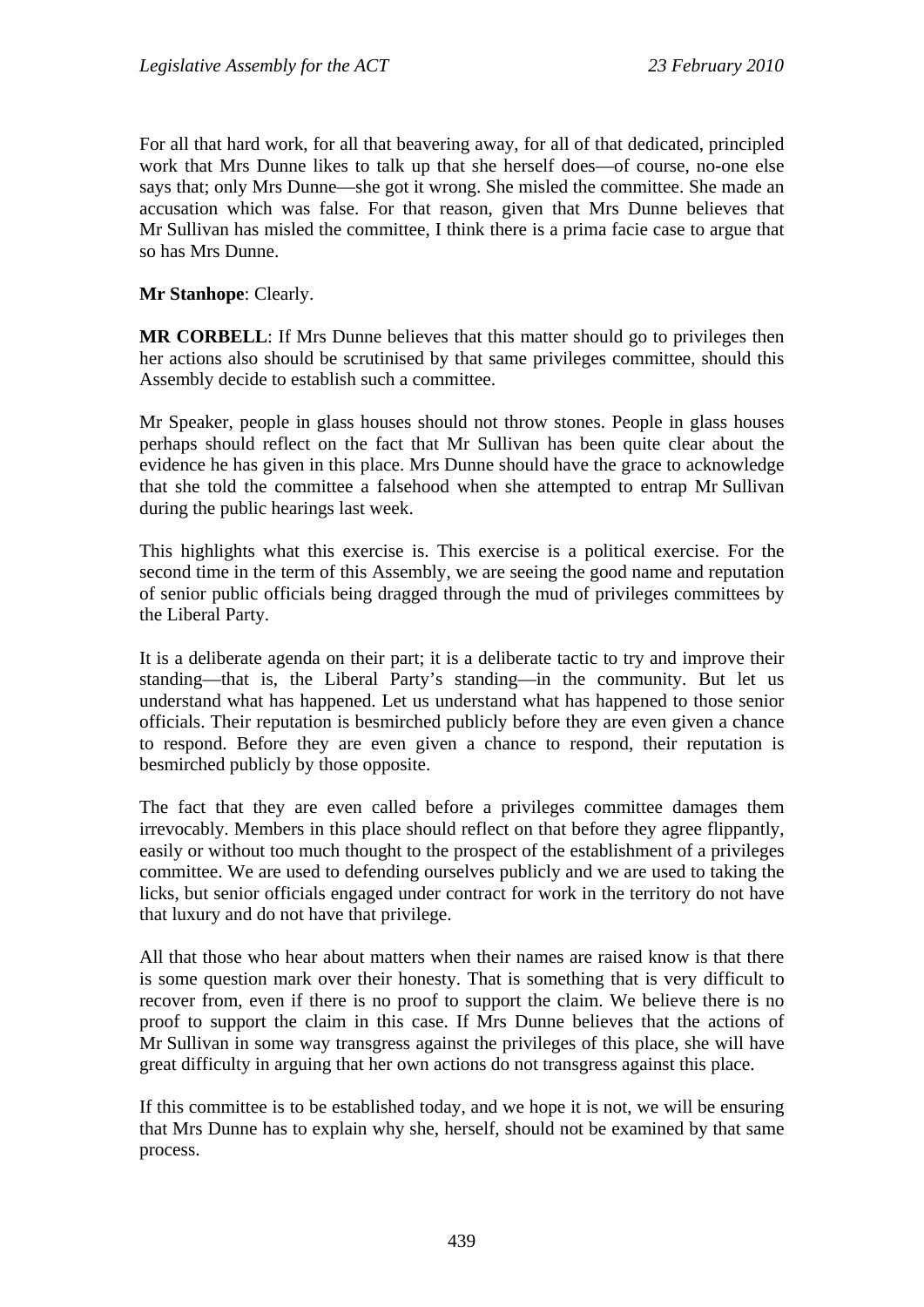**MS BRESNAN** (Brindabella) (10.31): This matter of privilege that has been raised by Mrs Dunne is only in regard to statements made by Mr Sullivan, Managing Director of Actew Corporation, in an estimates hearing last May.

It appears on the surface that Mr Sullivan failed to provide information to the estimates committee about the final costs of the Murrumbidgee to Googong project and that he answered questions in such a way as to indicate that the final costs of the Murrumbidgee to Googong project had not yet been finalised or signed off. This appears, from the evidence revealed so far, to be misleading, as the Actew board had indeed signed off on the TOC in the entire final project costs. As we know, and as has been reported today, on 6 May 2009 an Actew Corporation decision paper stated:

The TOC has been approved by the BWI Alliance Project management team and the Alliance Leadership Group.

The TOC was \$116.748 million and the total project costs are \$149.793 million. On 13 May 2009 an Actew board decision was made to approve a total budget of \$149.8 million for the project implementation, inclusive of the quality pool. The board also delegated and authorised Actew's managing director to approve expenditure to an upper limit of \$149.8 million for the implementation of the Murrumbidgee to Googong project.

So five days before he attended the estimates hearing, Mr Sullivan had been authorised to go ahead and spend up to \$149.8 million for the project. I would suggest that this is a serious milestone for any managing director and I do find it hard to believe that Mr Sullivan had forgotten that the budget had been approved and authorised. Mr Sullivan was remiss in failing to mention that the final costs for the pipeline had been approved. As I have stated, on the surface these statements appear to be false. He said:

The Murrumbidgee to Googong pipeline is currently under consideration by the board. While we have got a draft TOC, it has got some process to go through before it is an agreed TOC.

This is five days after the board had approved the budget for the project. Not revealing the final cost is one thing, but making statements that he knew not to be true, where there was no reason to make these statements, is quite another.

Perhaps even more concerning is the rationale that Mr Sullivan gave to the public accounts committee last week for not telling the estimates committee about the final costs for the project. In response to a question about why he did not tell the estimates committee about the costs being signed off, he said:

So we decided there would be no release of the fact of the TOC on the Murrumbidgee to Googong transfer until we had resolved the full TOC issues between the water security projects.

In fact, all that needed to be said was that the board had approved the TOC and the final costs, that the shareholders were soon to be advised, but that at the time, on 18 May 2009, Mr Sullivan was unable to reveal the exact figure. It is bemusing as to why Mr Sullivan would have approached the committee hearing in this way.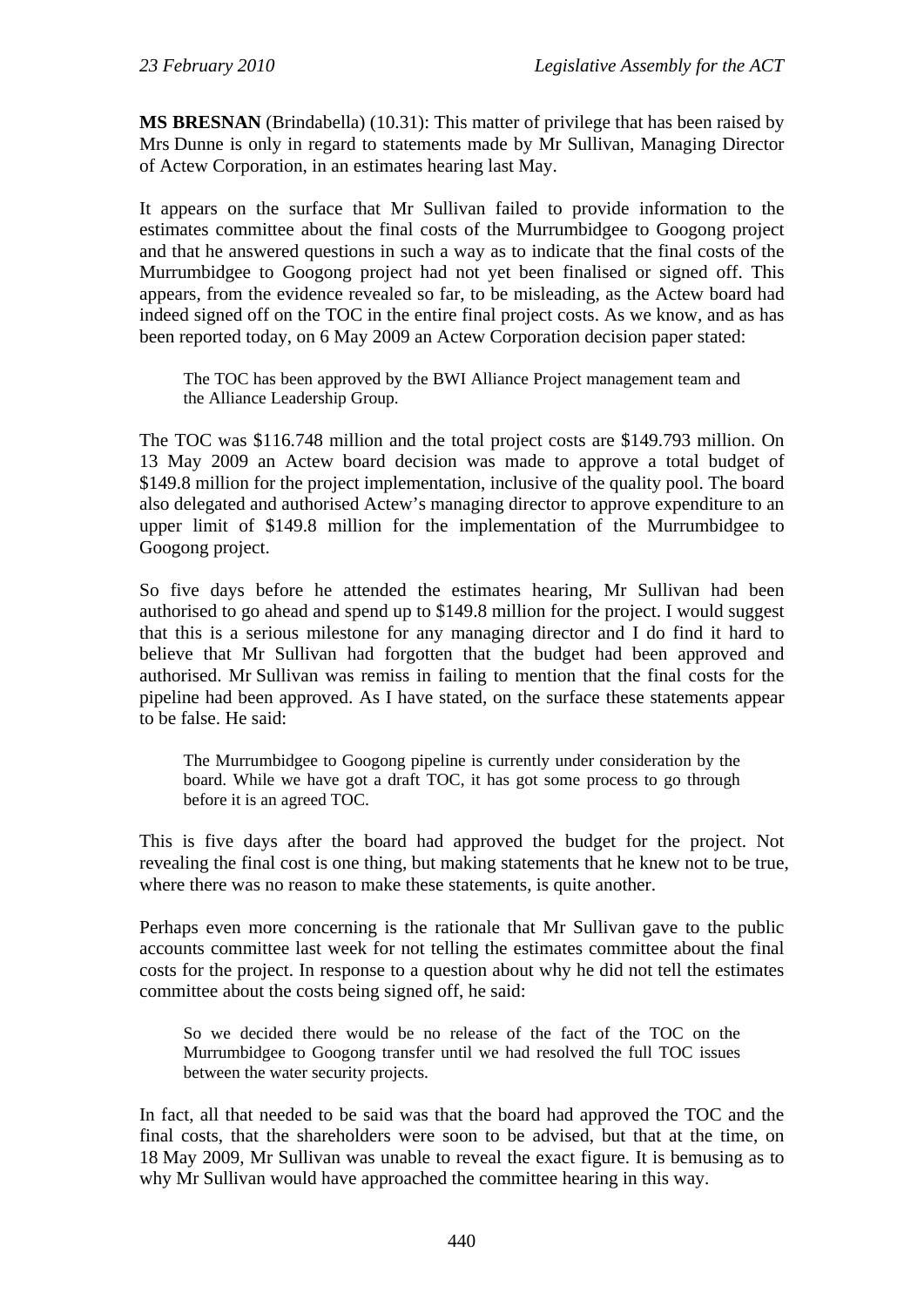In regard to the Treasurer's role, Ms Gallagher, as Treasurer, has been present in these committee hearings. As a shareholder to Actew, she has been the recipient of many updates from Mr Sullivan on major water security projects. However, it seems clear that the shareholders had not been informed of the decision of the board to approve and authorise the final costs of the project pipeline until 22 May 2009, four days after the estimates hearing.

It is true that the witnesses at the estimates hearing did make an undertaking to inform the committee should the TOC for the project be signed off, and it is true that the witnesses, Mr Sullivan and Ms Gallagher, had their opportunity to update the committee on those costings prior to the committee reporting.

However, while the Greens feel that Mr Sullivan has a case to answer under standing order 277(l)(iii), we are unconvinced that the same applies equally to Ms Gallagher. Not returning to the committee with new evidence after the hearing is quite a different matter to providing misleading evidence to the committee. Ms Gallagher's actions do not demonstrate a wilful intent to mislead or lie, such as is outlined in the standing order.

For this reason, the Greens will not be supporting the inclusion of Ms Gallagher in the breadth of the committee's inquiry, although we would assume that Ms Gallagher would be willing to cooperate with the inquiry as requested once it is established. Likewise, we do not support any assertions that Mrs Dunne has misled the public accounts committee. There is no prima facie case to support either Mrs Dunne or Ms Gallagher being included in the motion.

The Greens have circulated an amendment to the Liberal motion to establish the committee. I move the amendment circulated in my name:

Omit all words after "committed by" in paragraph (1), substitute:

- "Mr Mark Sullivan, Managing Director of ACTEW Corporation, in relation to evidence given on matters relating to the Murrumbidgee-to-Googong bulk water transfer pipeline:
- (a) at the Select Committee on Estimates 2009-2010 on 18 May 2009; or
- (b) at the 2 December 2009 or the 18 February 2010 hearings of the Assembly's Standing Committee on Public Accounts in its inquiry into Annual Reports 2008-2009; or
- (c) in any directly relevant evidence;
- (2) the Committee shall report back to the Assembly by Tuesday, 22 June 2010; and
- (3) the Committee shall comprise:
	- (a) one member nominated by the Government;
	- (b) one member nominated by the Crossbench; and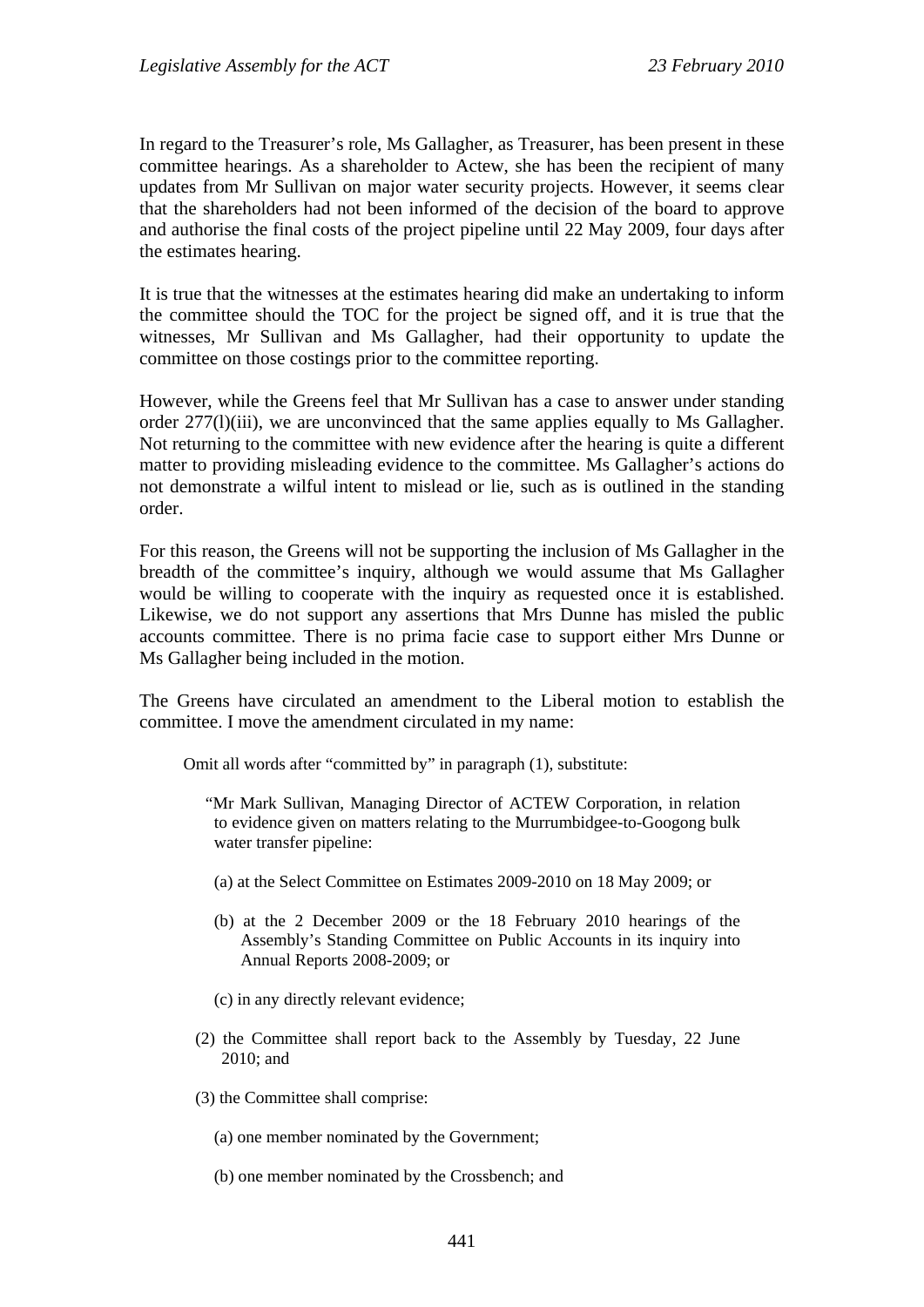(c) one member nominated by the Opposition;

notified to the Speaker by 4 p.m. this sitting day.".

**MR STANHOPE** (Ginninderra—Chief Minister, Minister for Transport, Minister for Territory and Municipal Services, Minister for Business and Economic Development, Minister for Land and Property Services, Minister for Aboriginal and Torres Strait Islander Affairs and Minister for the Arts and Heritage) (10.36): I will speak just briefly on the motion. Mr Corbell has outlined the government's cynicism at the overtly political nature of this motion, as it reflects both on the Treasurer, Ms Gallagher, and on the chief executive officer of Actew, Mr Mark Sullivan.

I think that this motion really is outrageous. It is outlandish for the Liberal Party in this place to use the privileges of this place to defame Mark Sullivan in the way that they have chosen to do for a very petty political point scoring exercise, and for it to be given the oxygen that the Greens are prepared to give it really is most disappointing.

I think it is important that we reflect, most particularly, on the presentation that Mrs Dunne has just given. She has stood in this place, under privilege, and called Mark Sullivan a liar. I think that is just an outrageous abuse of the privileges of this place. It is absolutely outrageous behaviour by an elected representative to stand in this place today, to use this motion and the privileges accorded to Mrs Dunne, and accuse a leading citizen of this city of being a liar. I am just outraged that Mrs Dunne and the Liberal Party believe that that sort of behaviour is appropriate.

It is in that context that I propose to allow, almost by delegation, Mr Sullivan to at least respond through the letter that he wrote today, and I will read that for the purpose of the record. That will allow Mr Sullivan at least that opportunity to put his side of the issue. As of today's date, Mr Sullivan advises the members of this place:

I refer to the Public Accounts Committee hearing on Thursday 18 February … subsequent media coverage and a request from Mrs Vicki Dunne for the Legislative Assembly to establish a Privileges Committee to conduct an inquiry into evidence I provided to the Select Committee on Estimates on 18 May … in relation to the Murrumbidgee to Googong Water Transfer Project …

The ACTEW Board approved a total budget of \$149.8m at its meeting on 13 May 2009. The budget included a target outturn cost (TOC) of \$116.7m. However within the TOC there was a significant provisional amount which required further negotiation and clarification both within ACTEW and with the Project Alliance Partners. This included the concurrent commercial negotiations relating to the development of the TOC for the Enlarged Cotter Dam … a proposed mini hydro and approvals as part of the M2G project. However there was sufficient information and costings available to seek Board approval of a total budget.

At the time of the Select Committee's hearing on 18 May … I was not in a position to publicly announce the final TOC for the M2G project. To do so may have adversely impacted on commercial negotiations with ACTEW's alliance partners. As Managing Director of ACTEW, I have responsibilities and duties under corporations law, including acting in good faith and in the best interests of ACTEW.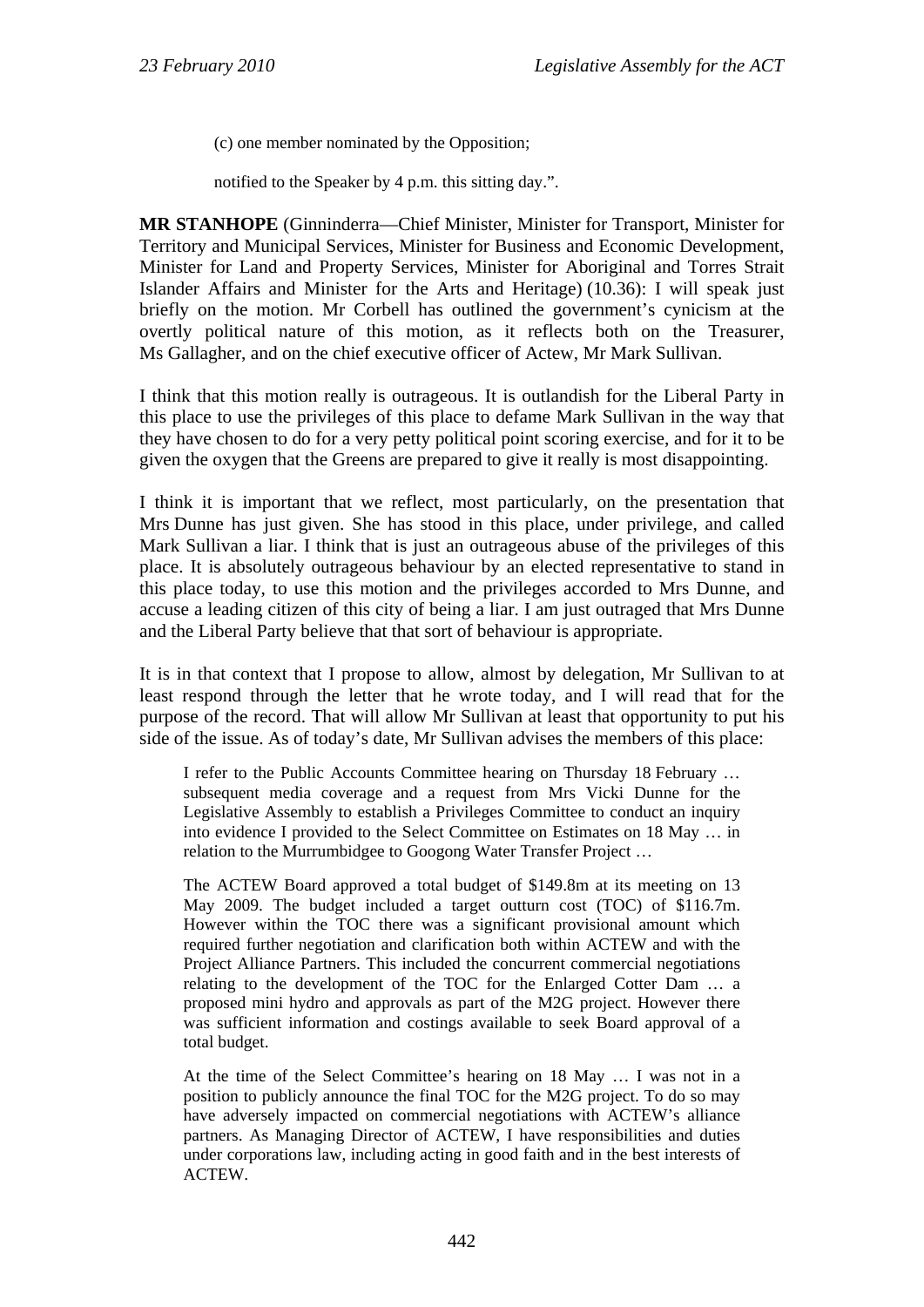On receiving and reviewing the draft Hansard of the Committee's hearing shortly after the 18 May 2009, I had no reason to believe that I had misled the Committee or that clarification or correction should be provided. I considered the words I had used reflected the commercial situation and the arrangements that existed at that time.

As I acknowledged to Mrs Dunne during the Public Accounts Committee hearing on Thursday 18 February … on reflection, it may have been more prudent to have used less direct language than that which I had used in May 2009. I have repeated a number of times, that I regret the choice of words I used in May 2009 and have apologised for that but I have not mislead the Assembly or the Committee.

I wish to clarify a matter raised by Mrs Dunne with the Public Accounts Committee on 18 February 2010. Mrs Dunne advised the committee that I had informed shareholders in writing that I had been authorised to spend \$149m and that the TOC was \$149.8m. That statement is incorrect. I advised the shareholders of the approval by the board of the total budget of \$149.8m. Documents which Mrs Dunne tabled at the Committee hearing will confirm this. The TOC is \$116.7m.

I am concerned about inaccurate and incorrect statements being made both in Committee hearings and in the media. Of particular concern is a media release issued by Mrs Dunne last Friday in which she said that I had admitted to knowingly misleading the Estimates Committee in May 2009. I made no such comment or admission and a review of hansard will confirm that.

I trust that the above explanation regarding my evidence to the Select Committee on Estimates satisfies the Assembly that the establishment of a Select Committee on Privileges to conduct an inquiry into the responses I provided is unwarranted.

Regrettably not, Mr Sullivan.

I have copied this letter to the Deputy Speaker … as I understand this matter has been referred to her.

It is quite clear in the questioning by Mrs Dunne of Mr Sullivan that Mrs Dunne clearly misunderstood the difference between the total project cost and the total out-turn cost. The difficulty we have here is that Mrs Dunne was confused. Mrs Dunne had no idea that there were two costs or costings—that there was a total project cost and there was a total out-turn cost. She was actually speaking about one, thinking she was speaking about the other, or not knowing that the other existed. As Mr Sullivan says in his letter, Mrs Dunne misunderstood; Mrs Dunne misled the committee; Mrs Dunne has misled the people of Canberra in her questioning and in her statements here today.

**Mrs Dunne**: On a point of order, Mr Speaker, if Mr Stanhope wants to say that I misled the committee and therefore the Assembly, he has to do that in a substantive motion.

**Mr Corbell**: On the point of order, Mr Speaker, there is a substantive amendment before the Assembly currently—it has been circulated—to include Mrs Dunne. For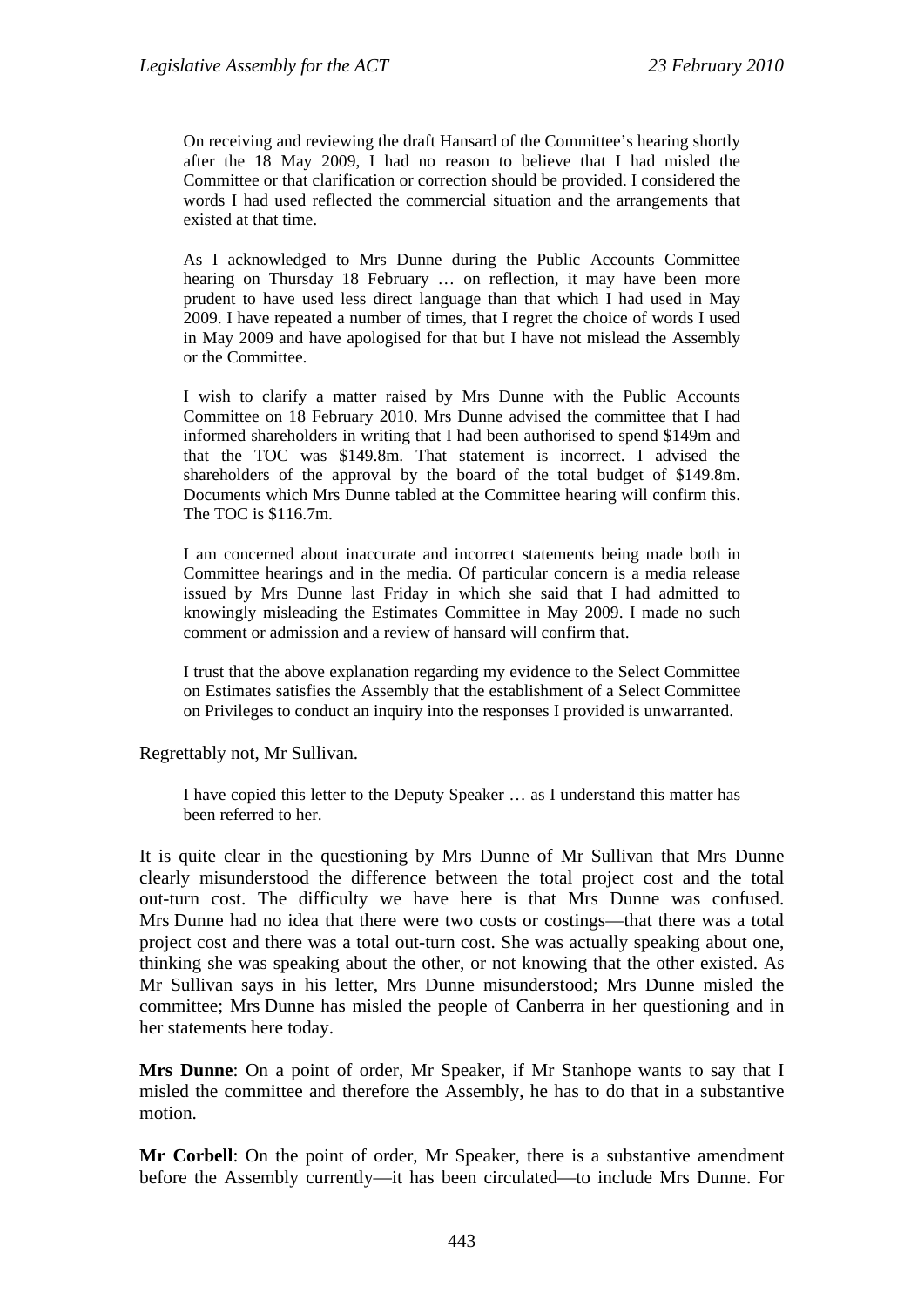the purposes of this privileges inquiry it is entirely appropriate in the context of that debate that Mr Stanhope make those assertions.

**Mrs Dunne**: It hasn't been circulated; it hasn't been moved.

**Mr Seselja**: It hasn't been moved.

**Mr Corbell:** It doesn't matter; it's going to be.

**Mrs Dunne**: Where's the amendment?

**MR SPEAKER**: Mr Stanhope, as your amendment has not yet been circulated, we will have to ask you to wait until a substantive—

**MR STANHOPE**: I will withdraw until Mr Corbell's amendment actually has been tabled. It has not yet been printed by your office, Mr Speaker, for circulation, and I will look forward, when it is circulated, to saying what I did say but which I have now just withdrawn. At that time, after the amendment is formally circulated, we will make the point which Mr Sullivan makes in his letter—that is, Mrs Dunne has misled the committee, misled the Assembly, and grievously misled the people of Canberra, and, in so doing, she has traduced the reputation of a very senior official. It requires her now to actually put up or shut up, to do as she expects of others—

**Mr Seselja**: Mr Speaker, on a point of order, you have just asked the Chief Minister to withdraw the assertion. Until he has got a substantive motion, he should withdraw the assertion and not keep repeating it.

**MR SPEAKER**: I heard Mr Stanhope skate the thin line of saying that he was repeating it.

**MR STANHOPE**: I did withdraw—

**MR SPEAKER**: Mr Stanhope, I am ruling on this; you can resume your seat, thank you.

**MR STANHOPE**: I beg your pardon. I was agreeing with you, Mr Speaker.

**MR SPEAKER**: Mr Stanhope was skating on a thin line, but he was referring to comments Mr Sullivan made, not making his own comments, as I heard the debate.

**MR STANHOPE**: I was.

**MR SPEAKER**: Mr Stanhope.

**MR STANHOPE**: Thank you, Mr Speaker. I will conclude on this point: it is a classic case; it is a cheap, nasty political stunt by Mrs Dunne and the Liberal Party; it is a stunt where the reputations of good people are fair game. An ex-secretary of a commonwealth department of state, now the chief executive of the Actew corporation, is fair game. You can bring down anybody you want if you think there is a headline in it for you. Issues around integrity, issues around the responsibility of elected members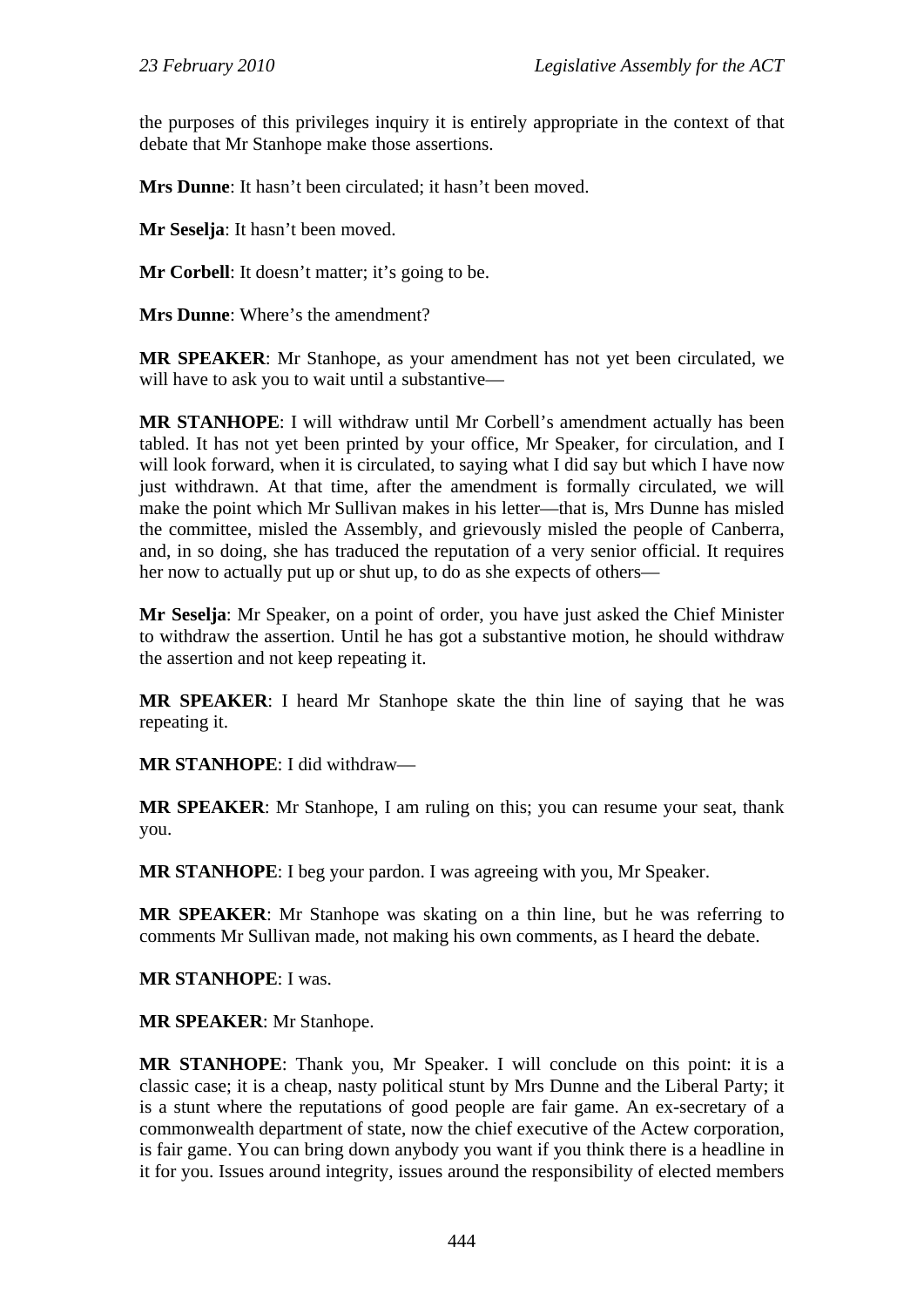towards the citizens of this place go out the door. And then we see as the tide actually turns Mrs Dunne being the first to jump to her feet, saying: "Oh, look, it is not about what I think I should do; it is all about what I am telling others that they should do. I can mislead, but I do not have to stand and apologise and have my behaviour scrutinised. I just want to have others do that."

It is the classic response—do as I say, not as I do. Here we have Mrs Dunne actually in the spotlight in relation to her behaviour, jumping immediately to her feet and saying: "This is not about me. This is about somebody else that I can score a cheap political point off or against. This is about my capacity as an elected member of this place to traduce the reputations of good people"—citizens who never, ever have that same capacity to defend themselves or to stand up.

Here we have Mrs Dunne clearly in her questioning within the committee misunderstanding completely and absolutely what it was she was talking about. She thought she was talking about the total out-turn costs when she was talking about the total project cost. This, of course, is the nub of the issue. I have no doubt that Mr Sullivan, when he goes to this issue before the committee, will actually make the point and the case, and the case will be proven and shown that he did not mislead. He clearly did not mislead. He was answering honestly and truthfully questions asked by Mrs Dunne. It is just that Mrs Dunne did not know what the question was she was asking, because she simply did not understand the concept.

She was asking questions, phrasing them as questions around the total out-turn cost when she was talking about the total project cost. Mr Sullivan was responding in his answers on the basis of the total project cost, not the total out-turn cost. So there was simply not a meeting between the questioner and the answerer in terms of what it was they were talking about. Mrs Dunne had a fixation in her ignorance that there was really only one cost. She called it the total out-turn cost—and misled the committee and everybody else—when she was talking about the total project cost. Mr Sullivan responded on the basis that he was talking about the total out-turn cost, because that was what the question was. The question was about the total out-turn cost. He answered in the context of the total out-turn cost, but Mrs Dunne thought he was talking about the total project cost, because she did not know the difference. It is Mrs Dunne who has misled. It is Mrs Dunne who is confused, and all the focus of this privileges inquiry should be on Mrs Dunne.

**MR SESELJA** (Molonglo—Leader of the Opposition) (10.48): What we are hearing from both Mr Stanhope and Mr Corbell, in arguing against this motion, is that more of the same is acceptable, that more of the same from this government is acceptable. And it comes from the top down.

We have seen the pattern of behaviour over the years. We saw just this morning Mr Corbell having to come back and admit that he had misled the Assembly, that he had misled the Assembly on the insulation program. He had to come back and correct the record because he gave misleading information at the first opportunity. The first opportunity he was given to answer questions about the insulation program, he misled the Assembly. And he not only had to come back and correct but of course his correction, which we will look at very closely, sought to blame everyone but himself; it sought to blame others.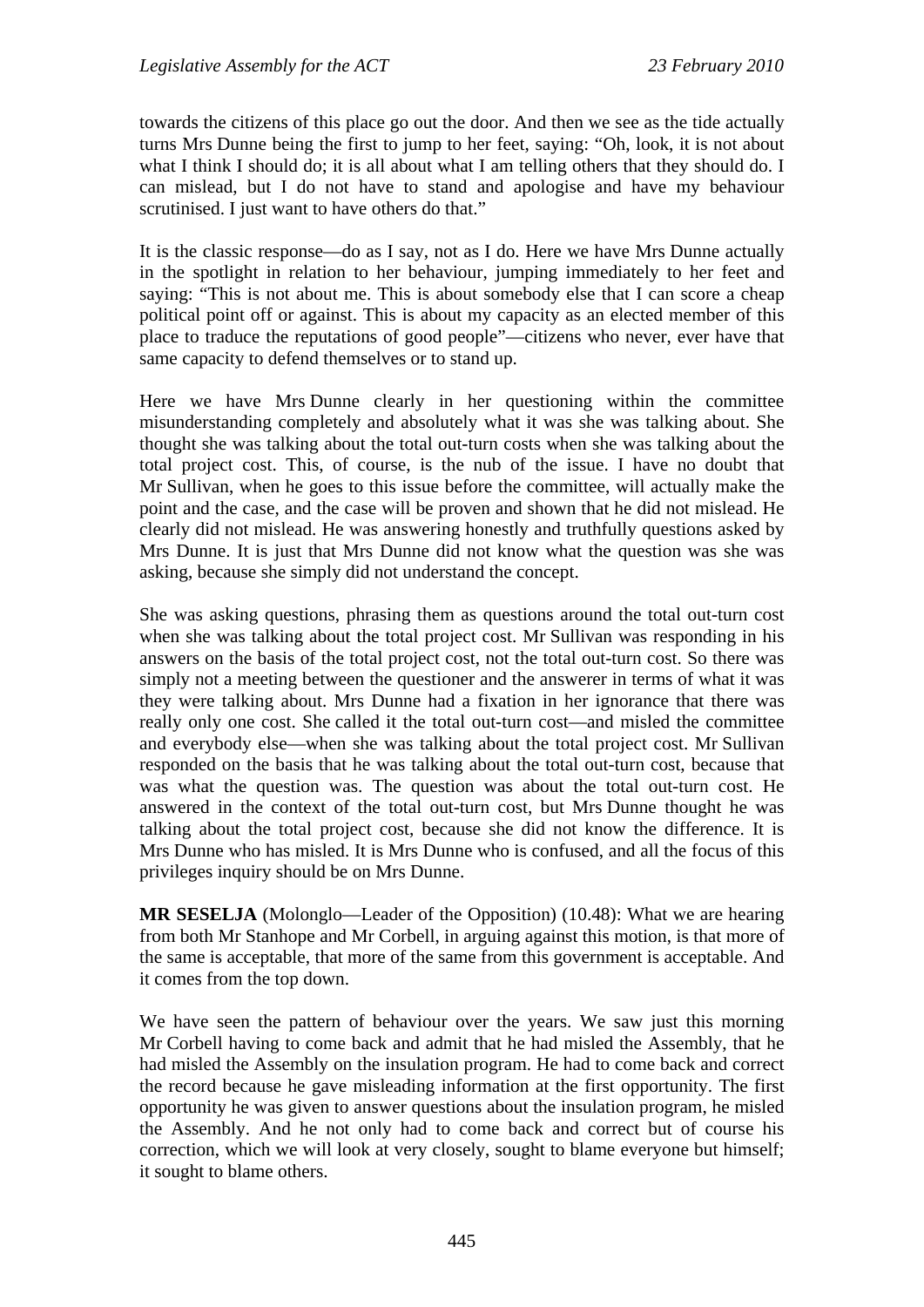He said: "I didn't really mislead. I gave a correct answer that was not correct because I hadn't asked." He had not bothered to ask. So we see why Mr Corbell would want to defend this kind of behaviour, because he is engaged in it himself. Even this morning he has had to come back and correct the record in this place for misleading the Assembly on the insulation program.

We saw it in relation to the power station. We saw there had to be a recall because incorrect information had been given; misleading information had been given to an Assembly committee.

**Mr Corbell**: Relevance, Mr Speaker, on a point of order. The substantive motion is about the comments of Mr Sullivan and, if the opposition has its way, Ms Gallagher. It is not about what I have done three or four years ago or even as late as this morning. It is certainly not about a power station proposal. It is about the matters before us in the motion. And I would ask you to draw Mr Seselja to order. If he does not have arguments about the substantive motion then obviously he has got a pretty weak case.

**MR SESELJA**: Mr Speaker, on the point of order, this is about establishing a pattern. And we have been going through the detail.

**Mr Corbell**: No. On the point of order—

**MR SESELJA**: Actually, I am answering the point of order. Why don't you sit down—

**Mr Corbell**: No, it is not about establishing a pattern. It is not about establishing—

**MR SESELJA**: Why don't you sit down—

**MR SPEAKER**: On the point of order, Mr Seselja.

**MR SESELJA**: I am responding particularly to Mr Corbell's defence of Mr Sullivan and the kinds of standards that this government engages in, in terms of giving truthful evidence, and we are coming to the detail.

**MR SPEAKER**: Thank you. Mr Corbell, on the point of order?

**Mr Corbell**: Mr Speaker, it is not about establishing a pattern of behaviour. This is not some prosecution of the government as a whole. This is an attempt by the opposition to bring a senior public servant and a minister before a privileges committee, in very particular circumstances, and they need to make their case in relation to that matter, not broad sweeping arguments about the behaviour of government as a whole. That is not relevant to the debate, and Mr Seselja should stay relevant.

**MR SPEAKER**: Yes. Mr Seselja, I am inclined towards Mr Corbell's point of order. I was thinking of it before he raised it. I am aware that you are obviously trying to set some context but I would ask you to come to the point of the substantive motion.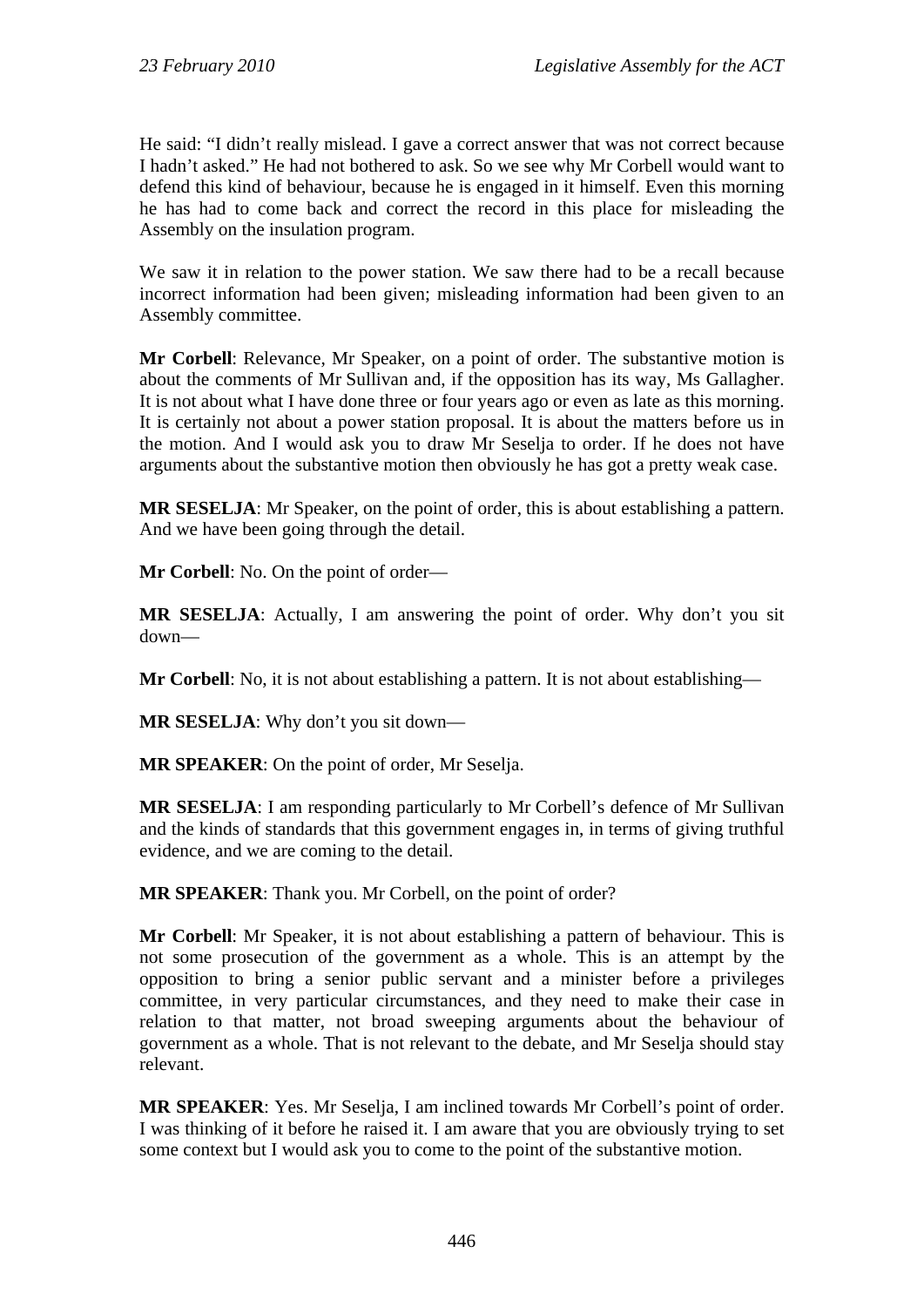**MR SESELJA**: Thank you, Mr Speaker, and we understand his sensitivity.

**Mr Corbell**: A point of order, Mr Speaker.

**MR SESELJA**: You are getting ridiculous. Why don't you sit down?

**MR SPEAKER**: Order, Mr Seselja. It is a point of order.

**MR SESELJA**: Why don't you sit down? You don't like it, do you, Simon?

**MR SPEAKER**: Mr Seselja!

**MR SESELJA**: You have misled and you don't like it.

**Mr Corbell**: Mr Speaker, you have just made a ruling that Mr Seselja needs to remain relevant.

**MR SESELJA**: And I had no chance to come back to it before you shot to your feet.

**Mr Corbell**: He has just made the comment that in some way this is because I do not like it. He was reflecting on your ruling, Mr Speaker. Mr Speaker, you ruled him to be relevant. He effectively dismissed the ruling and sought to say that you were acting in some partisan manner, Mr Speaker.

**MR SESELJA**: Over your head. You are looking a little bit touchy, Simon, a little bit touchy.

**Mr Corbell**: He is reflecting on your ruling. He is disorderly, Mr Speaker, and he needs to make his argument.

**Mr Hanson**: You misled the Assembly.

**MR SPEAKER**: Order! Thank you, Mr Corbell. I did not take Mr Seselja's comment in the way you have suggested but I am sure Mr Seselja will follow my ruling.

**Mr Hargreaves**: Mr Speaker, could I ask you to reflect on the comments from Mr Hanson across the chamber, where he accused Mr Corbell of misleading the Assembly.

**Mr Seselja**: He admitted it.

**Mr Hanson**: He admitted it this morning.

**MR SPEAKER**: Sorry, I missed it.

**Mr Hargreaves**: Mr Speaker, that matter was over. Mr Hanson is reflecting on the position that has previously happened in the Assembly and its relevance today, in throwing that sort of stuff across the chamber, is that it is a reflection on the integrity of a member, and I would ask you to ask him to withdraw it.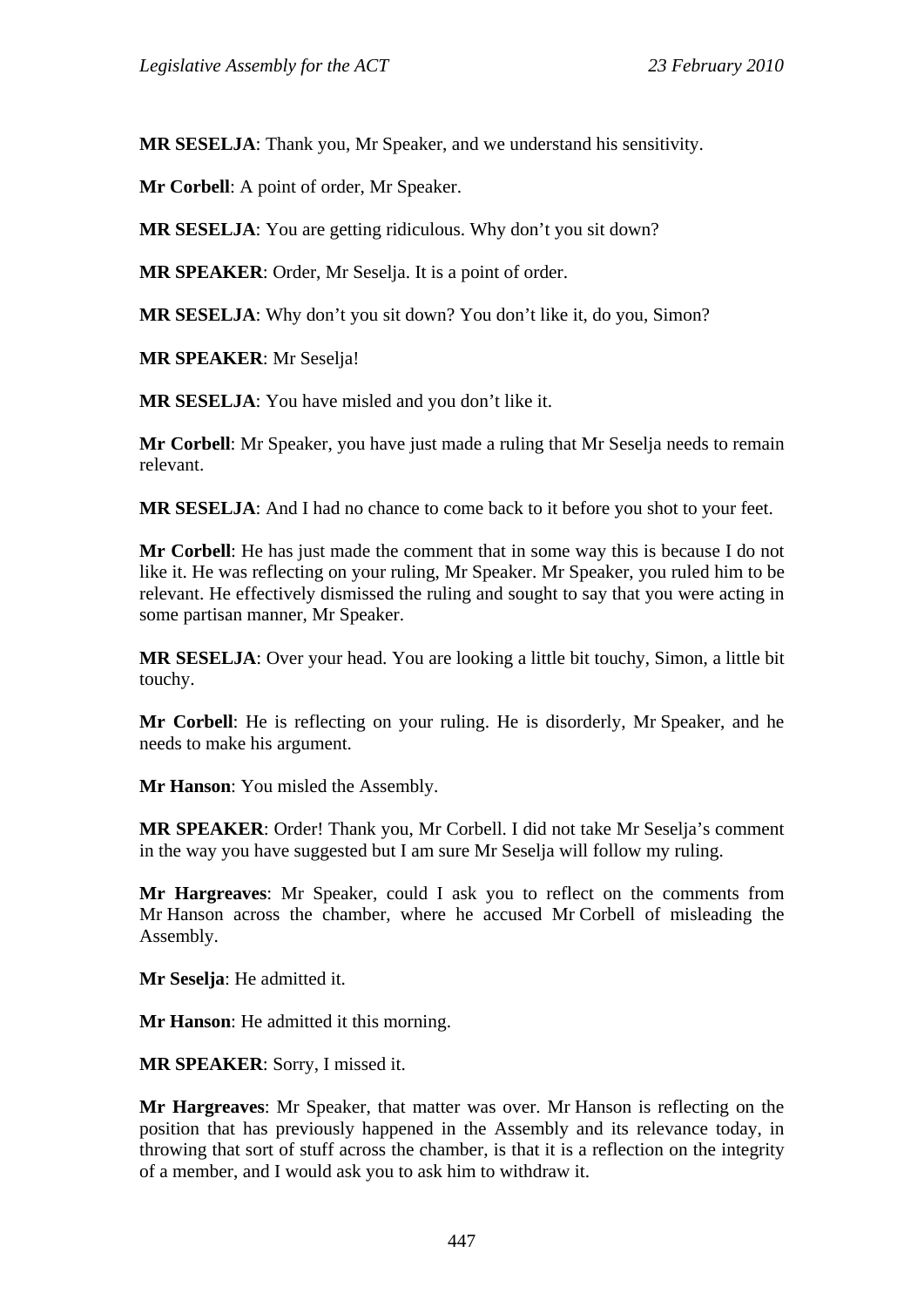**Mr Hanson**: Mr Speaker, on the point of order, Mr Corbell admitted this morning that he had misled the Assembly. I was just highlighting that point.

**Mr Corbell**: A point of order, Mr Speaker. I made no such admission. I corrected information that I had provided in good faith in question time during the last Thursday sitting. I did not say that I had misled the Assembly. I made no such admission and the opposition should be asked to withdraw because I explicitly said no such thing.

**MR SESELJA**: Mr Speaker, on the point of order—and he is touchy on this point he has come into this place this morning and corrected the record for incorrect information given to the Assembly. He can call it what he likes but, when you give incorrect information in the Assembly, it is misleading. He has acknowledged that he gave incorrect information and, if he tries to refer to it as something else, it does not stop the fact that it is misleading. And he has acknowledged that he has given incorrect information. It misled. There is no doubt about that.

**MR SPEAKER**: Thank you.

**MR SESELJA**: He is very touchy. We might want to get back to the debate and end the frivolous points of order.

**Mr Corbell**: A point of order—

**MR SPEAKER**: Mr Corbell, just before you go on, I will come back to you in a moment if you wish. I did not hear what Mr Hanson said; so I am not going to be able to rule on this anyway. I am prepared to go back and review the tapes, but I was actually listening to the other points of order; so I am not going to be able to adjudicate on what Mr Hanson said. So in that case, there will be no point of order. But Mr Hargreaves, if you want, I am happy to go back and check the tapes.

**Mr Hargreaves**: On your point there, Mr Speaker: I would like you to go back and check the *Hansard*. You can please take advice from the Clerk. The issue really that I was trying to draw to your attention was that Mr Corbell had in fact corrected the record; he had not misled the chamber. And the accusation, which was across the chamber, in interjection, was that he had.

The point that I am making, Mr Speaker, when you make your ruling, please, is that there is the issue of whether semantics can be employed in this place. And I would argue the case to you, Mr Speaker, that semantics have no place when you are talking about something as serious as misleading this place. We are discussing the possibility of a privileges committee on such an issue. That is how serious this place has it. So having something frivolously dismissed as semantics is not acceptable and it is not acceptable to me on behalf of the minister.

**MR SPEAKER**: Thank you, Mr Hargreaves. I will come back to the Assembly on this matter. Mr Seselja, you are continuing to speak to Ms Bresnan's amendment.

**MR SESELJA**: Thank you, Mr Speaker. It is worth looking at the statements that have been made—and some of them have been referred to already—by Mr Sullivan.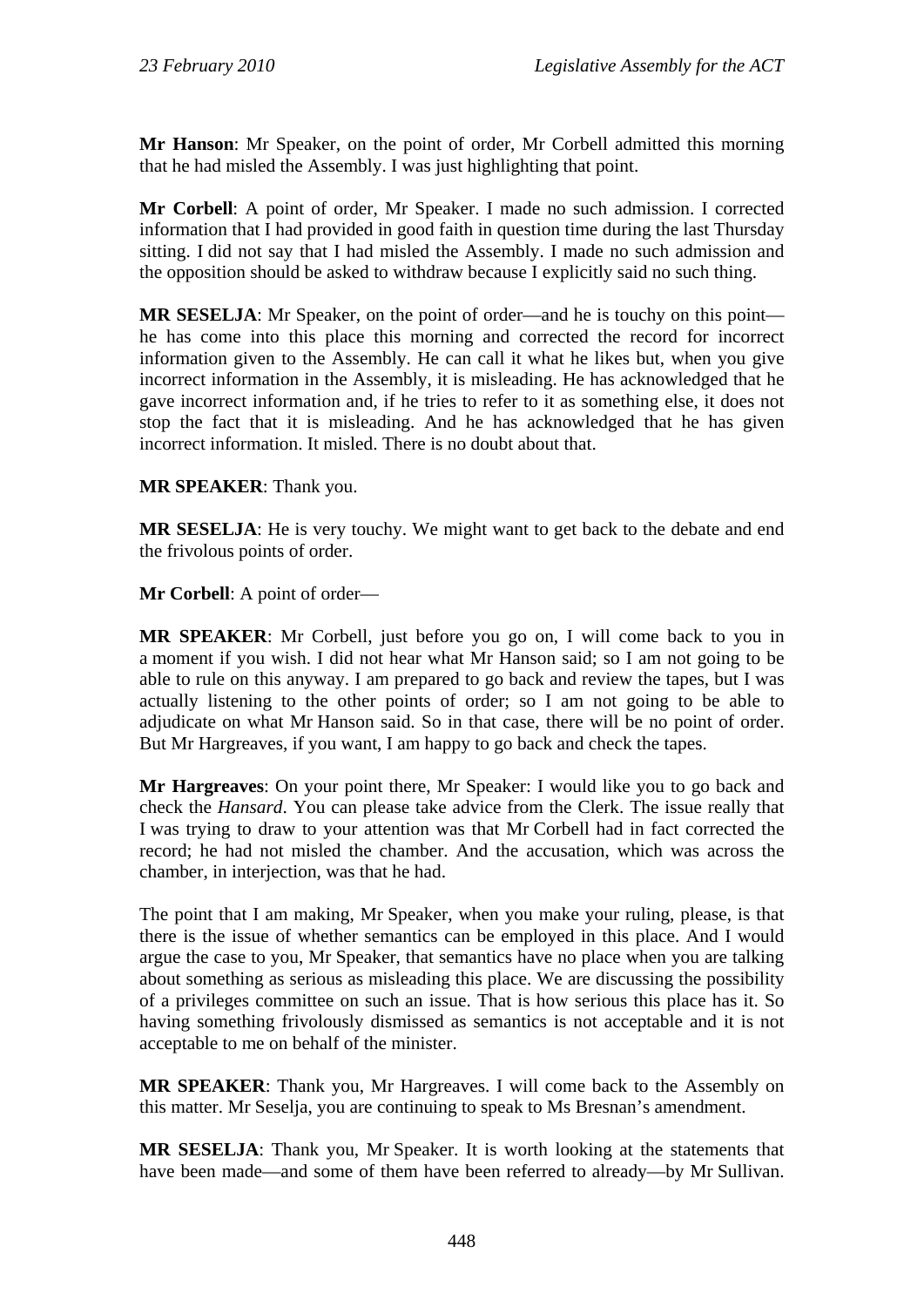There were a series of questions asked in the estimates committee around this issue. And Mrs Dunne actually set it out very well in the hearing we had last week, where she set out what was said to the estimates committee and what was revealed through documents that she had obtained under freedom of information law. The two simply did not match up.

I think Ms Bresnan actually captured it quite well, that there seemed to be a statement, "I said it because of these reasons," regardless of whether it was true, regardless of whether it was misleading, regardless of whether it gave a false and misleading impression to members of the estimates committee. And that is what we are dealing with here: in estimates committees or in any committee of this place, when this Assembly receives incorrect information, it is critically important—and this is why Mrs Dunne has made the case so strongly—that it is corrected at the first possible opportunity. It is critically important. If that information is given in any way knowing that it may be incorrect or that it may be misleading, that is a serious matter. And I think Ms Bresnan, in her comments, seemed to grasp the significance and the importance of that.

We have had numerous occasions in this place—and I referred to some of them earlier and Mr Corbell got very upset—where public servants or ministers have inadvertently misled. We always accept at face value that it is inadvertent when someone misleads. We accept that unless it is proven otherwise. But where that occurs, we have seen it with Mr Corbell this morning, and we have seen other cases where people come and they correct the record, hopefully at the first possible opportunity.

In this case, and partly on the basis of what was put subsequently to Mr Sullivan in the committee, it appears, on the face of it—and this is why Mrs Dunne has brought this motion; this is why it should be supported; this is why the committee should be established—that it was not a slip of the tongue or inadvertently giving incorrect information, that it was given, knowing that it may be misleading. That is the impression that was created, I think, for anyone who was sitting in that Assembly committee last week, as we heard Mr Sullivan's evidence. That is why this is a serious issue; that is why we believe it needs to be looked at further.

It was asked by Mrs Dunne:

… I note … that 30 per cent on top … is \$124.8 million. … why did you tell the committee the TOC was only in final form when only three days before it had been approved—

this is important; this was skated over by Mr Stanhope—

the board had recognised that it had been approved and it had authorised you to spend that money?

Mr Sullivan's answer was:

Largely because we had not revealed the TOC …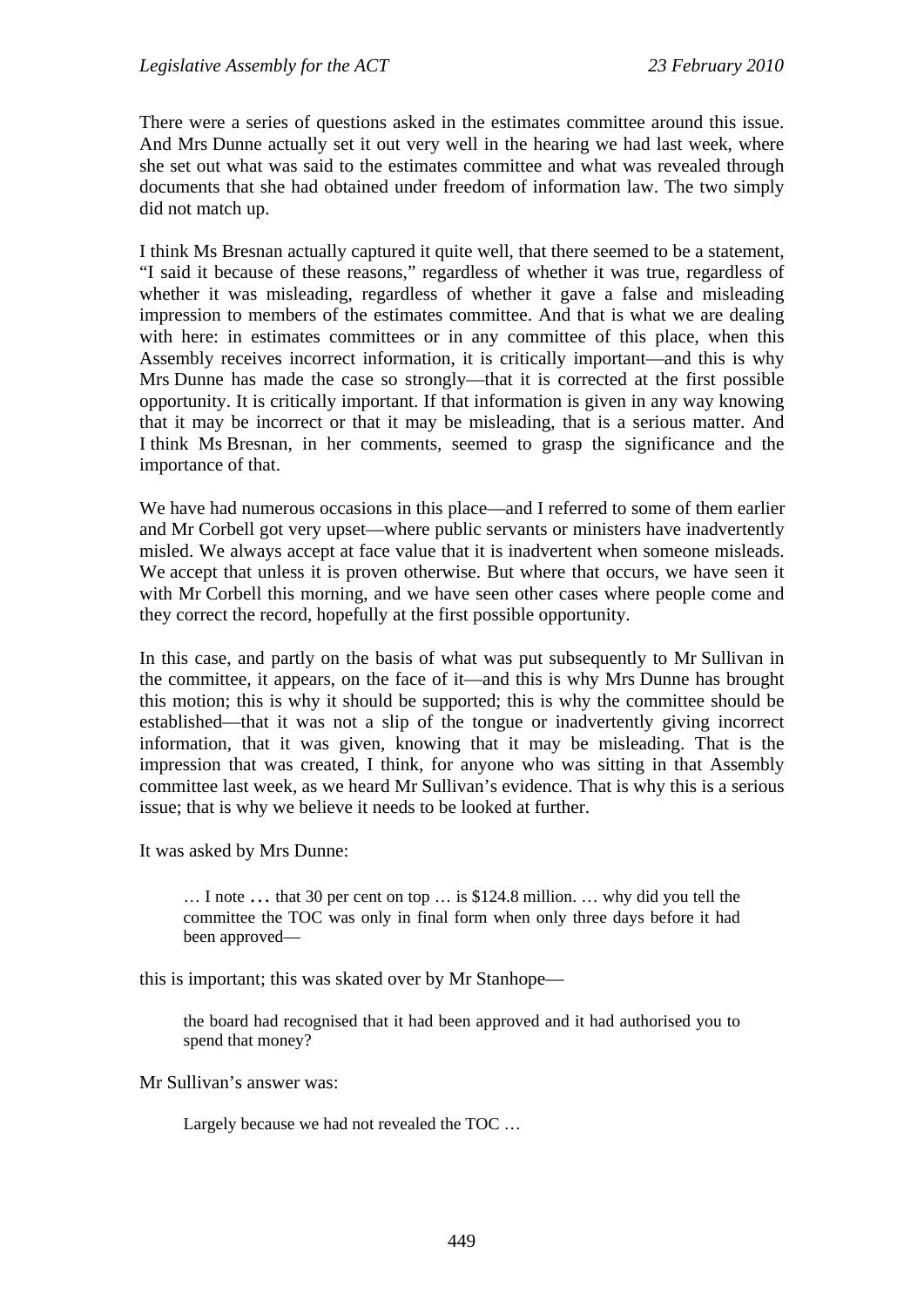That is critically important here:

Largely because we had not revealed the TOC …

So the argument seemed to be—and Mr Sullivan will have the opportunity to make his argument as to what he meant by that—that he did not give that information, that he gave what was effectively misleading information because they were not publicising it.

If you are asked a question in a committee about something you do not want to publicise—and often we have argy-bargy in committees with government agencies, with public servants, with ministers about what information should be revealed; we tend to take the view that there are only a small number of instances where information should not be given either publicly or in camera to the Assembly; there is often that debate—what we had here was, instead of saying, "I can't tell you that, I don't want to tell you that," we could have then had the argument, the committee then could have made a decision whether it wanted to require that information. The committee was not given that opportunity.

The committee was not given that opportunity, because we were given misleading information. That is why this is serious. That is why, I think, Ms Bresnan has picked up the crux of this matter and why this is different to other cases where there appears to have been inadvertent misleading, which is then later corrected, hopefully at the first possible opportunity. Of course, when it is not corrected at the first possible opportunity, that becomes an issue in and of itself.

It is interesting that we do not have the Treasurer here to give her side of the story in terms of the second part of Mrs Dunne's motion, because it was put to her in the committee last week—and I am not aware of any information subsequent to that coming back to the Assembly—in terms of what the Treasurer knew, when she was advised about this information. I put it to Ms Gallagher in the committee last week, and she said she would go and check it. I am not aware—I stand to be corrected—of any of that information being provided to the Assembly.

I think it would have been quite useful for Ms Gallagher to get up and say what did she know, when did she know it and was she satisfied that the Assembly, through the committee, had been given correct information all through. That was the question that was effectively taken on notice last week by Ms Gallagher, and she would have had the opportunity to have checked that by now and to have come back during this debate and put it on the record.

I would call on her to do that. I would call on Ms Gallagher to come back and give a full account of when she was advised and has she now checked the record, as I believe she undertook to do, to actually look into these matters, to look at whether or not information was given that was misleading, whether or not she became aware of that very soon after, because we understand that these board minutes went to Ms Gallagher on 22 May, I believe, a few days after the hearing.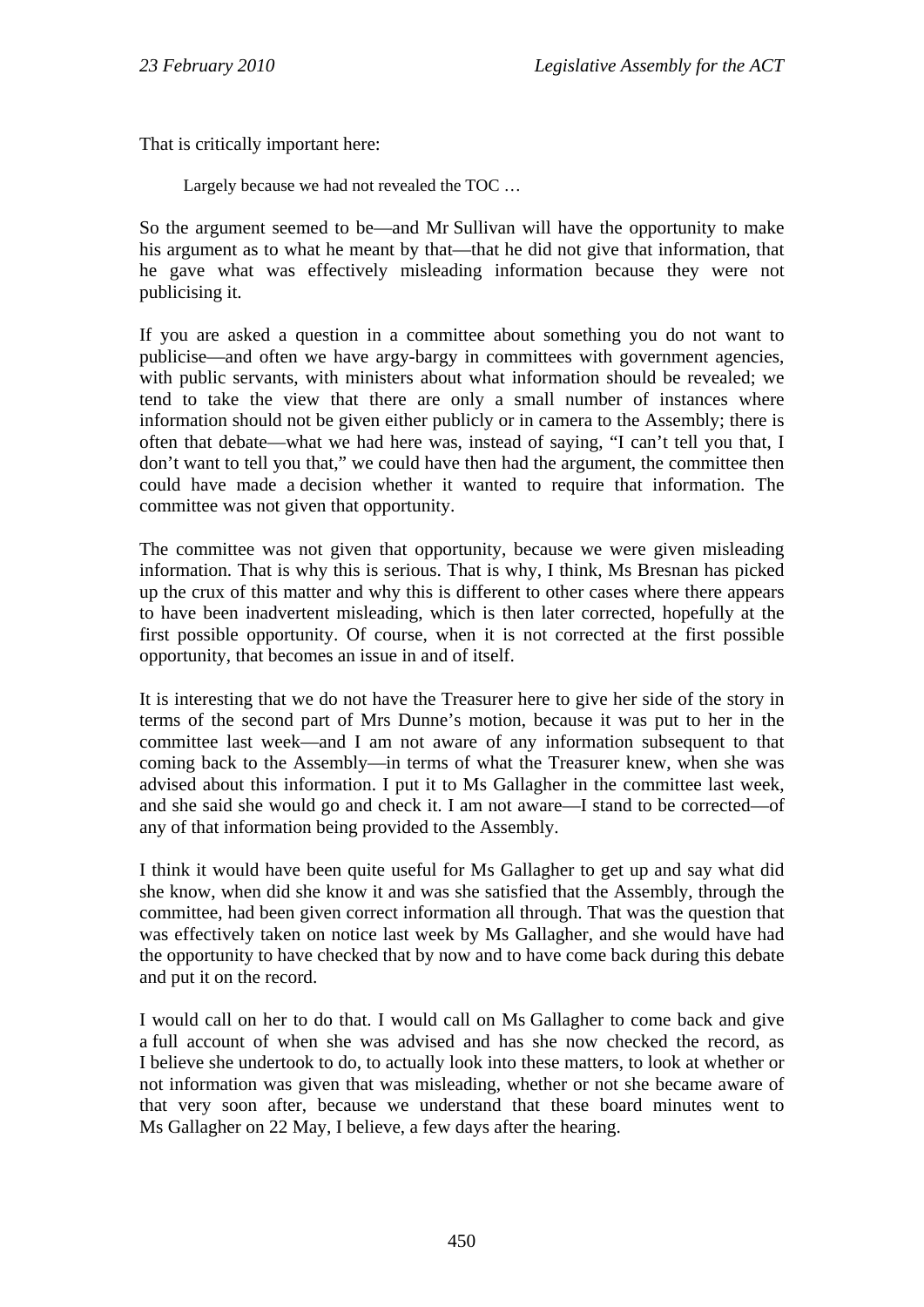When did she first see that? When did she become aware of that? Has she checked that? And I find it extraordinary that Ms Gallagher, who is one of the subjects of this motion, is not here to put her side of the story, to actually enlighten the Assembly, as she was given the opportunity to do last week, about her views on the subject, about whether she believes that Mr Sullivan has acted appropriately and whether she acted appropriately. Did she get this information? When did she get it? What did she do with it?

These are the basic questions that we would expect to have answered, and Ms Gallagher has not even shown the Assembly due consideration and due courtesy by coming down and putting that case. I would expect that the Treasurer would do that. She should be doing it as part of this debate so that we can have a full and informed debate, because the Greens are arguing for Ms Gallagher to be taken out of the equation here. But we have not heard from Ms Gallagher about any of the information. So I think it would have been useful if we had had a full, informed debate about that aspect before removing Ms Gallagher from Mrs Dunne's motion.

It appears that that is the way that it will go, that the motion will be amended to that effect. But Ms Gallagher needs to explain what information she had, whether she was satisfied, whether she checked the record and whether there is anything that needs to be corrected.

There is a pattern from this government, and we have seen it over a number of years. This latest example of an Assembly committee getting misleading information is important and is worth consideration of the Assembly. (*Time expired.*)

**MR SPEAKER**: Members, before we proceed, I would just like to clarify some comments I made earlier regarding the charges by Mr Stanhope, I think it was, that Mrs Dunne misled the Assembly and whether that matter can be debated or not. In order to make the charge that Mrs Dunne had misled the Assembly, there would need to be a substantive motion. The advice I have received since that earlier debate is that simply amending the motion to include Mrs Dunne will not amount to a substantive motion. So any suggestion that Mrs Dunne has misled the Assembly would need to be done separately.

**MR CORBELL** (Molonglo—Attorney-General, Minister for the Environment, Climate Change and Water, Minister for Energy and Minister for Police and Emergency Services) (11.04): Mr Speaker, thank you for your ruling. I seek leave to move my amendments to Ms Bresnan's proposed amendment to Mrs Dunne's motion together.

Leave granted.

**MR CORBELL**: I move the amendments circulated in my name:

- (1) insert "and Mrs Vicki Dunne MLA" after "ACTEW Corporation"; and
- (2) insert "and assertions made" after "evidence given", first occurring.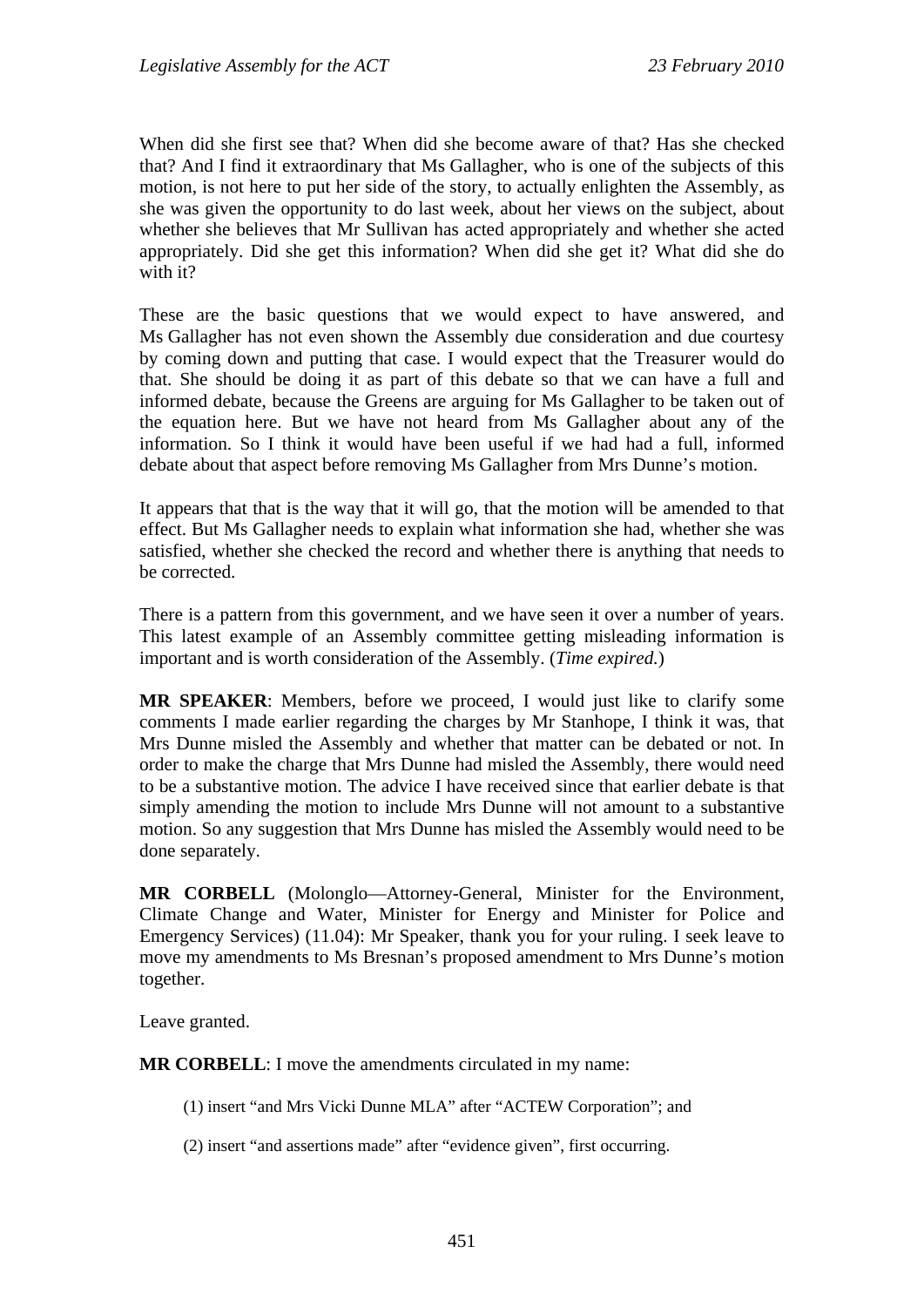This amendment simply reiterates the points that I and other members of the government, including the Chief Minister, have made in the debate this morning—that is, if Mrs Dunne believes that Mr Sullivan has transgressed, equally, there is a clear argument that Mrs Dunne herself may have transgressed when it comes to the issue of misleading the Assembly committee.

I again draw to the Assembly's attention the fact that Mrs Dunne advised the public accounts committee on 18 February that Mr Sullivan had informed shareholders in writing that he had been authorised to spend \$149 million and that the total out-turn cost was \$149.8 million. That was incorrect, Mr Speaker. In fact, Mr Sullivan advised the shareholders of the approval by the board of the total budget of \$149 million and that the total out-turn cost was only \$116.7 million.

Mrs Dunne has sought to besmirch the good name of an effective and highly regarded senior official in the broader ACT administration. She has sought to do so on flimsy grounds, and yet she is not prepared to see her own actions subjected to the same scrutiny. If she believes so strongly that Mr Sullivan has transgressed, she must admit that, based on her own actions, she herself has also transgressed and she should be subject to this privilege process. That is why I have moved these amendments.

**MR SPEAKER**: The question is that Mr Corbell's amendments be agreed to.

**MRS DUNNE** (Ginninderra) (11.07): I will speak to Mr Corbell's amendments and Ms Bresnan's amendment at large, for utility and time management purposes.

The government, in an attempt to cover its confusion, has tried to cast its net very widely indeed, to try and bring as many people as possible into this, and has created a bit of a farrago as a result. It has been brought to my attention that Mr Sullivan, in a rather unprecedented letter—I cannot recall an occasion when someone who was written about under the standing orders in relation to privilege has actually intervened in this way; it is unusual, and I will not make any further comment than that—says that I claimed that the TOC was \$149 million. I have not had an opportunity to review all of the *Hansard* from last Thursday; I only have two pages of it in front of me. I will, for the information of members, read out what I said at the time. On proof page 233 I said:

Does the paper advise the board that the committee's total project cost, comprising the approved TOC and the owner's costs, is \$149.793 million, including provisional sums of \$7 million for the mini-hydro and \$2.3 million for approvals?

So it is quite clear there, Mr Speaker, that I clearly understand the difference between the TOC and the total project cost. A quick perusal of the *Hansard*, the bits that I have, shows that I do say, on proof page 234:

You wrote to the shareholders, Minister Gallagher and Mr Stanhope, on 22 May and told them that you had been authorised to spend \$149 million and that the TOC was \$149 … million.

That is clearly a mistake on my part, Mr Speaker; I acknowledge that. I will undertake to peruse the rest of the *Hansard* to make sure that there are no other mistakes, and I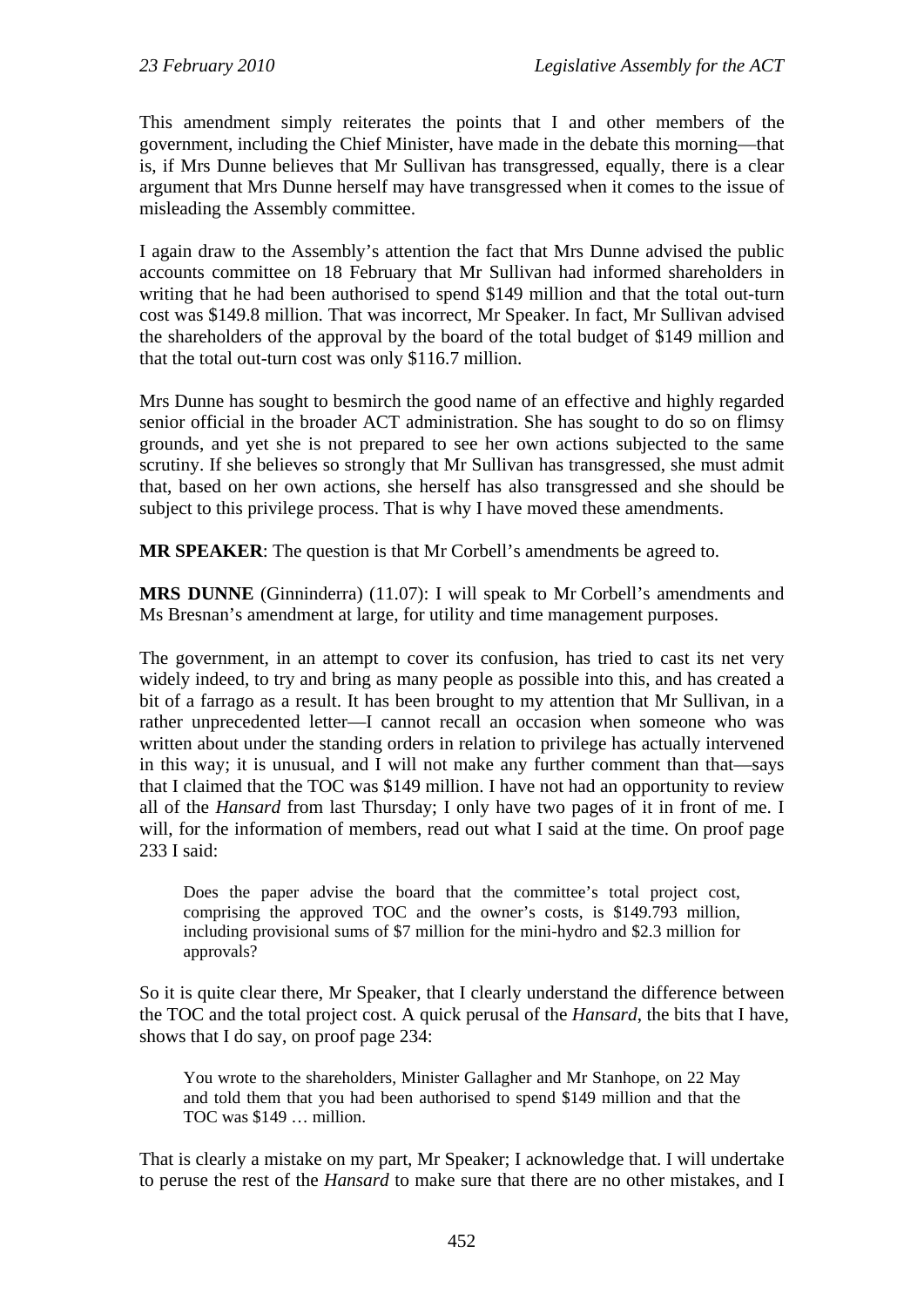undertake to write, as appropriate, to the committee to correct that. That is clearly a misspeaking on my part, and I acknowledge it.

But the issue here is that, unless there is something else in the *Hansard* which I have not picked up, the government wants to involve me in a privilege inquiry because of a misspeaking which I acknowledge—and this is the first opportunity I have had to acknowledge it, and I acknowledge it—and I undertake to make a full review of the *Hansard* to make sure that there is nothing else.

This shows how fallacious the government's approach is. This is what members of parliament and officials do. If they make a mistake, they correct the record. It is perhaps strictly true that, by misspeaking, I may have misled the committee, but once that error was pointed out I fixed it up.

The issue in relation to Mr Sullivan—and it has been clearly set out here by a number of speakers—by myself, by Ms Bresnan, by Mr Seselja—is that Mr Sullivan could not have forgotten, when he was speaking to the estimates committee in May, that five days before that he had been authorised to spend \$149 million. He could not have forgotten that, and his answer to my question the other day was that he accepted the premise of my question. I said: "Why did you say that the TOC was not finalised when it had been finalised?" He accepted that that is what he said and he went on to say, "Because it was not commercially convenient to do so." He accepted the premise of the question. He accepted that he had been caught out misleading the committee.

Mr Stanhope and Mr Corbell said that this is a cowardly attack, under privilege, of an official. I have said no more in this place than I have already said publicly, out there, in press releases and in interviews. This is not a cowardly attack. This is the bringing to book of someone who, by his own admission, gave misleading information. The Assembly processes cannot function if we allow anyone—a member of this place, an official, large or small, a member of the community—to come into a committee hearing, to appear before the bar of the Assembly, or for us, in the Assembly, to say things which we know are misleading or to say things which are misleading and then refuse to correct the record. The system cannot operate.

I have had conversations over the past few days, following the media coverage of this issue, with a number of people who are large and small operators, who know how the committee system works, who know what is expected of public officials, who are public officials, who have been public officials and, to a man and a woman, they are gobsmacked that a public official would admit that he gave misleading information to a committee. And they would be gobsmacked if this Assembly did nothing to address that.

I think they would be gobsmacked to learn that the government does not think that this is an important issue. I think the words the Chief Minister used were "a trifling issue". This is not a trifling issue. It is a very, very difficult issue. It is a very important issue for us because we, today and through this process, establish what is appropriate behaviour for officials and witnesses generally before the committee system and, in doing so, we establish a doctrine of what is appropriate behaviour for members in this place.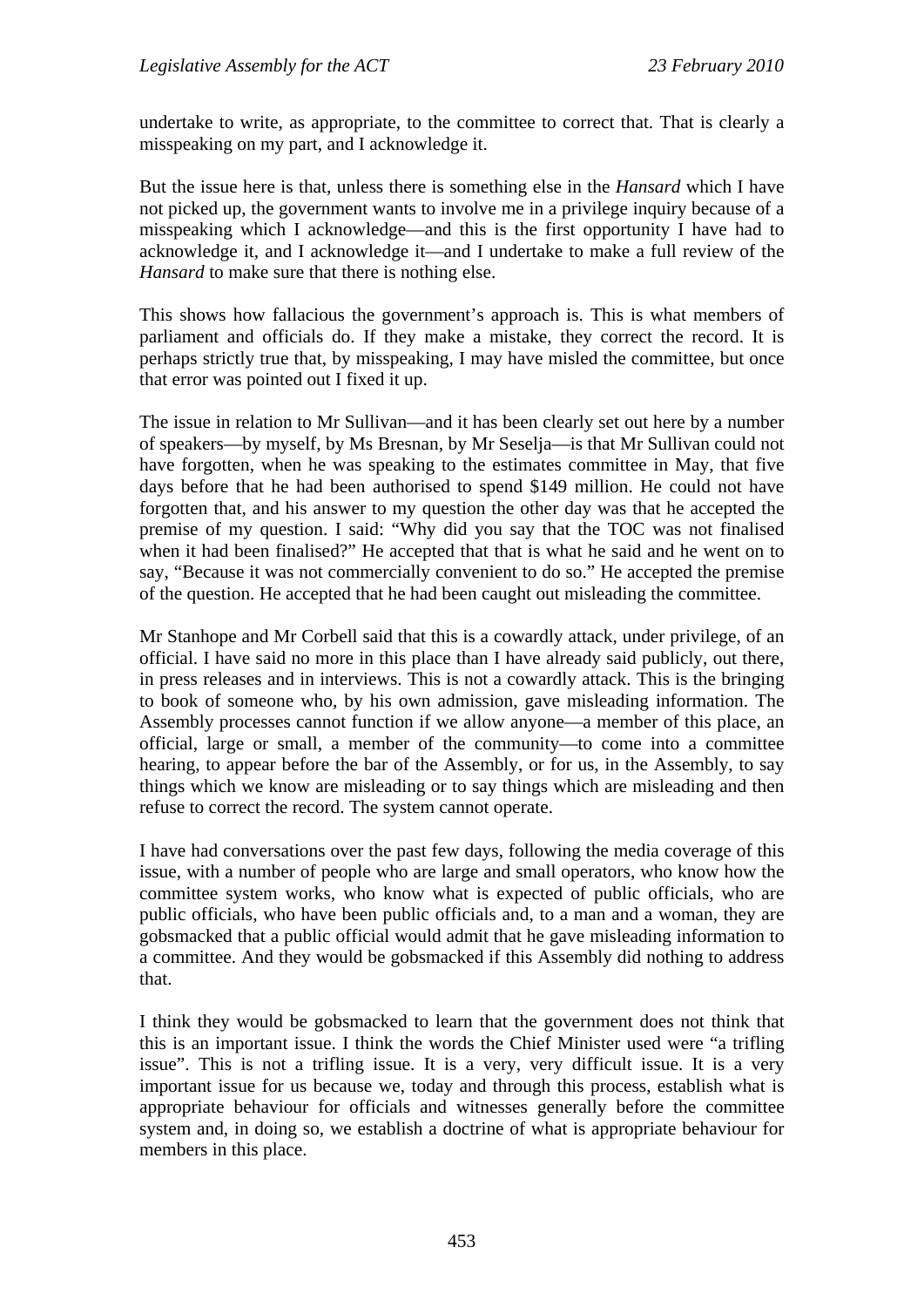We cannot afford to lower the bar. The government would like us to lower the bar, but by turning a blind eye to this we lower the bar not just to our own detriment but to the detriment of the people who pay our wages—the people of Canberra, who pay the taxes, who build the dams, who pay our wages, who build the roads, who fund the hospitals. We cannot afford to create a situation where officials are allowed to give misleading information, get away with it and not correct the record, or to decide, "I will give misleading information because I don't think it is appropriate for the committee to know." It is not that official's right to make that decision; it is the committee's right. The committee has to work with all the cards uncovered or it cannot do its work. We cannot represent the people of the ACT unless we are working with the truth.

The government's amendments are laughable. The fact that they would try so hard to deflect from the problem that confronts us shows that they have no understanding of how government operates. We will not be supporting the Greens' amendment to delete Ms Gallagher from the motion. I think that it is essential, for the completeness of this situation, that we know what the minister knew and whether it ever crossed her mind to correct the record or whether she thought it was appropriate to correct the record. What did she know? Did she ever look at the letters that she got from Actew Corporation after that evidence and say, "Gee, that doesn't quite marry up"? It may have completely missed her but we need to know whether it ever crossed her mind that she should fix the record. The minister could have perhaps addressed that by coming in here today and speaking in this debate, but she has not. So the issues, as Mr Seselja has said, are left unanswered.

We will not be supporting the government's amendments to Ms Bresnan's amendment and, at this stage, we will not be supporting Ms Bresnan's amendment either.

**MR HARGREAVES** (Brindabella) (11.16): I rise to support Ms Bresnan's amendment and Mr Corbell's amendments, and also to make some other comments regarding this process which give me deep concern.

With regard to Ms Bresnan's amendment to remove reference to the minister, the issue before the Assembly actually comes down to something very simple—that is, that evidence given before the committee was not true. That is the question that is before the place.

The minister is not accused of giving information to the committee which is not true. We cannot go down the path of saying that, every time a minister does not tell a committee something, even when not asked, that could be the subject of a privileges committee. That is nothing short of ludicrous, and that is essentially what Mrs Dunne is asking us to do by including the minister in the motion.

Whilst I have a view that I do not believe that we should have a privileges committee looking into this, because I believe that Mr Sullivan's letter, whilst possibly not to Mrs Dunne's liking, nonetheless addresses the issue, I do believe that it is dreadfully important that we do not allow the two issues to get currency.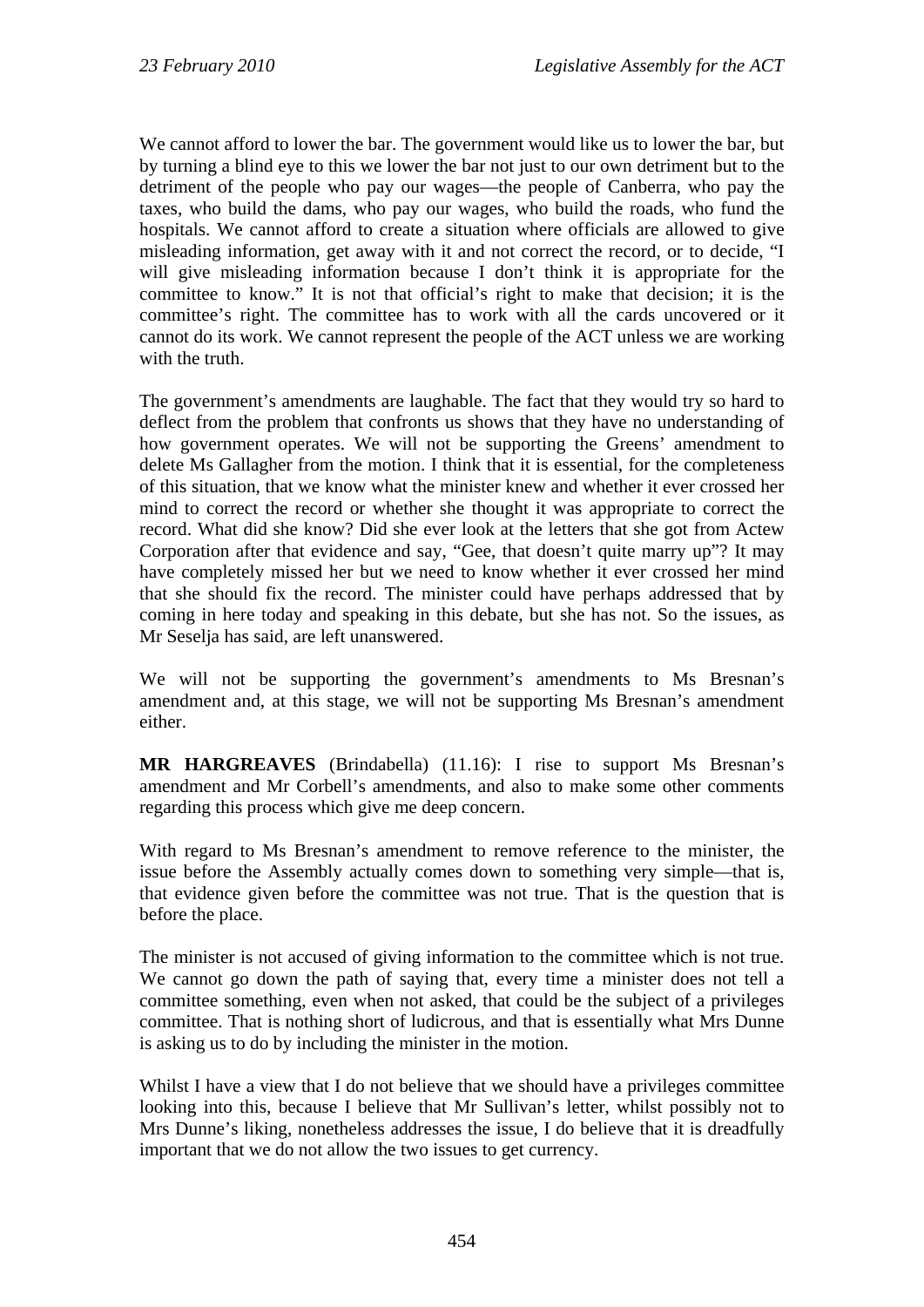Ms Gallagher does not stand accused of misleading a committee, yet her inclusion in this motion would seem to imply that. So I cannot support that. I support Mr Corbell's amendments.

Mr Speaker, there is another matter that I need to put on the record because I was considering putting an amendment forward and I need to process this through colleagues in the chamber, and whether I do or not will remain a matter for me during the context of the debate—that is, the concern that I have over your own role in this, Mr Speaker. I want to predicate this by saying that I have the deepest respect and affection for you on a personal basis, so please do not take my coming remarks on a personal level.

I have recently spoken about what I believe to be a diminution of the role of the Speaker by having a part-time possibility in that role. I have spoken publicly about that and I do not resile from it. I thought what we saw, in fact, as this tale played out, was further evidence of it, and sufficient evidence to give me deep concern. When I opened up the newspaper, Mr Speaker, and saw the position put, which seemed to indicate a conclusion of judgement on Mr Sullivan's actions in the newspaper, I thought that that was a little bit pre-emptive. But I recognise members' roles and their right to actually make those sorts of pronouncements, as members—but not if they are an officer of the Assembly. I find a lot of difficulty in regard to that particular role.

It seems to me that the moment that announcement came into the newspaper, there was a decision taken in your mind at the time that being a spokesman for a political party in this chamber was more important than the role of the Speaker, because you then deferred the decision on the matter of precedent to the Deputy Speaker.

Mr Speaker, I do not believe that was an appropriate action. I believe, in fact, that it was an inappropriate action. We are saying that there is a possibility that a person has given evidence to a committee which may have been untrue. Any member who has been here for more than 12 months would know that that is perhaps worthy of consideration by a privileges committee.

The decision on the privileges committee, the conduct of the proceedings within a committee itself, is within the province of the Speaker. These two areas are creatures of the parliament. The supreme position within the parliament is that of the Speaker. Ministers and public servants are subordinate to the parliament, not the other way around. We do not have the luxury of choosing, "I don't think I'll be an officer of the Assembly; I think today I'll be something else." The community does not make that distinction. The community believes, as does the Remuneration Tribunal, that the person appointed to the role of Speaker will conduct, as their primary role in this place, the role of the presiding officer of this place.

**Ms Bresnan**: A point of order, Mr Speaker.

**MR SPEAKER**: Ms Bresnan.

**MR HARGREAVES**: Clock, please.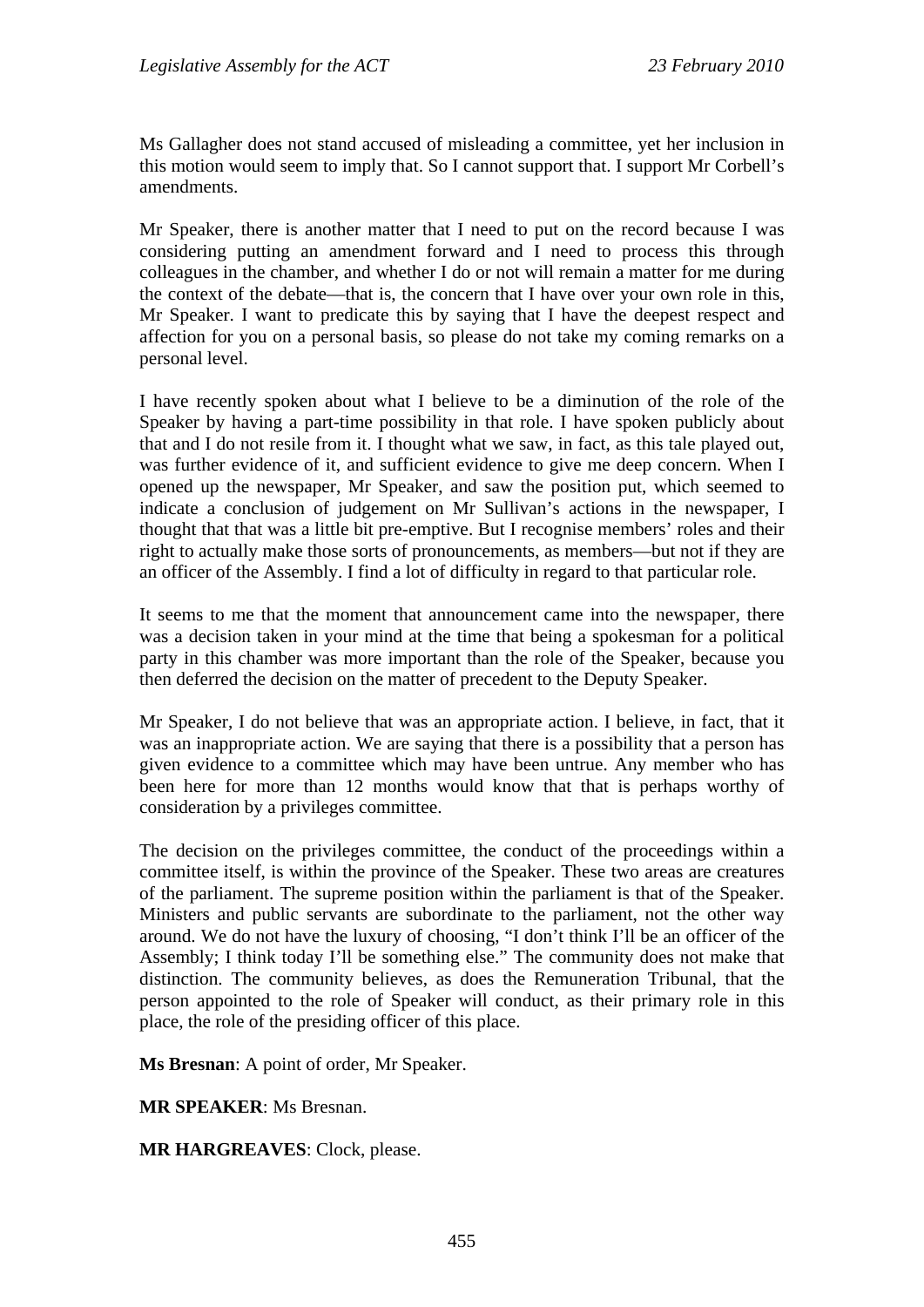**Ms Bresnan**: Mr Hargreaves's arguments actually have nothing to do with the substance of the motion or the amendments we are actually debating here at present. I do not think we actually should be raising this issue at all.

**MR SPEAKER**: On the point of order, Mr Hargreaves?

**MR HARGREAVES**: On the point of order, Mr Speaker, I would make two issues known here. Firstly, I am considering putting an amendment before the Assembly myself now, and I wish to put a case, and I will judge from the reaction of people coming forward whether I do that. Secondly, I find it odd that you would be asked to rule on that point of order which is talking about your particular position, anyway, Mr Speaker. I would ask you to allow me to progress this argument for just a little bit longer, and I shall be fairly brief.

**Ms Bresnan**: On the point of order, the issue I raised is about the substance of the motion we are debating and the amendments we are debating. What Mr Hargreaves has brought up has nothing to do with the amendments or the motion, so it is entirely appropriate for the Speaker to rule on that.

**Mr Hanson**: Mr Speaker, although—

**MR SPEAKER**: On the point of order, Mr Hanson?

**Mr Hanson**: Yes, indeed. Although there is perhaps a case about the substantive motion, I think that, on a matter of privilege, the procedures and the process followed are very important and everybody's role in that is vital to the case, including your own. I think discussion of the Speaker's role in this important matter of privilege is something that should be debated as part of this, if there are some concerns by members or a member that that process is not being properly followed.

**MR SPEAKER:** Thank you, members. I will clearly seek some advice on this one. I think that would be an appropriate path.

Whilst I am of a mind that Mr Hargreaves has strayed some distance from the substance of the motion, I think Mr Hanson's point about the procedures around the privilege matter is one that probably carries weight. Mr Hargreaves, you are free to continue.

**MR HARGREAVES**: Thank you very much, Mr Speaker, and I sincerely thank you very much for that ruling. The issue for me is that if we have a supreme arbiter of our processes then we have to have 100 per cent faith in the supreme arbiter of those processes. And that supreme faith, I am sorry, has been diminished through the utterances and the subsequent actions by referring the decision to the Deputy Speaker.

I think what we are seeing now is a real, live case study of what can happen if we say that the position of Speaker in this place can carry also a part-time role. I have to say that if it had just been a case of coming to a committee and asking questions, we have seen that before and I have not voiced my concern about it. But where I have to voice my concern in this place is where the spokesperson's views, including a view on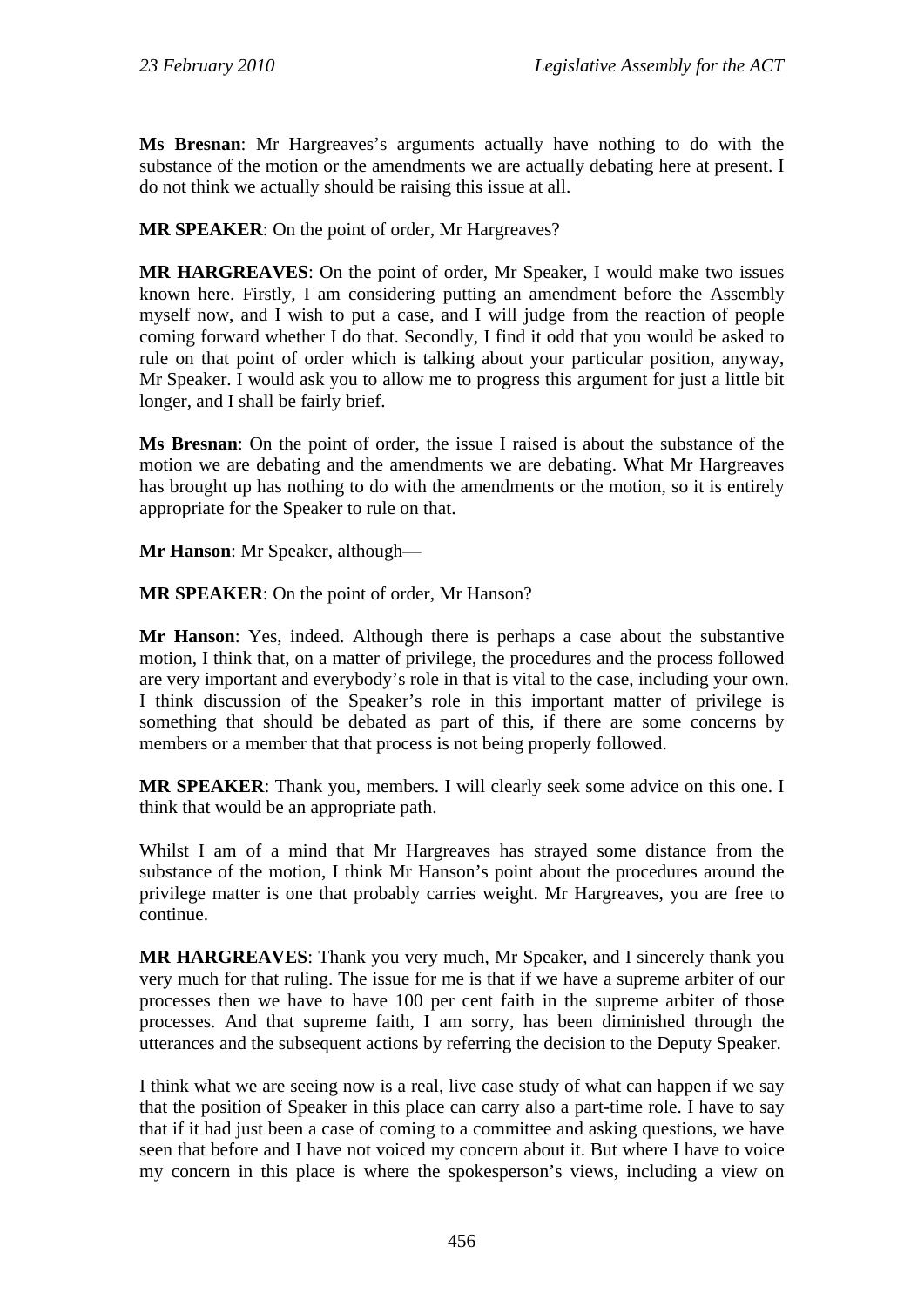behalf of a party, found expression in the newspaper, and there are people out there in the community who make no distinction, other than to look upon ourselves and say, "Well, what is this person's primary role?" Therefore there is, in the minds of some people, the possibility that the Speaker has this view, whereas those of us who have bothered to think about it a bit more deeply would think about this as being a spokesman's role.

I think there is a greying of the two areas and it is of some concern. I do not believe that an officer of the parliament should take part in a policy debate, nor in policy decisions, nor try to influence it, whether tacitly or deliberately. So it had occurred to me, I have to say, yesterday, when I heard the goss around that there was going to be a motion for a privileges committee moved in this place. I considered my own position regarding withdrawing from the considerations of the committee, because I was there during the briefing from ActewAGL around this process, so I withdrew from that committee. I was considering whether I should take part in the privileges committee, and I believe that if there is the slightest suspicion that I have an interest in this then I shall do the right thing and not put myself forward for the privileges committee membership. Such is the case, and I have indicated that to the manager of government business.

I think we need to be very careful here that we do not have an action which can be influential on an outcome of a committee where it can be seen that there is a conflict of interest. I have to tell you that I am having the devil of a job in my own mind about doing this. I will listen to the rest of the debate before making up my mind. I thank Ms Bresnan for bringing forward the amendment regarding the minister, and I will be supporting that.

**MS HUNTER** (Ginninderra—Parliamentary Convenor, ACT Greens) (11.27): Mr Speaker, I rise to respond to what was quite a meandering and, I think, ridiculous speech that Mr Hargreaves just gave in the chamber. He spoke about the process here. My understanding is that as soon as this matter came before you in your role as Speaker it was quite clear that you felt there was a conflict of interest and therefore you deferred to the Deputy Speaker.

The Deputy Speaker is there for a reason. The reason is obviously to fill in at times when the Speaker cannot be available, but also when situations like this arise. I cannot believe in the history of the Assembly that Speakers have not made statements on particular issues. They are members representing their communities. On a number of occasions over the years I know they have put forward private members' bills. They have also spoken out when they have seen an injustice or an issue that needed to be raised.

I think that Mr Hargreaves has wandered off into some corner or down some pathway. Today we are focusing on a particular motion around whether or not a privileges committee will be set up. Ms Bresnan has put forward an amendment to that. That is what the debate has been focused on and what it needs to continue to focus on.

I reject Mr Hargreaves's statement that the office of the Speaker has in some way been undermined or is not operating very well. In fact, if I reflect back to the end-of-year messages and speeches just before the Christmas break, a number of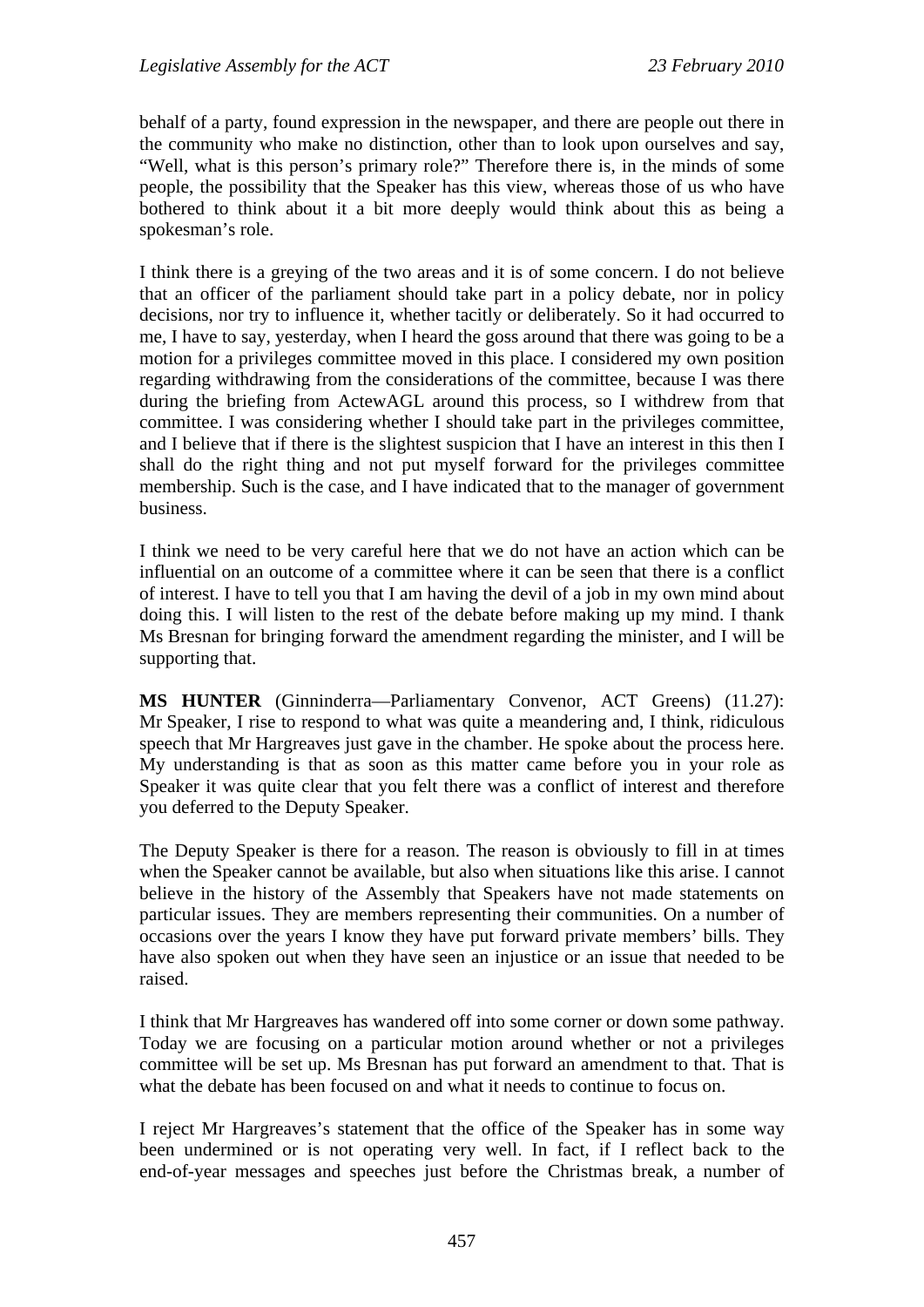members in this place reflected on a job well done by the Speaker in the previous year. There were many people who praised the work that had been done by the Speaker. I just rose to say that Mr Hargreaves is wandering off on his own somewhere and we really need to get back to what we are debating this morning.

**MR HANSON** (Molonglo) (11.29): There is no question that privilege issues are of great importance and great consequence. I was an instigator of a privileges committee last year and I understand fully the gravity and seriousness with which they should be treated. The consequences for people's reputations and their careers are important. I am very confident that in this case Mrs Dunne has taken that fully into account and has not brought this matter forward lightly. She has brought it forward because it is indeed a very grave and serious matter to mislead a committee of this Assembly. I think that she and others, including Mr Seselja and Ms Bresnan, have laid out the facts of the matter. I think that Mr Corbell's and Mr Stanhope's somewhat mock outrage and their attack on Mrs Dunne were somewhat concocted. What they should do is accept that if an official has misled a committee of this Assembly then that is a very grave action.

Mr Speaker, I was not intending to speak for long but, in response to some of the comments that have been made by Mr Hargreaves, I think that your role in this matter does require questioning. You have an important role in this matter of determining precedence. It is unfortunate that your decision to take a role as both Speaker and as an active protagonist in this and other debates has led to you being unable to fulfil your duties fully in this matter.

You would know, Mr Speaker, that on occasions you and I have had heated words when I have found cause to complain about your dual role as Speaker and a member of the crossbench. This is highlighted in the most serious circumstances—why the duality of that role is something that was almost, by default, going to lead to a situation like this. Mr Speaker, I fear it will again if you continue on with these dual roles.

You now have a situation where you have called on Ms Porter to essentially deputise for you today in the role of Speaker. Ms Bresnan is deputising for you in your role as a crossbench spokesperson on this issue. You are fulfilling neither role adequately because of that decision. The Speaker's role should be one that is somewhat above the political fray in the heated battle that occurs oftentimes in this place, certainly between the Labor Party and the Liberal Party. It is highly inappropriate that we find ourselves in a position on this matter when points of order have been raised by the crossbench in defence of the Speaker. I think that that just demonstrates how partisan your position risks becoming by pursuing this matter. Mr Speaker, I concur with Mr Hargreaves in that this is not a personal reflection on you; it is simply a matter of the necessity to keep the Speaker's role separate.

Returning to the substantive matter, I fully concur with Mrs Dunne's course of action on the issue of privilege. This is a very necessary committee to be established. I think that the role of the minister does need to be questioned, in addition to that of Mr Sullivan. Ministers have responsibility and her role in neglecting to address what had been a serious mislead needs to be questioned further.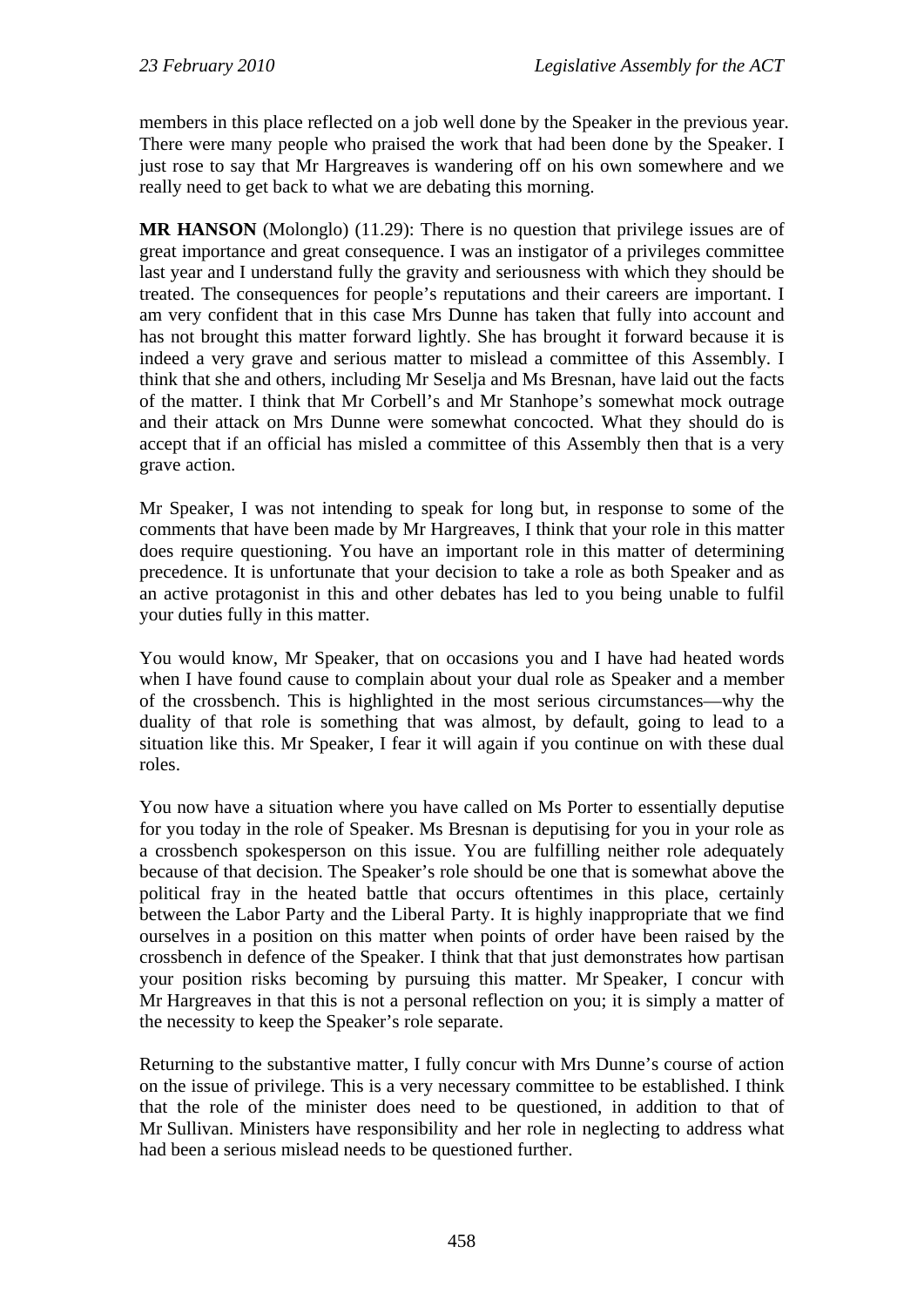**MS BRESNAN** (Brindabella) (11.34): I will just speak briefly to this. We will not be supporting Mr Corbell's amendment to my amendment. It goes to comments we have made also about Ms Gallagher. What we should be debating here today is the substance of what was stated before a committee by a witness. In the whole debate today we have moved away from that completely, I think, by including Ms Gallagher and by including Mrs Dunne. This motion should have been about what the standing orders state—that a witness that comes before a committee has to provide truthful evidence. That is what we should be debating and that is what this privileges committee should be about.

We support the action taken by Mrs Dunne to investigate the specific issue of a breach of privilege and, indeed, a matter of contempt of the committee, but we do not believe this should be an opportunity for a free-for-all fishing expedition into other major water projects and ministers—indeed, all members of this place. It should have been about the substance of the comments which were made by Mr Sullivan. We have already spoken about that.

In relation to other water projects, there has been a lot of public debate around the cost of the Cotter Dam. It has been examined by both estimates and public accounts committees so there have been avenues for that to happen. As I said, the specific issue we are discussing here today is a breach of privilege in the Assembly. That is what the terms of reference should be focusing on. The question that needed to be answered was: did Mr Sullivan provide misleading evidence to the estimates committee last May? That is the extent of what the terms of reference of the committee should be. It is also the extent to which we should be discussing the issues in the Assembly today.

It is unfortunate that we have gone completely off track as to the substance of the issue. We have meandered into other issues which are not appropriate to be discussing in this forum. It is disappointing that that has happened today. We will not be supporting Mr Corbell's amendment. Likewise, as I have already said, we will not be supporting Ms Gallagher being included in the motion.

Question put:

That **Mr Corbell's** amendments to **Ms Bresnan's** amendment be agreed to.

The Assembly voted—

Ayes 6 Noes 9

| Mr Barr       | Mr Stanhope | Ms Bresnan | Ms Hunter     |
|---------------|-------------|------------|---------------|
| Ms Burch      |             | Mr Coe     | Ms Le Couteur |
| Mr Corbell    |             | Mr Doszpot | Mr Rattenbury |
| Mr Hargreaves |             | Mrs Dunne  | Mr Seselja    |
| Ms Porter     |             | Mr Hanson  |               |

Question so resolved in the negative.

**MR SPEAKER**: The question now is that Ms Bresnan's amendment to Mrs Dunne's motion be agreed to.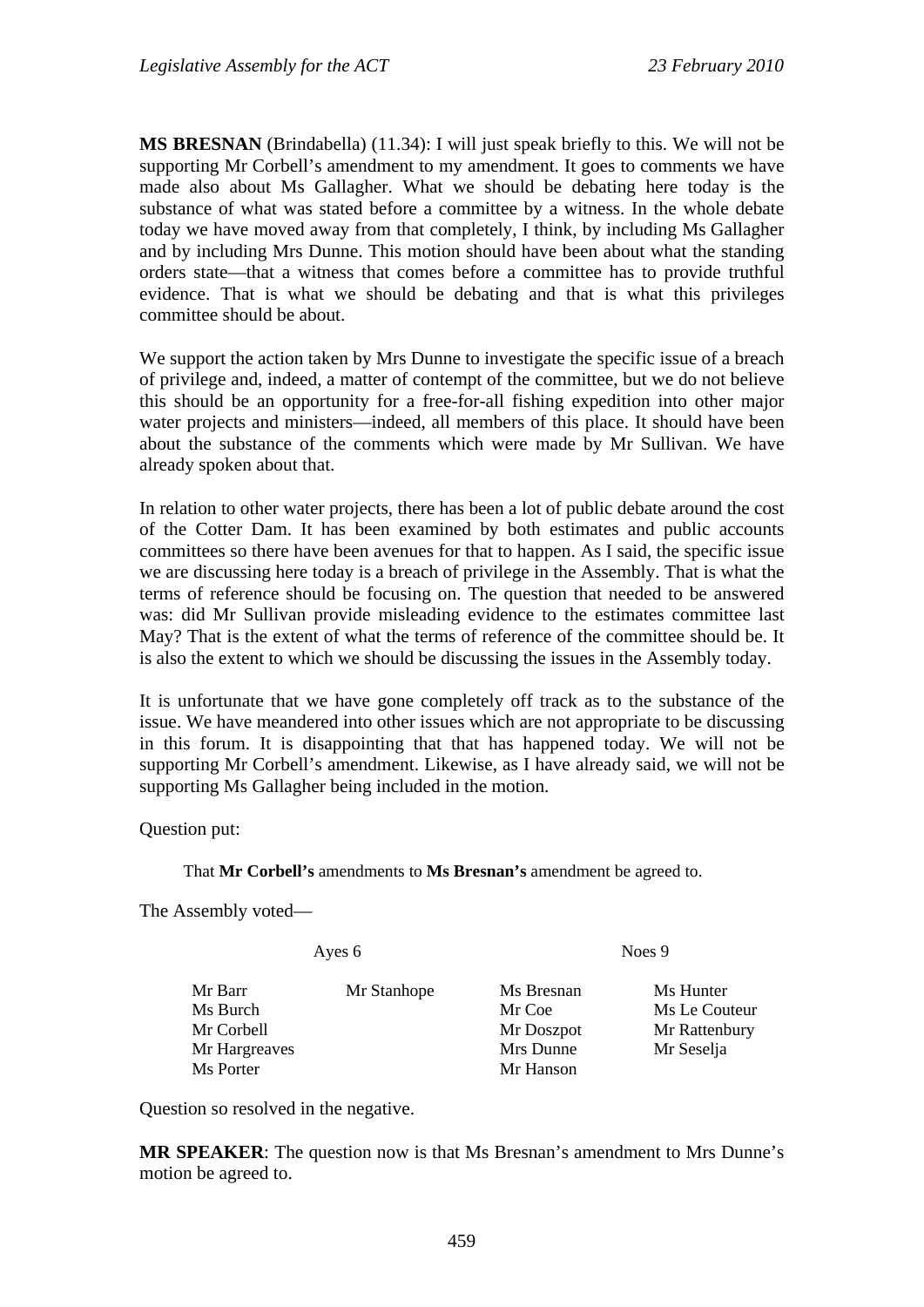Question resolved in the affirmative.

**MR SPEAKER**: The question now is that Mrs Dunne's motion, as amended, be agreed to.

**MRS DUNNE** (Ginninderra) (11.40): This is an important matter today, as I have said. It is very interesting to see the attitude taken by the government. What we have in the government's proposal to oppose this privileges committee is a new Labor doctrine that it is not appropriate to deal honestly with the Legislative Assembly. The people of the ACT who pay their wages need to know that, through the statements made today, this government believes that it is not appropriate to deal honestly in this Assembly and in its committees. It sends a very clear message that Jon Stanhope heads an organisation where it is all right if it is not convenient to tell a committee something which the person knows not to be true and never to come back and correct the record.

**Mr Stanhope**: I thought that was to be a matter of inquiry. You've already decided, have you? What's the inquiry for if you've already decided?

**MR SPEAKER**: Thank you, Mr Stanhope. Mrs Dunne.

**MRS DUNNE**: The fact that the Chief Minister heckles in this way and the fact that the Chief Minister—

**Mr Stanhope**: On a point of order, Mr Speaker: Mr Speaker, we are having an inquiry to investigate these matters. How can any member of the Liberal Party sit on a committee when you have the spokesperson and mover saying it is already decided that he misled? What is the point of an inquiry when the Liberal Party and you, Mr Speaker, have already made public statements stating it as a fact?

**MR SPEAKER**: Mr Stanhope, what is your point of order? There is none.

**Mr Stanhope**: I think there is a very relevant point here about process. Mrs Dunne is standing up and having a go at me. Here is the Liberal Party saying we do not need an inquiry because they have already decided on Mr Sullivan's guilt. So what is the inquiry going to do?

**MR SPEAKER**: Resume your seat, Mr Stanhope.

**Mr Stanhope**: How can any of you appear on a committee when you are here publicly stating a conclusion?

**MR SPEAKER**: Mr Stanhope, is there a standing order under which you wish to raise a point of order? Mrs Dunne, you have the floor.

**MRS DUNNE**: Thank you, Mr Speaker. Just to make it perfectly clear for the Chief Minister, who seems to be having trouble with this issue: there was a clear question asked, "Why did you inform the committee that the TOC was not in final form when only three days before it had been approved by the board and you had been authorised to spend the money?" Mr Sullivan, accepting the premise of the question, said: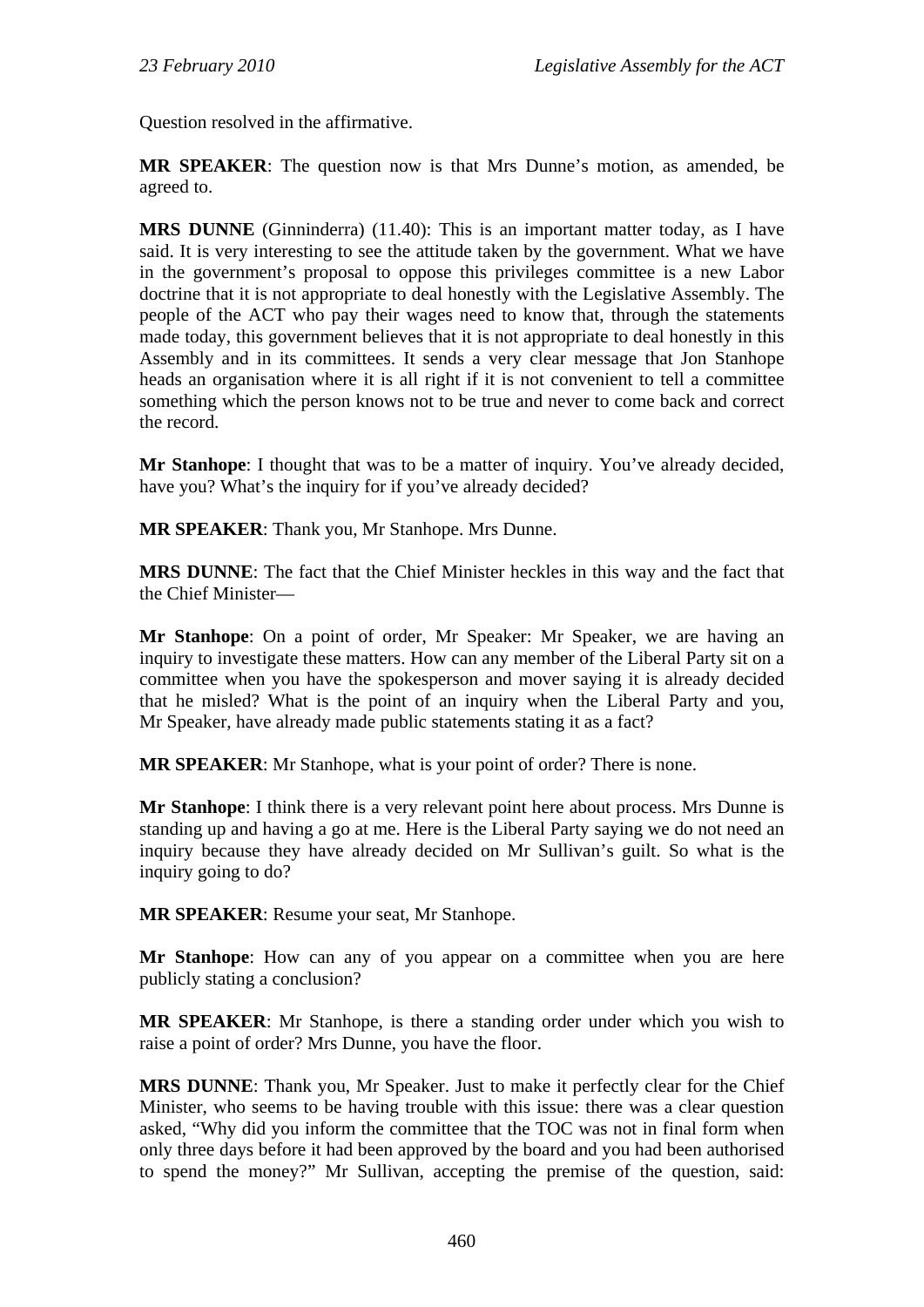"Because we had not revealed the TOC and we were using it. There were still negotiations with the Bulk Water Alliance." What it boils down to is, "I said something which I knew to be wrong because it was not convenient."

**Mr Stanhope**: That's not what he says. That's the subject of inquiry.

**MRS DUNNE**: That is my summation of what it says. I make no apologies for that, Mr Speaker. We have to look into this matter to see the extent to which the committee has been misled and what we, as an Assembly, do to address this issue. To ensure that this does not happen again we must send the message that committees cannot be lied to. That is what this inquiry is about today. This inquiry is about ensuring the operation of this institution—that this institution operates appropriately and for the benefit of the people of the ACT. If Jon Stanhope does not want to get to the bottom of this, he has sent a clear message. The Labor doctrine, in the words of that great old Labor stalwart, is "anything goes". Anything will go if we do not address this issue.

**MR SPEAKER**: The question is that Mrs Dunne's motion, as amended, be agreed to.

Question resolved in the affirmative.

## <span id="page-34-0"></span>**Justice and Community Safety—Standing Committee Scrutiny report 19**

**MRS DUNNE** (Ginninderra): I present the following report:

Justice and Community Safety—Standing Committee (performing the duties of a Scrutiny of Bills and Subordinate Legislation Committee)—Scrutiny Report 19*,*  dated 22 February 2010, together with the relevant minutes of proceedings.

I seek leave to make a brief statement.

Leave granted.

**MRS DUNNE**: Scrutiny report 19 contains the committee's comments on four bills, 49 pieces of subordinate legislation and seven government responses. The report was circulated to members when the Assembly was not sitting. I commend the report to the Assembly.

### <span id="page-34-1"></span>**Health, Community and Social Services—Standing Committee Report 2**

**MR DOSZPOT** (Brindabella) (11.45): I present the following report:

Health, Community and Social Services—Standing Committee—Report 2— *Access to primary health care services,* dated 17 February 2010, together with a copy of the extracts of the relevant minutes of proceedings.

I move:

That the report be noted.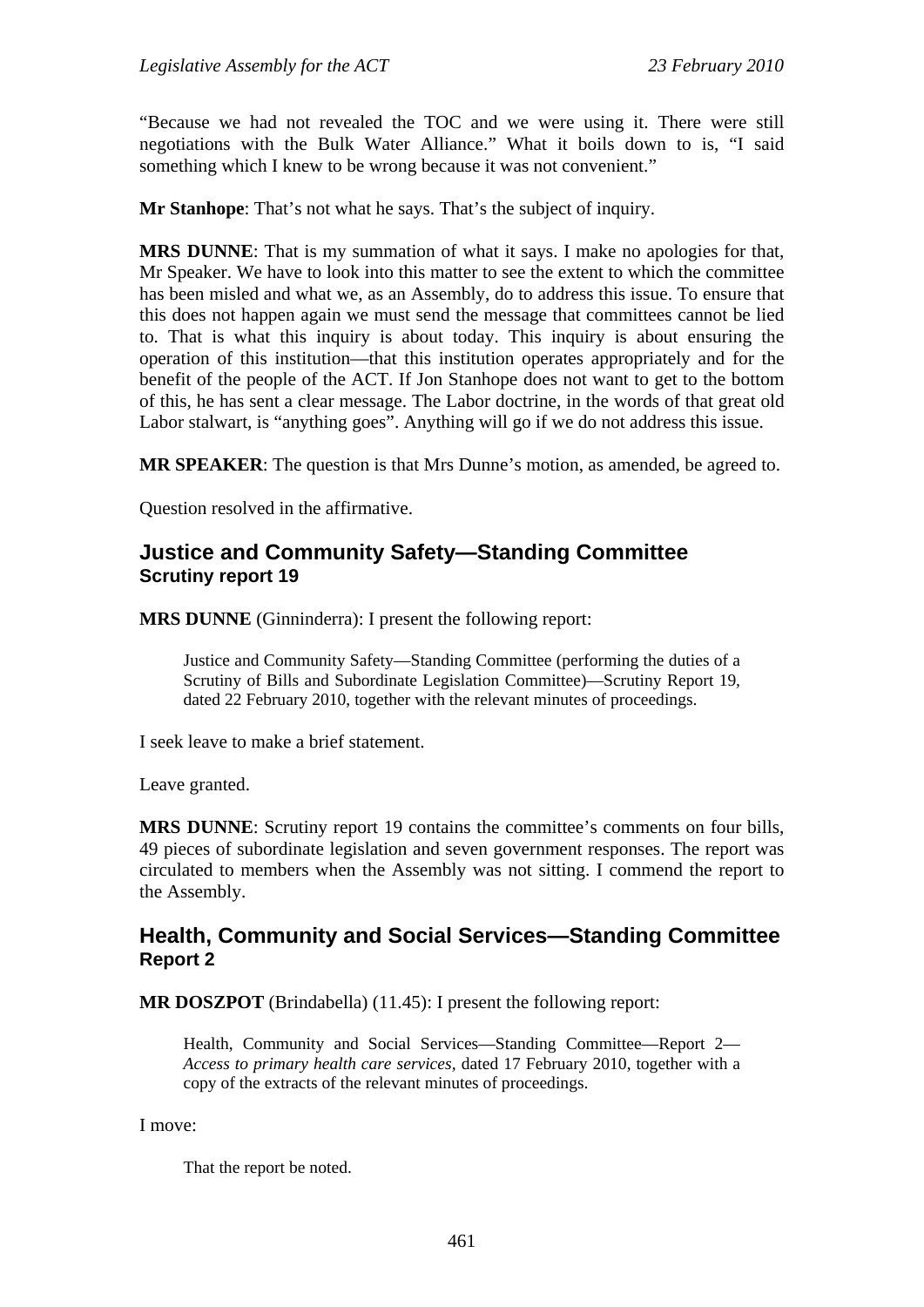This inquiry was referred to the committee on 25 March 2009, the day before the government announced the GP task force to investigate GP workforce issues in the ACT. The terms of reference for the inquiry were revised at a private meeting on 29 April 2009 and were to inquire into and report on access to primary healthcare services in the ACT with particular reference to the role of nurse practitioners, allied health assistants and other health professionals in providing primary health care; GP clinic closures since 2001; the current level of GP shortages in the ACT and the reasons pertaining to this shortage; how to arrest and reverse the decline in GP numbers in the short and long term; strategies to attract and retain GPs in suburban clinics; linkages between government and non-government healthcare providers including innovative and best practice models; and any other related matter.

In making the referral to the committee, the Assembly recognised that the ACT has the second lowest number of GPs per capita in Australia, behind the Northern Territory; GP clinics across the territory continue to close; and the number of aged and ageing in the community in need of access to GPs for ongoing primary care is increasing.

The committee received 18 submissions and eight exhibits from GPs, allied health professional groups, nurses, community groups and individuals. We held three public hearings on 22 July, 29 July and 5 August and heard from 33 witnesses.

The committee found that the shortage of GPs, coupled with the lowest rates of bulk-billing, was disproportionately affecting the most vulnerable people in the ACT, including the elderly, those on low incomes and people with a disability.

The committee made 24 recommendations, including a feasibility study of employing GPs in community health services; more support for GPs in community-run health services; financial support for smaller practices to employ a practice nurse; and financial assistance for GPs who provide continuity of care to elderly patients and those with chronic and complex conditions.

The committee also recommended greater government support for smaller general practices, particularly those that wish to stay in local suburban areas or establish new practices in those areas, through the provision of financial or other support such as subsidised or free rental and/or utilities and interest-free loans.

Recommendation 3 states:

The Committee recommends that ACT Health collect and publish data on the number of overseas trained doctors recruited to the ACT, including their country of origin, the length of stay, and whether they return to their country of origin.

Ms Porter has asked that we record that she does not support recommendation 3. It is somewhat disappointing that information required to protect our community is not deemed important for our colleague, especially when we take into account recent information such as that in an article published in the *Sunday Telegraph* of 21 February 2010 under the headline "Foreign doctors fast-tracked":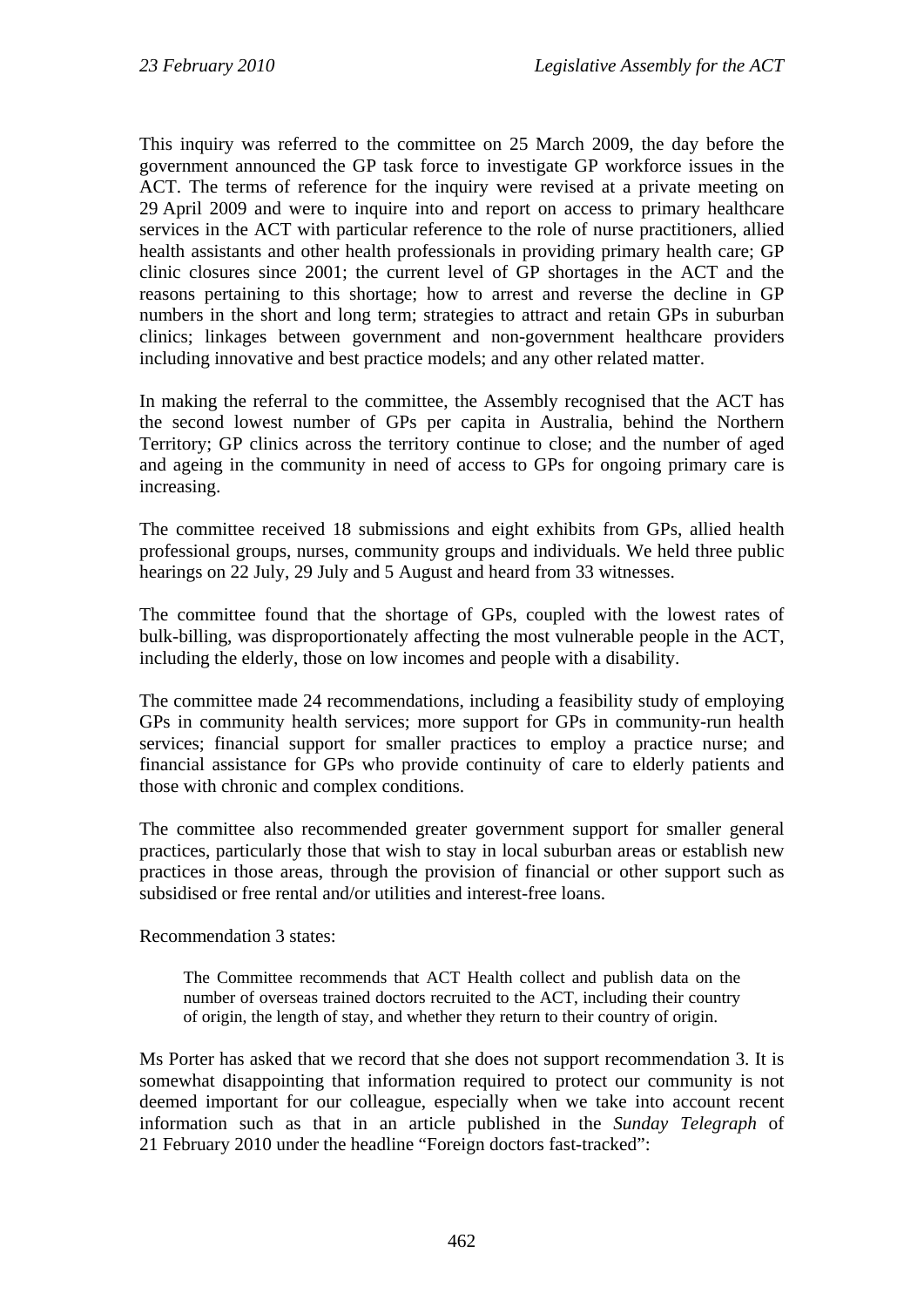Foreign doctors are being fast-tracked into Australia, bypassing the standard registration process despite statistics revealing they are responsible for half of all medical error and disciplinary cases.

The article continues:

Half of the doctors suspended and deregistered in NSW since the beginning of 2009 gained their medical degrees overseas. Of Medical Tribunal cases heard last year, 48 per cent involved overseas-trained doctors while 43 per cent of all currently suspended doctors qualified outside of Australia. …

Rural Doctors Association of Australia president Dr Nola Maxfield, said 41 per cent of country GPs were from overseas.

"You need to make sure the checks are rigorous," she said. "There's certainly a variation in the quality of medical degrees around the world."

Notwithstanding Ms Porter's objections to recommendation 3, the majority of the committee recommended that more data be collected and made available about overseas-trained doctors recruited to the ACT.

On behalf of the committee, I would like to thank all the participants who appeared before the committee and/or provided written submissions and exhibits. We also thank the Minister for Health and departmental officials, as well as members of the GP task force who participated in the inquiry.

I would also like to thank members of the committee—Ms Joy Burch, who was deputy chair until 31 October 2009; Ms Amanda Bresnan, who took over as deputy chair on 25 November 2009; and Ms Mary Porter, who joined the committee on 19 November 2009—for the professional manner that was adopted during the inquiry and for the sharing of views in the final deliberations and recommendations.

In particular, I would like to pass on my personal thanks, as well as the thanks of all members of the committee, to the committee secretary, Ms Grace Concannon, for her advice and support and contribution to our committee's final report for tabling, and to the committee office administrative assistant, Ms Lydia Chung, for her assistance with preparing the committee's final report.

I commend the report *Access to primary health care services* and its recommendations to the Assembly.

**MS BRESNAN** (Brindabella) (11.51): I just want to say a few words about the report. Like Mr Doszpot, I would like to thank, first off, the other committee members. The chair, Mr Doszpot, did an excellent job in chairing the hearings and report deliberations. I have to say it was a difficult job coming in after all the hearings had been conducted and then having to comment on the report, and I thank Ms Porter for her very useful and insightful contributions throughout the report deliberations, and also the previous committee member, Ms Burch, who was obviously part of the hearings which we had.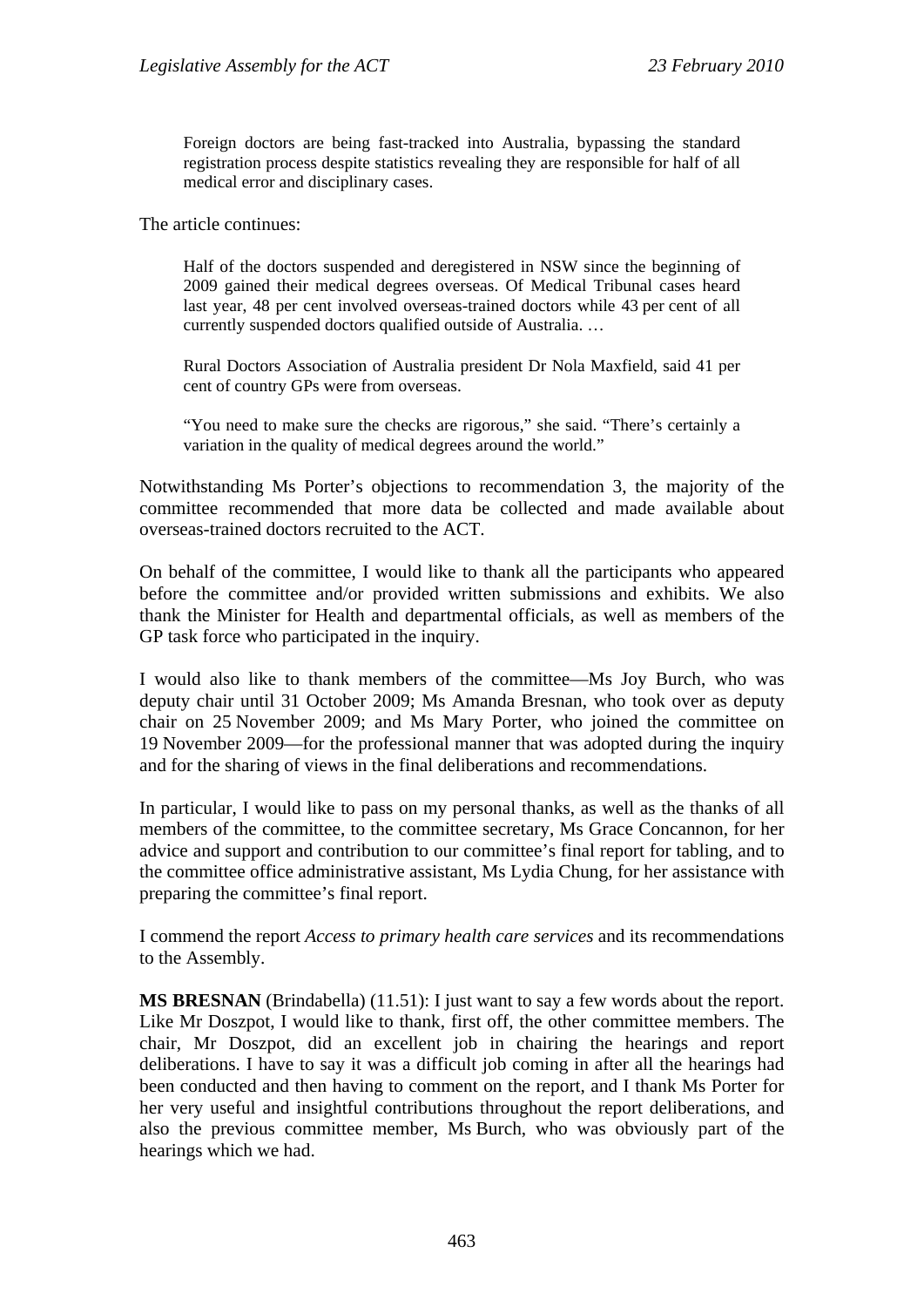They were very extensive hearings and, as Mr Doszpot said, we thank all the community members, professional groups and organisations representing various members involved in primary care delivery for coming and giving their time, putting in very thorough submissions and presenting evidence to the committee. It was an extremely useful process. We heard from a wide variety of groups, from the AMA to groups who were delivering services to refugees and Aboriginal and Torres Strait Islander groups, and it was all very useful in looking at how we can broaden the scope of primary care and what we deliver to the community.

Like Mr Doszpot, I would also very much like to give thanks for the work of the committee's secretary, Grace Concannon, who did a fantastic job in putting together this very extensive and thorough report. This included compiling a great deal of information, not just from the hearings but from other sources, because we did look at a number of different areas, particularly issues that came up during the hearings.

I would just like to draw attention to some of the recommendations. In particular what came out of the hearings and also the reporting process was that we need to broaden the way we look at the delivery of primary care. We have various examples which have been delivered in the community, particularly around the integrated and holistic type of care model where people can go to access different sorts of services, and also preventive health. GPs have obviously been seen as the traditional way in which people access the health service, but there are other ways people can do that.

The recommendations particularly around looking at community health centres and having professionals and GPs placed in those community health centres are very important in expanding the way we look at the provision of primary care, and also the affordability of primary care. We have seen a move away from bulk-billing in GP practices. As Mr Doszpot pointed out, we have a very low number here in the ACT in fact, one of the lowest in the country—and it is a major issue, particularly of affordability for people. It is an issue which sometimes we do not think applies to the ACT; but it does, and that became very evident through the evidence which was given to the committee by a number of different groups, including groups like ACTCOSS, who obviously very much know and hear about these sorts of issues through the work they do.

Recommendations 8 and 9 again look at enlisting more of a whole-of-government approach to GPs, particularly recommendation 9 about providing assistance to small general practices to employ practice nurses. As we know, many practices are not able to afford that and it is a very useful thing to have because it also looks at addressing the workload of GPs. Having a practice nurse or nurse practitioner, which again is a wider scope, in GP practices can very much address that issue. We heard GPs saying that they do have a lot of red tape to deal with. They have a very large workload and I think we do need to look at ways in which we can address that and ease that burden on them.

Recommendations 11 and 12 look at expanding that scope. The Pharmacy Guild presented evidence about how they would like to be included much more in the rollout of services and I think that is something we can look at because, again, pharmacies are often a point of approach for people when they have health issues. Pharmacists have a lot of connection with GPs as well, so we can expand on that.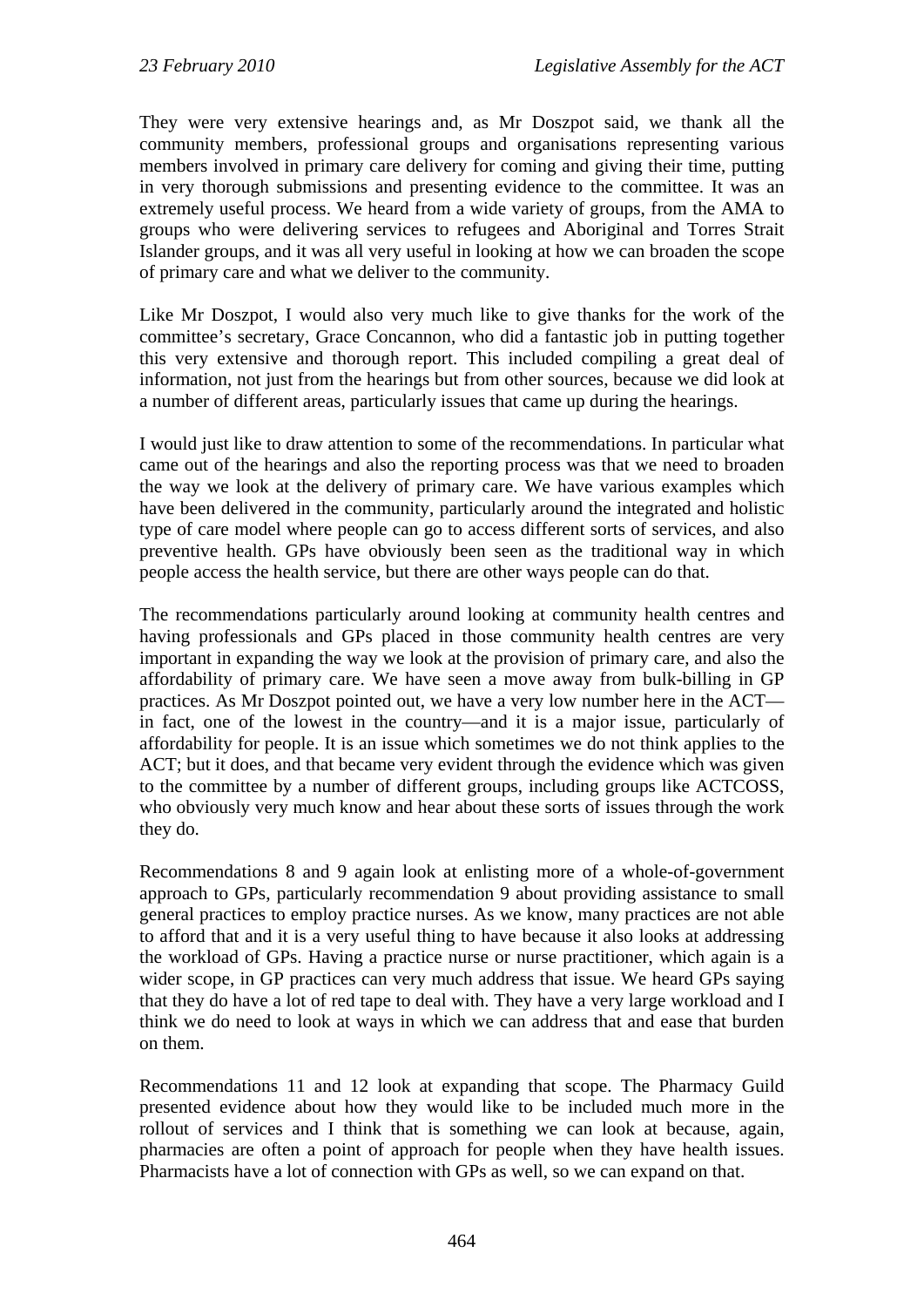We looked into the West Belconnen Health Cooperative model, which has been very successful and has started operating now in Belconnen. We think that we can look at ways to provide assistance to other communities who might want to consider this sort of model. The model which has been used in Belconnen might not necessarily be the type of model they adopt but a model which looks at a cooperative approach to providing health care with information assistance to be provided to other groups. That can be as little or as much as a business case, which just helps them get that idea off the ground, because it is a very long process. We did visit the West Belconnen Health Cooperative after the committee process had gone through, but it was a very long process for them. It is just about expanding the knowledge of and providing a little bit of assistance to groups if they are interested in that sort of model.

I would also like to draw attention to recommendations 18 and 19. We heard from Winnunga Nimmityjah Aboriginal Health Service about the work they do and that they do service a lot of clients from New South Wales. We have recommended that the government negotiate a cross-border agreement with the New South Wales government for the services provided by Winnunga because they are not currently being funded for that. They also see a lot of clients who are not Aboriginal or Torres Strait Islanders—because the service they provide is a holistic model, it is very attractive to a lot of people—and we need to recognise that and provide assistance to them.

Likewise, recommendation 19 is about funding them to enable the employment of at least one full-time GP position. We heard also that the GPs that go into services like Companion House and Winnunga are often older GPs, or doing it on a part-time basis, and it is very hard for these services to attract GPs or to replace a GP who may retire. We do need to recognise that and provide assistance to them. We need to recognise that a lot of people are visiting these health services because they cannot access a bulk-billing GP and also because these services are providing a holistic model which is attractive to them.

We have made a recommendation around the nurse practitioner walk-in clinic, something which I personally think is a wonderful innovation and hope is successful, asking that the government look into it, after 12 months of operation, to see whether it has been successful, and also to look at expanding this type of model to other areas. Nurse practitioner clinics in the UK have been very successful; people have visited them. There has often been a worry that people might not go to them because they do not understand what a nurse practitioner does, but the example in the UK shows that people will use them; people will change from the culture of going to a GP only.

So I too would like to commend the report to the Assembly and again thank the committee members and the committee secretary.

**MS PORTER** (Ginninderra) (11.58): Members will be aware I have only latterly joined the Standing Committee on Health, Community and Social Services after fairly recent changes to Assembly committee memberships. Unfortunately, I did not have the benefit of having been a member of the standing committee during the time when material was deliberated on, gathered, submitted and provided through the hearings during that long time that the committee was considering this matter.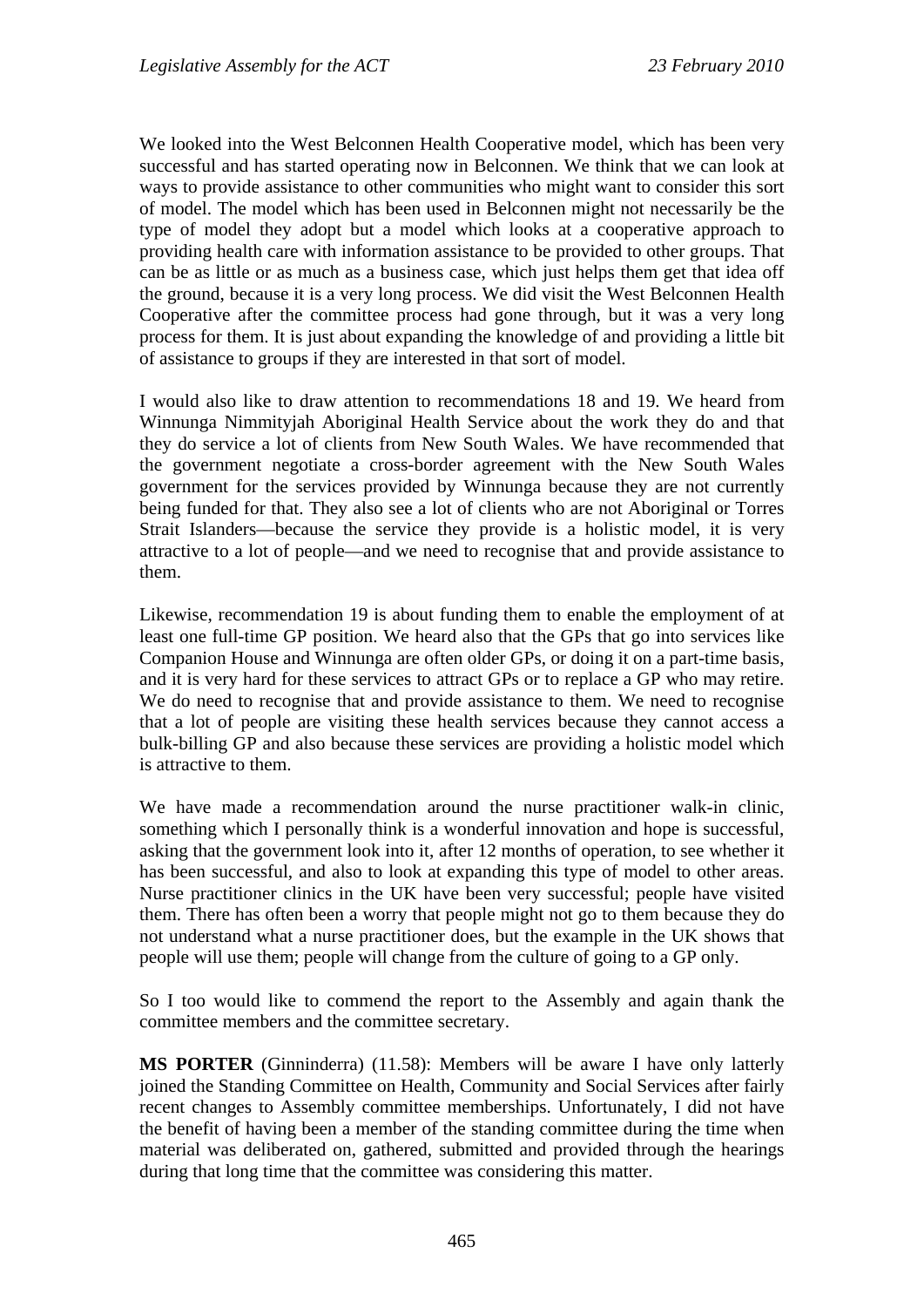As you see, there are quite a number of recommendations—24 in total. I was concerned on a number of levels about a number of these recommendations, and I of course raised those in private meetings of the committee. As the minutes of the committee cannot give a blow-by-blow account of the committee's deliberation, I want to put on the record my concern about the appropriateness of some of the recommendations.

This is not to say that I believe that a separate report was warranted given that, as I said, I was not able to examine and further question witnesses whose statements are contained in the report, nor did I fully understand the entire context of some of the conclusions that the committee had come to. However, I did seek to understand and clarify the content and context during deliberations over the report. I asked for clarification on a number of matters, as well as requesting further information to be provided and some changes in text to be made. Some of this information was provided and now forms part of the body of the report, and some of the recommendations have been slightly changed because of my discomfort with them. However, there remains in the report some recommendations I have reservations about and which I have been unsuccessful in having modified.

I am not aware that they create particular difficulties, except to say that one is always conscious that, in the area of general practice in particular, the federal government has jurisdiction. Another concern is, of course, resources. We should always remain aware that, when we ask for work to be done, these requests could mean that resources need to be redirected away from critical demands in health if the committee's wish list were to be fulfilled. As the committee believes, particularly the chair—and he expressed this—that my concerns and questions when I raised them were largely wasting the committee's time, I will now use the Assembly's time to reiterate my concerns.

On page 3 of the report under the heading "GP task force", paragraph 1.10, the report uses the word "following". I wished the word "following" to be removed and replaced with the words "concurrent with", as it is my reading of the situation that it is a more accurate interpretation of events. The word "following" gives the reader the impression either that the government was not aware of the concerns regarding previous events involving general practitioners in the ACT or that the government simply reacted to the Assembly's referral by immediately setting up a task force.

As the announcement of the task force was accompanied by the information about its membership, which we all know takes a good deal of time to organise, it is obvious that this was not formed in response to the referral. To give the impression that the government was unaware and was sitting on its hands doing nothing is misleading. By simply reading the body of the report, it is quite obvious that the government was aware and has been working rigorously with stakeholders to address the matters that are under examination. Of course, the government can only do what it has the power to do, and I would like, once again, to remind the Assembly of the federal government's responsibility in respect of health policy.

Recommendation 1 is that the government work with the ACT Division of General Practice to develop ways of raising the profile of general practitioners in the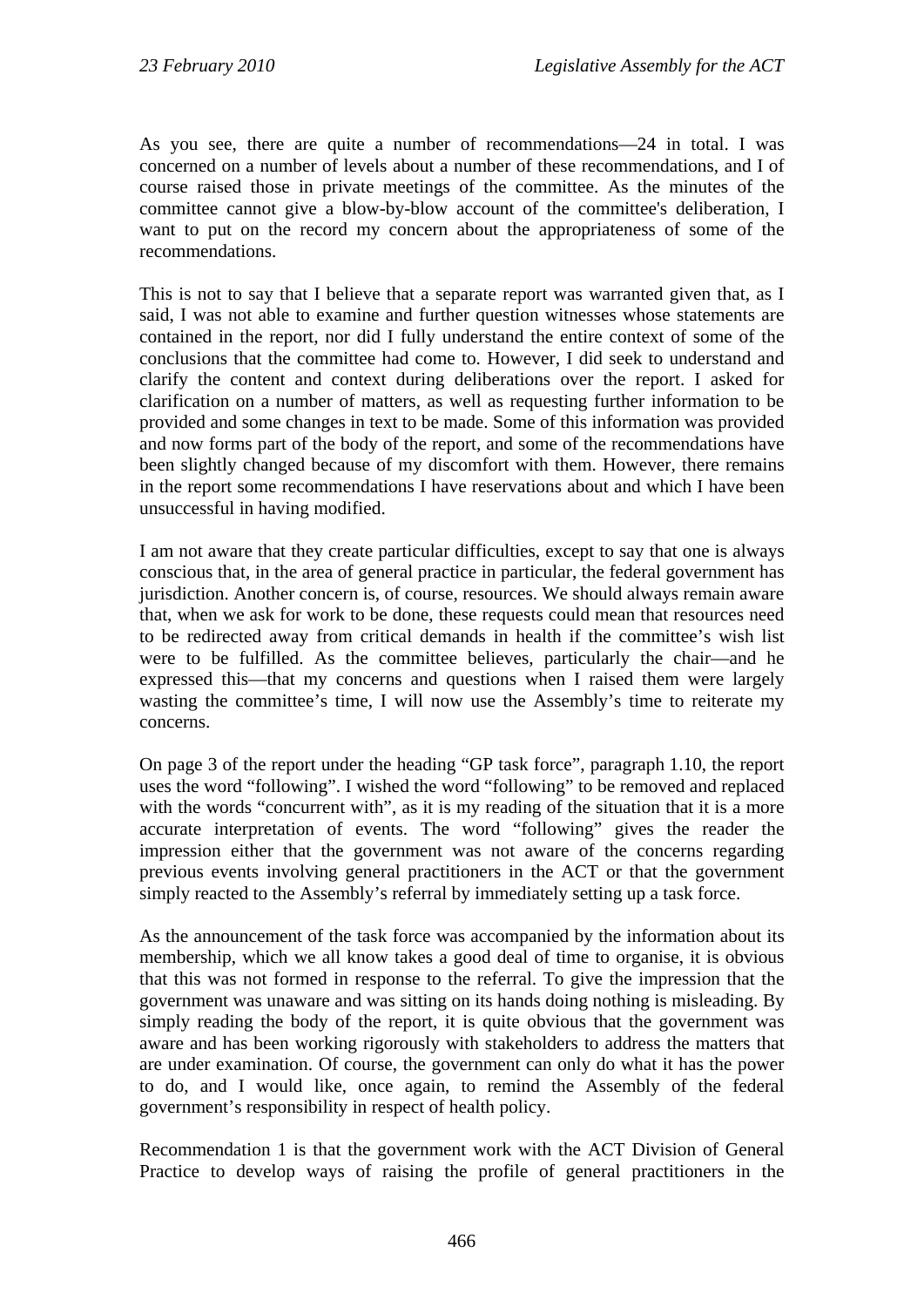community. I was told this was necessary as the committee heard from practitioners in relation to the ageing of practitioners and their general low morale. However, recommendation 1 does not actually say it wants the government to do anything specific in raising their profile. If the committee wants to address the morale of general practitioners, I would suggest that this is probably a noble aim, but morale is a complex thing, and very individual in some cases. I am not sure what raising their profile will do in this regard other than making more work for them. It certainly cannot prevent them from ageing, may I suggest. On the face of it, it is a reasonable recommendation, but what does it mean?

I have had it recorded in the minutes and in the report itself, and Mr Doszpot has made reference to it, that I do not support recommendation 3 and its subsequent reference to the moral dilemma mentioned in paragraph 2.34. I find the implications one could draw from both the recommendations and the phrase indicate a form of paternalistic behaviour, a throwback to our bad old colonial days. It also smacks of a deeper problem that contains in it shades of racism and prejudice. I wonder whether that would be a breach of the Discrimination Act, and I cannot be sure that this information could not be abused. What about the privacy of those individuals? This is why I strongly object to these two items as they stand.

Further, on the same page, referring to overseas trained doctors, the report quotes from the *Canberra Times* regarding the experience of an overseas doctor. This selective quoting of the media is not helpful, as it gives the wrong impression while leaving out other relevant factors at play in this situation. Firstly, it is clear that it is more complex than what the reader of this report will gather. Secondly, of course, this is another matter which involves the federal government's requirements and is not something the ACT has jurisdiction over.

The person's immigration status changed. Would we have people whose immigration status has changed continue to work in the same capacity nonetheless without checks and balances? I think not. I believe it is a requirement for doctors who wish to practise as general practitioners here in Australia and who come here as overseas trained to apply for a fellowship from the Australian College of General Practitioners. I cannot see that it is unreasonable, and I know that the doctor currently employed at the West Belconnen Health Cooperative has come from Britain and has fulfilled this requirement by undertaking this step before coming here. I noted with interest in an ABC news item on Tuesday, 13 February on ABC Online that a spokeswoman for the federal minister, Nicola Roxon, said that her department had repeatedly attempted to contact Dr Douglas to discuss options which would allow her to practise.

Recommendation 4 suggests a feasibility study, and a full feasibility study of this nature would have resource implications at a time when the government is being called on to provide more and more resources to meet the health needs of our community.

In recommendation 8, I asked that the word "continue" be inserted, because I saw that the text read as though the ACT health minister has not in any way lobbied her federal colleagues in regard to this matter. Obviously she has done so, and I wanted it just made clear in that recommendation. I was unsuccessful in that. It gives the impression that the minister has been sitting on her hands doing nothing.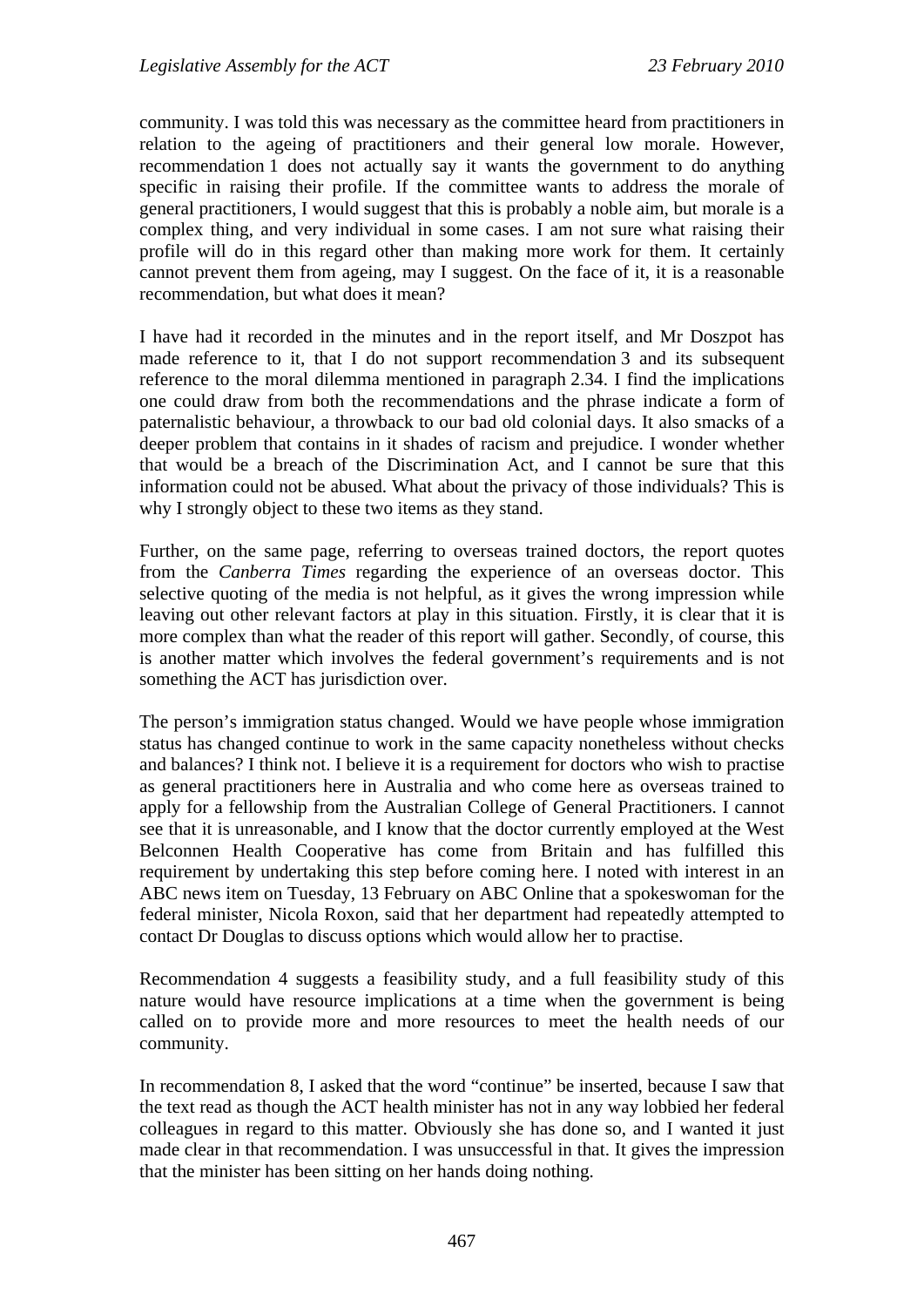With regard to the recommendation on practice nurses, I am aware the government, through its public statements and its initiatives in other areas, is very supportive in encouraging the use of multidisciplinary teams and the walk-in centres which utilise nurse practitioners. However, this is another example where the committee asked the government to resource something that the federal government has jurisdiction over. The report clearly says in paragraph 3.4 that nurses in general practice are being underutilised, and it goes on in the next paragraph to outline what practice nurses could do. There is significant scope to do this. However, it is the federal government that needs to act, and until it is able to do so, it seems self-defeating to obtain funds from the ACT government in addition to the federal funds available for this purpose for general practitioners to continue to underutilise these valuable professionals. Again, that is a recommendation that you cannot necessarily object to, but it does seem to lack an understanding of the federal jurisdiction in this area.

Recommendation 12 is another recommendation where the committee seems unwilling to explore alternatives, although that recommendation was somewhat amended after I spoke to it. I have had direct involvement and experience with the west Belconnen cooperative.

**Mr Doszpot**: Mary, you accepted all these recommendations. I can't really understand what you're talking about.

#### **MR SPEAKER**: Mr Doszpot.

**MS PORTER**: I was on the steering committee. I have had direct experience with a number of these ventures over the time. They are borne out of a group of people getting together who establish a need and work through the hard process. You need a committed group of dedicated individuals who will stick with the concept through the many hurdles and the many disappointments that you have to face if you are going to reach your goal in setting up such an organisation. This is a necessary process to hone ideas, to check out basic assumptions of an idea, to make sure it is on the right track, and to seek advice and information to see where support and resources are available. To shortcut this process can lead to failure. A child does not learn to walk and run if its parents carry it everywhere. It has to be let go so it can master the skill itself. It is the same with setting up an organisation such as the health cooperative.

I am aware the government has a number of transport initiatives, and the community buses provided to regional community services are but one example. I am also aware the home and community care transport service is run by organisations, and, due to my intervention, the report does deal more fully with these services. These services and the taxi vouchers for people with disabilities are unable to meet all the situations that are faced by those with hospital appointments and the difficulties of getting to those appointments. However, as pointed out to my colleagues at the time, there is no one pick-up point in the Belconnen town centre at the moment due to the temporary bus arrangements.

Also, one can imagine patients will have appointments at any given time of day for any given reason, and a comprehensive bus service would have to be provided in order to address this need. I am wondering how people actually justify that, but we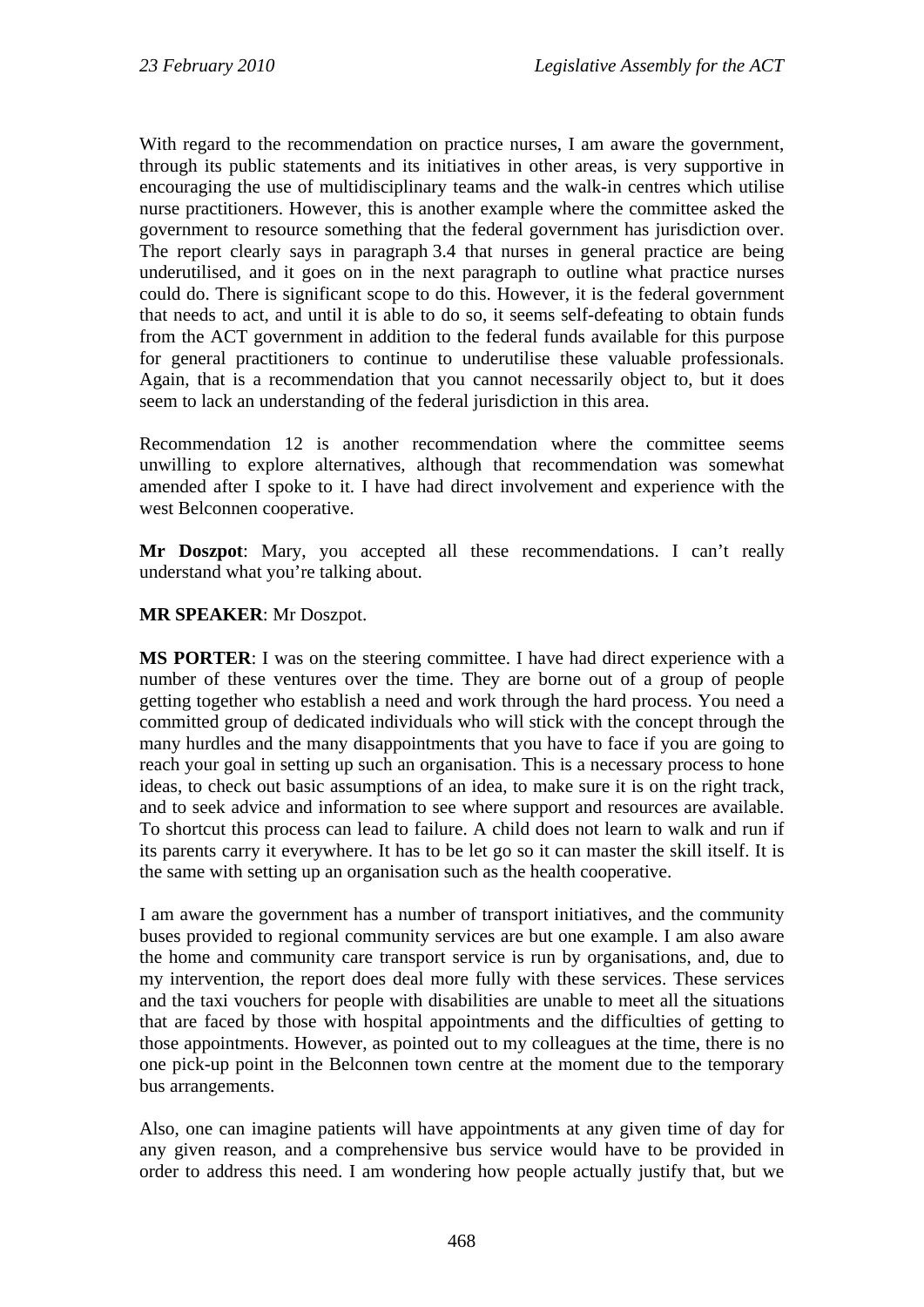talked through that with the committee and we still went with the recommendation. I really cannot understand how it will work practically.

Ms Bresnan has already spoken to recommendation 19, and I would reiterate what she said about that recommendation. Again, this is an area that the federal government needs to also take account of as it is about the appointment of a general practitioner. But I know the government desires to improve the health outcomes for Indigenous people.

The conclusion of the report says that the 24 recommendations focus on practical solutions, and many of them do. But there are some that are not clear in their intent and direct the government to commit resources where there is no evidence that this will bring about a desired result, even though they are well intentioned.

I know other members of the committee may not be pleased with my remarks. However, as I said, the chair, in particular, was quite impatient with my interventions at the time, as he has been today, and he obviously continues to believe that I have a cheek to suggest that changes could have been made. However, I would thank the chair and the deputy chair for being patient with me at times and allowing me to deal with those various matters that I was very concerned about and to have some of them amended before this report was tabled. I would particularly like to thank Grace Concannon as the secretary of the committee.

**MR DOSZPOT** (Brindabella) (12.12), in reply: I rise somewhat reluctantly, but I feel I have to; I cannot let Ms Porter's comments go unanswered on a number of points. We welcomed the input of all of the committee, including Ms Porter's predecessor, Ms Burch, as well as Ms Porter's own contributions when she came onto our committee. However, the patience that she is talking about was really tested. We did allow Ms Porter an opportunity to voice her opinion and to contribute to the committee, but by the second or the third time we debated the same point, my patience was wearing thin. We gave every opportunity for Ms Porter to be as eloquent—which unfortunately she was not—as she was here today with hindsight on a number of decisions that were taken.

With respect to the recommendations that were taken, Ms Porter agreed with them all along the way, except for one which she wanted noted. That was recommendation 3, and we duly noted her objection. I am somewhat lost for words in trying to understand Ms Porter's attempt at this. It almost reminds me of Ms Burch's reaction to the education inquiry that was held, where it seems that the responsibilities that are attended to within the committee are somewhat ignored when it comes to the recommendations finally being handed down. I do not know why that is; perhaps it is to justify their own position within their own ranks.

I am somewhat surprised by the number of issues that Ms Porter has brought to our attention this afternoon. All I can say is that none of the decisions that were taken were paternalistic or racial. We are looking at all of the issues that affect our community. We debated those issues that are relevant to our community. Ms Porter does not see eye to eye with some of those, and it is her right to object. But I certainly would hope that in the future she would make those objections more vehemently within the committee room rather than pass the recommendations and then have a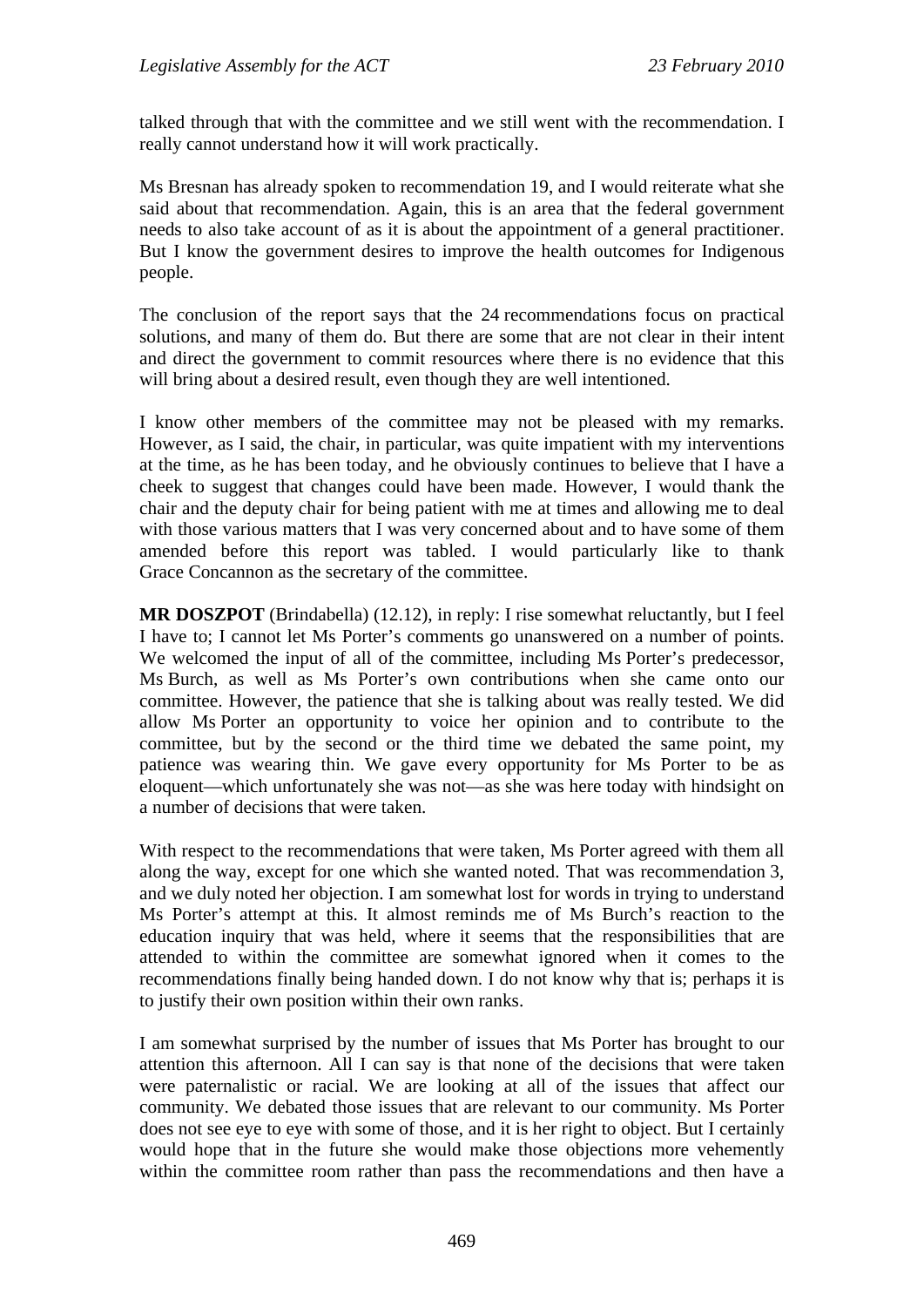second attempt to rewrite history about what actually happened within the committee meetings.

Question resolved in the affirmative.

# **Human Rights Commission Legislation Amendment Bill 2009**

Debate resumed from 10 December 2009, on motion by **Mr Corbell**:

That this bill be agreed to in principle.

**MR SESELJA** (Molonglo—Leader of the Opposition) (12.15): I rise to support the Human Rights Commission Legislation Amendment Bill 2009. The bill seeks to amend four acts, according to the explanatory statement. Firstly, it will amend the Discrimination Act to replace "transsexuality" with "gender identity" as one of the prohibited grounds for discrimination and as one of the unlawful and serious vilification offences, and it implements a new definition for gender identity.

It also replaces "membership or non-membership of an association or organisation of employers or employees" with "industrial activity" as one of the prohibited grounds for discrimination together with a new definition of "industrial activity". It will also introduce some new protections against unlawful victimisation towards a person who makes a discrimination complaint or gives information in relation to a matter under the Discrimination Act.

Further, it will amend the Health Professionals Act 2004 to exempt a health profession board from the requirement to notify a health professional about complaints referred by the Human Rights Commission. According to the explanatory statement, this is designed to provide the board and the commission with flexibility as to the course to be taken in relation to the complaint. It will amend the Human Rights Commission Act 2005 to allow the commission more flexibility in relation to giving progress reports to complainants.

It will allow the commission not to consider a complaint if the complainant withdraws the complaint before notice of the complaint has been given to the person complained about. It will further allow the commission to treat a complaint about a person as a complaint against another person if the commission considers the complaint more appropriately applies to the other person.

The bill will require the commission to refer to the health profession board any complaints about health professionals and it provides protection from civil liability for a person making a complaint or providing information in relation to a complaint doing so honestly and without recklessness. It will also omit the discrimination commissioner from the list of people that must be notified of an ACAT hearing under the amended Mental Health Treatment and Care Act 1994.

As I mentioned earlier, the Canberra Liberals support the intent of the bill. We recognise the importance of living in a society that is without inappropriate discrimination. However, industry groups have expressed some concern to the Canberra Liberals about the definition of "industrial activity", which is to replace the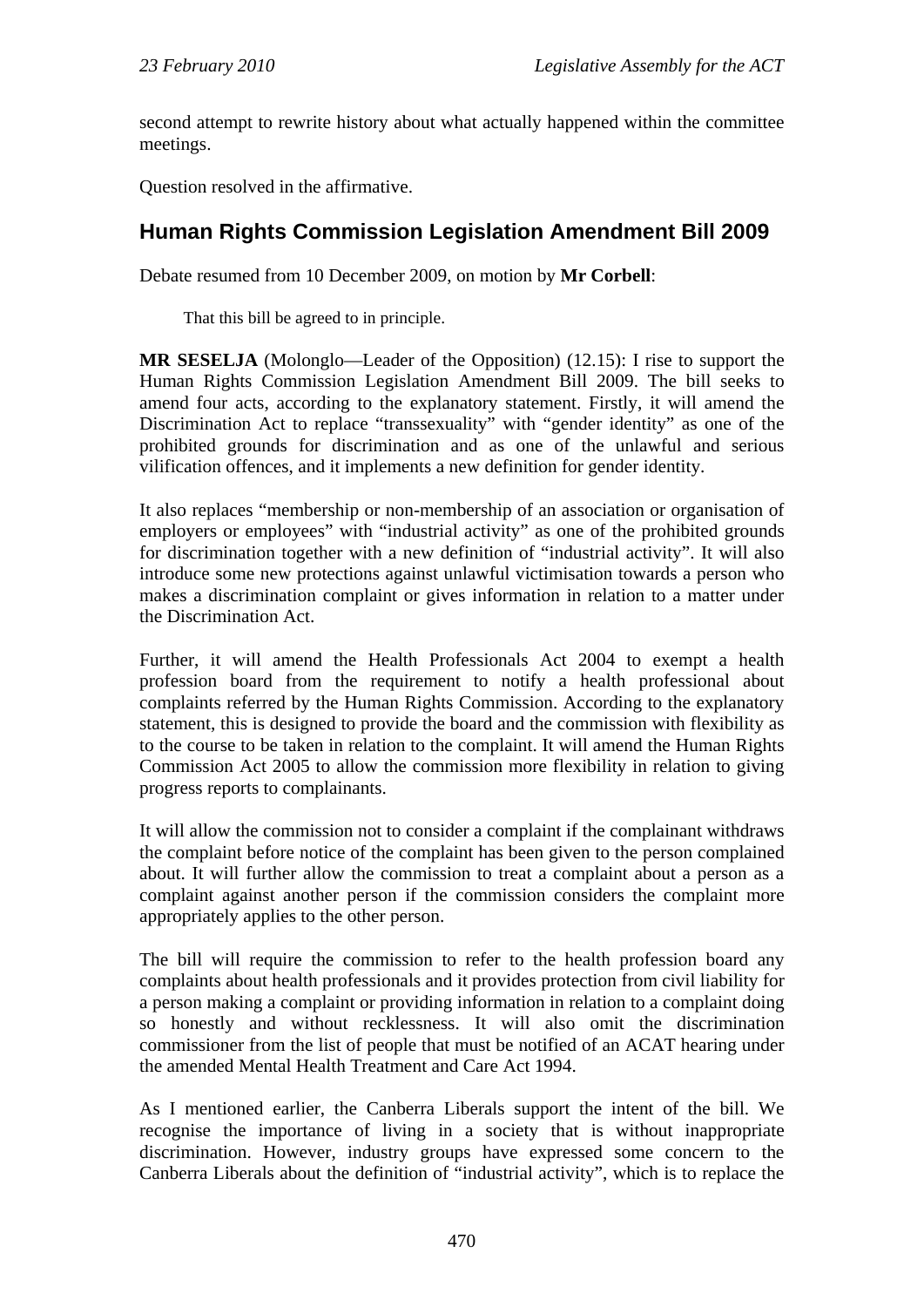term "membership or non-membership of an association or organisation of employers or employees" as grounds for discrimination. I will address that point.

The bill inserts a new definition for industrial activity which is defined in the bill as:

- (a) being or not being a member of, or joining, not joining or refusing to join, an industrial organisation or industrial association;
- (b) establishing or being involved in establishing an industrial organisation or forming or being involved in forming an industrial association;
- (c) organising or promoting or proposing to organise or promote a lawful activity on behalf of an industrial organisation or industrial association;
- (d) encouraging, assisting, participating in or proposing to encourage, assist or participate in a lawful activity organised or promoted by an industrial organisation or industrial association;
- (e) not participating in or refusing to participate in a lawful activity organised or promoted by an industrial organisation or industrial association;
- (f) representing or advancing the views, claims or interests of members of an industrial organisation or industrial association.

While industry also supports the intent of this bill, some industry groups are concerned about the wording of this definition. Under this definition, everyone would be constantly undertaking an industrial activity as, on any given day, every person is either a union member or they are not a union member. This wording has been described as clunky and very broad.

HIA has informed us, in relation to the wording, that:

This seems to be unnecessarily complex drafting that is unjustified and confuses the issue when the previous definition that centred on membership or non-membership of an association or organisation was well understood.

The Canberra Business Council also has some concerns about the bill and have told us that:

The Human Rights Commission Legislation Amendment Bill involves amendments to the Discrimination Act 1991.

The major difficulty Canberra Business Council perceives with this amendment is not the range of situations to be covered under the definition of 'industrial activity' but rather selection of that term to replace the membership or non-membership phrase at Part 2 Section 7(1)(k) of the Act.

These situations, which are meant to represent those circumstances which can be grounds for discrimination under this act, do not appear to be satisfactorily encompassed by the phrase 'industrial activity'.

Council suggests a new phase is needed if all these situations are to be included in the amendment to this act as a replacement for the existing phrase. One alternative may be to include each of these circumstances as separate attributes under Part 2 Section 7, or a redraft may be needed.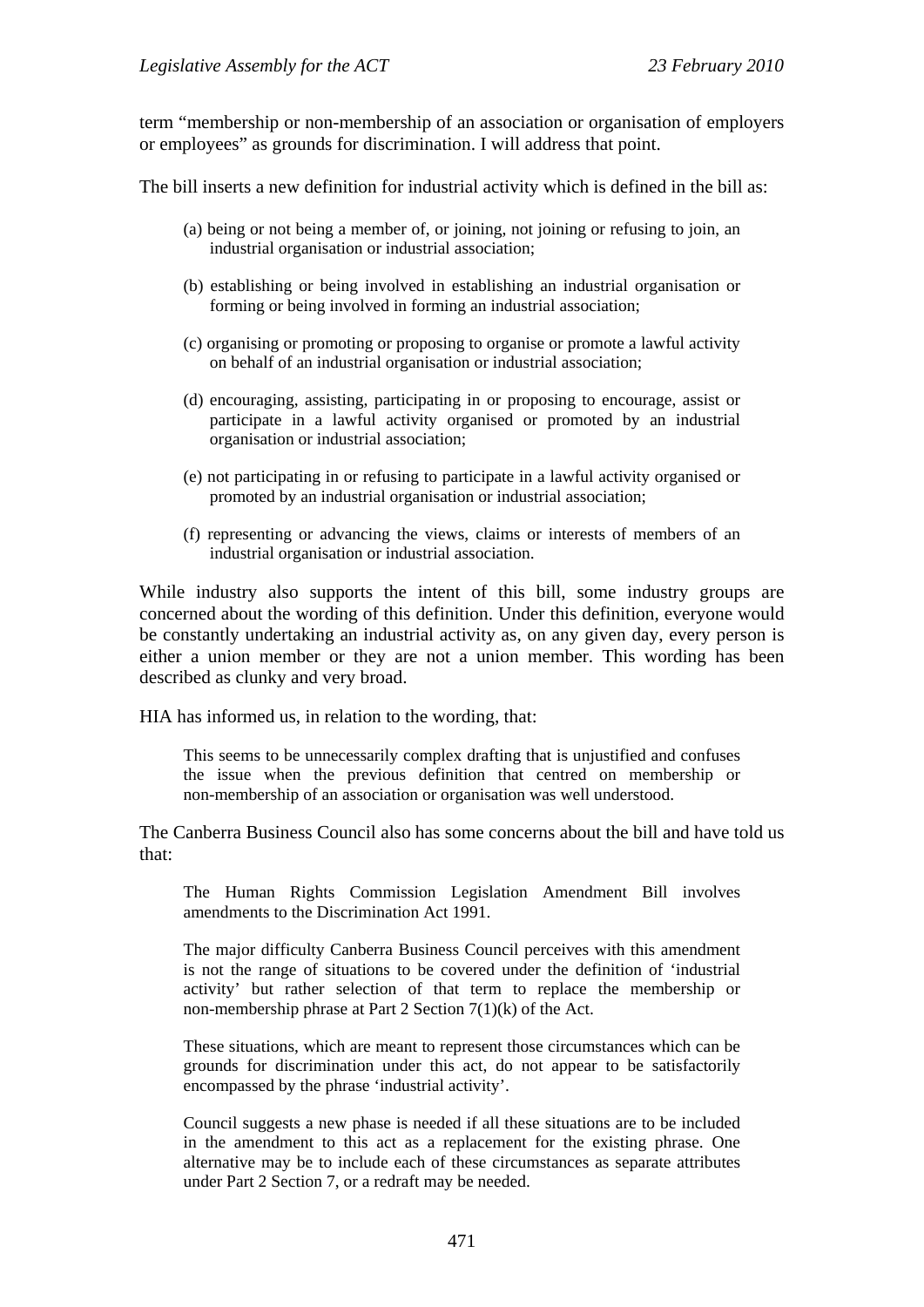It is in relation to this aspect of the bill that I flag I will be moving some amendments which have been circulated in my name that would deal with these concerns. We did ask that given these concerns this could be withdrawn. I think that would have been a better way to go to get this clunky definition right. I understand the government and the Greens will not be supporting that. As a result, I will be moving amendments to the bill in relation to industrial activity.

**MR RATTENBURY** (Molonglo) (12.20): This bill amends four pieces of legislation relevant to the powers and responsibilities of the Human Rights Commission. The amendments improve on the existing operations of the commission and the Greens will be supporting the changes.

The Human Rights Commission was created in 2005 and its experiences since that time in implementing the legislation have highlighted some practical areas where change is required. We have tracked through each of these practical changes and measured them against the commission's ultimate objective, which is to promote the human rights and welfare of people living in the ACT.

We are confident that the proposed amendments do enable that goal to be better met. There is one specific amendment that the Greens think has the potential to go further. That amendment relates to gender identity, which is the first of two new discrimination grounds to be inserted. The amendment is a step in the right direction and we welcome it.

However, there is some level of uncertainty as to whether the new definition will cover absolutely all the practical examples of discrimination faced by the gender-diverse community. The existing discrimination ground of "transsexuality" is replaced with "gender identity". This reflects accepted modern terminology and is a positive change to the law.

The issue is that the amendment retains the requirement for the complainant to prove they are a member of one sex and identify as another. This contrasts with a broader view that gender identity can and should be about more than the narrow sex-based criteria. There is the potential for a person's gender identity to be portrayed in such a way as to attract discrimination, but not actually to involve identification as a member of the other sex.

We did receive a briefing from government officials on the proposed new definition of gender identity and I would like to thank them for taking us through the provision and their understanding of it. The point was made in the briefing that other already existing grounds of discrimination may catch those people who are not protected by the gender identity grounds.

So much of gender and sexual identity law reform is a process of evolution, not revolution. I think this is a good example of that. The Greens are awake to the potential for gaps to exist in the current framework and we will be monitoring the situation as the new definition is put into practice in the ACT.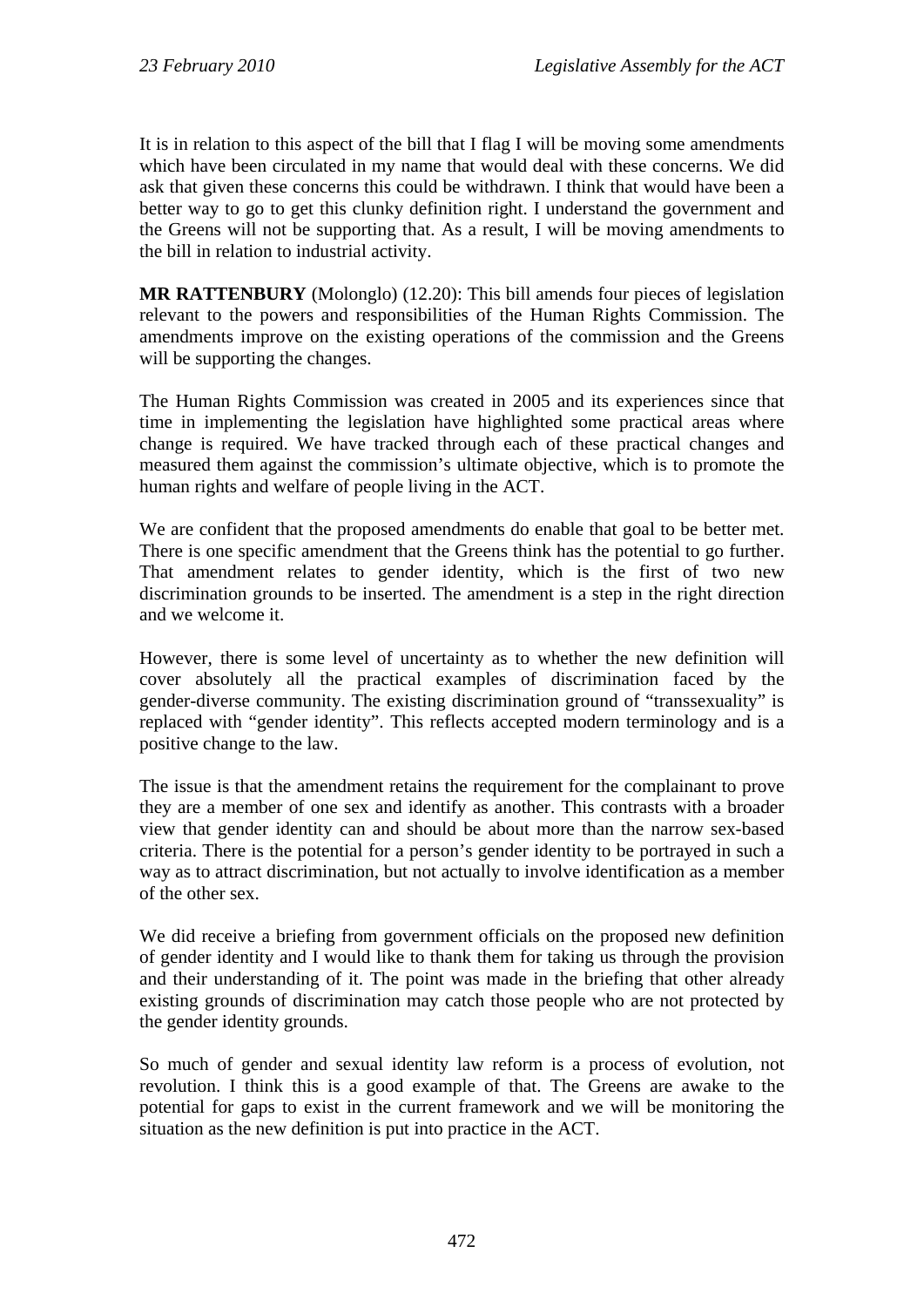The remainder of the amendments are fully supported by the Greens on the basis that they allow the commission to go about its job more effectively. The requirement for the commission to act in a prompt and efficient manner is currently formally included in the Human Rights Commission Act. This is a proactive legislative approach that the Greens support.

However, experience since 2005 has shown that some of the time frames and decision-making processes dictated in the legislation are too tightly defined and are counterproductive. Today's amendments unwind to a small degree some of those formalised procedures used internally within the commission.

The amended procedures do, however, remain strongly rooted in ensuring a prompt and efficient Human Rights Commission. This is demonstrated by clause 18 of the bill. It clarifies that the commission need not consider a complaint where it has been withdrawn.

Whereas before the legislation would have required resources of the commission to be spent on formally concluding a withdrawn complaint, the commission will now be free not to consider it. Instead, resources will be devoted to those complaints where they are needed most. This clarification will help the commission to be more efficient in how it works.

I note that the scrutiny of bills report No 18 highlighted an issue that relates to what is physically done with the records of withdrawn complaints. This is obviously a matter of some importance in terms of the potential for complaints perhaps to damage the reputation of a person being complained of and the status of the documents once that complaint is withdrawn.

I note that the Attorney-General yesterday wrote to Mrs Dunne as chair of the committee. I have been provided with a copy of that letter. I appreciate the attorney's letter in clarifying the issues raised by the scrutiny of bills committee and I understand he will speak to that further when he stands later.

The amendments put forward today also strengthen the relationship between the commission, the Human Rights Commission and health profession boards. The commission and the various boards have a close working relationship governed by law. There are existing requirements for consultation between the two on complaints in which they both have an interest.

On the topic of health profession boards, I note that the recent discussions about the new national registration and accreditation scheme for health professionals has brought about some conflict, mainly between parties who have an interest in the ACT health complaints process.

The Greens note that the government intends to debate the scheme in March and our health spokesperson, Ms Bresnan, will address the substantial issues at that time. The amendments today strengthen the sharing of information. At the moment, boards have to provide the commissioner with information on relevant complaints, but the commissioner does not have the same requirements.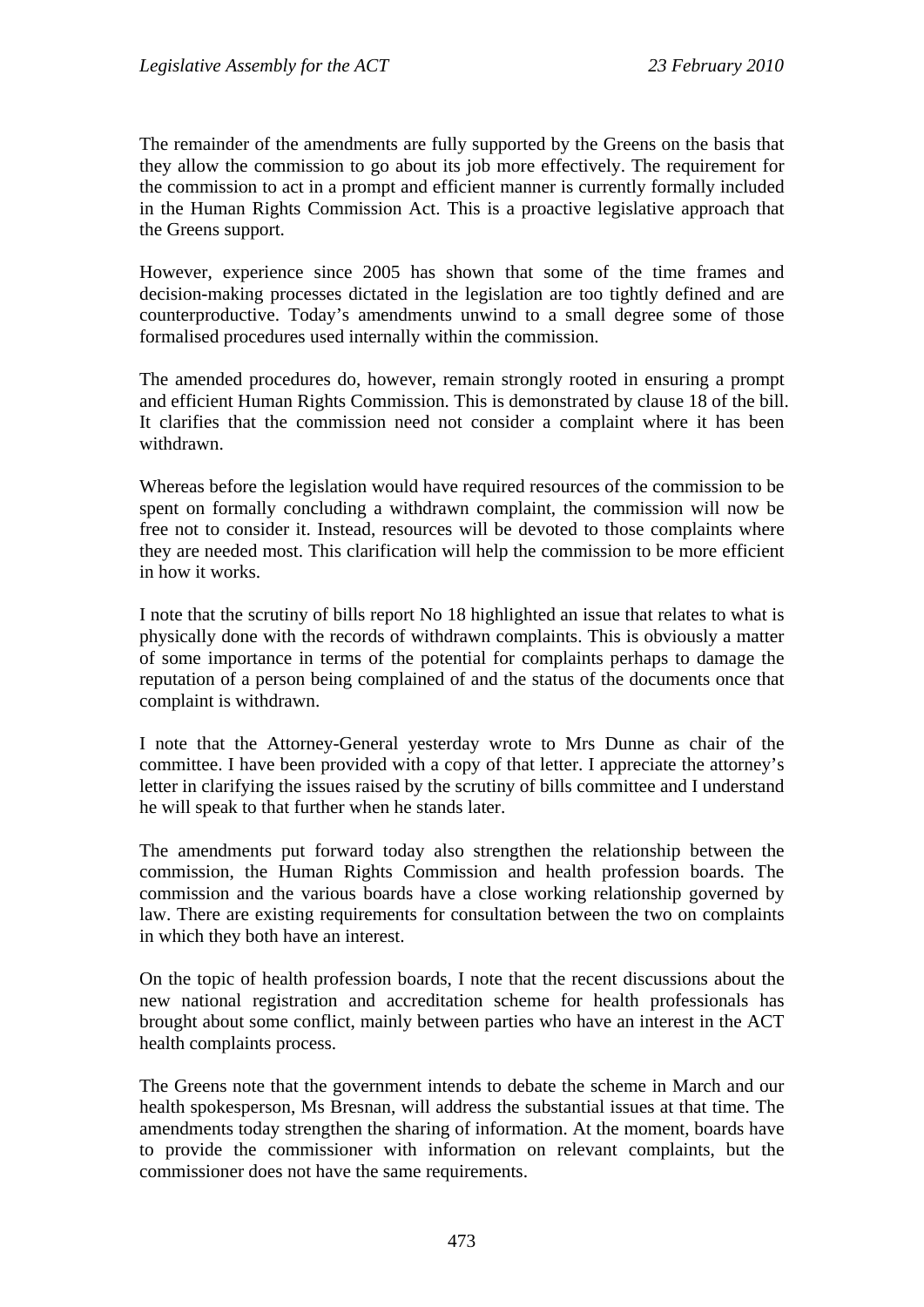The Greens believe that the amendments before us are a positive step as they will ensure that the commissioner and the boards will have access to the same material at the same time. We do hope that once the amendments before us are enacted, the relationship between the commissioner and the boards will improve and that some of the anxiety boards are currently experiencing with regard to the introduction of the national registration and accreditation scheme will be relieved.

Finally, I would like to speak to the concerns expressed by Mr Seselja around the sections of the bill which propose to insert industrial activity as a ground of discrimination. Mr Seselja, as he indicated, would have preferred debate on the bill be adjourned so that the Attorney-General can have the concerns addressed.

The Greens do not share the concerns of the Liberal Party and we do not support adjourning debate on the legislation. The amendment would include industrial activity as a ground of discrimination and then go on to define the term. The definition is in line with the commonwealth Fair Work Act 2009 and the definition used in other jurisdictions.

Importantly, the definition does include both joining or not joining an industrial organisation, or participating or not participating in a lawful activity organised by an industrial association. This catches both positive involvement with an industrial organisation and the decision not to be involved.

The scope of the definition is important and the Greens welcome it. Discrimination on the basis of industrial activity should be included in the Discrimination Act, and we support that policy development. We do not share the concern that having non-involvement defined as industrial activity for the purposes of the Discrimination Act is problematic. We support the amendment on the basis that it offers protection to people who choose to engage in industrial activity but, importantly, also to those who choose not to. That is the scope the act should have, and we support the change.

In conclusion, the Greens support the bill. We believe it makes for a more efficient Human Rights Commission that is better able to perform its important work. On that basis, we will be supporting the amendments as proposed.

*Debate interrupted in accordance with standing order 74 and the resumption of the debate made an order of the day for a later hour.* 

# **Sitting suspended from 12.28 to 2 pm.**

# **Questions without notice Canberra Hospital—resignations**

**MR SESELJA**: My question is to the Minister for Health. Minister, it has been reported on the ABC that nine obstetricians have resigned from the Canberra Hospital in the last 13 months. This exodus has been described by the royal college of obstetricians and gynaecologists as "unheard of". Minister, at a briefing today you advised Mr Hanson that this number was actually five and the time frame was two years. Minister, which of these accounts is correct?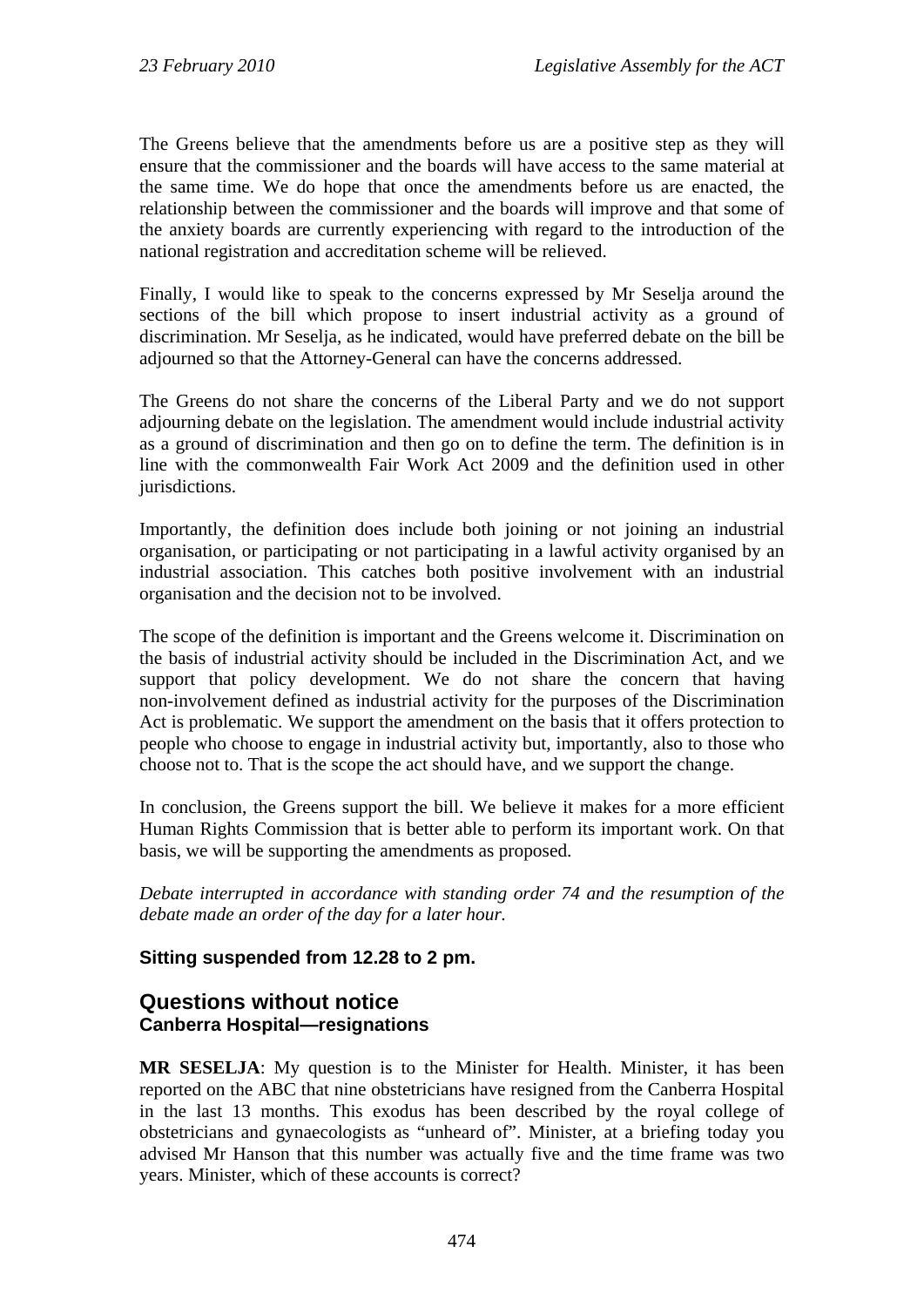**MS GALLAGHER**: Nine obstetricians have not left the Canberra Hospital in the last 13 months. I will check the time frame, but it is certainly between 18 months and two years. Four of the resignations were registrars; they were not specialist obstetricians.

**MR SPEAKER**: Mr Seselja, a supplementary?

**MR SESELJA**: Thank you, Mr Speaker. Minister, when were you first made aware of these resignations, what advice did you receive and what action did you take?

**MS GALLAGHER**: I became aware of the resignations as this issue emerged, I believe, in December. I sought advice from my department about whether there were any concerns around the staff turnover in the unit and I was advised that there were not.

**MR SPEAKER**: A supplementary question, Mr Hanson?

**MR HANSON**: Thank you, Mr Speaker. Minister, you said of the resignations, "People might say that they have left because they were disgruntled, but nobody has brought that to our attention." Will you confirm for the Assembly that at no stage were you aware that these resignations were linked to a dissatisfaction with the hospital?

**MS GALLAGHER**: Yes, I can confirm that. I received four letters from private obstetricians in Canberra on 21 and 22 December. In those letters the exact words being used—and they were letters saying, "We would be prepared to work at the hospital"—I think they all used the same words—"However, we have some concerns with the work environment."

I wrote back to those obstetricians and asked them to expand on what they meant by "work environment" and they chose not to reply to me. So I can very confidently say to you that in terms of resigning and anyone bringing to my attention that that was due to any issues with being disgruntled in the workplace environment I can honestly answer, as I have a number of times, that none of the specialists or registrars who moved to another training program brought that to my attention.

**MR SPEAKER**: Mr Hanson, a supplementary question?

**MR HANSON**: Given that so many obstetricians or registrars had resigned, should you not have been aware that they had those concerns?

**MS GALLAGHER**: The reality is that there is staff turnover in any large workplace. Whilst the figure "9" sounds dramatic, it actually equated to 1.2 full-time equivalent staff in the unit. I think, even from a hospital management point of view, that would not be unreasonable. However, I think everyone is aware that people, including an obstetrician who has left the unit, have, since last Wednesday, brought to my attention concerns around the work environment at the Canberra Hospital, and that will be appropriately investigated.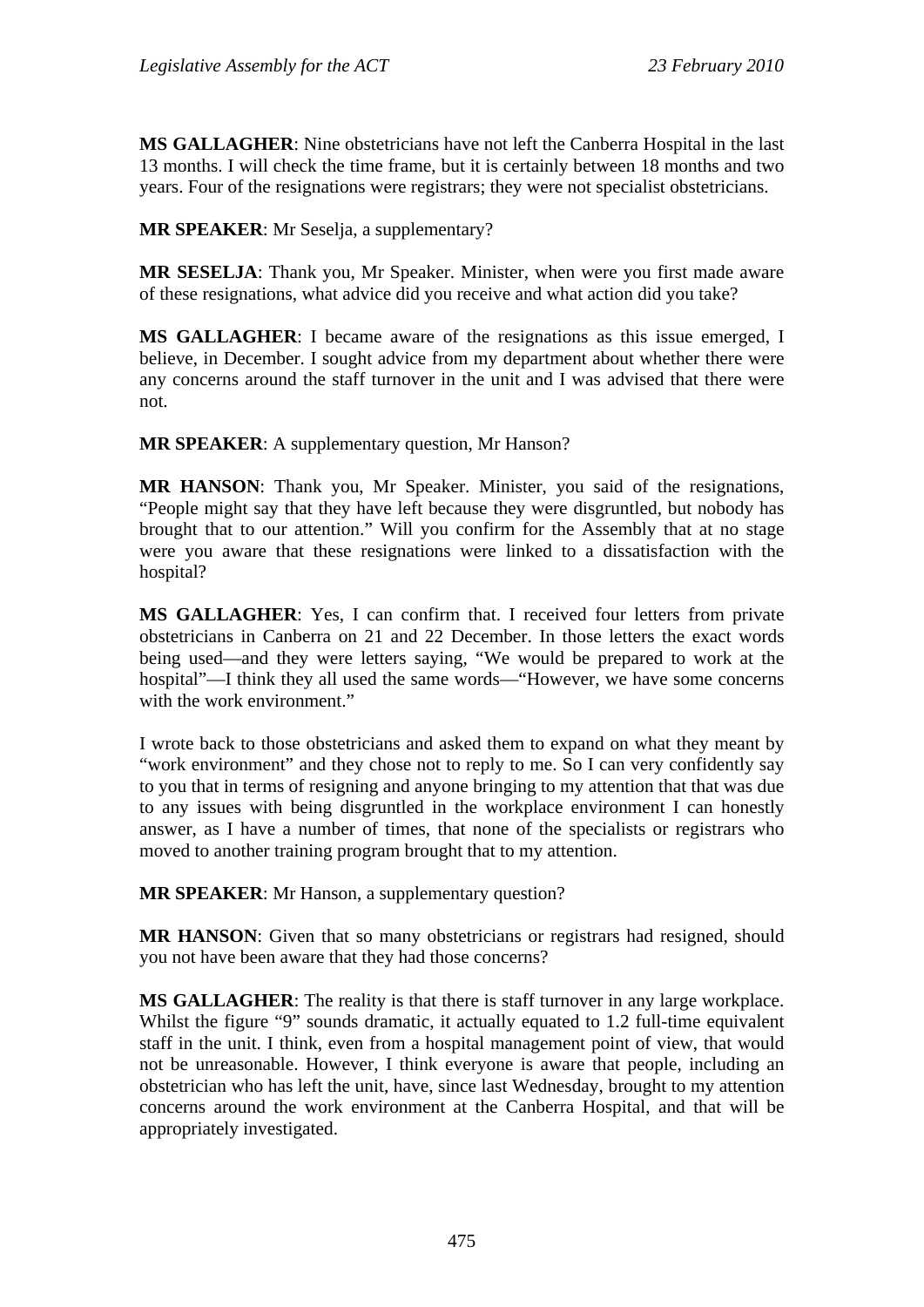# **Laptops**

**MR SPEAKER**: Members, before we continue with question time, when I ruled that laptops were allowed to be brought into the chamber, I made it quite clear that they should be on mute. I have heard a number of laptops this morning. I request members to use the mute function.

**Mr Hargreaves**: On that note, I apologise to members. But I am still waiting for some technical support to get it out because I am a geriatric.

**MR SPEAKER**: In which case, Mr Hargreaves, you should remove your laptop from the chamber until you can sort out your technical problems.

**Mr Hargreaves**: Point taken, Mr Speaker.

# **Questions without notice Family and youth services**

**MS HUNTER**: My question is to the Minister for Children and Young People. Minister, it is my understanding that the family services program and youth services program review discussion papers were sent to community service providers on Christmas Eve 2009 and that due to holidays and shutdowns some services did not receive their reports until well into the new year. Has the minister considered that the reform discussed in this paper involves serious policy and program change and that perhaps an extension beyond the closing date of 5 March is required to allow the community sector time to respond fully to these changes?

**MS BURCH**: I thank Ms Hunter for her question. With reference to youth and family support services, many of these contracts come to end on 30 June and indeed the department is looking at how to better align these previously separate streams of family support services and youth support services, and the purchasing framework is looking at how do we better align this in recognising that families are not necessarily separate from youth. I understand that the department has spoken with services. There has been a paper. There has been opportunity for consultation and feedback, and to 3 March I think provides a number of months for contact. Indeed, the conversation began with services before that paper went out, so services were aware that we were looking at a redevelopment and a realignment of those services. I think 30 March is a reasonable time. But if you think the sector are coming to you and saying that they need a little bit of time, just let me know and I will take it from there.

**MR SPEAKER**: Supplementary, Ms Hunter?

**MS HUNTER**: Minister, can you advise us how the review will take into account the role that government services such as health and education have within that broader system in the ACT?

**MS BURCH**: The discussion paper that was put out in December focused on the framework to be aligned, so we looked at the capacity of organisations to provide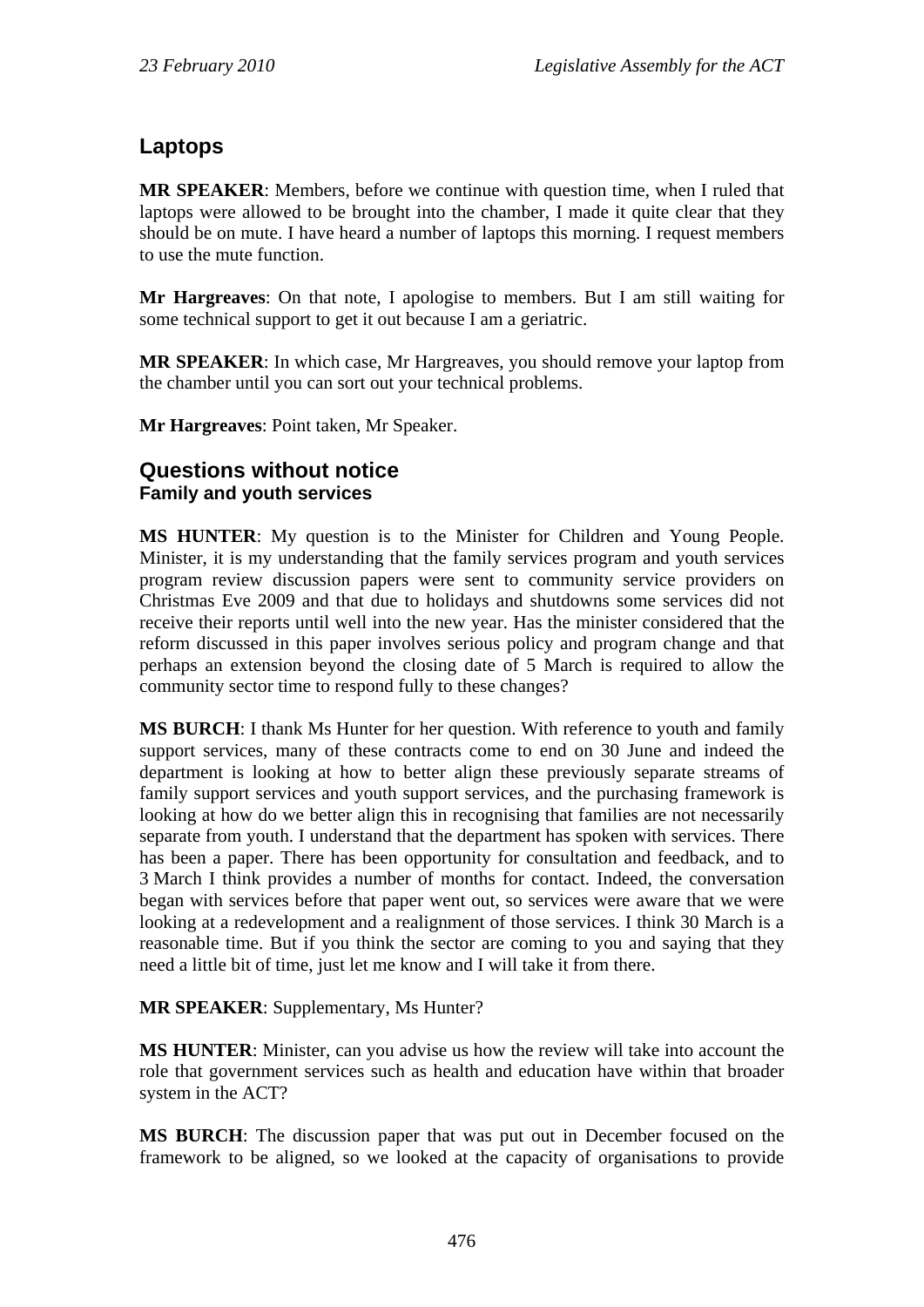services across the whole childhood and adolescent development span, an increased capacity for the non-government sector to work in partnership with the government and improved integration in the broader service delivery sector, including statutory services and the commonwealth—all with the view of improving the quality and alignment of the services. We expect a date for the commitment of these services to be in December this year and I understand that the current arrangements and agreements will be extended to allow for that.

So we have a consultative process that started in December, and before December, through to March, and contracts will be extended. As to how other government departments, and indeed the community sector, are brought on board, we will look to the feedback from the community sector and work through those as we go, not only extending the contracts but looking at the new purchasing arrangements.

#### **MR SPEAKER**: Supplementary, Ms Le Couteur?

**MS LE COUTEUR**: Does the minister acknowledge that, in setting a time frame for a major review of the policy, the needs and constraints of the consultation participants should be taken into account at the beginning of the process?

**MS BURCH**: It is my understanding that the consultative plan provided to current service providers and initial discussions started in December last year, with the discussion paper out in December and feedback in March. All service providers or all services captured are under this new purchasing framework; the department has had ongoing discussions with them. They are aware that their existing contracts will be extended, with the purchasing framework coming in line in October. That is our goal at the moment. And again, if the sector is finding limitations in responding to that, I ask you to bring that to me. I am certainly not aware of it through the department.

#### **Health—abortion advice**

**MR HANSON**: My question is to the Minister for Health. Minister, it was alleged on the ABC news on 16 February that a patient at the Canberra Hospital was advised to have an abortion despite six other specialist opinions that stated the baby would be born healthy. Minister, will you confirm that this incident did occur, when were you informed of this incident, what advice did you receive and what action did you take?

**MS GALLAGHER**: That matter is currently being pursued through legal avenues and I have been advised that I am not able to comment, other than to say that, with respect to the case as presented on the ABC news, the story was one-sided. It is appropriate that the other side be heard, and it will be heard in court, if it gets that far.

**MR SPEAKER**: Mr Hanson, a supplementary question?

**MR HANSON**: Thank you, Mr Speaker. Minister, in the same incident it is alleged that critical file notes were removed prior to the patient receiving her notes. Can you confirm that this is true and, if so, what action did you take over this matter?

**MS GALLAGHER**: As I said, that matter is being pursued legally. I have received advice from my department that differs to the presentation of facts as presented on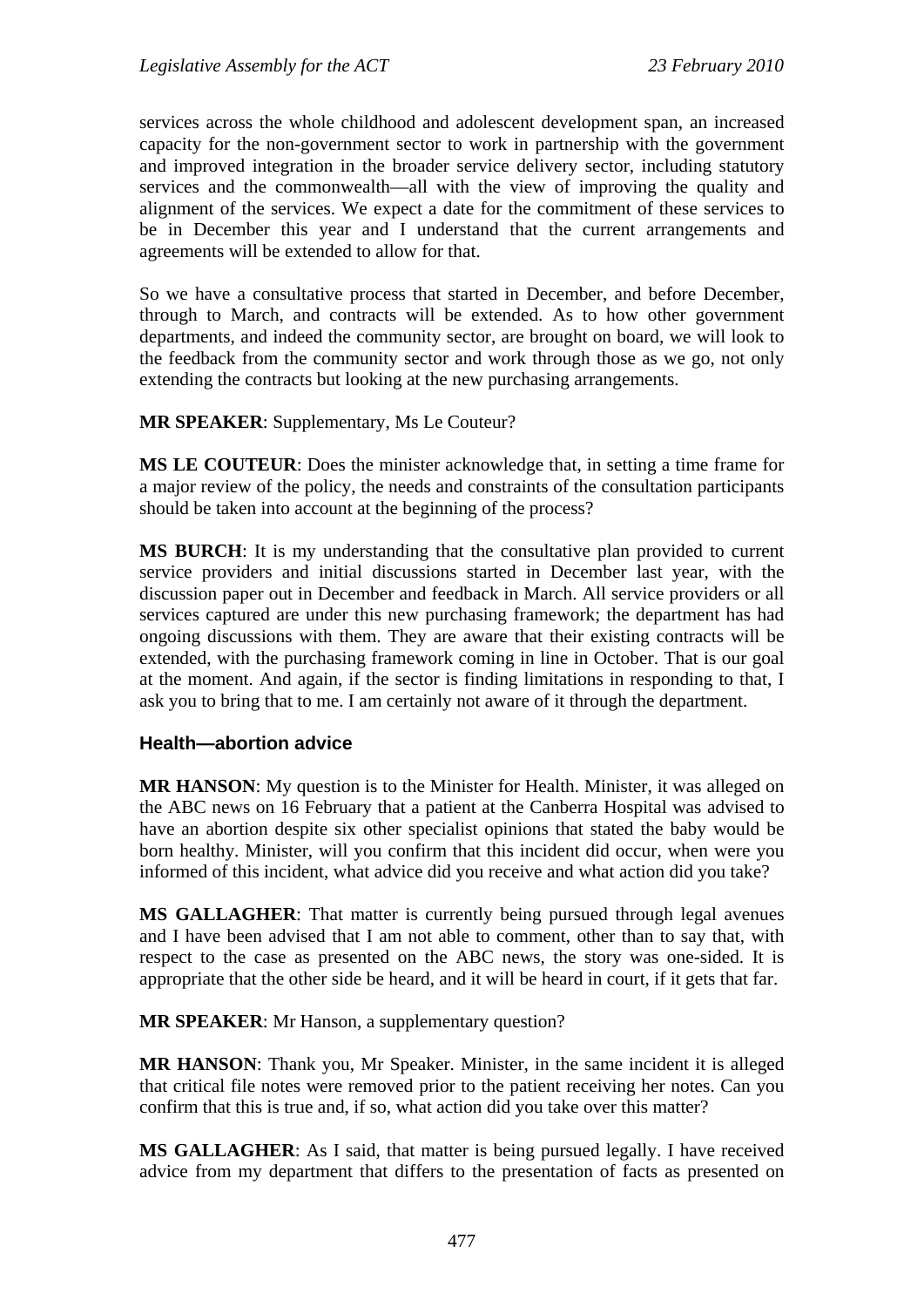ABC TV. I think I had better leave it at that and allow a bit of natural justice here, which has not been followed, I do not think, in any way, shape or form over the last week.

### **MR SPEAKER**: A supplementary, Mr Seselja?

**MR SESELJA**: Minister, given the allegations relating to this issue, did you deem it necessary for any sort of external review or inquiry at the time of the incident?

**MS GALLAGHER**: When I became aware of the matter, as reported, I sought advice from my department. I am satisfied that there is an alternative perspective which needs to be put. I would also say that, on any measure of any data available—and I include through the college, RCOG, and through the Australian Women's Hospital Alliance—Canberra Hospital has excellent clinical outcomes. And they have been improving every year. I have no reason to doubt the clinical standards or safety of that unit. I think the allegations, as they have been raised, have affected the reputation of that unit unfairly because certainly the data as presented—and if anyone goes and takes the time to have a look at it, including caesarean rates, including the level 3 and level 4 tears for women, vaginal birth after caesarean—if you have a look at that, you will see that the Canberra Hospital performs to the highest standards, comparable to any hospital in the country.

From time to time, there will be clinical incidents. Those will be reported. They are reported. There is a process in the hospital for that to occur. From time to time, patients will not be happy with the level of care they have received. Then it is appropriate that those matters be investigated but that they are investigated fairly and all the facts are on the table, not just one side, which is what has occurred over the past week.

#### **Parking—spaces**

**MS LE COUTEUR**: My question is to the Minister for Territory and Municipal Services and concerns the greater Canberra city area action plan. Minister, the plan proposes building 3,300 new public car park spaces in Civic over the next six years. How is this consistent with the plan's stated goal of the majority of workers in Canberra city travelling there by foot, bike, public transport or car pooling?

**MR STANHOPE**: I thank Ms Le Couteur for the question. I would highlight at the outset that the plan is a discussion paper. It was produced very much with a mind to being used as the basis of a broad discussion with all interested parties and indeed with all stakeholders. In the context of the heart of our city, I think the stakeholder group is indeed the entire ACT population. I emphasise that this is a document that was crafted, designed, deliberately as a conversation starter, as a basis for discussion. Of course the government will welcome very much the views that you have, Ms Le Couteur, and that everybody in this place has around the issues that are raised. In the context of the issue that you go to—the question of parking and an assessment of parking needs within the city—it needs to be looked at in the context of other potential goals in terms of population that are also raised in the discussion paper.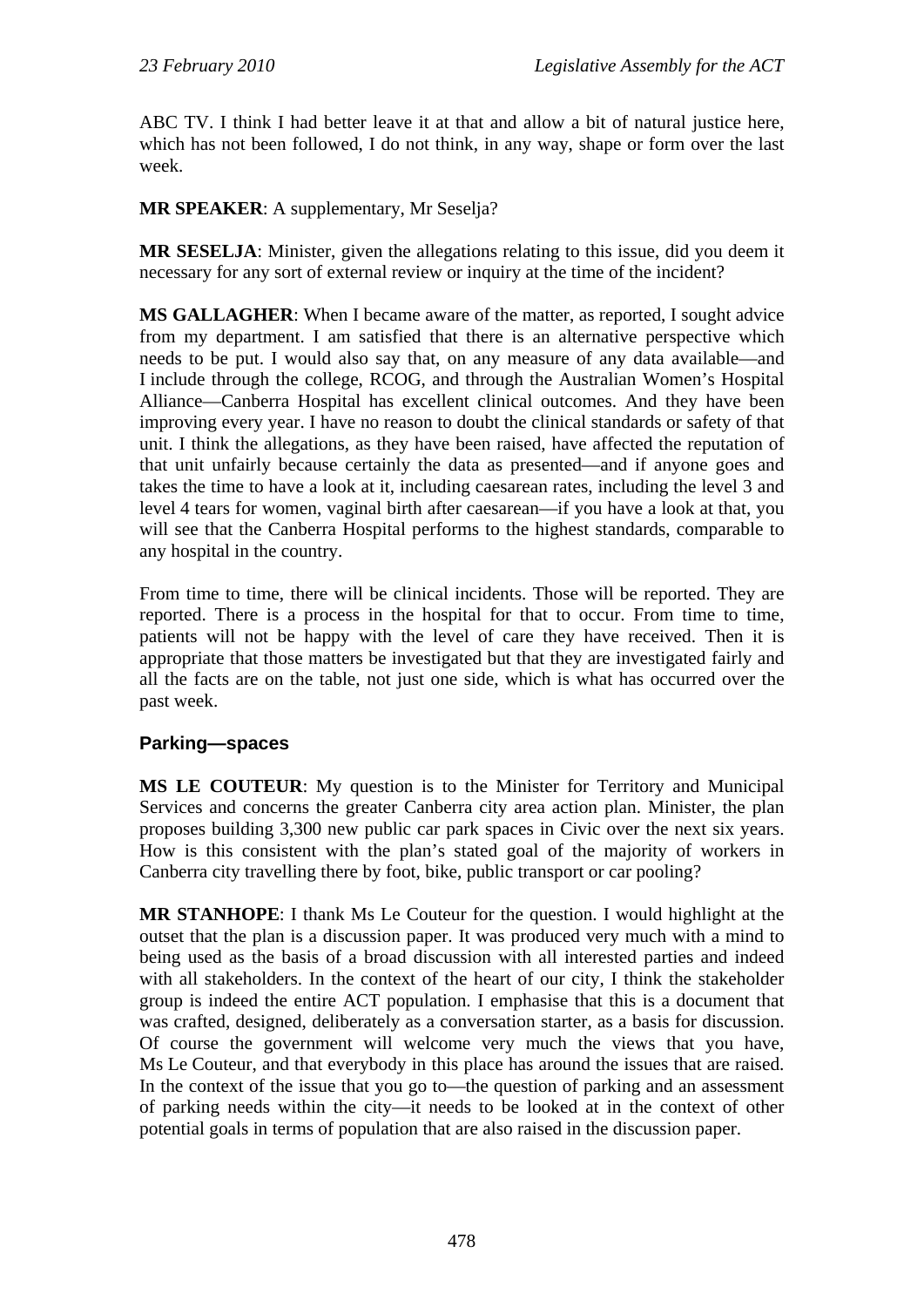Most particularly, Ms Le Couteur, you would be aware that the discussion paper also proposes that we seek over this next five to six years to double the resident population within the city. We are talking there about an increase from 5,200 to 10,400 over the next five years. In the context of parking and parking capacity, it needs to be understood that we are talking about a doubling of the resident population. The discussion paper also proposes that we develop plans or strategies that would lead over the next five years to, I think, a 25 per cent increase in the number of people working in the city. That computes at around an additional 12,000 workers.

I do not have this analysis, but in the context of the anticipated increase in parking spots, when one factors in the increase in resident population—the number of people living in the city—and the significant increase in workers, we are talking about an additional 5,000 people living and an additional 12,000 people, I think, working in the city. I will have to check that number. We are talking about an additional 17,000 people but only an additional 2,500 parking places. I think a discussion around parking, sustainable transport and a modal shift needs to be looked at in light of some of those other proposals in relation to the number of people that would be working in or living in the city. The question you raise is very much at the heart of the sorts of questions that we would like to be raised, Ms Couteur, over the next six weeks.

**MR SPEAKER**: Ms Le Couteur, a supplementary?

**MS LE COUTEUR**: Thank you. That 3,300 was only public car park spaces; it did not include any private ones that were part of the residences or the offices. Are you aware, minister, that progressive cities such as Brisbane have in fact stopped increasing car parks and satisfying parking demand and are redistributing these resources to more sustainable travel? Is that an approach that your government will take?

**MR STANHOPE**: Thank you, Ms Le Couteur. I am more than happy for the proposals in relation to the increase—you are quite right—in public parking to be subjected to the most rigorous scrutiny and analysis in terms of capacity for modal shift and expectations in relation to the time frame in which we can deliver modal shift. Over the last 10 years there has been a very significant, although from a very low base, change in transport methods to the city. We have, indeed, met our first sustainable transport plan target in relation to modal shift. As I say, I do acknowledge that it was from a relatively low base. We have met our first target. The next target will be much harder. I suppose, in an analysis of what is appropriate in relation to the provision of parking, we look at how realistic or reasonable the next target is, how we are going to achieve it and whether or not the continuing provision of additional public parking will militate against reaching our next target.

In the context of parking, it is an issue that is raised with me constantly and regularly, most particularly by retailers within the city. There is one group of stakeholders, Ms Le Couteur, who have very strong views that are much to the contrary of yours in relation to the amount of parking, and the government seeks to respond, of course, to all expressions or points of view. There is a very strong view expressed by, for instance, the Property Council and by other representative organisations, and most particularly by retailers and shop owners in the city, that there currently is not enough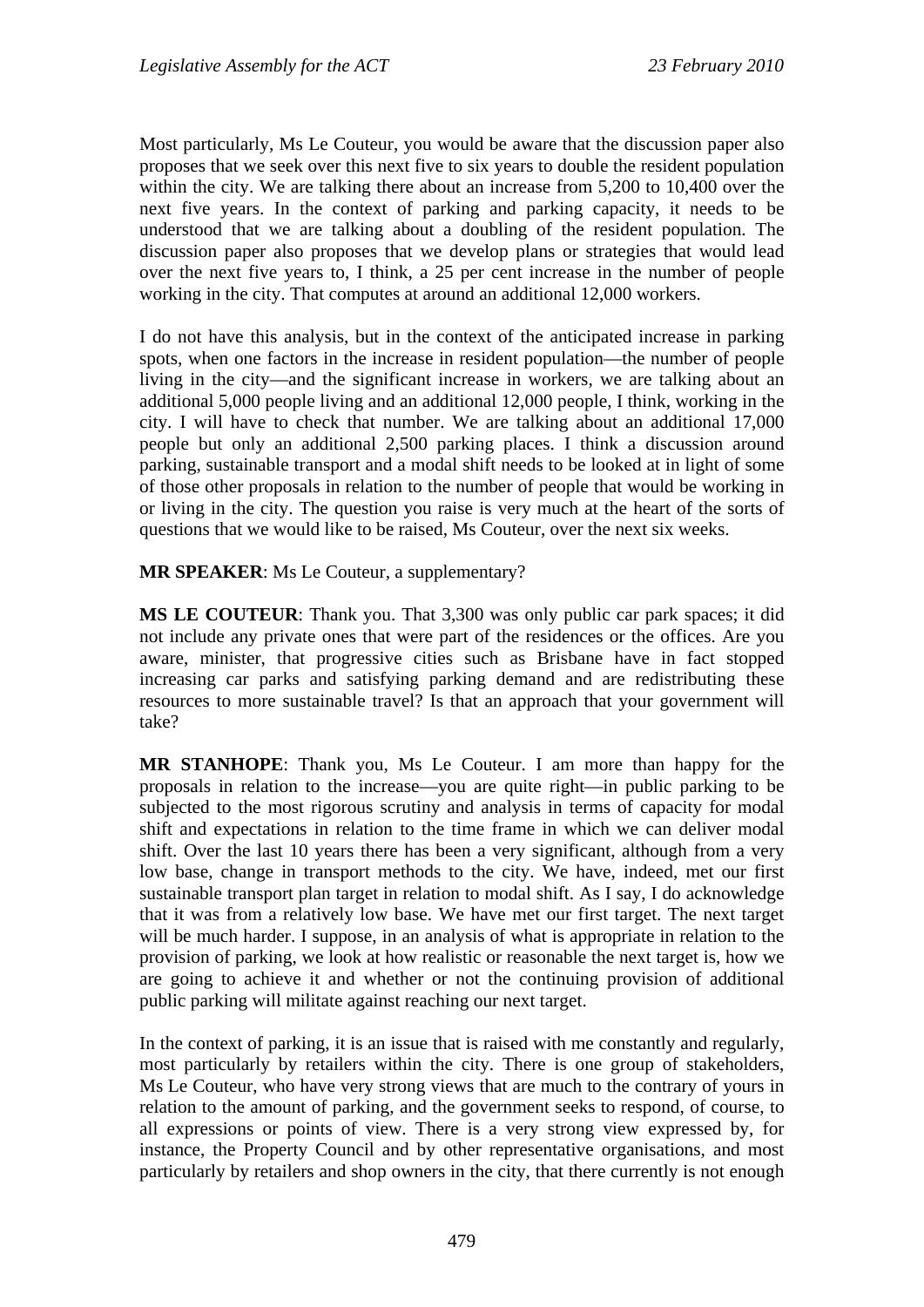parking and that, as a matter of urgency, we should provide more. There are shops that I enter around town from time to time where, before I can get my order in, I am asked about parking.

**MR SPEAKER**: A supplementary question, Mr Coe?

**MR COE**: Thank you, Mr Speaker. Chief Minister, do you have any plans to rezone existing free parking into pay parking anywhere in Canberra?

**MR SPEAKER**: Mr Coe, would you like to narrow the scope of your question. Ms Le Couteur's question was specifically about the Civic plan. I think your question is probably a little wide, but you are welcome to rephrase it if you wish.

**MR COE**: On the point of order: the question did have overtones about the provision of parking more generally, and the Chief Minister certainly spoke about the provision of parking more generally, not just limited to the city.

**MR STANHOPE**: Mr Speaker, I am happy to attempt to satisfy Mr Coe. Mr Coe, I have to say—and I will be careful so as not to mislead; I do not want a privileges committee established here—that I cannot recall, since the last budget—

**Mr Hanson**: You're really losing relevance, aren't you, Jon?

**MR STANHOPE**: Come on, jellyback. Sit still there, if you can. Part with the old jellyback, flop, flop, flopping around there in the chair—

**Mr Hanson**: Bullyboy, Jon.

**MR STANHOPE**: Give it a go, jellyback.

**Mr Hanson**: It stings me.

**MR STANHOPE**: I know it does.

**MR SPEAKER**: Chief Minister, will you refer to other members by their names.

**MR STANHOPE**: I am constantly intrigued by the vision of Mr Hanson dropping into the nearest deep hole that he can find whenever there is any issue that requires just a tad of courage. Mr Coe, I do not believe since the last budget that I have given any serious consideration to increasing either the quantum or the extent of pay parking. But, having said that, in the context of budgets and budget deliberations—our departments and agencies have been busy over a number of months now developing proposals for government in relation to this year's budget—at this stage I have to say I have not reviewed all of the proposals which my departments have put to me and I cannot say to you, Mr Coe, that there is not somebody, somewhere in government, that has not given consideration to these issues. On my own behalf, I have not, but it may be that in the varied issues that will be forwarded to government for consideration in a budget context—no directions have been given either that anything is on or anything is off the table in relation to issues—*(Time expired.)*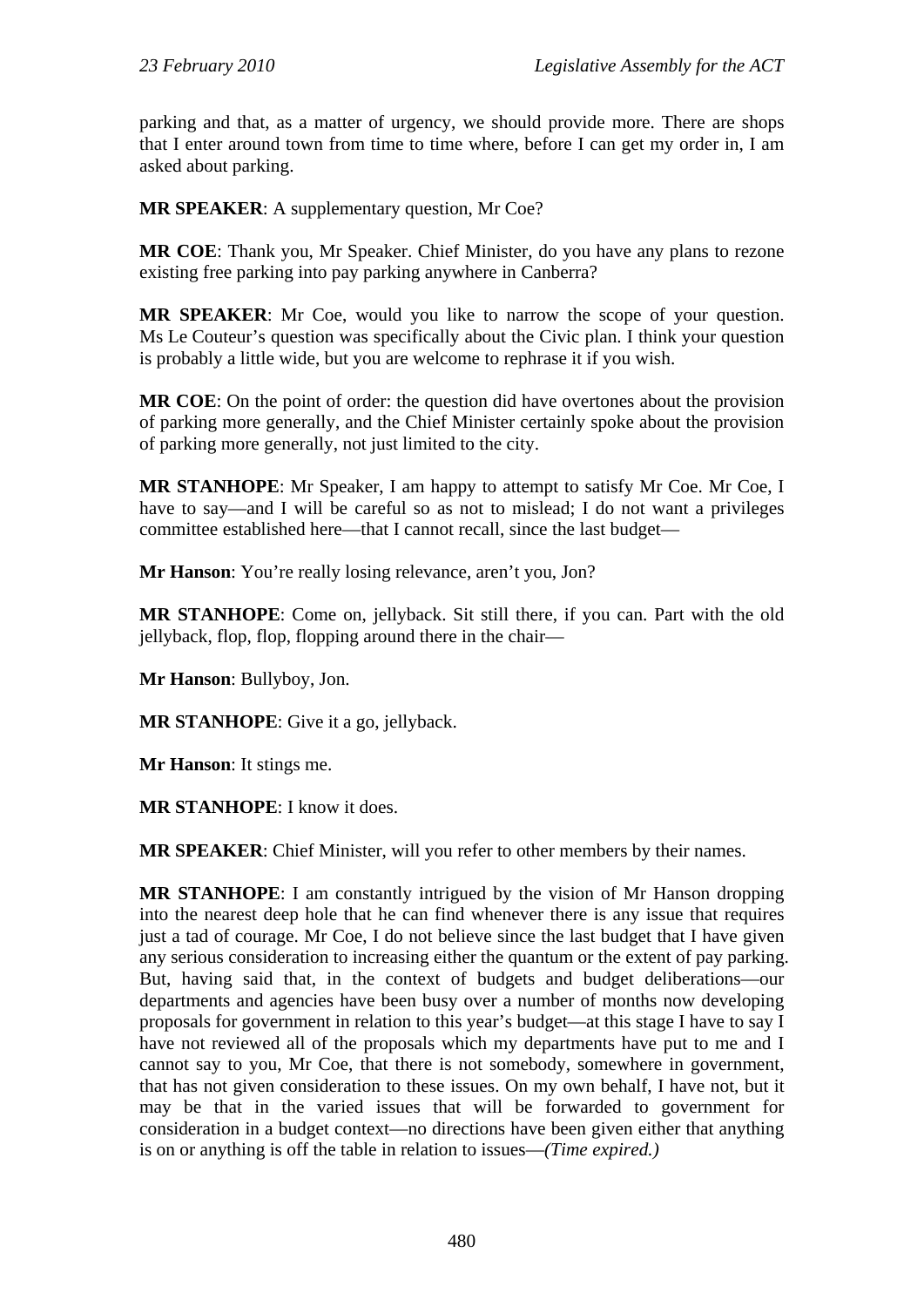**MR SPEAKER**: Ms Hunter, a supplementary question?

**MS HUNTER**: I note that this plan examines vehicle movements and promises to count cyclist movements annually. Why does not the plan also include regular pedestrian movement counts?

**MR STANHOPE**: Thank you, Ms Hunter. I am not aware of the formal reason for the discrimination against pedestrians in that way. I will take some advice on that and be more than happy to respond to it.

#### **Housing—public**

**MR HARGREAVES**: My question is to the minister for housing. How is the government investing in public and community housing at the moment, minister?

**MS BURCH**: A thank you to Mr Hargreaves for his interest in public housing. As members will be aware, the federal Labor government has made a massive investment in social housing across Australia as part of its successful stimulus plan for the Australian economy—an investment that constitutes a down payment on the national target of halving primary homelessness in Australia by 2020. Across the nation \$6.4 billion is being invested in social housing.

The ACT allocation is \$93½ million for maintenance and new construction. The maintenance contribution from the commonwealth is \$6.4 million over two years, and the first year's allocation was fully expended by June of last year and resulted in 143 properties being brought up to current accommodation standards and retained as public housing. A further \$3.2 million will be spent in 2009-10 upgrading a further 116 residential units.

This comes on top of \$20 million over 10 years that this government is investing in energy efficiencies for existing public housing. Together these initiatives represent a massive investment in our already well-maintained housing stock, improving the amenity and reducing costs for our tenants whilst driving sustainability improvements.

A further \$87 million has been provided for the construction of new social housing developments in the ACT. In this area, I can report to members that the ACT is one of the leading jurisdictions in the pace and number of units. The ACT has commenced approximately 60 per cent of construction projects and is on course to commence 87 per cent by the end of June of this year.

This excellent achievement has been matched by the effectiveness of our expenditure of the commonwealth funding. Because of the contribution of territory-owned land that this government has committed to the project and given the highly effective procurement process rollout, we currently anticipate constructing more than 420 units. This represents an almost 20 per cent increase over our original agreement for 357 units and is 37 per cent higher than the Australian government originally identified for the ACT. I think that is outstanding. We have moved from 307 to over 420 units. As outstanding contracts are finalised and the last development approvals are granted, I expect that we will be making further improvements to these figures.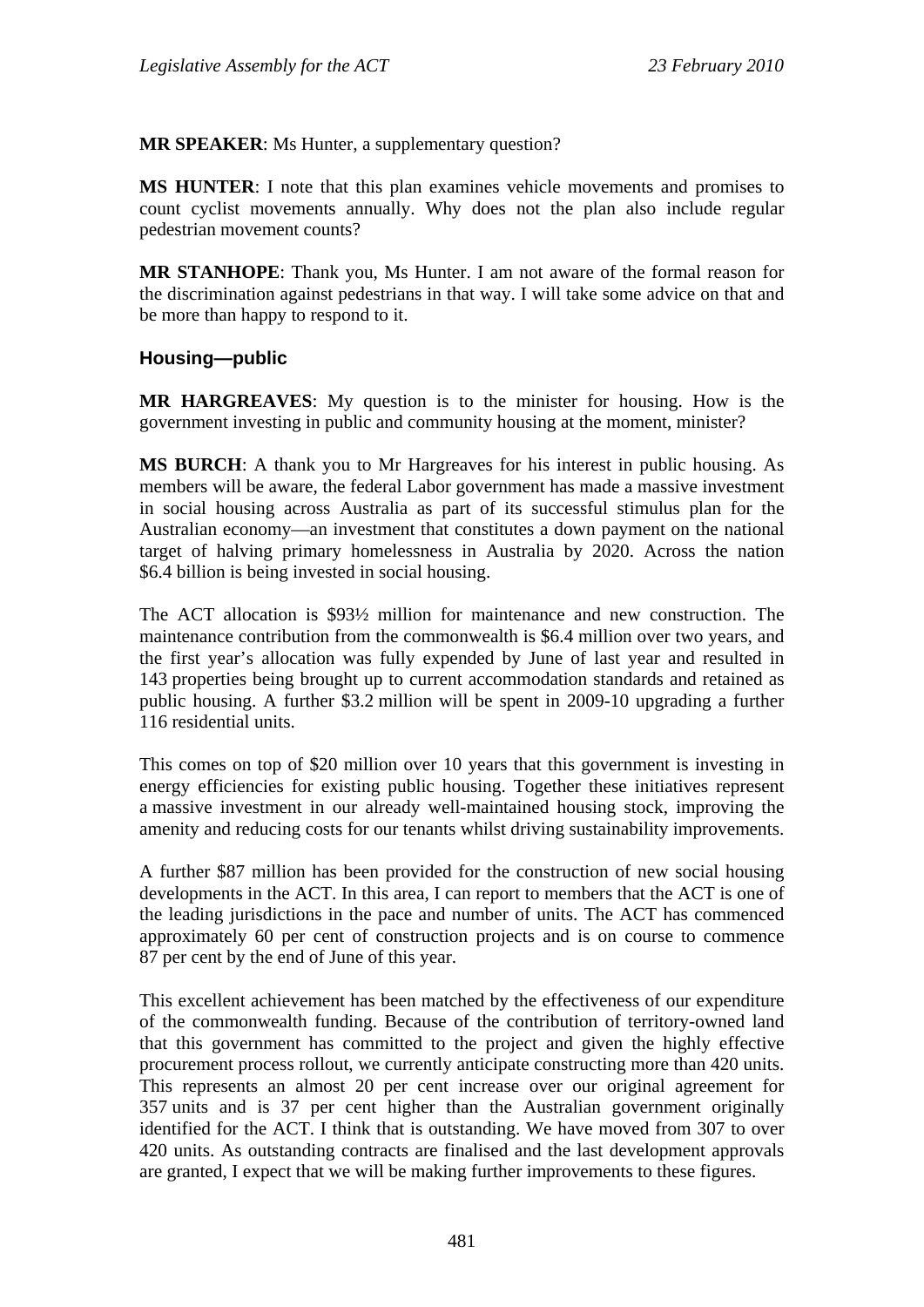As a consequence of the efforts of both the ACT and the commonwealth governments under the social housing stimulus plan, we are about to achieve a very significant boost to social housing stock in the ACT. This will reduce homelessness and provide us with the flexibility to take on other aspects of the national reform agenda.

At the same time, we have safeguarded employment for the skilled tradesmen and apprentices in the territory, protecting the capacity of the construction industry and underpinning the performance of the ACT economy. As members will be aware, the recent survey of economic growth in the states and territories showed the ACT as the second strongest performer, based in substantial part on the performance of our construction sector.

**MR SPEAKER**: Supplementary question, Mr Hargreaves?

**MR HARGREAVES**: Thanks very much, Mr Speaker, and I thank Mr Coe for his forbearance, because he is, after all, one of God's chosen children.

**MR SPEAKER**: Thank you, Mr Hargreaves.

**Mr Hanson**: How was lunch, John?

**MR HARGREAVES**: I do not know; you were there.

**MR SPEAKER**: Order! Mr Hargreaves—

**MR HARGREAVES**: You were at the pub, mate. I walked past and there you were.

**MR SPEAKER:** Order! Mr Hargreaves, the question, thank you.

**MR HARGREAVES**: I don't know. Good on you, Greg! Mr Speaker, could the minister advise the Assembly of the impact of this and other initiatives on homelessness in the ACT, please.

**MS BURCH**: Thank you for your continued interest in housing. A key focus in this spending is the reduction of primary homelessness in the ACT. To this end, we will be tracing the tenancy pathways for units constructed under the program. Given that a number of units will be targeting older persons and those with disabilities, they may be allocated to existing housing tenants. However, by tracking these tenancies, we will be able to ensure that the units vacated will be used to target homelessness in the territory.

Mr Speaker, in addition to the new constructions, we are maintaining our support for homelessness services in the territory. In 2009-10, a total of \$18.575 million has been made available by the ACT and commonwealth governments for direct funding for homelessness services in the ACT. There will also be \$20.128 million available for the period 2008-13 for homelessness services through the homelessness national partnership agreement, including "A place to call home". The funding will be for new programs and to expand existing ones as well as increasing the amount of social housing stock with the purchase of new properties.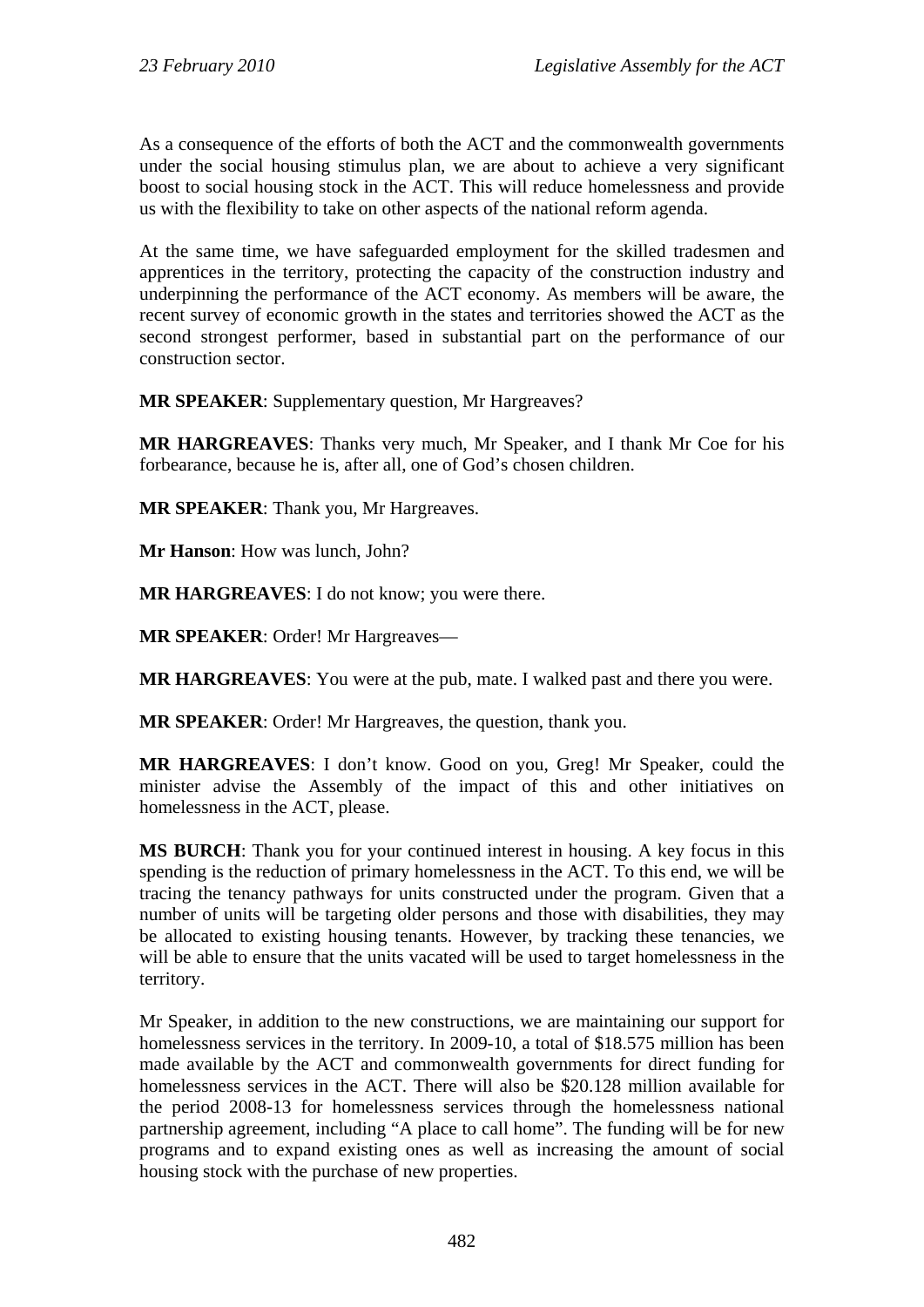There are 59 funded homelessness services in the ACT, including 27 accommodation services; 10 outreach services; 21 support services, which include free food; and one capacity building service. Homelessness services have the capacity to provide a total of 340 supported accommodation places per night to young people, singles and families. This is a notable increase from the 254 places that were available in 2006.

"A place to call home" is a commonwealth funded program under the national affordable housing agreement which will provide for 16 dwellings to be allocated in a housing-first approach. This approach directly allocates properties to homeless families, wrapping services and support around them to ensure a stable home for as long as is required.

**MS PORTER**: A supplementary.

**MR SPEAKER**: Yes, Ms Porter.

**MS PORTER**: Thank you, Mr Speaker. Could the minister advise the Assembly of how these initiatives will improve housing for the elderly and those with a disability?

**MS BURCH**: I thank Ms Porter for her interest. An initiative of this magnitude for our housing stock has the potential to make a huge change for some of our most vulnerable tenants, and we are taking full advantage of this opportunity.

I can inform members that 420 properties will be constructed to universal design standards, making them suitable for tenants with mild disability and mobility problems; 323 of these units will be fully class C adaptable, able to accommodate the majority of our disability tenants and those on our waiting lists. Also, as part of the stimulus plan, a development in Hackett specifically designed to accommodate residents with a disability with support from a live-in carer will be run by the Uniting Church. In addition, under our "maintenance of effort" program, we are currently constructing a further two properties in Ainslie and Narrabundah, with support provided by Disability ACT.

As members can now appreciate, the combined efforts of the commonwealth and ACT governments is delivering a massive boost to social housing, a boost that will assist those in the community who are most in need—the homeless, the elderly and those with a disability. At the same time, it will deliver a construction program that underpins the economic health of the territory.

**MR SPEAKER:** A supplementary question, Ms Bresnan?

**MS BRESNAN**: Thank you, Mr Speaker. Will there be an impact on the overall housing stock numbers, including public and community housing, when the changes come through from the federal-state arrangements and the federal stimulus funding ends?

**MS BURCH**: We expect to have an increase in stock and we will maintain effort beyond the end of the stimulus package. I think the figures are coming up towards 12,000 or thereabouts, depending on the final number. I would like to remind the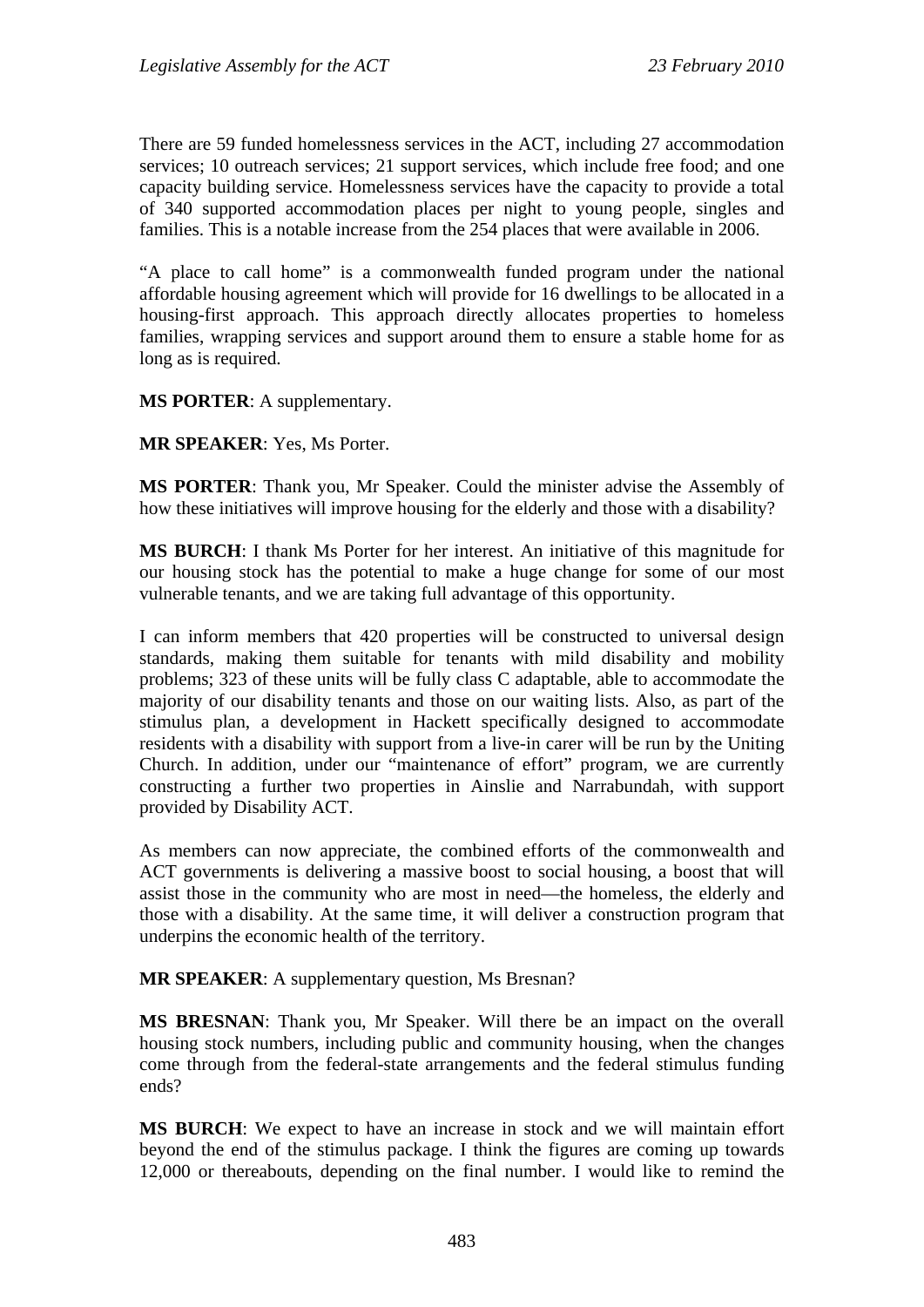Assembly that this government is around increasing social housing stock—that is, public housing and community housing. We will continue to do that under the commonwealth and ACT partnership, but we will continue to do it beyond that, which is quite a different scenario to when those opposite were last in government. They thought the answer to social housing was to get rid of the portfolio of 1,000 housing stock. Sometimes I think I should go back and look with interest at the impact of homelessness and other social problems when I think Mr Brendan Smyth was responsible for eradicating, getting rid of, 1,000 units out of our housing stock.

**Ms Gallagher**: Shame!

**MS BURCH**: Can I say: shame on anyone with a social conscience that did that.

#### **Health—bulk-billing**

**MR DOSZPOT**: My question is to the Minister for Health. Minister, I refer you to chapters 10 and 11 of the Productivity Commission's report on government services 2010 that was published in January of this year.

Minister, the report indicates in chapter 11 that the ACT has the lowest bulk-billing rates in the country. How long have you been aware of this, and what action are you taking to improve the bulk-billing rate?

**MS GALLAGHER**: I do find it interesting that the Liberal Party locally believe that the ACT government can improve the rate of bulk-billing when we have none of the levers. Indeed, I think Mr Hanson himself has agreed that we do not have the levers to improve the bulk-billing rates.

**Mr Hanson**: Where have I said that? I'd like to see that quote.

**MS GALLAGHER**: I will find it for you, Mr Hanson. We are going over everything you have said, because most of what you say is—

**Mr Hanson**: I certainly would agree that you don't have "all" the levers, minister.

**MS GALLAGHER**: You are very flexible with the truth—let us just say that—in some of the things that you go on and say. The bulk-billing rate in the ACT is the lowest in the country, I believe—47 per cent at this point in time, after a four per cent drop in the last full quarter—and that is cause for enormous concern. I think I could table in this place probably more than 10 letters I have written to the commonwealth about this, the low bulk-billing rates and the low GP numbers. I have met with the federal minister of this government and the previous government a number of times to talk about the issues faced here in the ACT and around our bulk-billing rate.

But I just cannot believe that the Liberal Party do not understand that the decision around whether or not a patient is bulk-billed can only be taken by the medical practitioner. They are the ones that determine whether or not to bulk-bill a patient. It is not something governments can control. It is not something we can increase—and I imagine, if we tried to influence it and direct doctors to bulk-bill, we would be in all sorts of bother. So I stand here and say to you that I have done absolutely everything I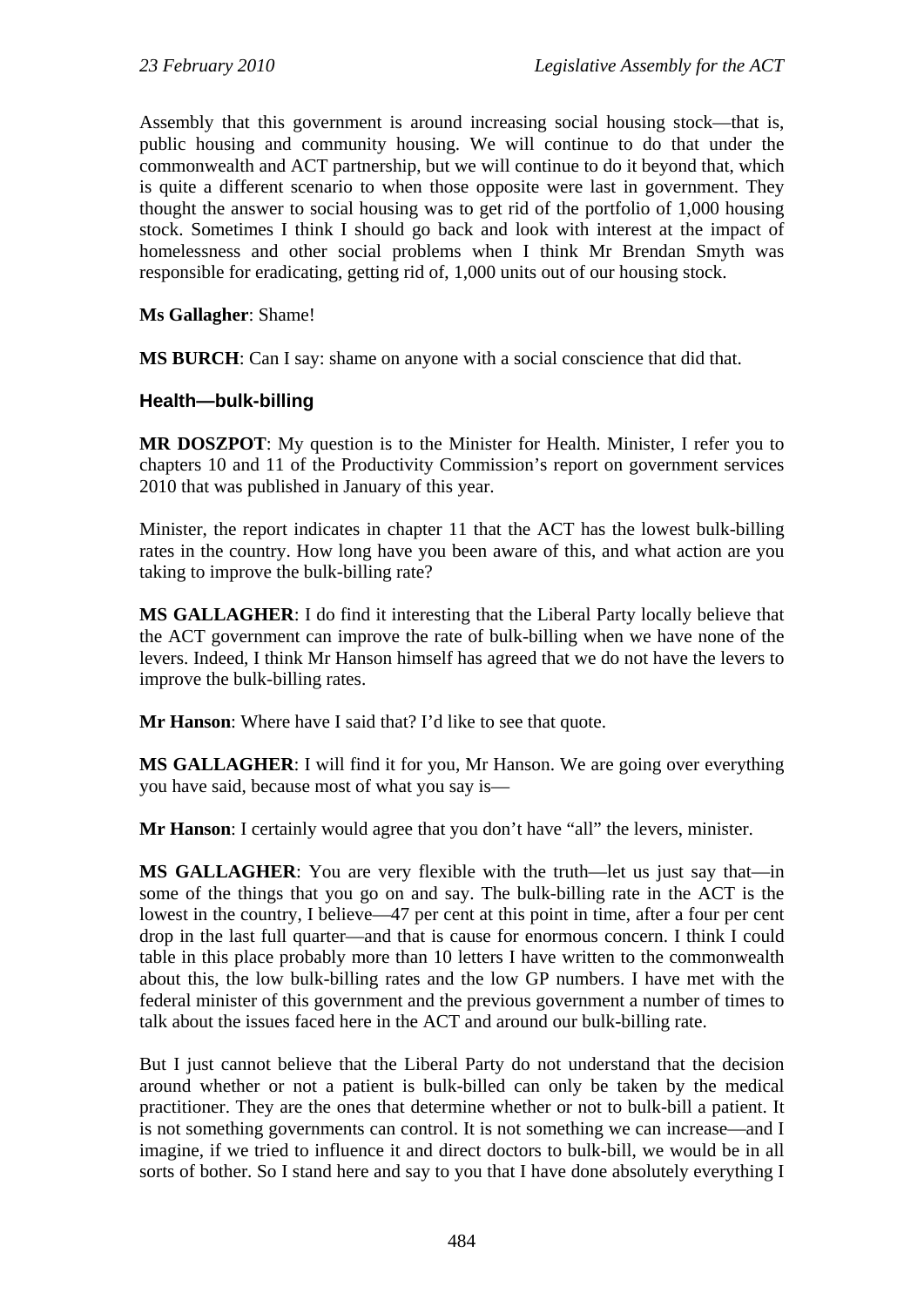can to support doctors in this territory to provide a good level of care and, where it is needed, to provide bulk-billing services. I guess the flip side would be: what have you guys done? Nothing. As usual, nothing.

**MR SPEAKER**: Mr Doszpot, a supplementary question?

**MR DOSZPOT**: Minister, what is the government's target bulk-billing rate?

**MS GALLAGHER**: Sorry, what was the question?

**MR DOSZPOT**: Minister, what is the government's target bulk-billing rate?

**Mr Stanhope**: What's yours? What's the opposition's?

**Mr Doszpot**: We're asking the question, Jon.

**MR SPEAKER**: Order, members!

**Mr Hanson**: How about we'll get to the national average.

**Mr Stanhope**: What's the opposition's target?

**MR SPEAKER**: Order, Mr Hanson and Mr Stanhope!

**MS GALLAGHER**: Mindful of the fact that New South Wales is 84 per cent, I believe, any improvement from where we are would be welcome. But I would certainly believe that somewhere around the national average would be welcome. Again, you have to look at the ACT; you have to look at the reasons why doctors are not bulk-billing all of their patients. I know for a fact that if general practitioners know that someone cannot afford to pay then they bulk-bill them. But GPs in this town also have a right to earn an income and, where they need to and where they know a patient can afford to pay, they charge them. That is not unusual in other business models that exist in the private sector.

However, I would like to see an improvement in the bulk-billing rate. I think the decline was due to the ceasing of Primary's universal access to bulk-billing, and it was the first full quarter in which that decision came into effect. With respect to some of the measures we have put in place, particularly when we open the walk-in centre, that will not increase the bulk-billing rate; what it will mean is that for those people who genuinely struggle and need access to free out-of-hours care for less urgent conditions, they will have a place to go. If the model works, we would look to expand that out across the ACT.

**MR SPEAKER**: A supplementary, Mr Hanson?

**MR HANSON**: Thank you, Mr Speaker. Minister, can you confirm that your government's position then with regard to bulk-billing is that there is nothing that you can do and there is nothing that you will do?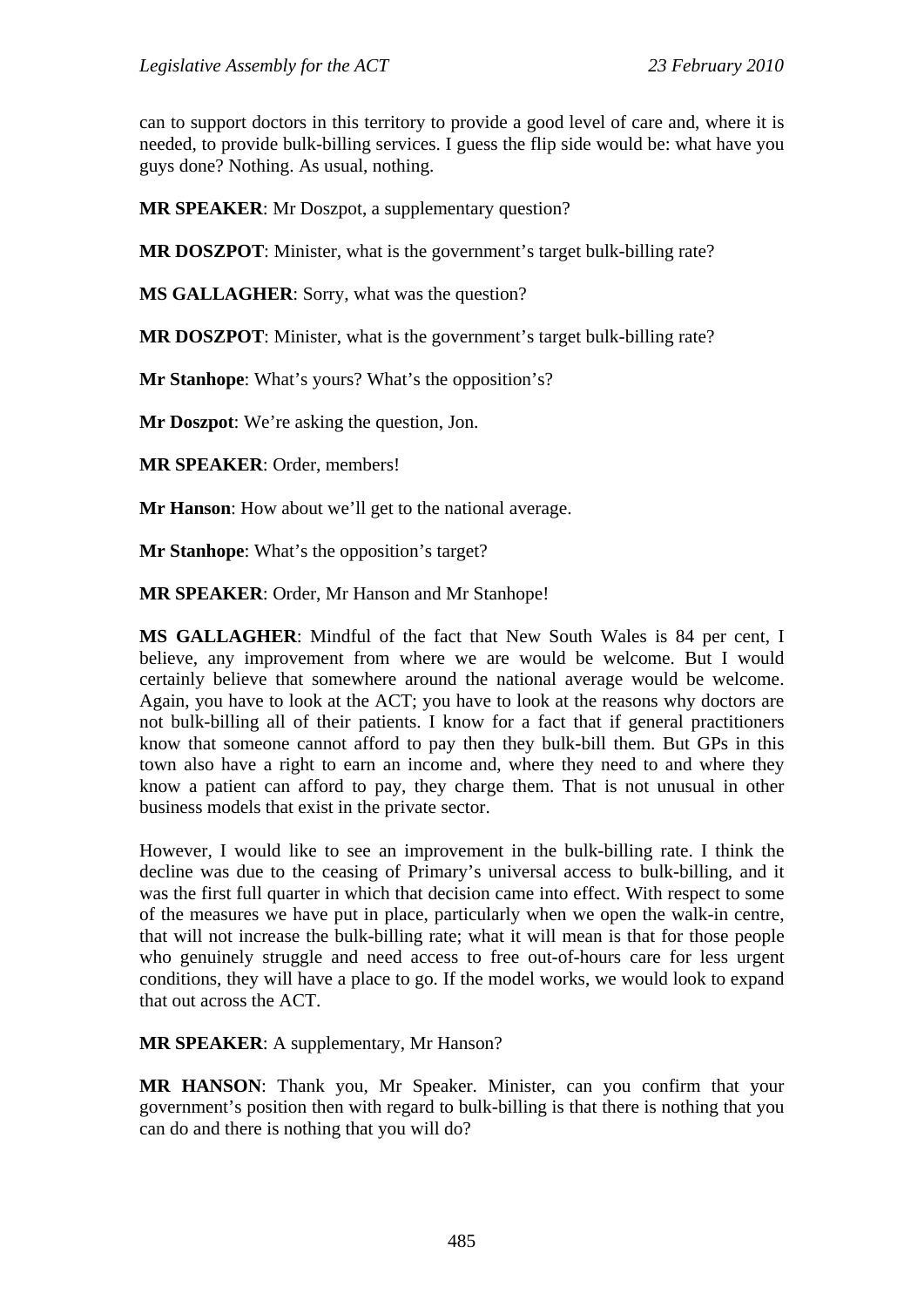**MS GALLAGHER**: The government's position—and indeed the Assembly is very aware of the measures that we have taken over a number of years to support our primary healthcare service system. It is not just GPs. We have very good community health care in the ACT—one that rivals, I think, almost every other jurisdiction in terms of access to community health care. The government has prioritised a number of commitments to support primary health care in the territory. We have been extremely active in this area. It is in our interests for the acute system to be supported by a really well-functioning primary healthcare system. That is the government's priority. That is what we are working on and that is what we will continue to do—and that is the end of the answer.

**Mr Hanson**: Mr Speaker, on a point of order: the question went specifically to bulk-billing, Minister.

**MR SPEAKER**: A supplementary, Mr Hanson?

**MR HANSON**: Yes, Mr Speaker. Minister, when you previously stated with regard to GPs that there was nothing that you could do to address the declining numbers, were you wrong when you said that?

**MS GALLAGHER**: No, I was not wrong, because the government do not control the number of training places. We do not control the number of medical students going into the training program. We do not control the Medicare provider number. They are the things that control GPs and numbers of GPs. I stand by our comments. Anyone who understood the divide between commonwealth-territory relations would understand that. The commonwealth has jurisdiction in this area. The task force has identified—and the government has accepted a number of the recommendations issues to support the existing general practice and, hopefully, entice people into GP training.

**Mr Hanson**: Yes, so increase the number of GPs.

**MS GALLAGHER**: All of that work has been underway for a number of years, Mr Hanson. As to whether I can solve the GP shortage and whether I can increase bulk-billing rates, the answer is no. Mr Hanson, if you were the health minister, you would have to stand up here in this place and tell the truth as well.

#### **ACTION bus service—Nightrider service**

**MS BRESNAN**: My question is to the Minister for Transport and concerns the ACTION Nightrider service. In promotional material for Nightrider and new year's eve in the city, the government encouraged people to take the Nightrider bus home as a means to lower drink driving rates. The AFP has also stated that "good public transport services also help us reduce antisocial behaviour in Civic". Minister, what consideration has the government given to expanding the Nightrider service so that it is all year round?

**MR STANHOPE**: I thank Ms Bresnan for the question. Ms Bresnan, in relation to Nightrider I can just give at this stage a quick summary of what was provided in this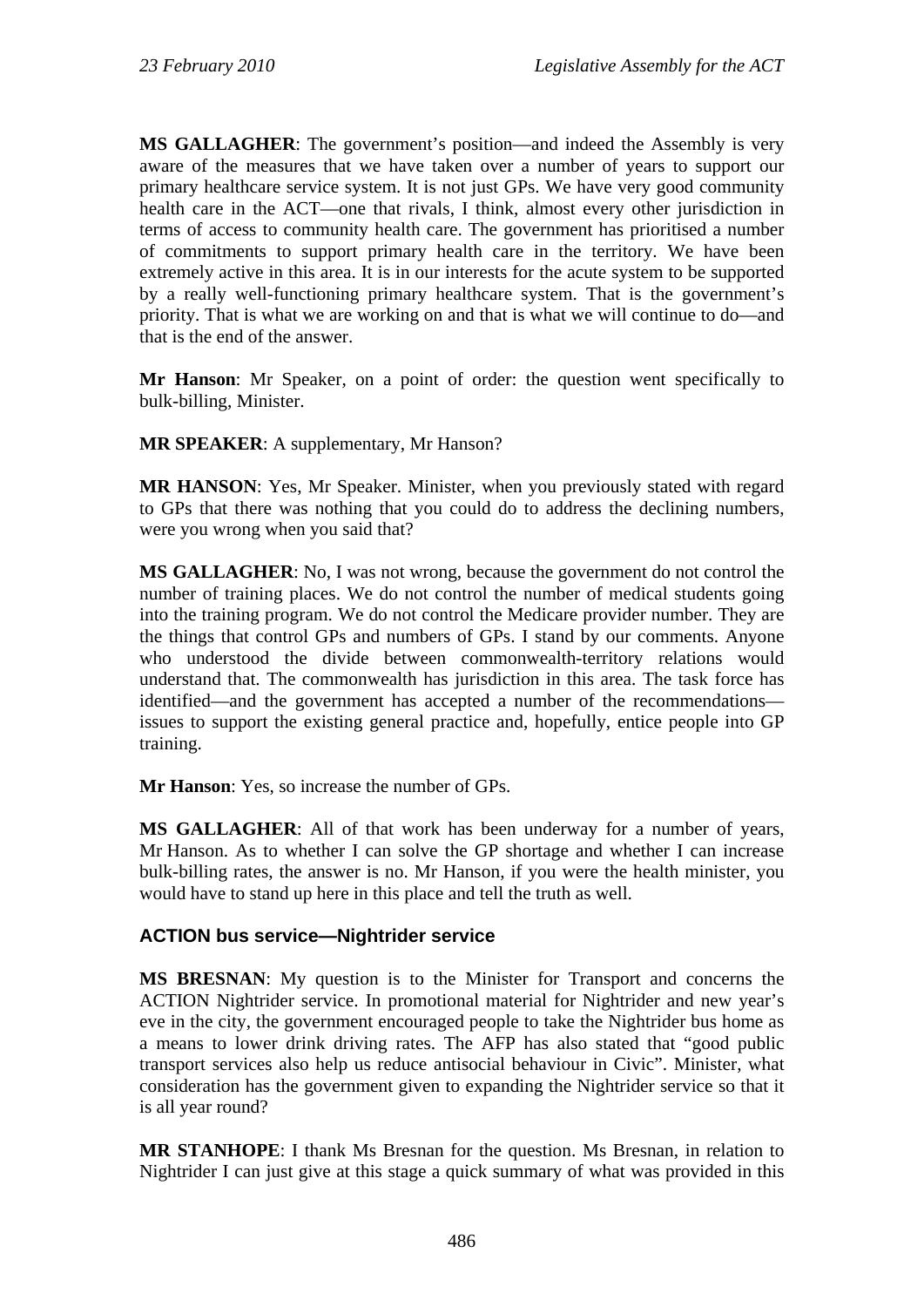last Christmas/new year's eve time. It was a service that operated on two weekends, Christmas and new year's eve, at a cost of \$41,000 and transported 1,400 passengers. So over the course of two weekends and one day it did transport 1,400 people and it did cost \$41,000. That was taking into account revenue of \$14,000.

In the context of uptake and use and cost and the prioritising of costs that most particularly ACTION is involved in in relation to its overall budget, we have taken a decision that, whilst a very valuable service and something in an ideal world of course we would probably like to run every weekend of the year, in the context of that simple equation that governments are confronted with every time they provide a service, we do look at the cost and the benefit. We look at the uptake, the utilisation rate. We look at the cost, and we of course look at the other priorities that government and our agencies look at when they seek to disburse available funds. It is as simple as that.

Ms Bresnan, I would not hesitate to increase the service. But the money would have to come from some other part of ACTION, and we have taken a decision that this is, in the context of other priorities, an appropriate service. But I would love it to be more, too.

**MR SPEAKER**: Ms Bresnan, a supplementary?

**MS BRESNAN**: Minister, given the government's commitment last sitting week, through the alcohol-related violence motion, to provide a new round of affordable public transport options, can you please advise whether this support includes public transport options after midnight on Friday and Saturday nights?

**MR STANHOPE**: I will take some further advice on the range of options that will be considered. I would go back and say that, heavy in the mind of decision makers, most particularly in government and particularly in ACTION, is the cost and the uptake. It is always an issue.

I make the point in relation to Nightrider that it cost \$41,000 for two weekends and one evening for 1,400 people. If you extrapolate that across the year, the cost would be whatever. But it is moneys that would have to come from other parts of ACTION's operations. The cost of the service as against the revenue at a \$10 fixed fare was three times higher. That was the level of subsidy that was provided. The degree or level of subsidy provided by the people of Canberra for the provision of that service was three times the revenue that was received by the government for the provision of that service.

**MS HUNTER**: A supplementary?

**MR SPEAKER**: Yes, Ms Hunter.

**MS HUNTER**: Minister, given that the Nightrider services do not run throughout the year, has the government considered that passenger numbers would improve if the service ran consistently, thereby allowing people to develop responsible public transport habits when enjoying a night out?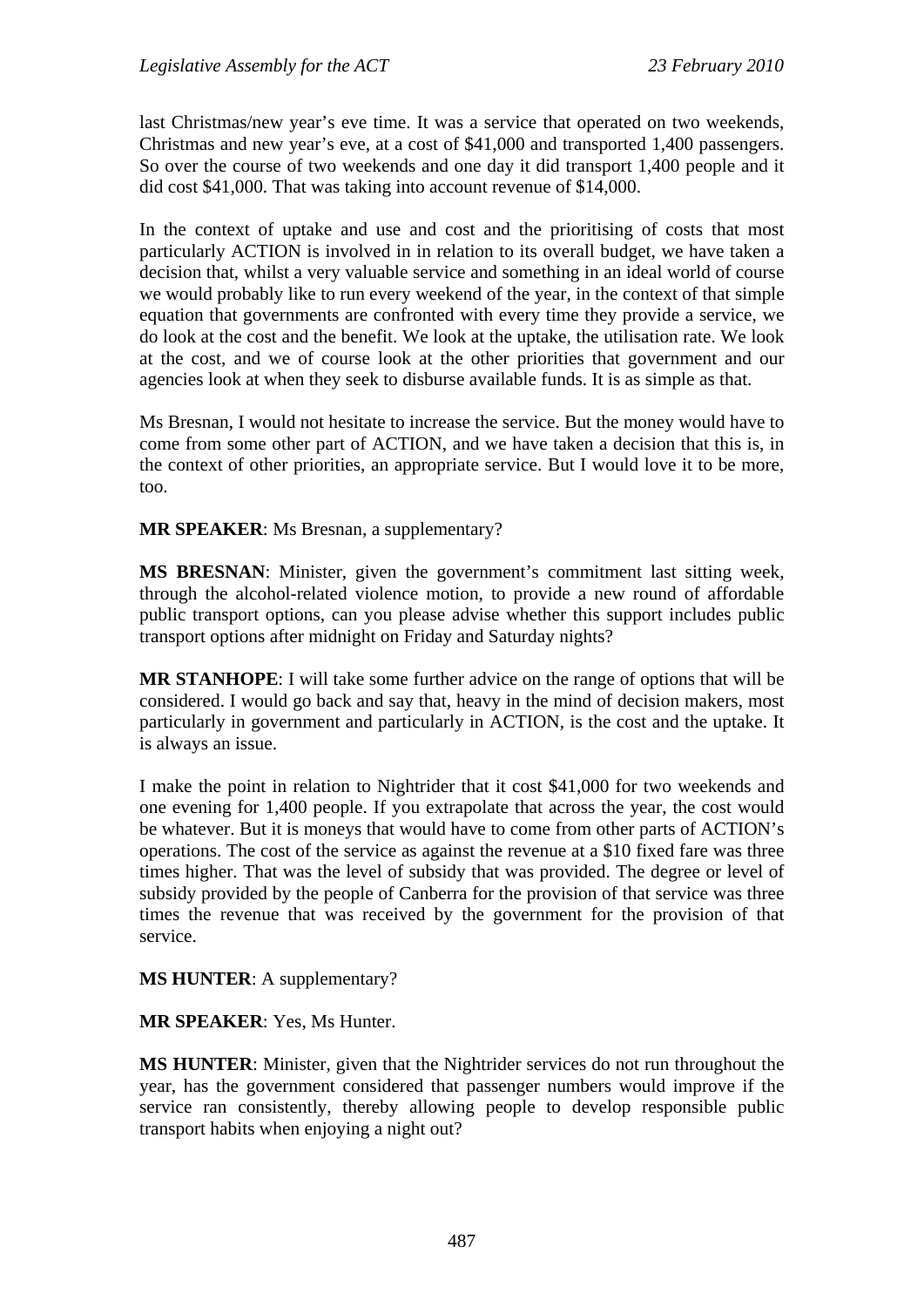**MR STANHOPE**: I do not know what detailed analysis has been done around passenger change, drinker or drinker driving behaviour as a result of the provision every week of a Nightrider service of that order. But I would think intuitively, Ms Hunter, that, yes, it would have an impact on people's planning and attitude to public transport. Once again, so would the provision of a bus from every suburb every 15 minutes throughout the day. It is simply a question of our capacity to pay and the degree of general public subsidy that it is reasonable to apply. I have no doubt that your premise is probably sound. Yes, it would result in behavioural change, but probably at a cost at this stage that we do not believe it is reasonable to ask the people of Canberra to bear, as against other priorities.

**MR SPEAKER**: Ms Le Couteur, a supplementary?

**MS LE COUTEUR**: Thank you. Chief Minister, in your analysis you are talking only about the cost to ACTION in running Nightrider. Have you looked at the wholeof-government costs and benefits, in other words the reduction of police expenditure and hospital expenditure due to people being able to safely exit Civic at night?

**MR STANHOPE**: My colleague the attorney would like to provide some insight into this particular issue.

**MR CORBELL**: The key issue that the Greens are missing in their line of questioning here is that there is not just an obligation on the part of the public sector to provide transport options. Yes, there is an obligation consistent within the constraint requirements and restraints faced by the territory. But there is a real failure to acknowledge that there are costs associated with the failure of licensees to deliver adequate transport choices as well. The government's view is that licensees should share the burden of getting people home safely. Licensees make a profit from selling those people alcohol and they should share the responsibility. It should be a shared responsibility. Licensees who sell people drinks should share the responsibility of getting those people home safely, in the same way that licensees should share the cost of increased policing requirements as a consequence of their commercial activities.

That is why the government has embarked on the liquor licensing reforms that it has focused on. Risk based licensing involves the liquor industry sharing the cost and sharing the responsibility, and that includes sharing the responsibility of getting people home safely.

# **Health system—performance**

**MR COE**: My question is to the Minister for Health. Is the ACT health system performing well compared to other jurisdictions in the key performance indicators included in the Productivity Commission's recent *Report on government services 2010*?

**MS GALLAGHER**: Yes, the ACT health system performs very well against a whole range of measures. If you look at expenditure, our costs are coming down. If you look at output, our output is increasing all the time.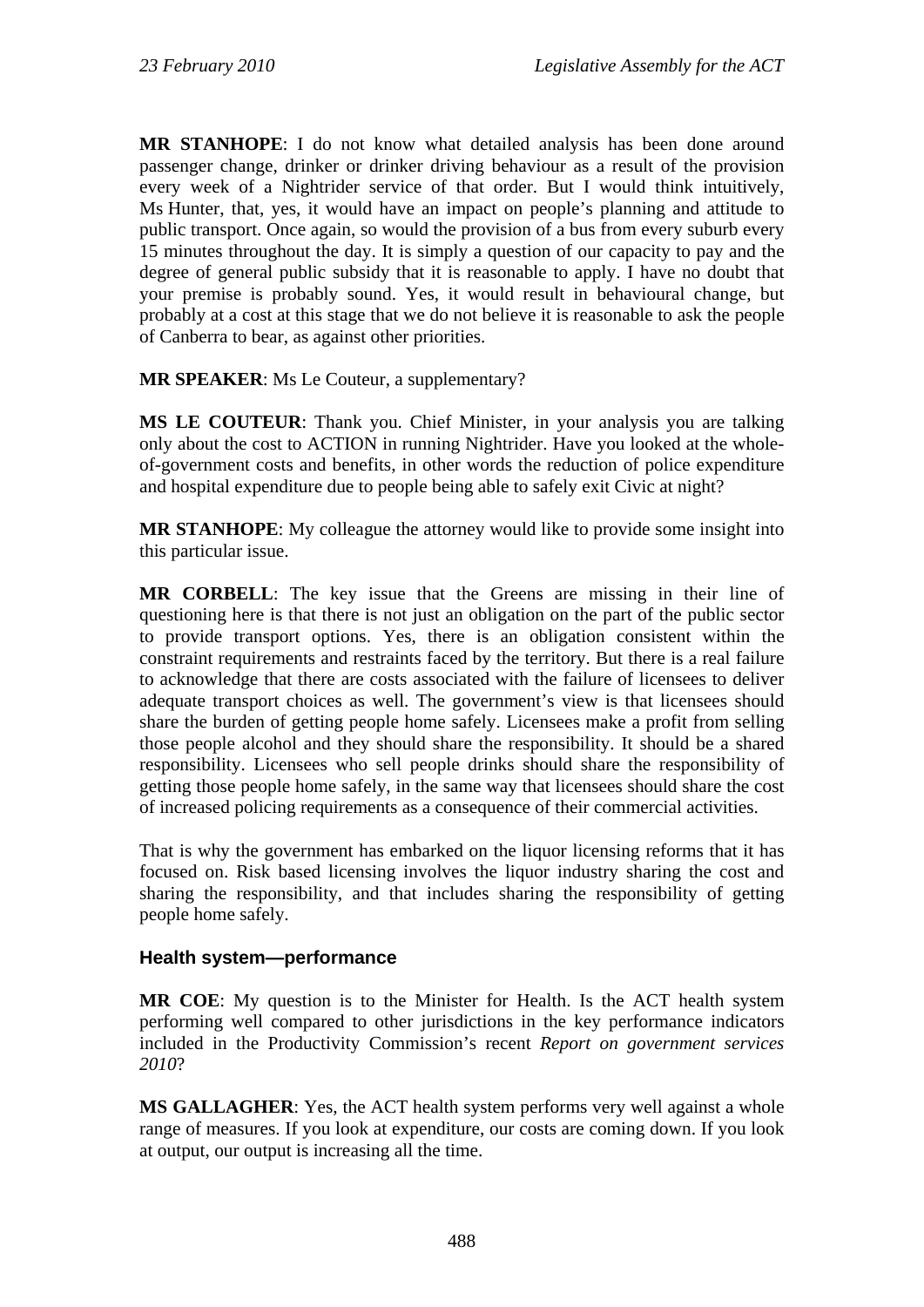**Mr Hanson**: We spend more than any other jurisdiction per capita and our costs are increasing at a greater rate than any other jurisdiction—

**MS GALLAGHER**: When Mr Hanson's party was—

**Mr Hanson**: at 11.1 per cent.

**MS GALLAGHER**: Mr Speaker, Mr Hanson has consistently and constantly interjected every time I have been asked a question. I am the target, as usual, of the question time bonanza from the opposition, and I have no problem with that. In fact, on the rare—

**Mr Hanson**: You're the Treasurer, you're the Deputy Chief Minister and you're the health minister.

#### **MR SPEAKER**: Order!

**Mr Coe**: So we shouldn't scrutinise the government?

**MR SPEAKER**: Mr Coe!

**MS GALLAGHER**: In fact, on the rare occasions that the opposition stray to other ministers, I actually feel a little left out. So I have no problem with answering the questions at all; it is like being hit with a piece of wet lettuce. But I would like the opportunity to answer the question without being shouted at across the chamber, because then it requires me to shout, Mr Speaker, and I like to try and keep a fairly calm persona in this chamber. But that is almost impossible when those clowns opposite continue to behave like this.

**Mr Smyth**: It's a good answer. You've wasted half the time.

**MS GALLAGHER**: Indeed. I have taken over a minute to explain this because I think it needs to sit in the *Hansard* forever that this group of opposition members behave like children in question time every single time that we sit.

In relation to the health system, I welcome the opportunity to talk about how well our health system is performing because, again, those opposite seem to get some bizarre thrill out of a scare campaign about how poor the health system is here in the ACT. I think it is a favourite one of Mr Hanson's misleads, or let us say flexible truths, that we have the worst health outcomes in the country.

**Mr Smyth**: On a point of order, Mr Speaker, if Mr Hanson has misled then the minister is obliged to, if she so chooses, move a censure motion. But she just can't say he misled—

**MR SPEAKER**: We discussed this this morning, Mr Smyth, in your absence.

**Mr Smyth**: Yes, I understand you did, and she should withdraw it.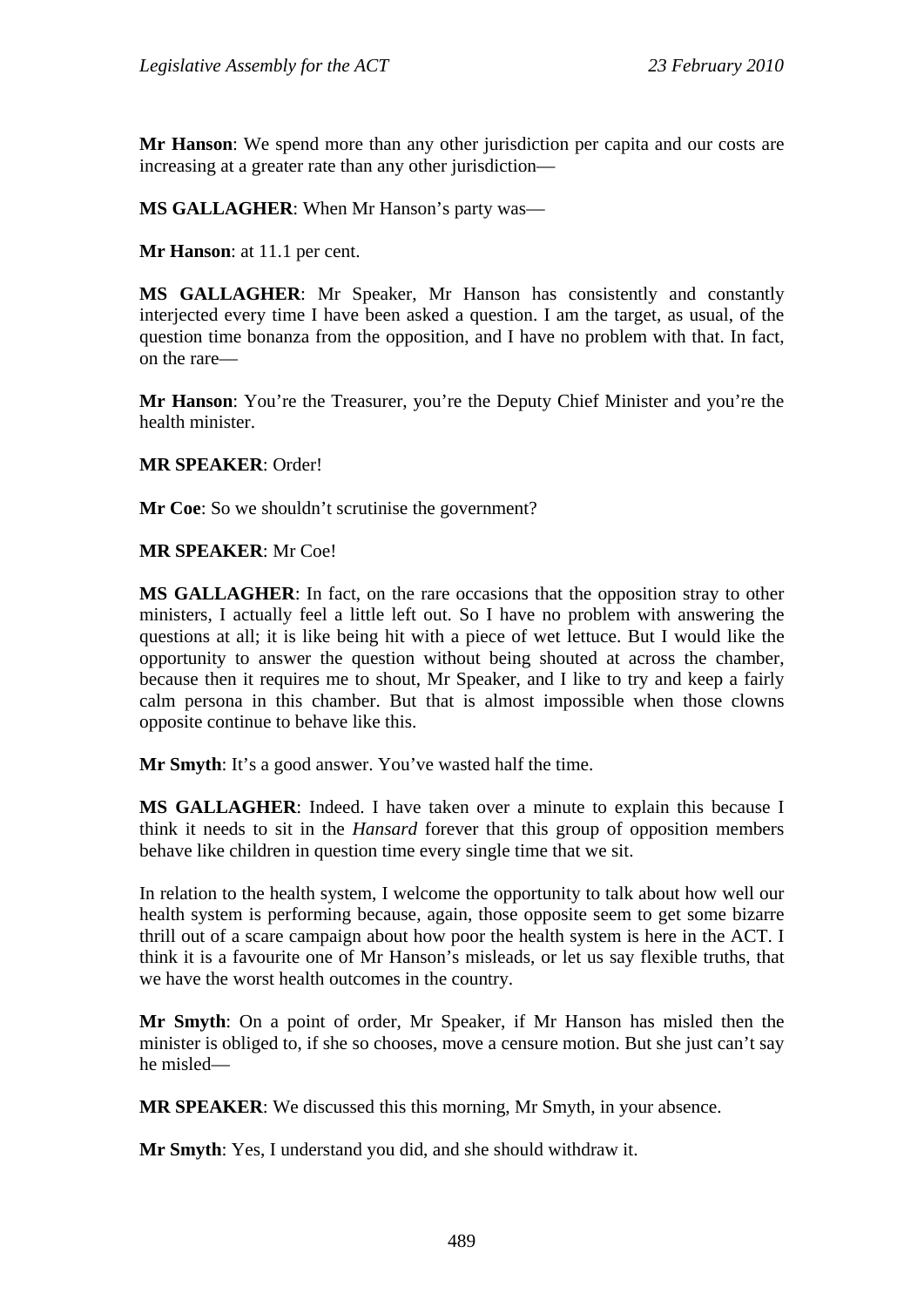**MS GALLAGHER**: Mr Speaker, I withdraw that claim, and rest assured that I am going over all of Mr Hanson's comments because there is a fair bit of flexibility and inaccuracy in the comments that he makes, both in the media and in this place. But on all measures, in terms of our clinical outcomes, we in this place should be very proud of our health system and of the clinicians and all the staff that work across it. In terms of the areas of pressure, they are in timeliness around the emergency department, which is quite different to health outcomes, which Mr Hanson fails to understand, and in terms of non-urgent elective surgery. Those are two areas of pressure for the health system. But that is not a health outcome.

**Mr Hanson**: I have a point of order, because the minister is talking about health outcomes and the question was specifically about the key performance indicators. So I would ask her to refer to those. She is talking about health statistics, perhaps, and the fact that, as a health jurisdiction, they are the health outcomes. We are talking about the key performance indicators of the performance of our health system, which are the subject of the Productivity Commission's report. So she is skewing this by saying that the health outcomes that we are talking about in terms of mortality rates and life expectancy may be good but that is not—

**MR SPEAKER**: Mr Hanson, which standing order are you seeking to make your point of order on?

**Mr Hanson**: This is a point of order on relevance. She is not answering the question because we are not asking a question about those health outcomes; it is about the key performance indicators of the health system.

**MR SPEAKER**: I think, Mr Hanson, you are debating—

**Mr Stanhope**: So performance indicators, not outcomes.

**MR SPEAKER**: Order! I think, Mr Hanson, you are debating the substance of Ms Gallagher's answer rather than the point of order. Ms Gallagher, you have some time remaining, if you wish.

**MS GALLAGHER**: Thank you, Mr Speaker. I think I have answered the question.

**Mr Smyth**: No, you haven't.

**MS GALLAGHER**: Well, I have. With respect to all the performance indicators and these include clinical indicators—the ACT health system performs very well. There are areas of pressure in the emergency department and in elective surgery in terms of access and timeliness, and we are working on that. But that does not translate into poor health outcomes, which is a line that Mr Hanson continues to run in the media.

**MR SPEAKER**: Mr Coe, a supplementary?

**MR COE**: Minister, which particular or specific indicators in the report support your assessment?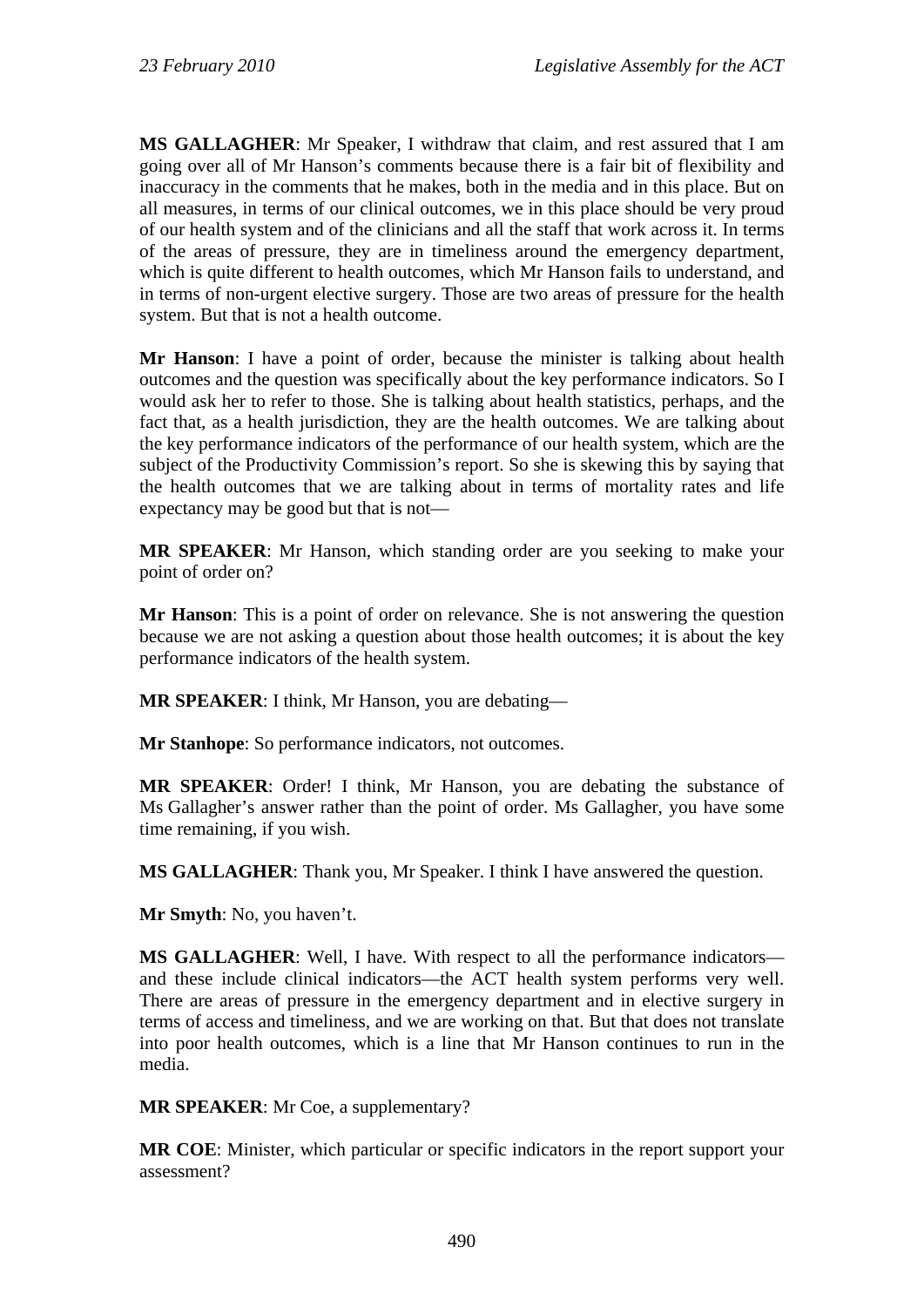**MS GALLAGHER**: There are a whole range of indicators in that report. I do not have the Productivity Commission's report here. But we are the healthiest community in the country. We do not just use the Productivity Commission's analysis—

**Mr Seselja**: You have been asked about the Productivity Commission report and you said it was good.

**MS GALLAGHER**: Thank you, Mr Seselja. We do not just use, and you should not just use, the ROGS data to measure the health of a health system. You should look at all the indicators and all the measurements, including our quarterly performance report that is on the internet and publicly available and our annual report which is there and publicly available.

I would challenge anyone to stand up in this place and say that we do not have a good health system here. That is what you should do. You should stand up and move a motion that we have a poor health system if that is the line that you are going to run. The thing is that you are cowards and you will not do it. And I do not think you believe it either.

**MR SPEAKER**: A supplementary, Mr Hanson?

**MR HANSON**: Thank you, Mr Speaker. Minister, when can Canberrans expect the government to provide shorter elective surgery waiting lists, more dentists, shorter emergency department waiting times and increased levels of bulk-billing?

**MS GALLAGHER**: I think I have explained the issue on bulk-billing. No territory government of any political colour will be able to influence or control the bulk-billing rate.

In relation to the elective surgery rate, our number has already improved. I think the ROGS data had it at 72. The current data is 63 and I expect further improvement on that. As I have explained in this place a number of times, I could stop access or focus the elective surgery program on those people who have just joined the list. If we were to take that policy decision our numbers would improve out of sight tomorrow, because it is a measure of people's time who are removed from the list. Again, that is not necessarily the only measure of how your elective surgery program is performing.

In relation to the emergency department waiting times, those numbers have been improving over the past year and I expect that they will continue to improve. I thank the staff who have delivered that outcome. Again, in the areas of pressure where we have been working, investing, listening to staff and changing models of care, we are seeing improvements. Those improvements should be welcomed.

**MR HARGREAVES**: A supplementary, please, Mr Speaker?

**MR SPEAKER**: Yes, Mr Hargreaves.

**MR HARGREAVES**: Thank you very much, Mr Speaker. My question of course is to the Minister for Health. Given that the ROGS data, the Productivity Commission's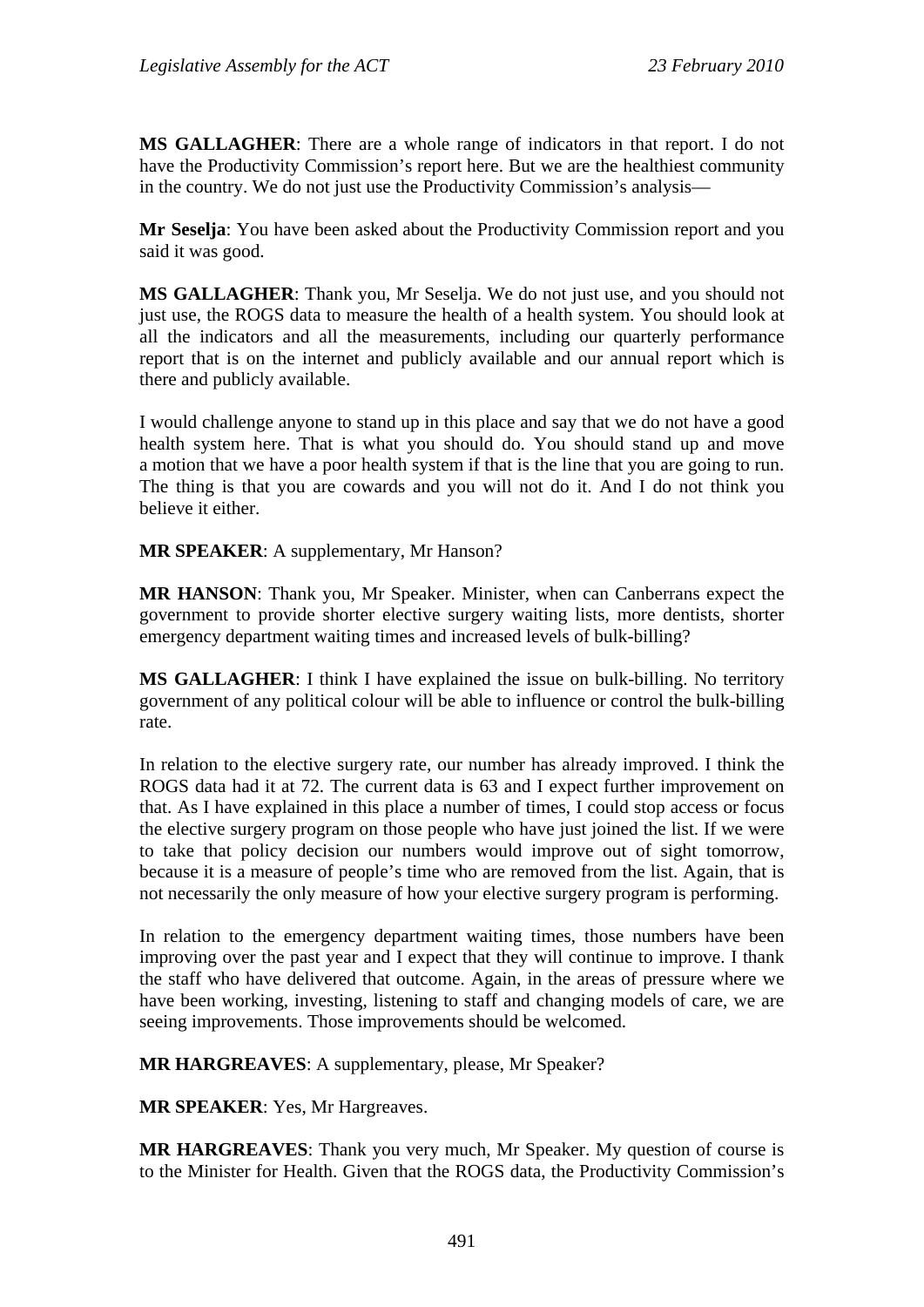data, is about the landscape of the health of the ACT generally speaking in health services, could the minister let us know whether there has been any improvement between, say, the year 2000, when there was mayhem running riot in the Liberal government's time, and now?

**MS GALLAGHER**: One of the most significant indicators that you will see in terms of a change over that time is the reduction in costs, that is, running a much more efficient health system, which we have to do if we are able to meet the health needs of our city.

When we came to government, the costs of running the health system were 30 per cent higher than the national average. Those costs are now down to 106.6 per cent—6.6 per cent still. So we have seen a 24 per cent improvement in efficiency of the system. At the same time, our output has almost doubled—

*Opposition members interjecting—* 

#### **MR SPEAKER**: Order!

**MS GALLAGHER**: In fact, I think it has more than doubled—and the budget has doubled as well.

*Mr Hanson interjecting—* 

**MS GALLAGHER**: Again, when you look at the throughput of what is coming through our emergency departments, what is coming through the elective surgery program—

*Mr Hanson interjecting—* 

**MR SPEAKER**: Order, Mr Hanson!

**MS GALLAGHER**: doing in excess of 10,000 procedures last financial year, when I think what you were doing in Mr Smyth's government was somewhere in the order of 4,000 or 5,000. We have doubled the program. We have commissioned operating theatres. We have 10,000 people being removed from the list—

*Opposition members interjecting—* 

**MR SPEAKER**: Order, members!

**MS GALLAGHER**: at a time that 10,000 are joining it. Despite this continuing growth in demand, and the fact that we have had to replace 114 beds from the Liberal government, that were removed under Mr Smyth's deputy leadership, or wherever he was—

*Mr Smyth interjecting—* 

**MS GALLAGHER**: We have tabled them a number of times—114 extra beds. We have had to fix up the mistakes. And the health system is performing well.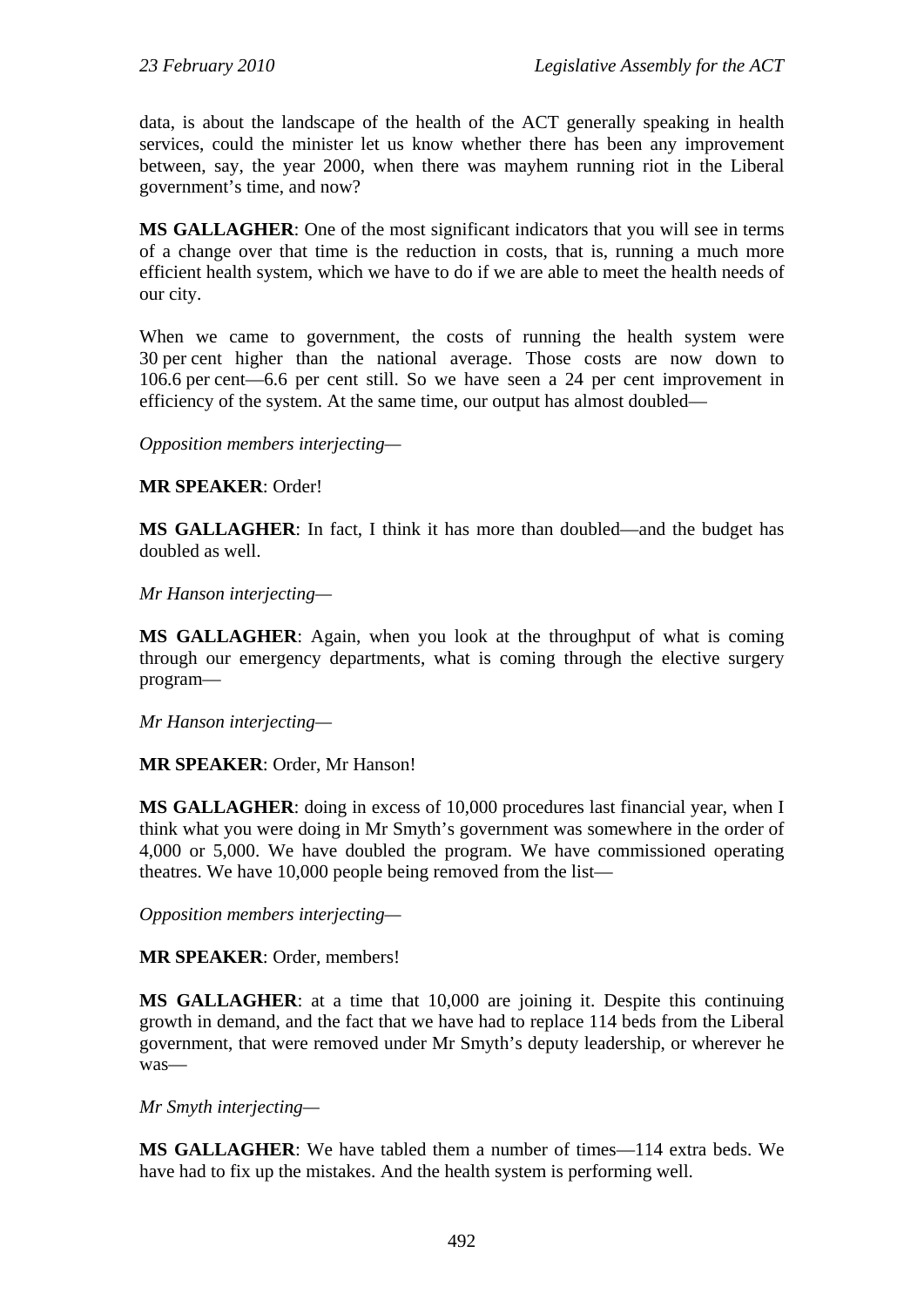#### **Gaming—sale of Labor clubs**

**MR SMYTH**: My question is to the Minister for Gaming and Racing. Minister, have you received the report detailing the results of the investigation of the proposed sale of the ACT Labor clubs; and, if so, will you table this report for the benefit of all members? If not, why not?

**MR BARR**: No. I am yet to receive the report but I have written to the commission, asking for the report to be made available to me as soon as possible.

**MR SPEAKER**: Mr Smyth, a supplementary?

**MR SMYTH**: Thank you, Mr Speaker. Minister, when do you expect to receive the report?

**MR BARR**: Shortly.

**Mr Smyth**: Is that a Ted Quinlan shortly?

**MR SPEAKER**: Order, Mr Smyth! You asked your question. Mr Seselja, a supplementary question?

**MR SESELJA**: Thank you, Mr Speaker. Minister, what will be the arrangements and the time frame for the release of the report once you have received it?

**MR BARR**: I will make that determination in due course.

#### **Home insulation program**

**MRS DUNNE**: My question is to the Attorney-General, the Minister for Police and Emergency Services and the Minister for the Environment, Climate Change and Water. Minister, in a letter you sent to Assembly members on 17 February 2010 you explained why you were not aware of the history of the development of the commonwealth's insulation installation program. Minister, the code of conduct for ministers sets out how ministers are to ensure appropriate accountability in the administration of their portfolios. Minister, what reasonable steps did you take to ensure that the factual content of your statement to the Assembly on 11 February was soundly based?

**MR CORBELL**: I received a detailed briefing from the chief executive of my department and relevant officers on the morning of that sitting where I asked to be briefed in full in relation to all of the issues I should be aware of prior to answering questions in the Assembly that afternoon. I think that is an entirely appropriate and responsible thing for a minister to have done.

**MRS DUNNE**: A supplementary question, Mr Speaker?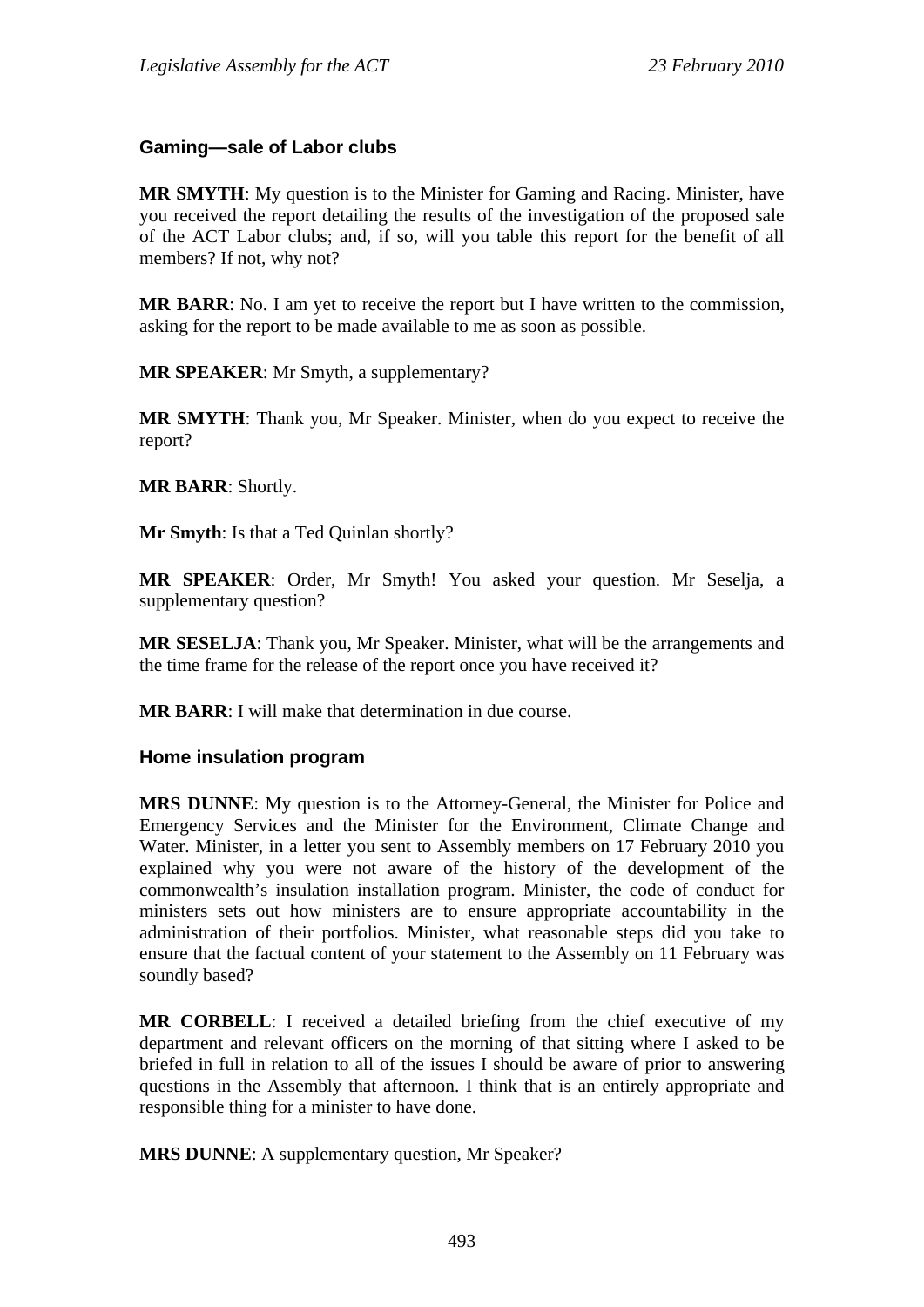**MR SPEAKER**: Yes, Mrs Dunne.

**MRS DUNNE**: Minister, did you actually ask your department whether there were any documents relating to the government's insulation program prior to answering questions in this Assembly on 11 February; and, if not, why not?

**MR CORBELL**: Because I cannot read your mind, Mrs Dunne.

**MR SPEAKER**: A supplementary, Mr Seselja?

**MR SESELJA**: Thank you, Mr Speaker. Minister, why did you emphasise that an intergovernmental meeting that took place in late April 2009 was attended by a relatively junior officer from ORS?

**MR CORBELL**: Because that was the advice I received, Mr Speaker.

**MR SPEAKER**: Mr Smyth, a supplementary?

**MR SMYTH**: Minister, what is the nature of each of the documents that you have obtained from the commonwealth relating to the insulation installation program?

**MR CORBELL**: I am not aware which documents Mr Smyth is referring to. He will need to be more specific.

#### **Environment—Earth Hour**

**MS PORTER**: Mr Speaker, my question, through you, is to the Minister for the Environment, Climate Change and Water. Minister, can you please outline to the Legislative Assembly the involvement of the ACT government in Earth Hour 2010?

**MR CORBELL**: I thank Ms Porter for the question. I was very pleased yesterday to launch Earth Hour 2010 in the ACT where I was joined by representatives from the business community and two of this year's Earth Hour ambassadors, Lauren Jackson and Carrie Graf of the Canberra Capitals. I am sure all members would join me in wishing them well in the sudden-death semifinal I think this weekend in Sydney. May they be successful for a back-to-back grand final against Bulleen next month.

In 2010, Earth Hour will take place at 8.30 on Saturday, 27 March. The theme of Earth Hour this year is earth hour, every hour. The event will focus on broader ongoing sustainability measures, as well as, of course, the need to continue to tackle greenhouse gas emissions.

The ACT government is involved in the program through taking a lead in the organisation of its promotion and working in partnership with a range of other organisations, including Canberra CBD Ltd, the ACT and Region Chamber of Commerce and Industry, the Property Council of the ACT, the Canberra Business Council and the restaurant and catering association of the ACT—as well as, I am pleased to say, the *Canberra Times* and, of course, the lead sponsor, ActewAGL.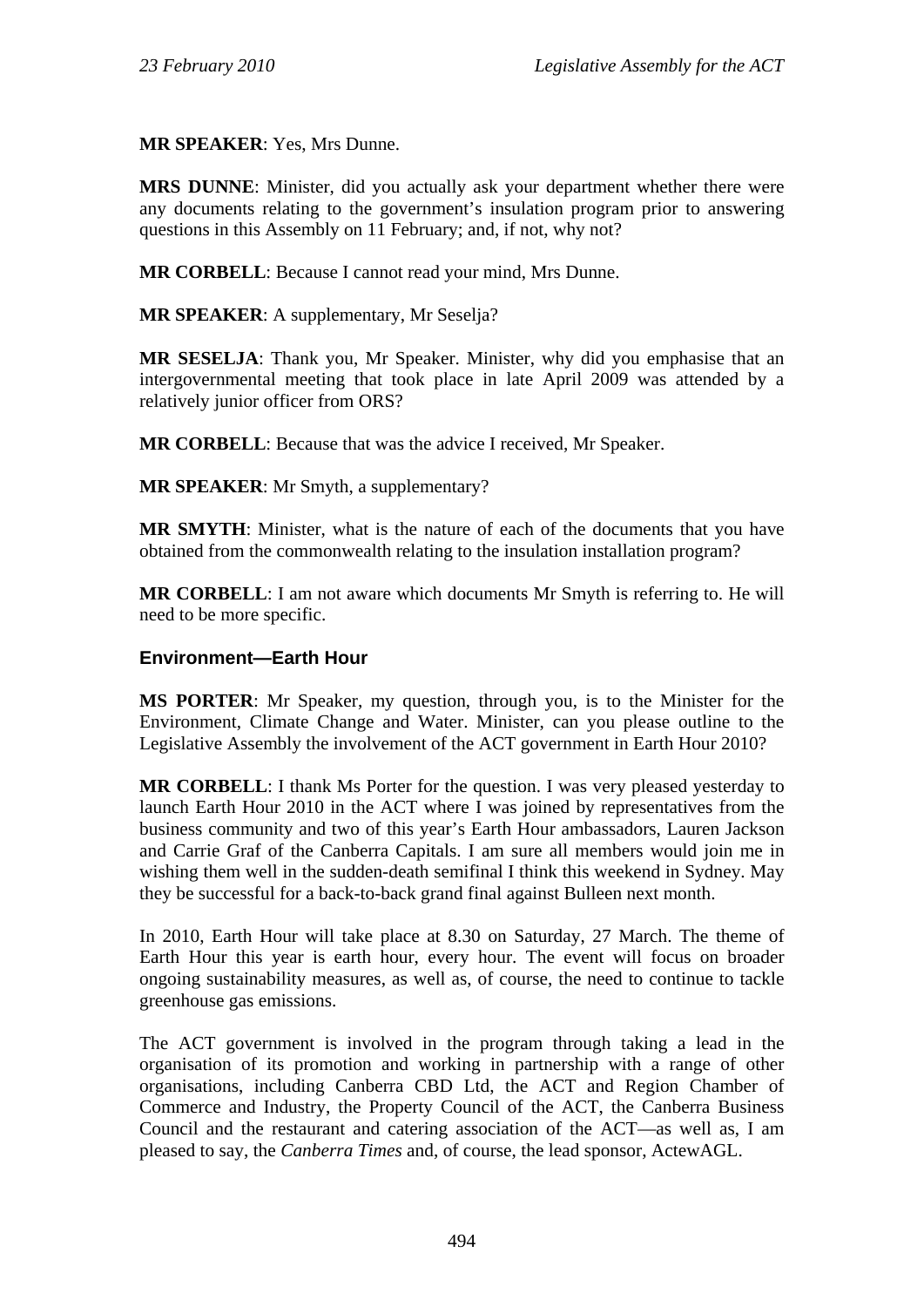We are very grateful for the support of all of these sponsors in promoting the important message of Earth Hour. In the past Canberrans have shown a very strong willingness to be involved in this program. Indeed, in 2008-09 we had the highest participation rate of any city in the country, with over 62 per cent of all Canberrans choosing to participate in some way.

This year we will be continuing to actively promote Earth Hour. The ACT Department of Education and Training, I note, will be promoting Earth Hour through schools, which is fantastic in terms of engaging young people in this very important message. The government will continue to support and work with these other organisations in promoting this very important event.

**MR SPEAKER:** Ms Porter, a supplementary question?

**MS PORTER**: Thank you, Mr Speaker. Minister, how can the community become involved in Earth Hour?

**MR CORBELL**: Again I thank Ms Porter for the question. The important thing is that Canberrans can register to be involved in Earth Hour through the Earth Hour website. That is very important in terms of highlighting the level of participation that is occurring in our city.

However, there is more than just that way in which Canberrans can be involved. Canberrans can also take advantage of many of the ACT government's own programs to help improve energy efficiency at home and the general sustainability of living at home. For example, later this year I will be announcing a range of grants to community organisations as part of our community energy grants programs. These are worth up to \$25,000 each to community organisations to install renewable energy generation as part of their operations. It is a great opportunity for community groups to get involved in the message around Earth Hour in an ongoing way.

Equally, people in the community can take advantage of the HEAT scheme here in the ACT. For \$30 you can get a full energy assessment of your house—a home energy assessment in your house—to look at ways in which you can improve the operation of your home, to reduce energy inefficiency. I know that a number of members in this place have taken advantage of that. It is a very effective program and one that also allows you to take advantage of a \$500 rebate from the government if you spend a certain amount of money as part of your home energy improvement.

The government is making opportunities available to Canberrans to further improve energy efficiency at home and carry the message of Earth Hour into every day of the year.

**MR HARGREAVES**: A supplementary, Mr Speaker?

**MR SPEAKER**: Yes, Mr Hargreaves.

**MR HARGREAVES**: Noting that, with the exception of Ms Le Couteur who is sitting here riveted to your answer, minister, and the Greens' disinterest otherwise,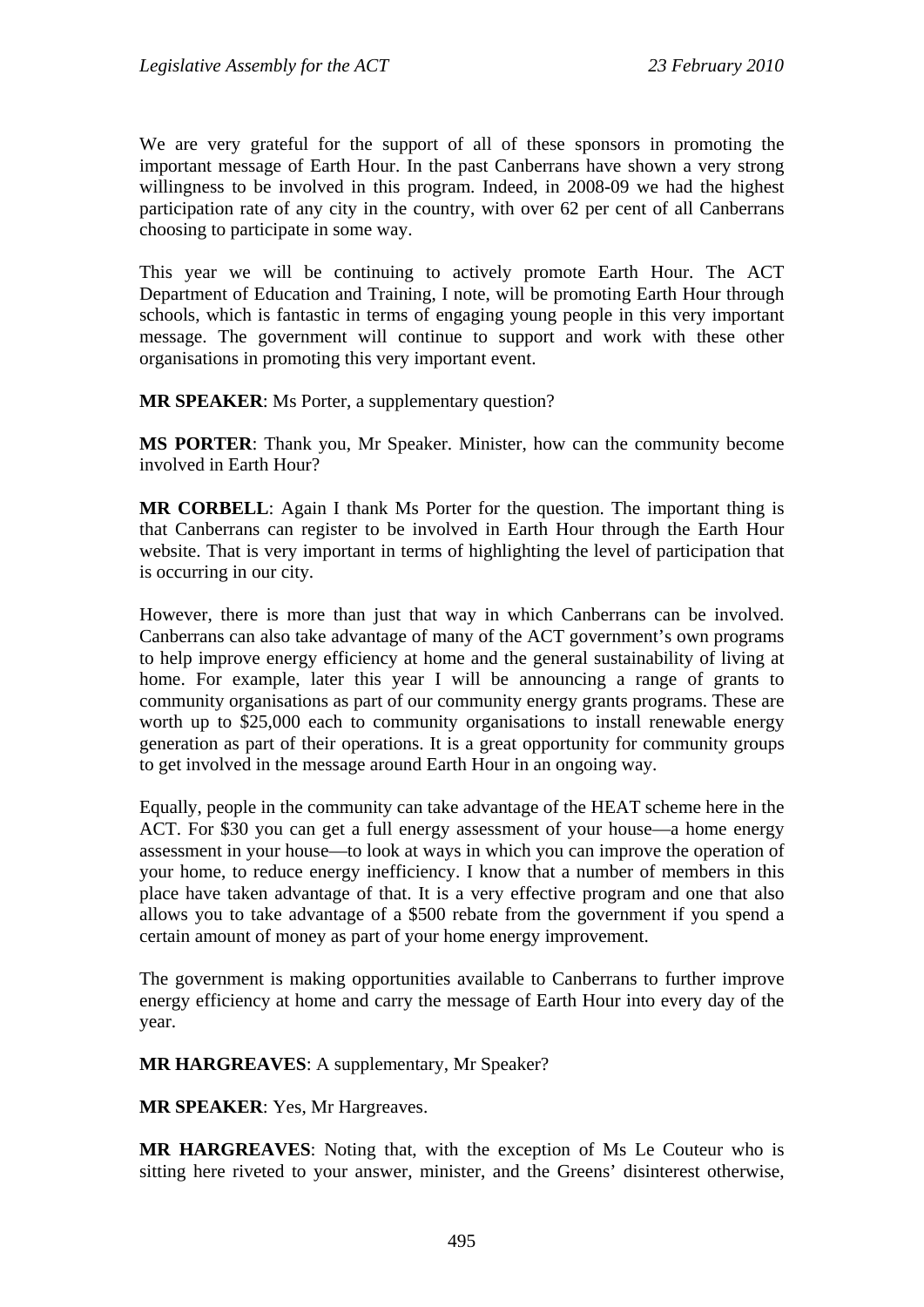can the minister outline how much greenhouse gas emissions are reduced by Canberrans' participation in Earth Hour?

**MR CORBELL**: Of course Earth Hour is a symbolic act designed to encourage and galvanise action and raise awareness around the issues of climate change. But it does have a meaningful impact. During the last Earth Hour, we achieved a reduction in electricity use of around 9½ per cent of the city's total energy consumption or about 27 tonnes of greenhouse gas avoided for just that one hour.

If we were to achieve that sort of reduction each and every hour, of course the savings could be much more significant. That is, of course, what the purpose of Earth Hour is, to encourage that awareness that occurs that particular hour for that particular day to become part of a normal pattern of living throughout the year. And with more people taking up their involvement in Earth Hour, the more likely we are to see those types of reductions sustained as people take individual action to drive down their own emissions.

**MR SPEAKER**: Ms Le Couteur, a supplementary question?

**MS LE COUTEUR**: Yes. Continuing on from that, I understand the government actually makes some efforts to reduce energy use in Earth Hour. Why is it only in Earth Hour? Why isn't it 24 hours a day, seven days a week, 365 days a year? Why is it Earth Hour, not earth year, for the government?

**MR CORBELL**: I reject that. The government continues to improve energy efficiency in its operations as part of its ongoing activity. Obviously, the symbolic steps that are taken during Earth Hour can be—and are—implemented in a range of ways across ACT government operations. The ACT government are continuing to increase its purchase of green power for its operations. We are continuing to improve energy efficiency in government buildings in a range of ways. These are ongoing activities of the government; they are not constrained just to Earth Hour for that one day.

**Mr Stanhope**: I ask that all further questions be placed on the notice paper.

# **Supplementary answer to question without notice Family and youth services**

**MS BURCH**: Can I add to a question by Ms Hunter in relation to the purchasing framework and the notice to service providers? Whilst we were sitting here, my department gave me an update. We are aware now that a few services did not receive the paper until shortly after a number of other services and, given that, the deadline has been extended to 17 March and the department is working with individual services if they want extra time on top of that.

# **Answer to question on notice Question No 434**

**MR COE**: I seek an explanation under standing order 118A as to why question on notice 434 has not been answered.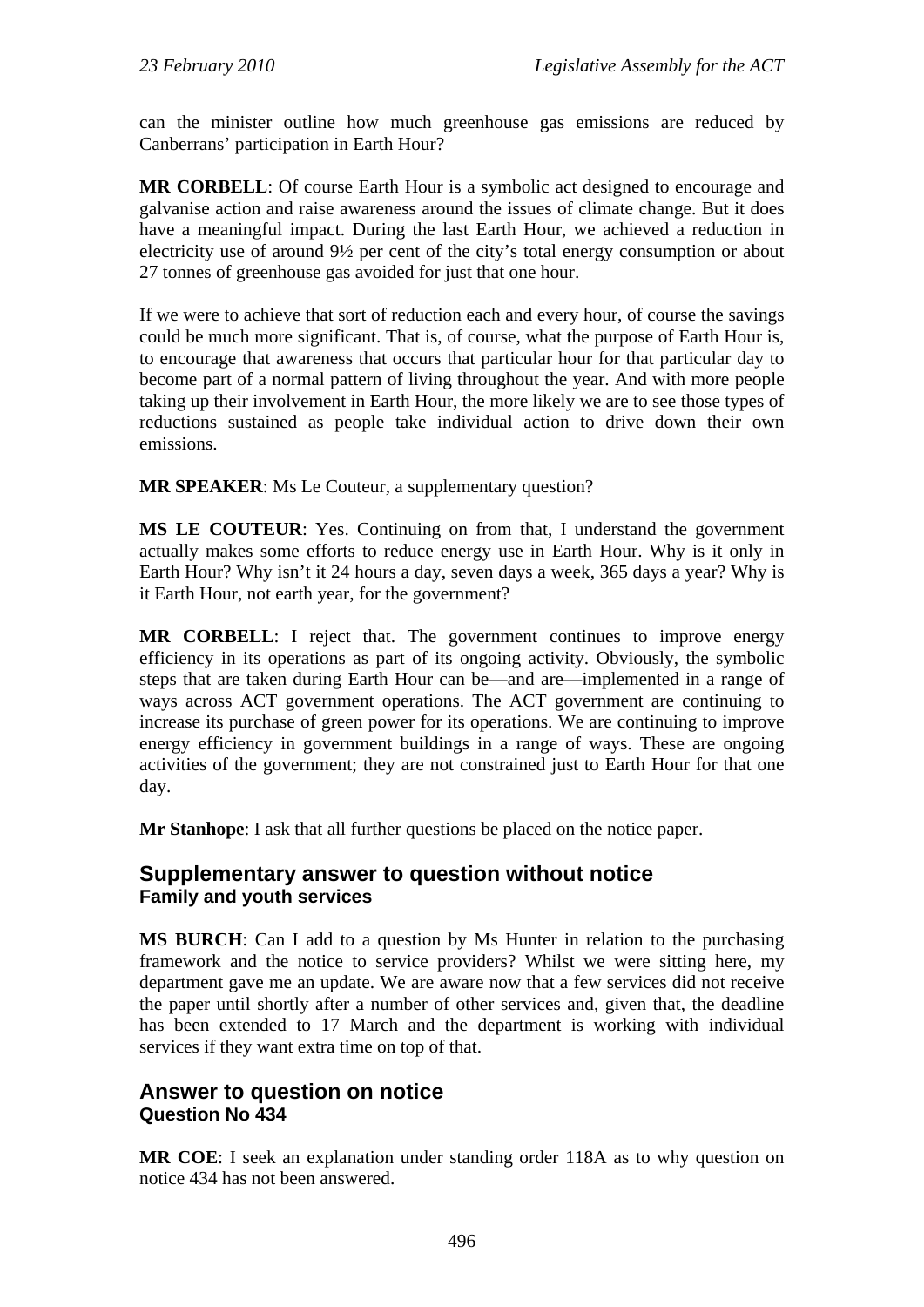### **MADAM ASSISTANT SPEAKER** (Mrs Dunne): From which minister?

**MR COE**: From Mr Stanhope.

**Mr Stanhope**: What was that about?

**MR COE**: 434, dead running of buses.

**MR STANHOPE**: Mr Coe, I apologise. I will actually check my own papers. I cannot give you an explanation because I am not quite sure what it is. I apologise that it is overdue, but I will deal with the issue.

# **Papers**

**Madam Assistant Speaker**, on behalf of **Mr Speaker**, presented the following papers:

Standing order 191—Amendments to:

Domestic Animals Amendment Bill 2009, dated 15 February 2010.

Health Legislation Amendment Bill 2009, dated 12 February 2010.

Planning and Development Amendment Bill 2009 (No. 2), dated 15 February 2010.

Revenue Legislation Amendment Bill 2009, dated 12 February 2010.

ACT schools—Procurement and purchasing policies and practices—Response to resolution of the Assembly—Letter from the Minister for Education and Training to the Speaker, dated 19 February 2010.

Commonwealth insulation instalment program—Answer to question without notice asked on 11 February 2010—Further advice—Letter from the Attorney-General to the Speaker, dated 17 February 2010.

# **Financial Management Act—instrument Paper and statement by minister**

**MS GALLAGHER** (Molonglo—Deputy Chief Minister, Treasurer, Minister for Health and Minister for Industrial Relations): For the information of members, I present the following paper:

Financial Management Act, pursuant to section 17—Instrument varying appropriations relating to Commonwealth funding to the Department of Treasury, including a statement of reasons, dated 15 February 2010.

I seek leave to make a short statement in relation to the paper.

Leave granted.

**MS GALLAGHER**: As required by the Financial Management Act 1996, I table an instrument issued under section 17 of the act. The direction and a statement of reasons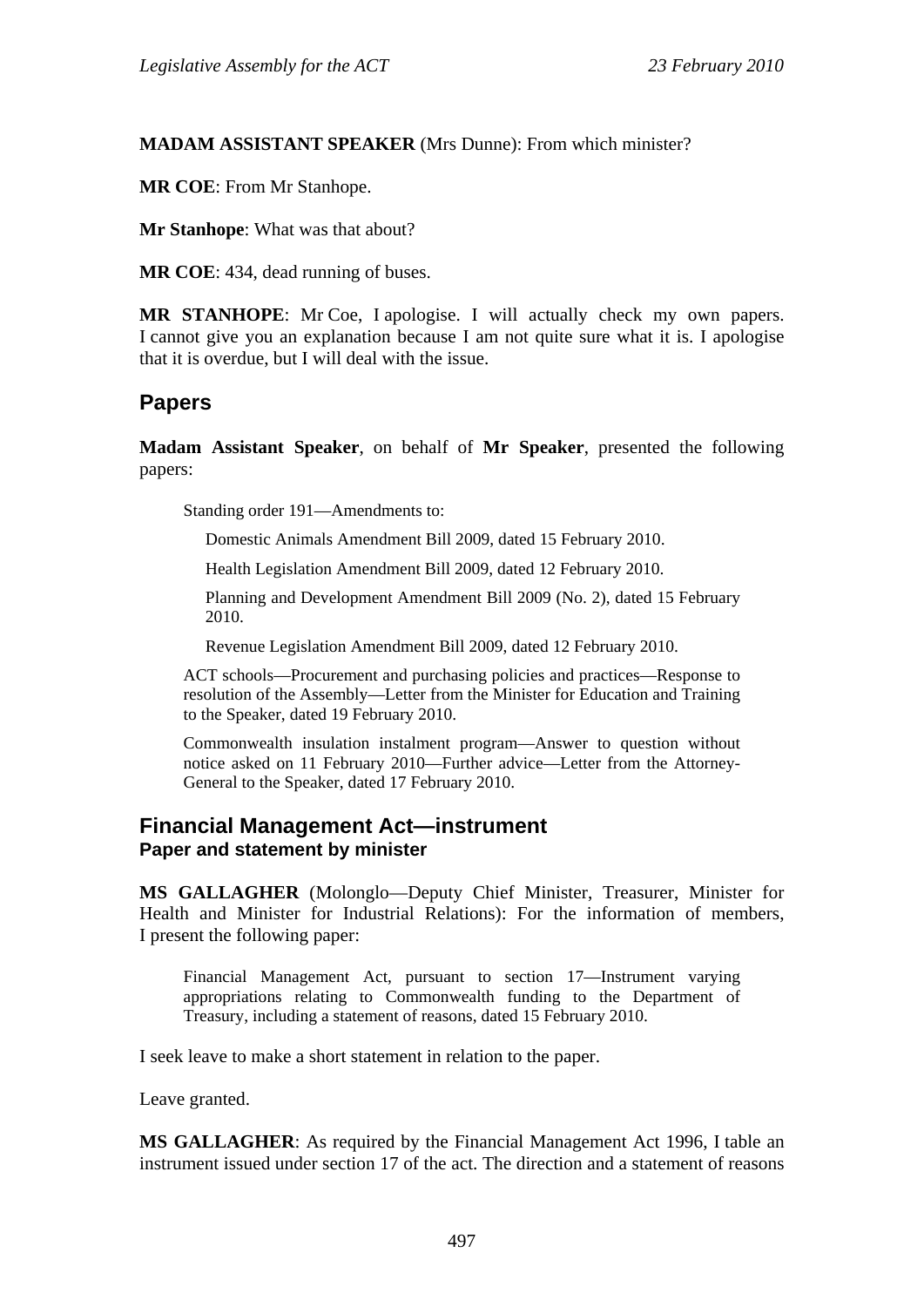for this instrument must be tabled in the Assembly within three sitting days after it is given. Section 17 of the act enables variations to appropriations for any increase in existing commonwealth payments by direction of the Treasurer.

The Department of Treasury has received \$2.38 million in additional funding from the commonwealth for the first homeowners boost. This increase in funding is due to the extension of the scheme by the commonwealth to 31 December 2009. This extension was announced after the release of the ACT budget. The increase in appropriation is required to fund the additional first homeowners boost payments being made by the Department of Treasury, and I commend the instrument to the Assembly.

# **Paper**

**Mr Corbell** presented the following paper:

ACT Criminal Justice—Statistical Profile—December 2009 quarter.

# **Outlaw motorcycle gangs Paper and statement by minister**

**MR CORBELL** (Molonglo—Attorney-General, Minister for the Environment, Climate Change and Water, Minister for Energy and Minister for Police and Emergency Services) (3.11): I present the following paper:

Outlaw motorcycle gangs—Human rights compliance of legislative responses to bikie gangs—Copy of letter to the Attorney-General from the Human Rights and Discrimination Commissioner, dated 24 August 2009, pursuant to the resolution of the Assembly of 1 April 2009.

I move:

That the Assembly takes note of the paper.

Last year, the Assembly passed a motion that required the government to advise the Assembly on the nature and operation of existing territory laws used to combat organised crime groups. The government was also asked to examine the legislative responses adopted by governments in other Australian jurisdictions to tackle serious organised crime, particularly in New South Wales and South Australia. The motion also required the government to report on any human rights issues raised by legislation that bans certain organisations from criminal activity.

On 24 June last year, I tabled the government report to the ACT Legislative Assembly *Serious organised crime groups and activities*. In preparing the report, I sought the advice of the Human Rights and Discrimination Commissioner on the way human rights issues might be raised by outlaw motorcycle gang legislation that other jurisdictions have adopted. This advice was sought to ensure that any legislative response by the territory was informed, reasonable and compatible with our human rights obligations.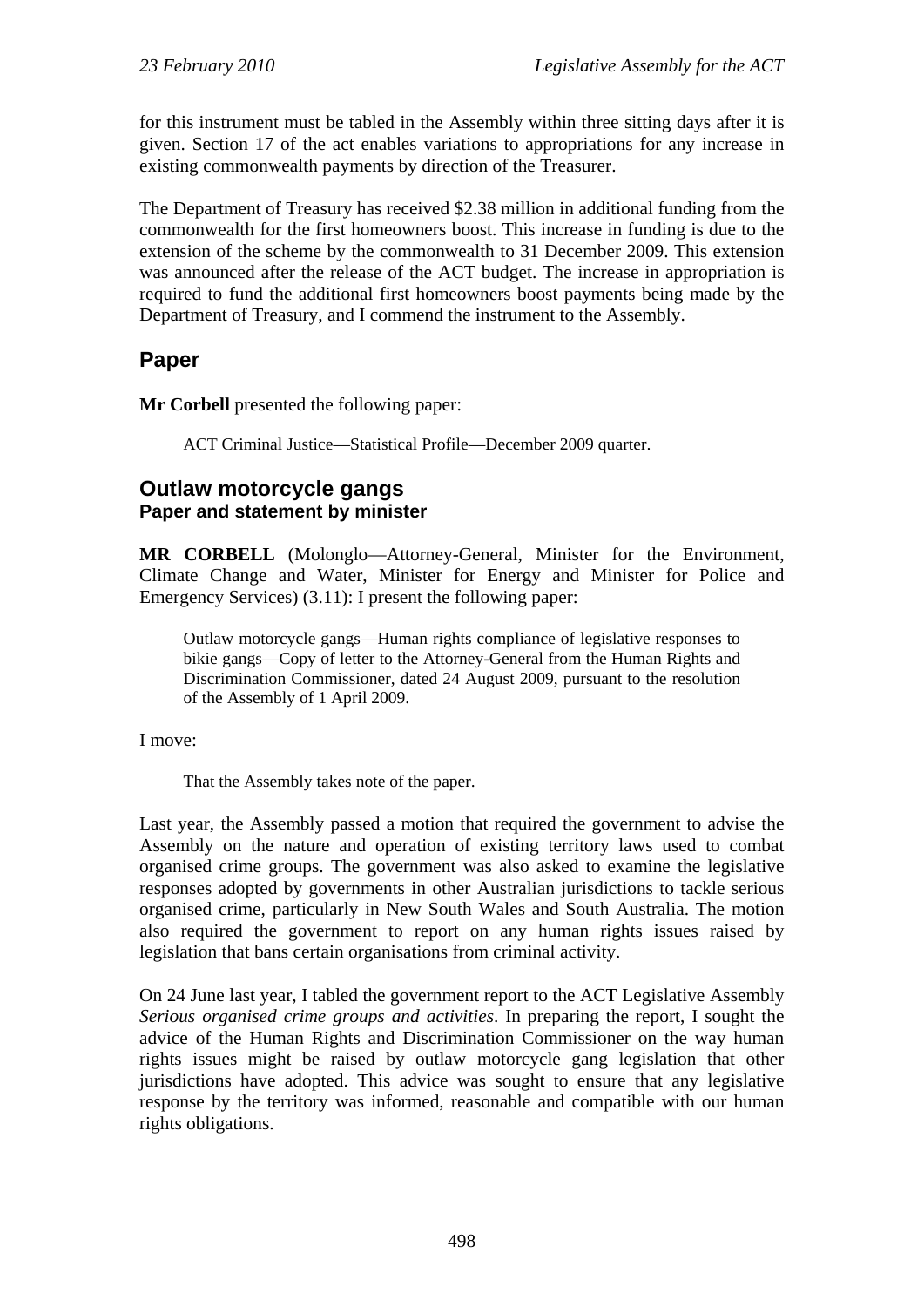The commissioner's advice is a detailed and thorough assessment of the legislative responses that the South Australian and New South Wales governments have taken in recent years targeting outlaw motorcycle gangs. In her advice, the commissioner concludes that it is unlikely that a legislative response similar to that of the South Australian and New South Wales anti-association laws to outlaw bikie gangs would be compatible with our obligations under the Human Rights Act 2004. The government agrees with the commissioner's position that the anti-association laws are too great an impediment on human rights. As I have previously indicated, the banning of organisations in other Australian jurisdictions is a grave and extraordinary step by the respective legislatures and it is not something that the government considers necessary in the territory.

Consequently, the government will not be adopting the onerous and draconian laws of South Australia and New South Wales which some members of this Assembly have previously called for. As members would be aware, during the debate in the Assembly on serious organised crime last year, I announced the government's intention to introduce amendments to strengthen the territory's ability to combat serious organised crime.

The report also detailed possible legislative changes that the government could consider which could further strengthen the ACT's stance against serious organised crime groups and their activities. The government has considered the commissioner's advice in considering whether legislative amendments are needed in the territory.

Later this week, I will be introducing the Crimes (Serious Organised Crime) Amendment Bill 2010, which contains a suite of measured responses to combat serious organised crime. The bill seeks to introduce the offences of affray, participation in a criminal group and recruiting persons to participate in criminal activity. The bill also extends the concepts of criminal responsibility to reintroduce the concept of joint criminal enterprise and being knowingly concerned. The bill will strike a fair balance between the ability of police to disrupt serious organised crime where it occurs in the territory and ensuring the protection of fundamental human rights.

The commissioner's report notes comments in the recent Australian parliamentary joint committee inquiry into the legislative arrangements to outlaw serious and organised crime. It was noted that it is more critical and effective to remove the financial motive of organised crime through confiscating proceeds of crime than dealing with issues such as control orders.

The commissioner's advice also evaluates unexplained wealth provisions in other Australian jurisdictions and whether such schemes would be compatible in a human rights jurisdiction. While the government is currently considering the best legislative approach to remove the financial incentive of engaging in organised crime, it is essential that this is done in a measured and considered manner. The government will undertake further work on this matter.

I would like to thank the Human Rights and Discrimination Commissioner, Dr Watchirs, for her detailed consideration and advice on this matter, and I invite all members to give it close reading.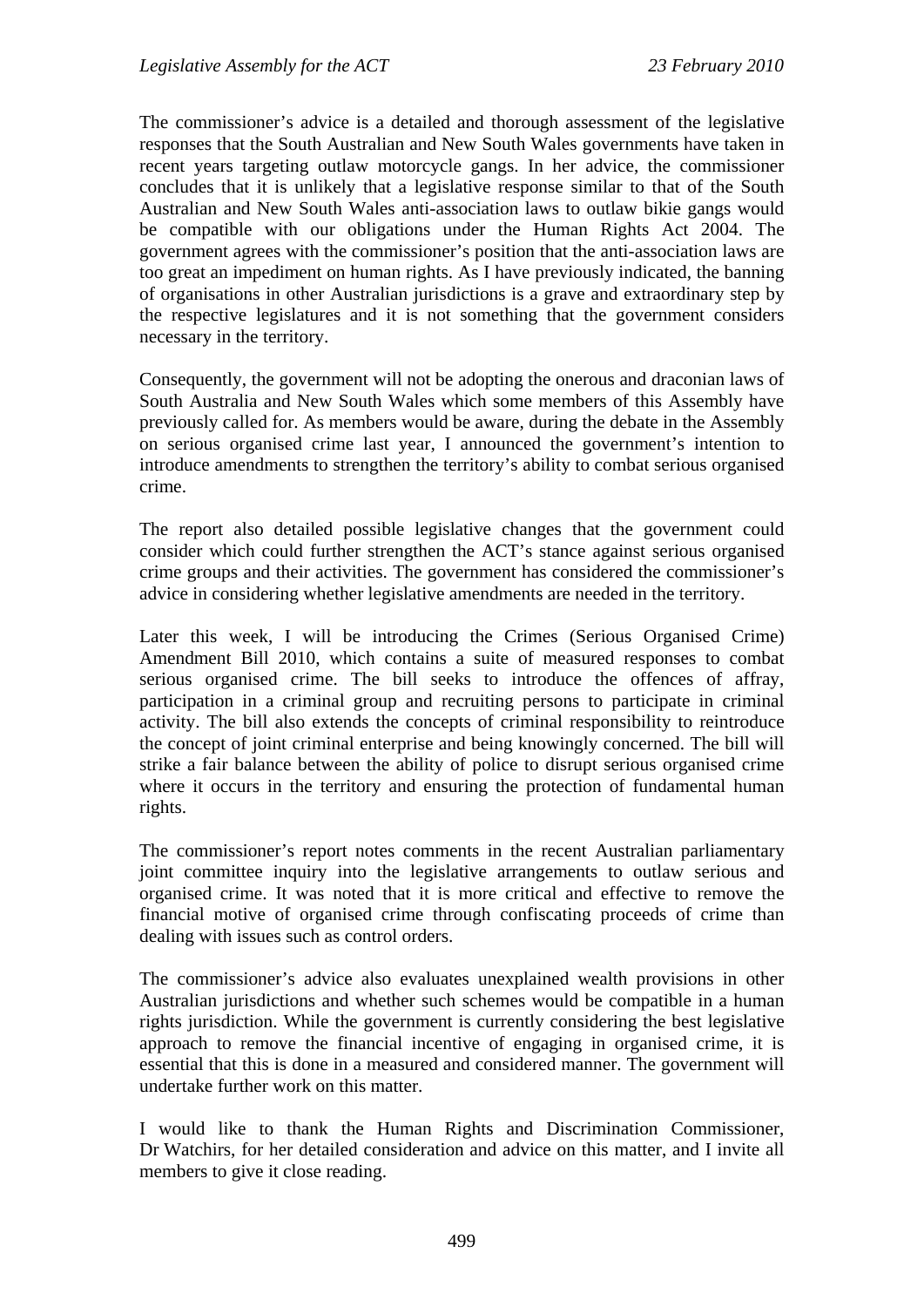Question resolved in the affirmative.

#### **Papers**

**Mr Corbell** presented the following papers:

**Subordinate legislation (including explanatory statements unless otherwise stated)** 

Legislation Act, pursuant to section 64—

Births, Deaths and Marriages Registration Act—Births, Deaths and Marriages Registration Amendment Regulation 2009 (No 1)—Subordinate Law SL2009-58 (LR, 17 December 2009).

Board of Senior Secondary Studies Act—

Board of Senior Secondary Studies Appointment 2010 (No 1)— Disallowable Instrument DI2010-11 (LR, 1 February 2010).

Board of Senior Secondary Studies Appointment 2010 (No 2)— Disallowable Instrument DI2010-12 (LR, 1 February 2010).

Board of Senior Secondary Studies Appointment 2010 (No 3)— Disallowable Instrument DI2010-13 (LR, 1 February 2010).

Board of Senior Secondary Studies Appointment 2010 (No 4)— Disallowable Instrument DI2010-14 (LR, 1 February 2010).

Board of Senior Secondary Studies Appointment 2010 (No 5)— Disallowable Instrument DI2010-15 (LR, 1 February 2010).

Board of Senior Secondary Studies Appointment 2010 (No 6)— Disallowable Instrument DI2010-16 (LR, 1 February 2010).

Corrections Management Act—Corrections Management (Official Visitor) Appointment 2010—Disallowable Instrument DI2010-17 (LR, 4 February 2010).

Court Procedures Act—Court Procedures Amendment Rules 2009 (No 3)— Subordinate Law SL2009-56 (LR, 17 December 2009).

Environment Protection Act—

Environment Protection Amendment Regulation 2009 (No 2)— Subordinate Law SL2009-54 (LR, 11 December 2009).

Environment Protection Amendment Regulation 2009 (No 3)— Subordinate Law SL2009-55 (LR, 11 December 2009).

Exhibition Park Corporation Act and Financial Management Act—Exhibition Park Corporation (Governing Board) Appointment 2010 (No 1)— Disallowable Instrument DI2010-10 (LR, 1 February 2010).

Liquor Act—Liquor Amendment Regulation 2009 (No 1)—Subordinate Law SL2009-57 (LR, 18 December 2009).

Medicines, Poisons and Therapeutic Goods Act—

Medicines, Poisons and Therapeutic Goods Amendment Regulation 2010 (No 1)—Subordinate Law SL2010-1 (LR, 21 January 2010).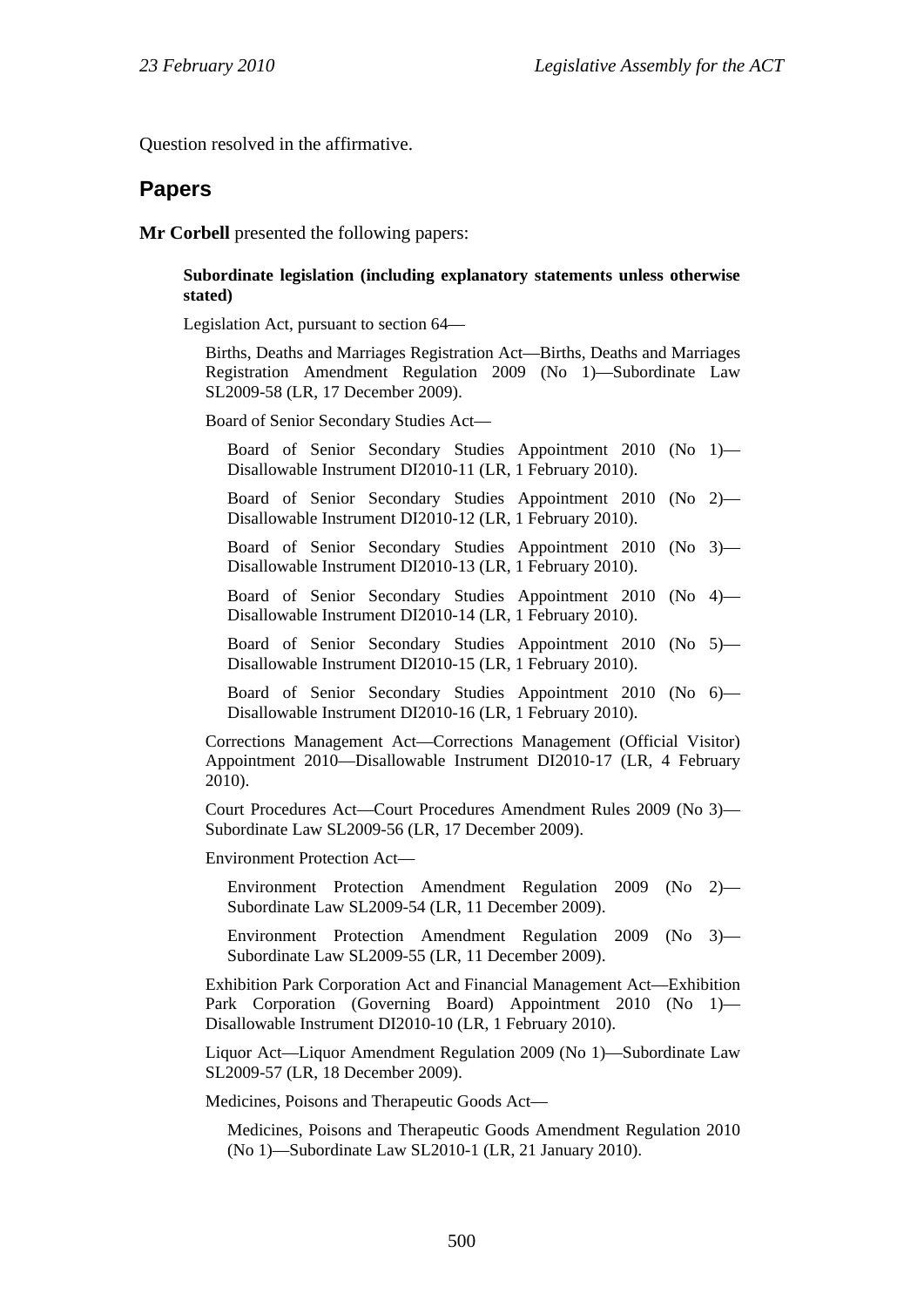Medicines, Poisons and Therapeutic Goods Amendment Regulation 2010 (No 2)—Subordinate Law SL2010-2 (LR, 21 January 2010).

Prohibited Weapons Act—Prohibited Weapons Amendment Regulation 2009 (No 1)—Subordinate Law SL2009-60 (LR, 23 December 2009).

Racing Act—Racing (Race Field Information) Regulation 2010—Subordinate Law SL2010-3 (LR, 25 January 2010).

Road Transport (General) Act—Road Transport (General) (Vehicle Registration) Exemption 2010 (No 1)—Disallowable Instrument DI2010-9 (LR, 1 February 2010).

Territory-owned Corporations Act—Territory-owned Corporations Amendment Regulation 2009 (No 1)—Subordinate Law SL2009-53 (LR, 10 December 2009).

### **Carers Discussion of matter of public importance**

**MADAM ASSISTANT SPEAKER**: (Mrs Dunne): Mr Speaker has received letters from Ms Bresnan, Mr Coe, Mr Doszpot, Mrs Dunne, Mr Hanson, Mr Hargreaves, Ms Hunter, Ms Le Couteur, Ms Porter, Mr Seselja and Mr Smyth proposing that matters of public importance be submitted to the Assembly. In accordance with standing order 79, Mr Speaker has determined that the matter proposed by Ms Porter be submitted to the Assembly, namely:

The importance of carers in the ACT community.

**MS PORTER** (Ginninderra) (3.16): Madam Assistant Speaker, I would like to begin by acknowledging the vital role carers play in our community. Many people are involved in caring, as you know—young carers, kinship and foster carers, people caring for those with disability and the aged and those caring for people with a chronic health condition. Care occurs across the generations, with some in our community caring for both parents and grandchildren.

Carers contribute strongly to the social wellbeing of our community. The informal and unpaid care they provide is a foundation of community care in the ACT. As we know, the caring role covers a multitude of tasks, from health care, housework, meal preparation, mobility, paperwork, property maintenance, self-care and transport, as well as emotional support for the person they are caring for and other members of the family, such as siblings.

Caring is an activity that incurs financial, physical, mental health and emotional costs, as well as opportunity costs with disruption to education, training, employment, income earning and participation in social and friendship networks. At any time in our lives, we may find ourselves fulfilling this role as carer for a member of our family. I have found myself in that role with a son who had a disability at one stage in my life.

I am proud to be able to say the ACT government has provided a 61 per cent increase in funding across a range of disability services and support since 2002. This investment equates to a growth of 31 per cent in accommodation support, 55 per cent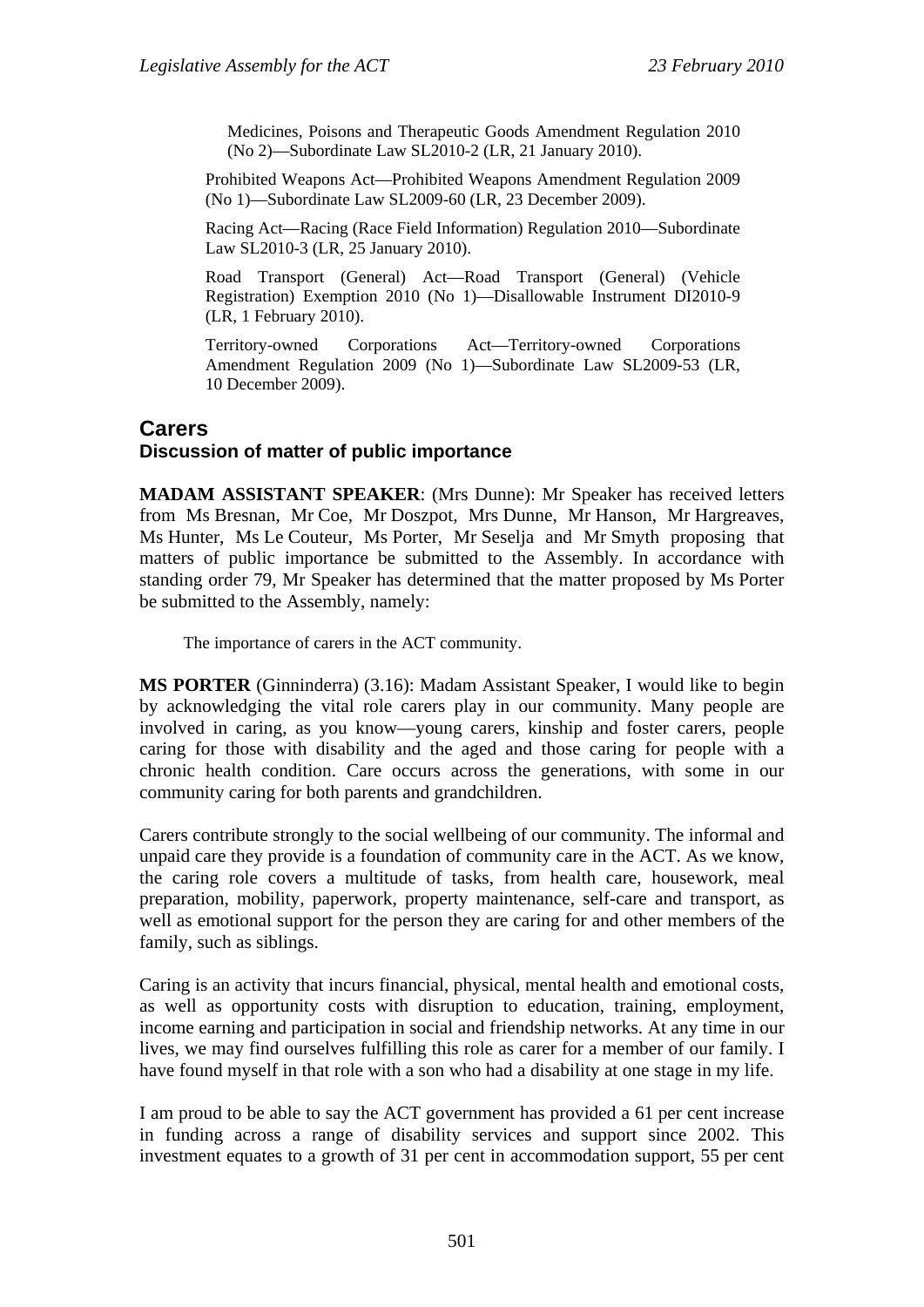in community support, 70 per cent in community access, 11 per cent in respite bed nights and 96 per cent in flexible respite hours.

This increased funding specifically targets people who have very high support needs that require ongoing support throughout their lives. It also assists the children of ageing carers who require accommodation and people who are in transitional stages, for example, leaving school, starting work, ageing and needing more support.

Disability ACT administers the flexible support fund, which provides \$500,000 funding for initiatives that minimise the effect of disability and maximise the independence of people with a disability and so better support carers. Therapy ACT administers the children and young people's equipment loan service, which is a free service for carers and families. This service assists children with a disability to have access to a range of equipment that will enhance their ability to be more independent, more mobile and better able to communicate. Appropriate equipment also enables families to provide care with greater ease and without injury and maintain their caring role. Through Therapy ACT, the government also provides free therapy services, which include physiotherapy, speech therapy, occupational therapy and psychological and social work, including specialist services for people with autism spectrum disorder.

The ACT government's mature carers program provides \$1.73 million per annum to mature carers, who make up approximately 14 per cent of the population in a caring role, with 24 per cent of carers aged over 54. This program helps older carers to plan for their future, have additional respite and help their sons or daughters move from home to other living arrangements. This is important, because this is often a very stressful transition period for the family. I have been paying particular attention to this issue of late, and I am in discussion with the minister in relation to this group namely, mature carers. As we all know, our population is ageing, and this particular issue of mature carers is only going to be a growing issue, and it needs urgent attention.

The ACT government introduced a companion card scheme designed to facilitate access for people with disability who require a carer in order to attend venues such as movie theatres. The scheme means that the carer of the person who requires the care can attend with that person, for instance, the movies, without having to pay for a ticket, so increasing social access for many people with disability and their carers. This may seem like a small matter. However, this is about doing what most of us take for granted—to go out for an afternoon or evening at the movies with a member of our family.

The ACT government is taking important steps to change and adapt service delivery in order to best meet the needs of carers. These steps include working with families to implement family governance support programs; increasing the visibility and participation of people with a disability in the community through initiatives such as the Chief Minister's inclusion awards and the celebration of the international day of people with disability; proactive policies, including access to government and the government employment strategy; and greater access to information in relation to a range of access to disability services facilitated through the local area networks in Belconnen and Phillip and the disability information service.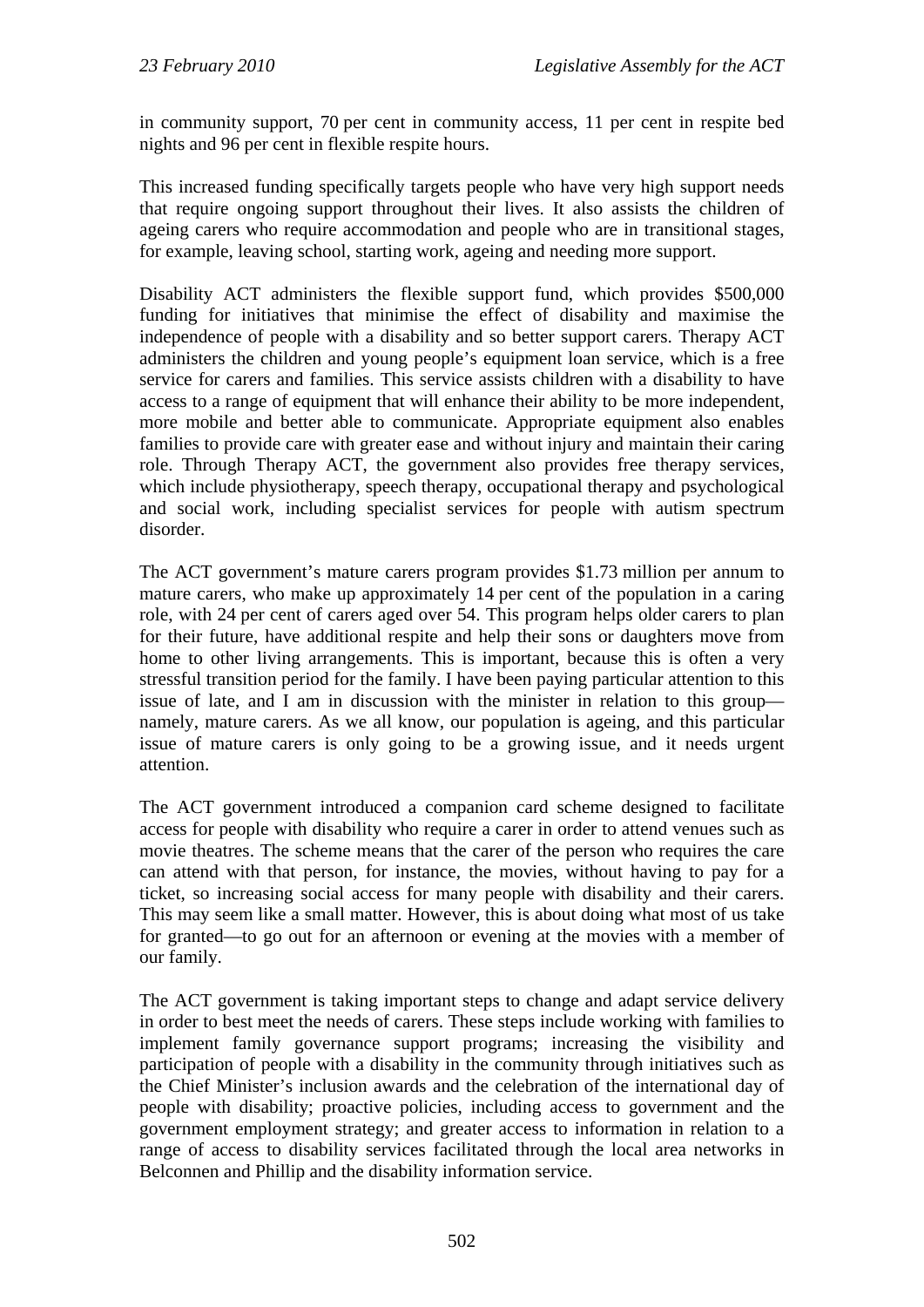In the last budget the ACT government committed \$800,000 for kinship carers over four years to support grandparent and kinship carers and to strengthen information support networks for those carers. In December 2008, the ACT government allocated one-off funding of \$1.25 million to support carers. These funds boosted the capacity of existing community service providers to assist eligible carers, foster carers and kinship carers with bills and purchasing groceries and other essentials. Types of assistance included petrol vouchers, phone cards, essential household goods, pharmacy supplies, clothing, grocery vouchers and assistance to purchase educational supplies. Support was also provided for financial contributions towards the cost of purchasing or installing water or energy-efficient appliances in the home and retrofitting homes to minimise utility costs. The ACT government has developed specific initiatives designed to assist carers and those that they care for. A taxi subsidy scheme provides subsidised taxi fares to people not able to drive themselves or take public transport due to a disability.

We have a large number of carers in our community—over 25,000 according to the 2006 Australian Bureau of Statistics report—and we know that there are many more who, for one reason or another, do not identify themselves as carers. The demand for this informal care will increase with the ageing of our population and the increase in the proportion of our population with a disability.

The demand for these services is an ongoing challenge locally, internationally and nationally. All governments need to manage demand, and the reality is that we need to consider other ways of meeting this demand. The ACT government supports a national initiative to undertake a feasibility study to look at alternative ways of funding people with disabilities through the proposed national disability insurance scheme.

I would like to reiterate that we all need to acknowledge in this place the vital role that carers play in our community, not only the large number of carers but the large range of carers, from very young carers to mature age carers and those caring for their older parents, their children and sometimes their siblings. Carers deserve our recognition and our support. Meeting the needs of carers is a shared responsibility, and a coordinated whole-of-government approach has to be undertaken to improve outcomes for carers and the people they care for.

**MR DOSZPOT** (Brindabella) (3.25): This is a very timely matter of public importance that Ms Porter has brought to this place today, and I thank her for the opportunity to speak on the important role carers play in the fabric of the ACT community. It is hard to ascertain the number of carers living in our community. Many will care for a loved one or a friend without formal recognition for doing so, and many will care without any financial support from government.

A carer is a person who provides ongoing care or assistance to another individual who has a disability, chronic or mental illness or is frail or aged. Carers provide this care as unpaid labour and usually perform the role for a family member or significant person in their lives. Since being elected and subsequently taking responsibility for my current portfolios, I have had the opportunity to meet with, I would say, hundreds of carers. I have been overwhelmed in each instance by the dedication and strength of these individuals and the dignity with which they care for their loved ones.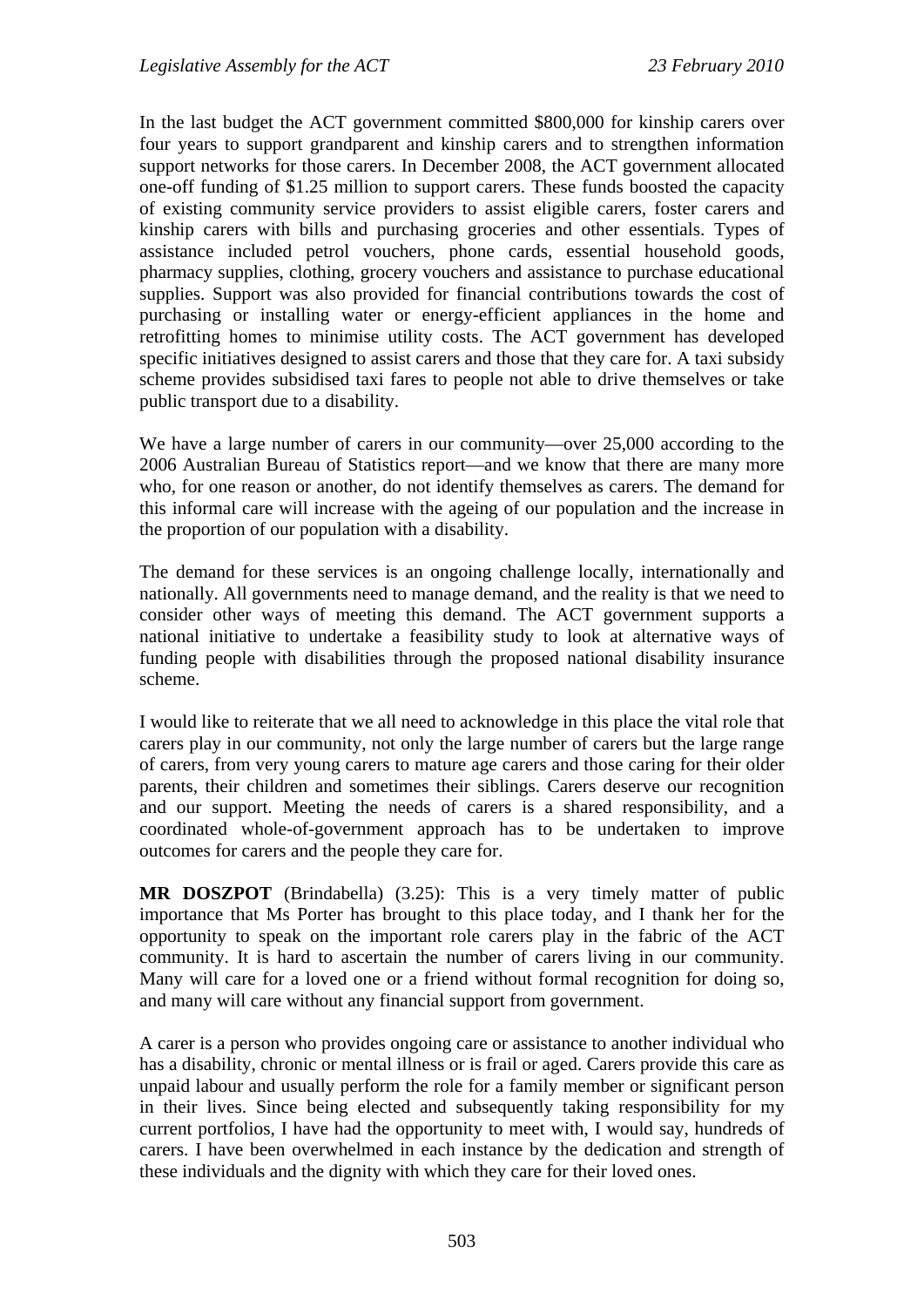The role of carers has been in the media spotlight of late. In particular, media stories have focused on the unending worry of older Australians who are the primary source of care for their adult children with a disability. The main question they have is what will happen to their children when they are gone or are unable to care for themselves. Who will take on the responsibilities that they have had for the entire life of their child, and can they be assured that this care is adequate and ongoing?

As one carer said to me recently, the health system, which is barely able to cope now, would collapse within days if carers stopped doing what they currently do. Indeed, in their response to the budget consultation, Carers ACT state:

The contribution made by family carers to the ACT economy has been conservatively estimated in 2005 to be in excess of \$524.6 million per annum; if formal care services were used to replace contributions made by families in providing the care to people who are unable to live independently. Yet, the delivery of this highly valuable service to the ACT community does not come without a cost to families.

The response goes on to say:

ACT residents who are providing care often incur significant financial and wellbeing costs due to the impact of the caring role (regardless of whether for a person with a disability, a chronic illness or condition, a person with mental illness, a person with palliative care needs or a family member who is frail and aged). National research projects have consistently identified that carers are an at risk group for negative wellbeing, as they have higher than average rates of depression, chronic illness, injury and poverty due to the physical, emotional and financial demands of the caring role.

The ACT Government needs to identify Carers as a priority group in their own right. It needs to deliver targeted health promotion and early intervention strategies to reduce the demand on health and community services from preventable conditions at a time when unsustainable demand is a critical issue due to the ageing population.

"Unsustainable demand" and "unmet need" are two sets of words that I have heard repeated throughout the disability and community sector in many forums.

Another issue that is ongoing for carers is respite and residential care provision. As members will be aware, the health committee has announced an inquiry into respite services, the terms of reference of which are: to inquire into and report on government and non-government respite care services in the ACT, with particular reference to the Auditor-General's report No 3 of 2009, *Management of respite services in the ACT;* the needs of care recipients, including children, teenagers and adults with a disability, elderly people, people with mental health issues and people from culturally and linguistically diverse backgrounds and their carers; the needs of staff who provide respite care, including working conditions and training; the range, availability and suitability of respite care services, including any unmet need; the interaction between government and non-government providers of respite care; and the experience of service users who utilise government and non-government providers of respite care. I look forward to discussing and listening to the issues that face carers in terms of respite care as the health committee progresses through the process of this inquiry.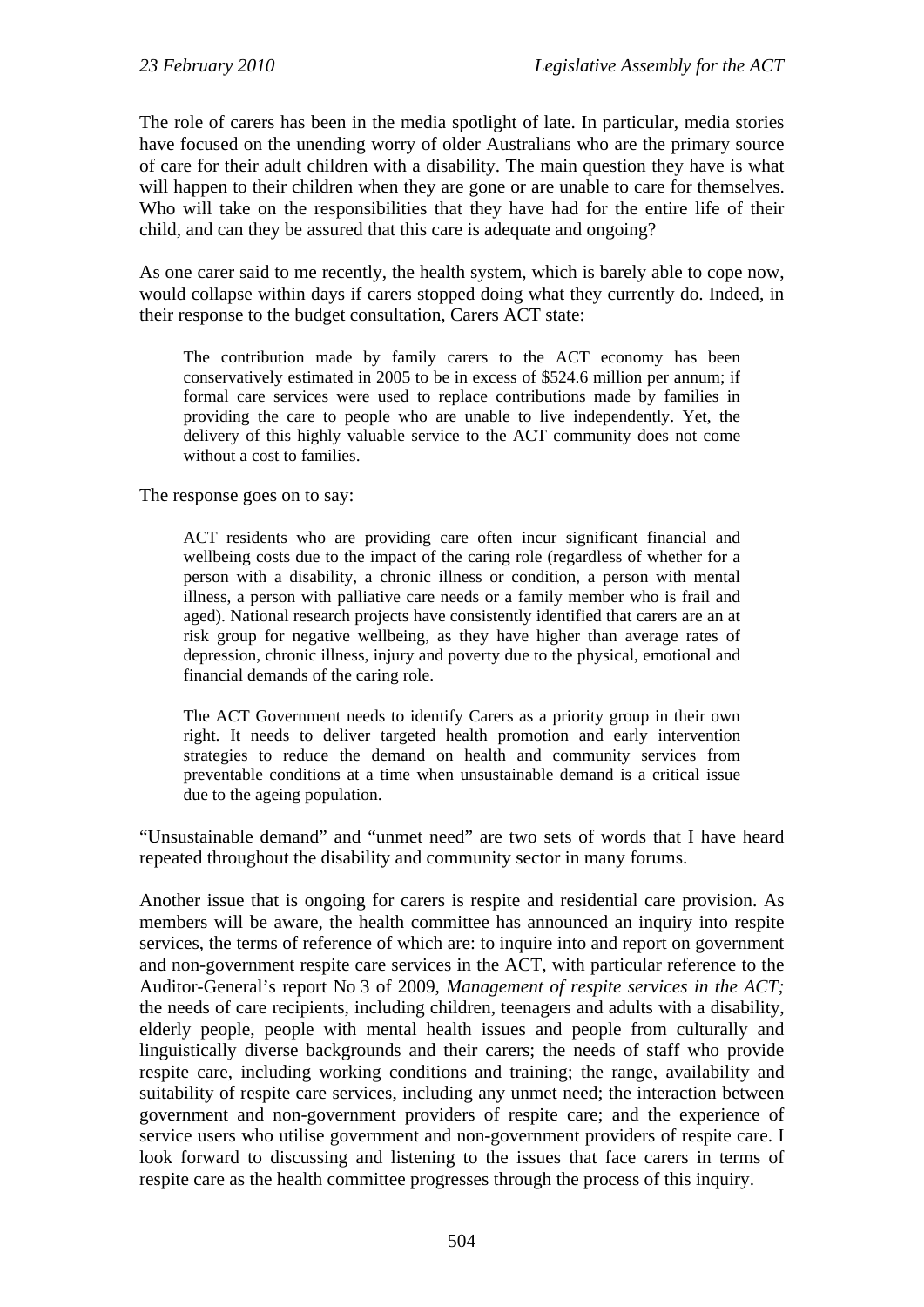The other issue that must be mentioned here today relates to the provision of residential care. That is not always the ideal option for anyone, but for some the burden of caring becomes too great or just impossible through illness or other issues. This is where we see the system under pressure; this is where we see the burden on our hospital system. Indeed, I have been very vocal in this place about the care needs of a particular individual who, instead of being housed in appropriate accommodation as a matter of urgency, was left to the care of the hospital system for over two years. A two-year wait for suitable accommodation; this is a shameful situation and one that we cannot allow to happen again. Indeed, as I understand it, it still has not been fully resolved to date.

There is the issue of young people with a disability, more often than not an acquired brain injury, consigned to aged-care facilities in the absence of specifically tailored accommodation to suit their needs and their generation. This is another issue highlighted in the media recently. Aged-care facilities are not the place for these young people, and the duress and pain and the feeling of helplessness experienced by the carers of these young people is a growing issue in the community. Government at a federal level and here at the local level must start thinking outside the square in terms of provision of care and start looking at the real needs.

ACT Labor made a number of commitments going into the last election to Carers ACT and, through this peak body, to the carers in our community. A couple of these commitments have been delivered, but others have been less forthcoming. The bigger ticket items, such as the \$800,000 over four years to fund a carer advocacy service, still remain an unfulfilled promise.

I take this opportunity to remind the government of this commitment and remind them that, despite the need for financial constraint and efficiency dividends across government agencies, it is imperative that the community sector remains well supported. In saying this and in looking for efficiencies as such, the government would be well advised to have a look at the interaction between the agencies and see if there is not a better way for government departments to communicate with each other and, in turn, create better operations between each other.

When I saw this item of business on the notice paper today, I was reminded in particular of a number of individuals I have met over the past 18 months. There are some individuals who I would like to recognise by name here today who are not only responsible for caring for a loved one but also for coming up with initiatives and agitating for change at all levels: the Hillier family, Linda and John, who maintain a vigilant eye on government process and their rights as carers and the rights of their teenage children who both have disabilities; Alison McGregor and Esther Woodbury, who, with unwavering conviction, are lobbying politicians from all sides for support for the community living project; Greg Jones, who, while not a Canberra resident, has advocated for inclusion and equity for people with a disability across Australia, including for his own son, paralympian Lachlan Jones; Estelle Sydney Smith, who cares for her daughter with a disability and the rest of her family while maintaining an active presence on school boards and various other committees; Anita Gordon, who fights for her rights and is not afraid to speak out as the parent of a young adult with a disability and her own rights as a person with a disability; and Bob Buckley, Monique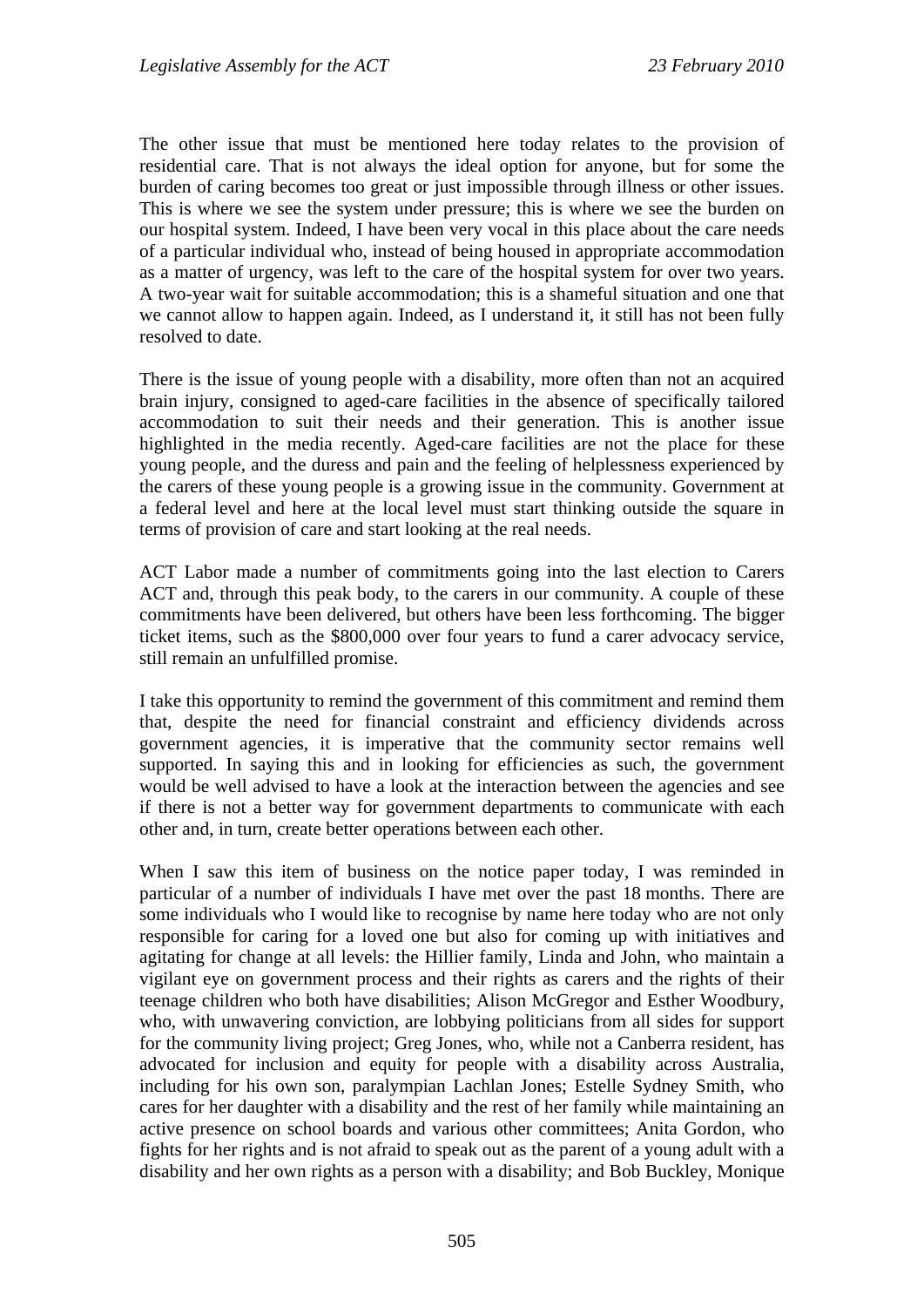Blakemore and their colleagues at Autism Asperger ACT, who maintain awareness in the community of autism spectrum disorders.

The list could go on and on. These are but a few of the carers that I have met to date, and they have instilled a sense of hope and purpose in me and my role in this place. I have been encouraged by these individuals and inspired by their dedication. I hope that we, as a group within the Assembly, can do justice to their needs. Again, I thank Ms Porter for bringing this MPI to the Assembly today.

**MS HUNTER** (Ginninderra—Parliamentary Convenor, ACT Greens) (3.35): I would like to thank Ms Porter for bringing this matter to the Assembly today. The term "carers" covers a wide variety of groups and individuals in our community. As well as those who care for people with a disability or illness, there are young carers and kinship and foster carers who care for our vulnerable children and young people.

As outlined on the Carers ACT website, carers can be parents, partners, children, brothers, sisters, children or friends. They might be as young as five or as old as 90. They may care for a few hours a week or all day, every day. They can care for one individual or two or three family members or friends. Some are eligible for government benefits. Others rely on their salary or have a private income, even though they may be eligible for financial assistance.

Firstly, I would like to recognise the vital role carers of all descriptions play. Their hard work and care assists the most vulnerable and isolated members of our community. The government and community as a whole rely on their ongoing commitment to the people in their care.

I would like to commend and express my admiration for carers in the ACT and their efforts. I would also like to thank groups such as Carers ACT, the Foster Carers Association, the ACT Disability, Aged and Carer Advocacy Service—ADACAS and the Kinship Carers Group for their advocacy and support for these individuals and families. This is just a small example of some of the services who work to provide information and advocacy support at the emotional, financial and social levels.

Many of you would have received budget submissions from community organisations. The Carer ACT 2010-11 budget submission states:

The contribution made by family carers to the ACT economy has been conservatively estimated in 2005 to be in excess of \$524.6 million per annum; if formal care services were used to replace contributions made by families in providing the care to people who are unable to live independently. Yet, the delivery of this highly valuable service to the ACT community does not come without a cost to families.

ACT residents who are providing care often incur significant financial and wellbeing costs due to the impact of the caring role … National research projects have consistently identified that Carers are an 'at risk' group for negative wellbeing, as they have higher than average rates of depression, chronic illness, injury and poverty due to the physical, emotional and financial demands of the caring role.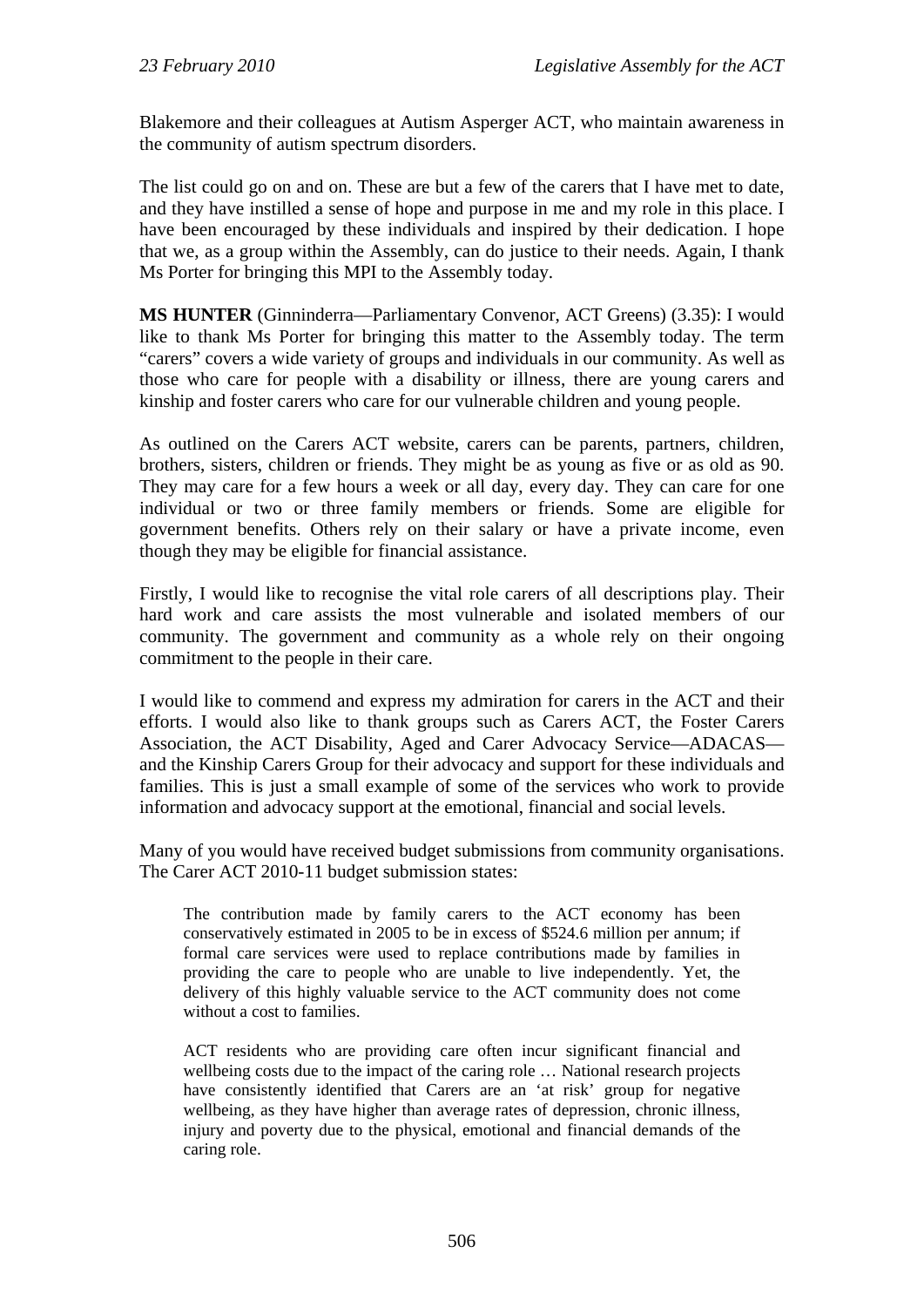Carers ACT asks the government:

… to identify Carers as a priority group in their own right. It needs to deliver targeted health promotion and early intervention strategies to reduce the demand on health and community services from preventable conditions at a time when unsustainable demand is a critical issue due to the ageing of the ACT population.

I call on the ACT government to work with Carers ACT and other advocacy groups and organisations to address the concerns that are outlined in this submission and other concerns that have been raised in a public arena and to assist these valuable members of our community.

As a former youth advocate, I have worked hard to draw attention to the role of young carers. As we have discussed in this Assembly on a number of occasions, young carers can often be invisible to support services and to government departments. These young people may not know about support services available to carers. Indeed, they might not even consider themselves to be carers, as is also the case for many adult carers as well.

Youth Coalition of the ACT research into young carers found that the experience of caring may have positive impacts that included feelings of pride and worth, higher levels of fitness, greater resilience, stronger family relationships, better outcomes and education, and a positive outlook on life. However, young carers may also experience negative impacts of caring including fatigue, injury, greater levels of stress, anxiety and feelings of hopelessness, family conflict as well as breakdown and financial insecurity. It also can limit their social and recreational opportunities and can have poor outcomes on their education.

It is important to highlight the work being done by these children and young people in both the positive and negative impacts it has on their wellbeing. I call on the government to recognise the needs of this vulnerable group in our community and to continue to work with them and with groups such as Carers ACT who do have services for young carers, CyclopsACT and the Youth Coalition. They work conscientiously to assist our young carers by providing programs or advocating on their behalf.

As I have mentioned, the term "carers" covers a number of groups and individuals in our society. Kinship carers and foster carers also care for vulnerable members of our community. Kinship carers and foster carers take in children and young people in need of care who are unable, for whatever reason, to remain with their parents. These carers are a crucial part of the child protection system. Like all carers, without their hard work, the government would be required to pay for professional caring facilities at a considerable cost.

Placement in kinship care can benefit children by allowing the child to maintain family, community and cultural ties and there is likelihood that the child will have increased contact with their immediate and extended families. It is hoped from kinship placements that children and young people are more likely to feel secure, loved and have a sense of belonging. The inevitable trauma associated with removal can be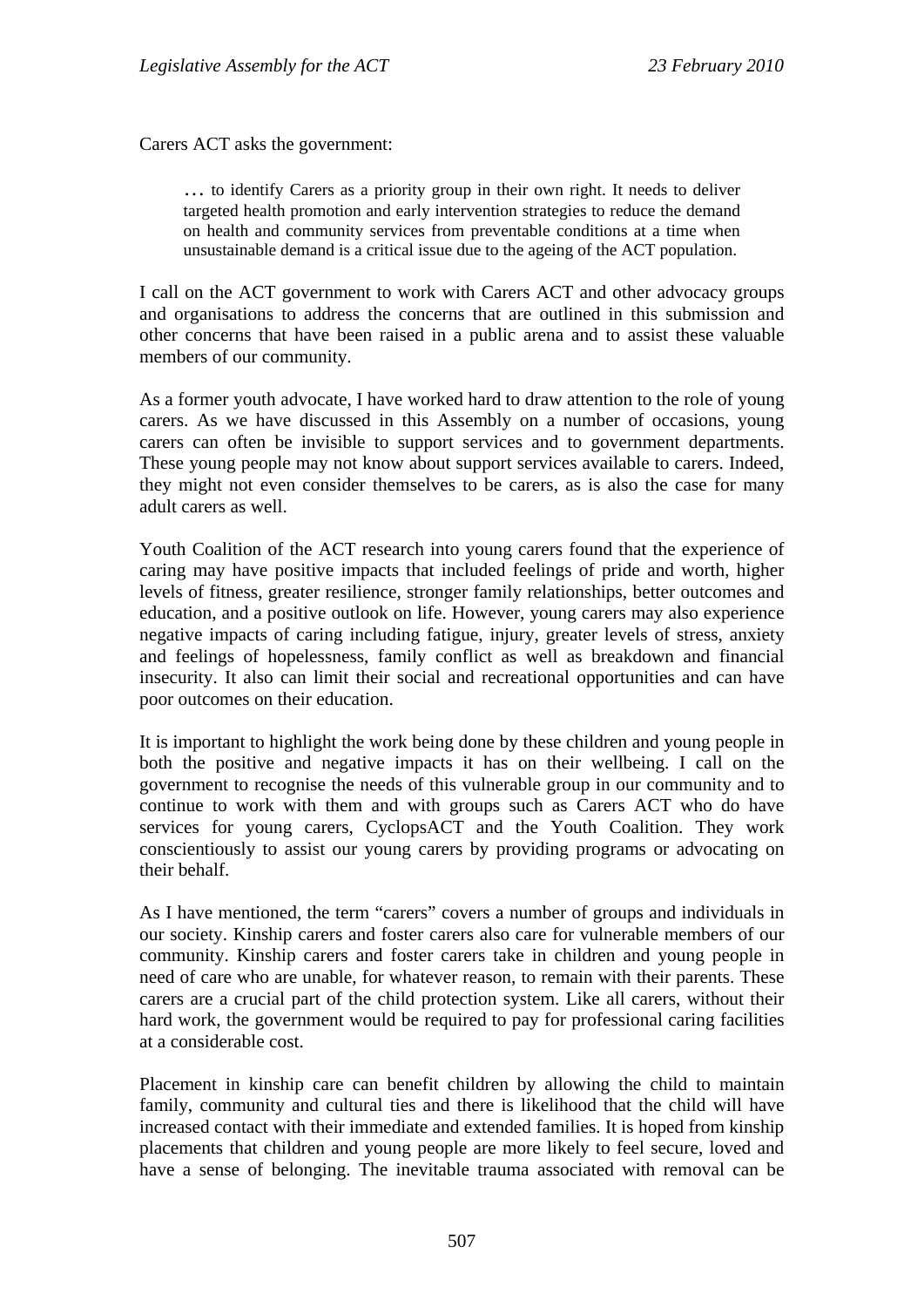lessened to a degree and in some cultures shared extended family care is a traditional parenting practice.

Where kinship care is not available or not in the best interests of the child or young person, foster carers are sought to provide support and care to these children and young people. Foster carers take these children into their own families and offer with somewhat limited support from government—care, accommodation and security to children very much in need. I would like to recognise these carer groups, such as the Foster Carers Association, for their ongoing commitment to our children.

Kinship carers and foster carers perform what from the outside would seem to be a similar role. However, the supports and training provided to these two groups are different. I have had it reported to me that the supports provided to kinship carers can be less than those provided to foster carer families. We have recently had a change in the balance where we have more kinship carers now in the ACT than foster carers. We really do need to address the sorts of supports and training issues that need to be provided to these kinship carers. We need to ensure that the system supports both foster and kinship carers.

Acting on these reports, I asked the Minister for Children and Young People about the status of the ALP election commitments to the \$800,000 funding for grandparent support services, including kinship carers. In response, the minister outlined a series of programs and supports which would be funded from this money, including a position to provide support and advocacy to kinship carers, grandparents and foster carers, recurrent funding to a kinship carers advocacy group, funding to an Aboriginal and Torres Strait Islander specific organisation to provide support to kinship and grandparent carers, and support to Marymead's grandparent support program.

The minister advised that the procurement process for these services was due to be finalised in early 2010. I look forward to further advice and information from the minister on the progress of this funding. Late last year, I also asked the Minister for Disability, Housing and Community Services for an update on the \$800,000 commitment for a proposed carers advocacy service. In a response to my letter, the minister advised that the proposed service would be established during the current term of government. I look forward to further updates on the progress of this service and hope that it can be established sooner rather than later.

The ACT Greens recognise the importance of carers in our community. Again, I thank Ms Porter for bringing forward this matter of public importance.

**MS BURCH** (Brindabella—Minister for Disability, Housing and Community Services, Minister for Children and Young People, Minister for Ageing, Minister for Multicultural Affairs and Minister for Women) (3.44): I thank Ms Porter for bringing this matter into the Assembly. Indeed, I think we all agree that carers across our community play a very valued and honoured role. The ACT government is committed to recognising and supporting carers in the territory. According to the ABS 2006 census, there are over 25,000 carers in the ACT. Carers cover all age groups and relationships. A carer can be, as Ms Hunter pointed out, a young person, a parent, a partner, a relative, a friend or an acquaintance. Every day, carers provide many hours of care for individuals in our community.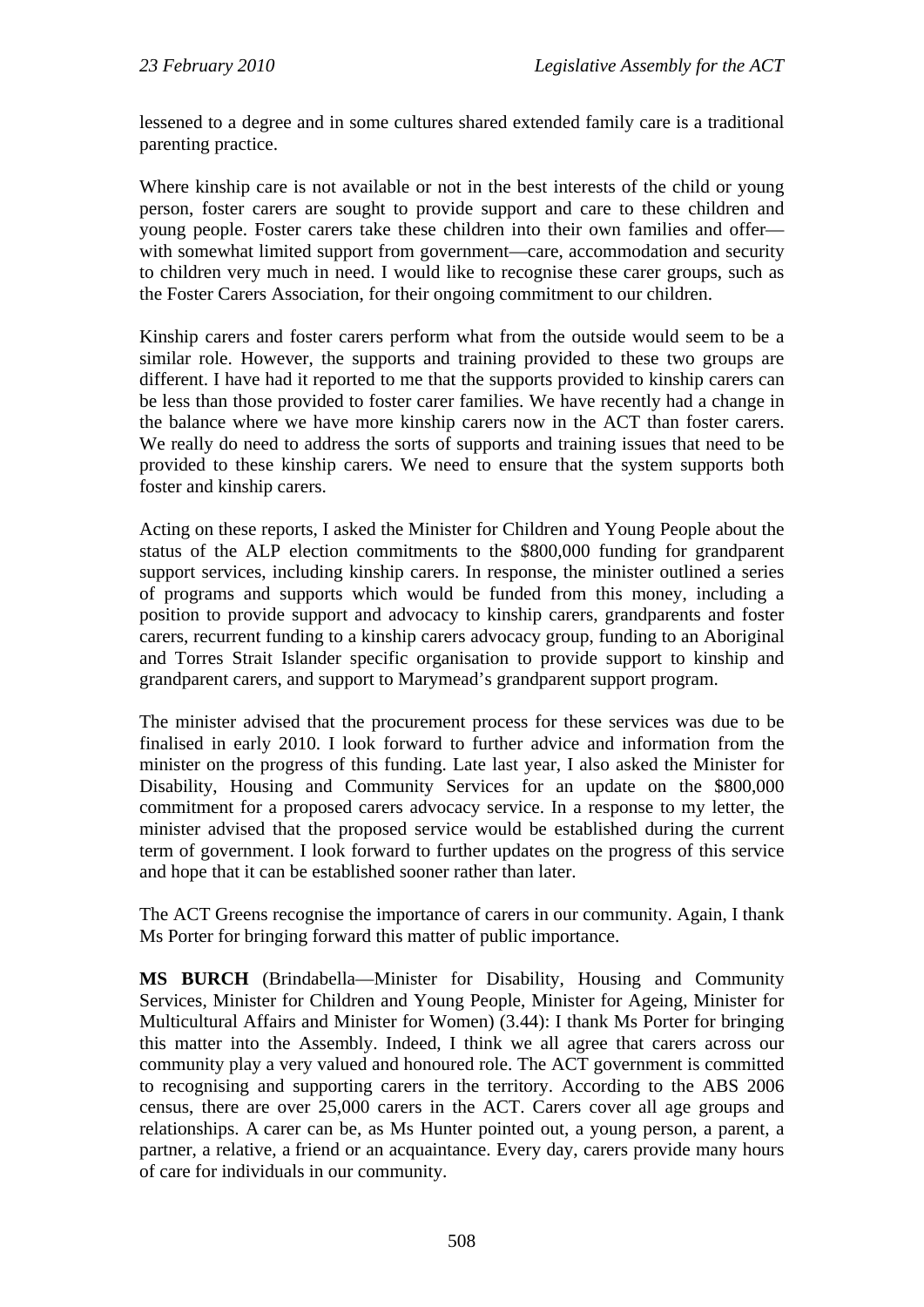I understand that often a carer's role is hidden. Today I wish to acknowledge the valuable work that carers perform that keeps our community functioning. The needs of carers are diverse and opportunities to access support, such as respite, need to be tailored, particularly for young carers, Aboriginal and Torres Strait Islander carers, and carers from multicultural backgrounds. The ACT government is mindful of the diverse needs of carers and ensures that these are considered in the development of policy and programs to better support our carers.

I would like to highlight the work of kinship and foster carers that Ms Hunter also spoke of. There are approximately 500 children and young people living in out-of-home care arrangements across the ACT. As of last week, 415 children and young people are being looked after by kinship and foster carers. Their support often goes unrecognised. I wish to thank carers who take children and young people into their family homes and care for them at times when they are vulnerable. Carers offer these children much needed stability and support.

Ms Hunter outlined a few of the activities that this government is committed to, such as supporting kinship and grandparent carers. I can assure Ms Hunter that I am committed to getting those activities up sooner rather than later because they are indeed a valuable focus of our community and they do a commendable job.

The ACT government provides \$300 million a year for placements, in addition to providing case management and working with our community partners to provide support. I am proud to be part of a government that has proactively supported carers. The ACT was one of the first jurisdictions in Australia to develop a caring for the carers policy and to introduce legislative reform. The policy embodies the government's commitment to better acknowledge and support ACT carers. The policy aims to provide a basis for improving supports and the health and wellbeing of carers and the people they care for by recognising the social, economic and health risks that confront carers.

The policy is underpinned by seven key principles that acknowledge the importance of recognising and valuing the carer's role and supporting carer participation at all levels of decision making while respecting the rights and choices of people receiving care. The ACT government developed an action plan that outlined commitments to meet the objectives of the caring-for-the-carers policy. We have honoured the commitments we made to better address the range of needs of carers and the people who receive care. All 13 of the strategies under the action plan were achieved.

I am also pleased to advise that the ACT has reviewed our carers policy. The review confirmed that the caring-for-the-carers policy and principles remain relevant. There is clear support from the community for the direction the ACT government is taking in supporting carers. The action plan was found to have delivered positive outcomes for carers in the areas of information, support and awareness raising.

We have come a long way since we introduced the policy and action plan to better support carers in our community. Whilst we have achieved a great deal in working in partnership with individual carers and non-government organisations to support the work of carers, the ACT government understands that there is more to be done.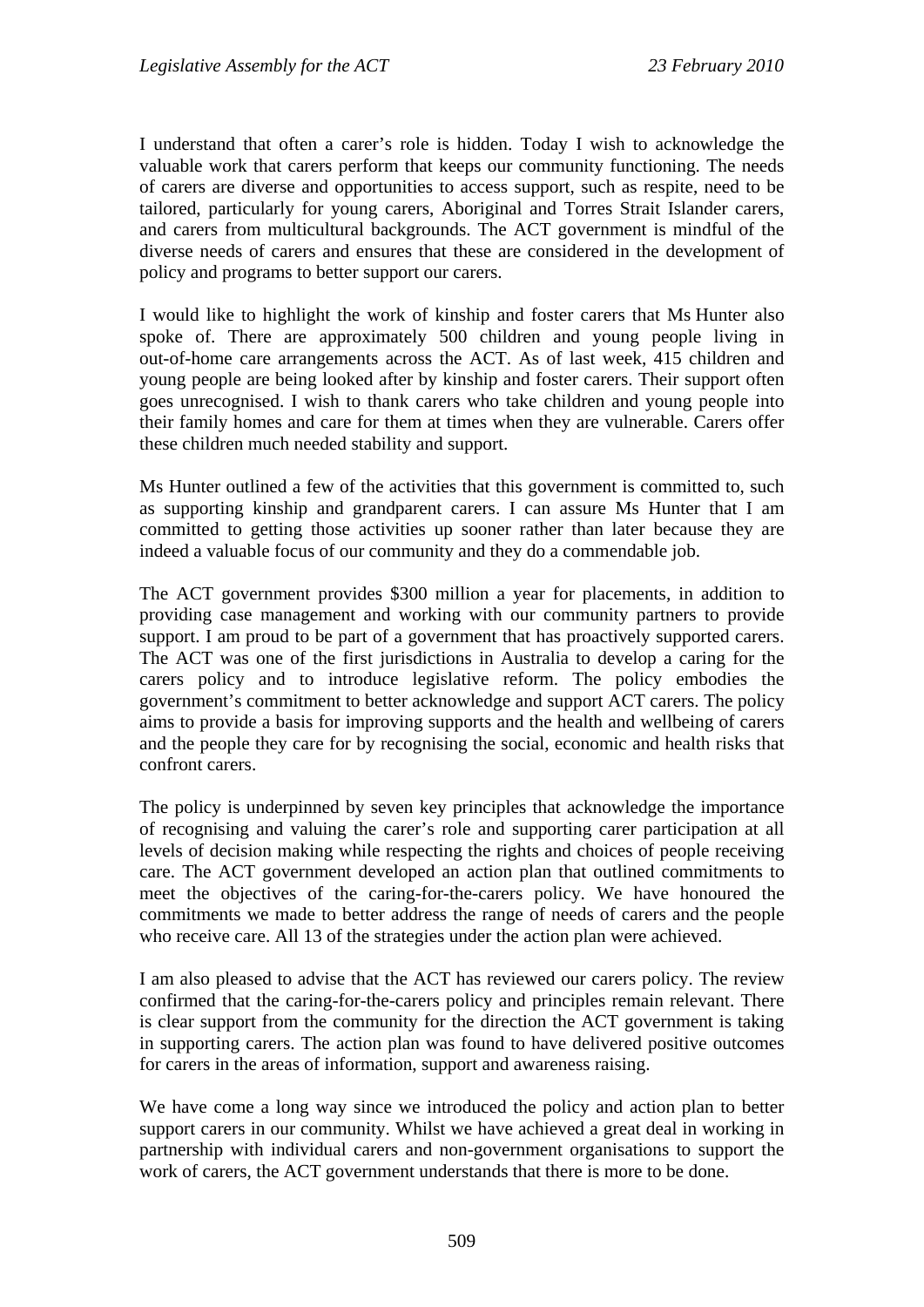Ongoing engagement of carers, community groups and government agencies is critical to understanding the changing needs of carers. The work of carers is complex and challenging. The ACT government knows that whilst we cannot solve all of the problems, we can work together to share some of the responsibilities which carers carry. In this term of government we have committed to build on these foundations and continue to consult with carers and to work to provide effective support to make the roles of carers easier.

The ACT government is committed to improving the lives of carers and providing a level of support that will enable them to participate in the wider community. Carers will continue to be a high priority for us and we will maintain our commitment to acknowledge and support carers in the ACT and value the significant contribution they make to our community. Our government introduced Australia's first Human Rights Act 2004 to foster a culture of equality, tolerance and human rights in the ACT.

This government intends to build on this culture and introduce the ACT's first charter of rights for carers. It will build on a similar charter developed in Western Australia, and adopted elsewhere, which enshrines a set of standards for agencies dealing with carers. The charter will require that carers are consulted and involved in decision making during the development of policies, programs and strategies related to care. This government and I will work with carers and key stakeholders such as Carers ACT and the Human Rights Commission to develop this charter. We will formally recognise the rights of carers.

Mr Doszpot made a comment about providing housing to support young people with a disability. I would like to say that construction of a purpose-built household in Narrabundah for four young people—people aged under 50 years of age—with complex and special care needs is anticipated to be operational by May of this year.

We are also constructing a house at Ainslie for young women who are part of the Stepping Stones for Life group. That, again, is expected to be completed in March, with occupancy not long after that. Also, Disability ACT is undertaking a feasibility study to map the current and projected 10-year demand for adapted special designed properties outside general public housing and will consider that report when it comes through. I think you have highlighted that the demand is there. There is no denying that we need to look at this.

I have worked across the health and community sector for many years. That involved working alongside carers through this time. As minister, I have met many carers. I acknowledge the work that they do and I acknowledge those that they care for. I also recognise that the work they do is often to the benefit not just of those that they care for but of us as a society as a whole.

Each week I am sure that Mr Doszpot, Ms Hunter and Ms Bresnan have carers coming to them. Without a doubt, with 25,000 known carers, they are a significant part of our community. We should be recognising and helping them meet the challenges that they face. I will commit to working through my department to support these people.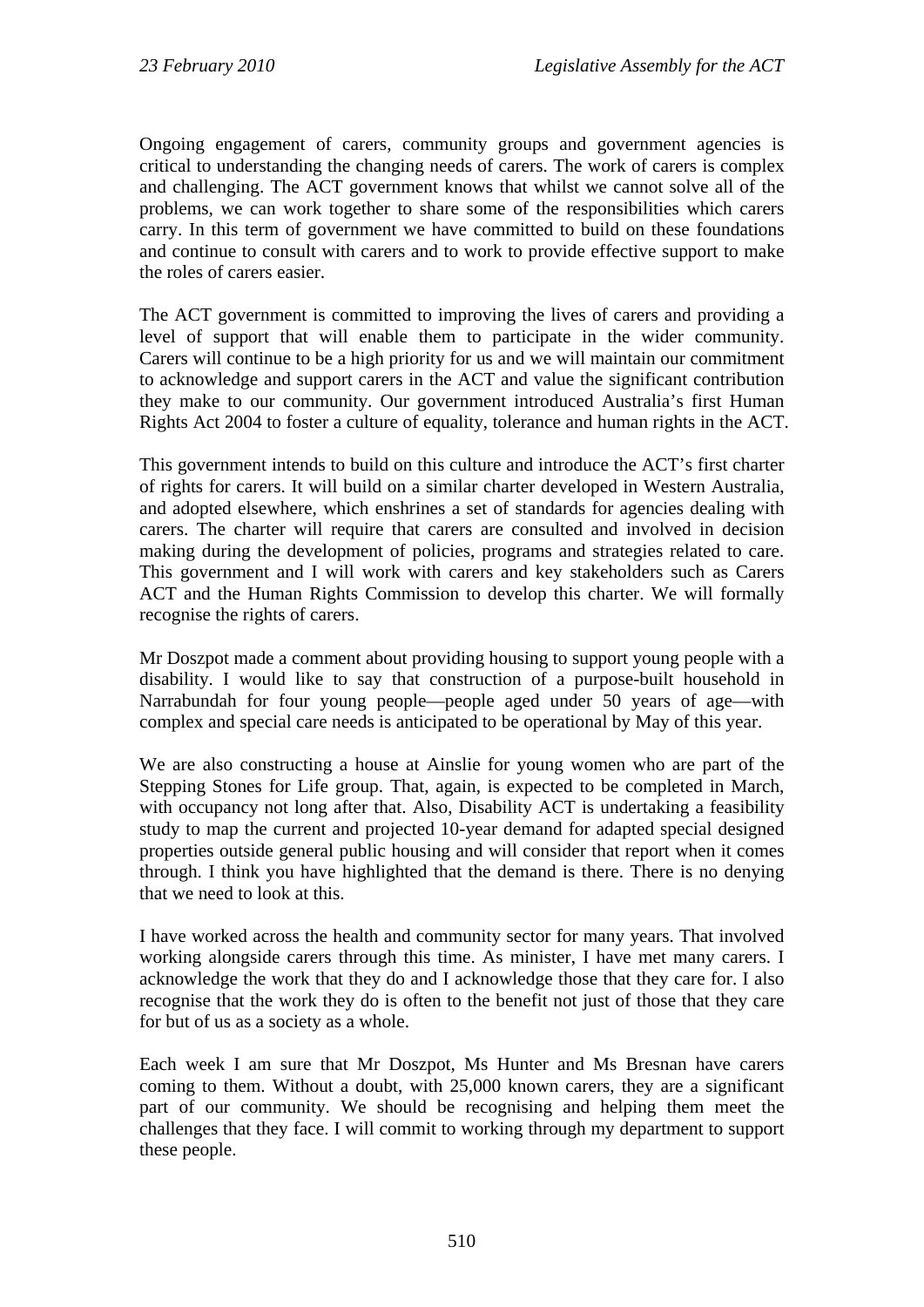My final words are to the carers in the ACT: I offer my respects and, more profoundly, my thanks for what they do for their loved ones and for our community.

**MS BRESNAN** (Brindabella) (3.52): I, too, thank Ms Porter for bringing on this matter of public importance today and I note the comments made by my colleague Ms Hunter on behalf of the Greens in regard to Carers ACT, young carers and kinship carers.

I would like to raise briefly issues relating to carers that were raised by the House of Representatives report last year *Who cares?* which is a report of the inquiry into better support for carers. It was quite a major report. They received thousands of submissions from carers across the country and held hearings. There was a lot of very compelling evidence provided to that particular inquiry.

The report notes:

Over the years, the shift from institutional care to care in the community has greatly increased reliance on informal care provided by family and friends … Emerging demographic and social trends are predicted to result in larger numbers of people requiring care and smaller numbers of people able and willing to provide it. Existing pressures on systems of support for carers which have been building over decades are therefore projected to increase.

As has already been discussed, areas like respite care and in-home assistance are incredibly important if we are to assist carers with the growing burden they are carrying and if we are to also avoid going back to the days of the institutions, which I am sure is something which no-one wants to see happen again.

The issue of flexibility was also raised through the House of Representatives report. It is often the case that funding guidelines are tight and that a lot more could be achieved for the carer and the person whom they care for if they were given greater ability to choose how to spend the funding assistance they receive. The issue of funding flexibility applies to both federal and ACT governments.

Complexity around funding and the issue of silos, which we do often hear about, is an issue also across government agencies in the ACT. While this remains and we have a lack of integrated services and a lack of flexibility, we will continue to have problems caused for carers, which will increase the difficulty in terms of their accessing services.

I would also like to note, as Mr Doszpot already has, that the Standing Committee on Health Community and Social Services is due to inquire into respite services. Respite is an ongoing concern for carers, and access to respite helps them to maintain their caring role and their own health, which often suffers as they typically put the person they care for first, before their own needs. This also points to the issue of isolation and social exclusion, which is also raised in the numerous reports and inquiries that have gone on into carers. Because they do obviously focus on the person they care for, all those other things outside of their lives do not get taken care of.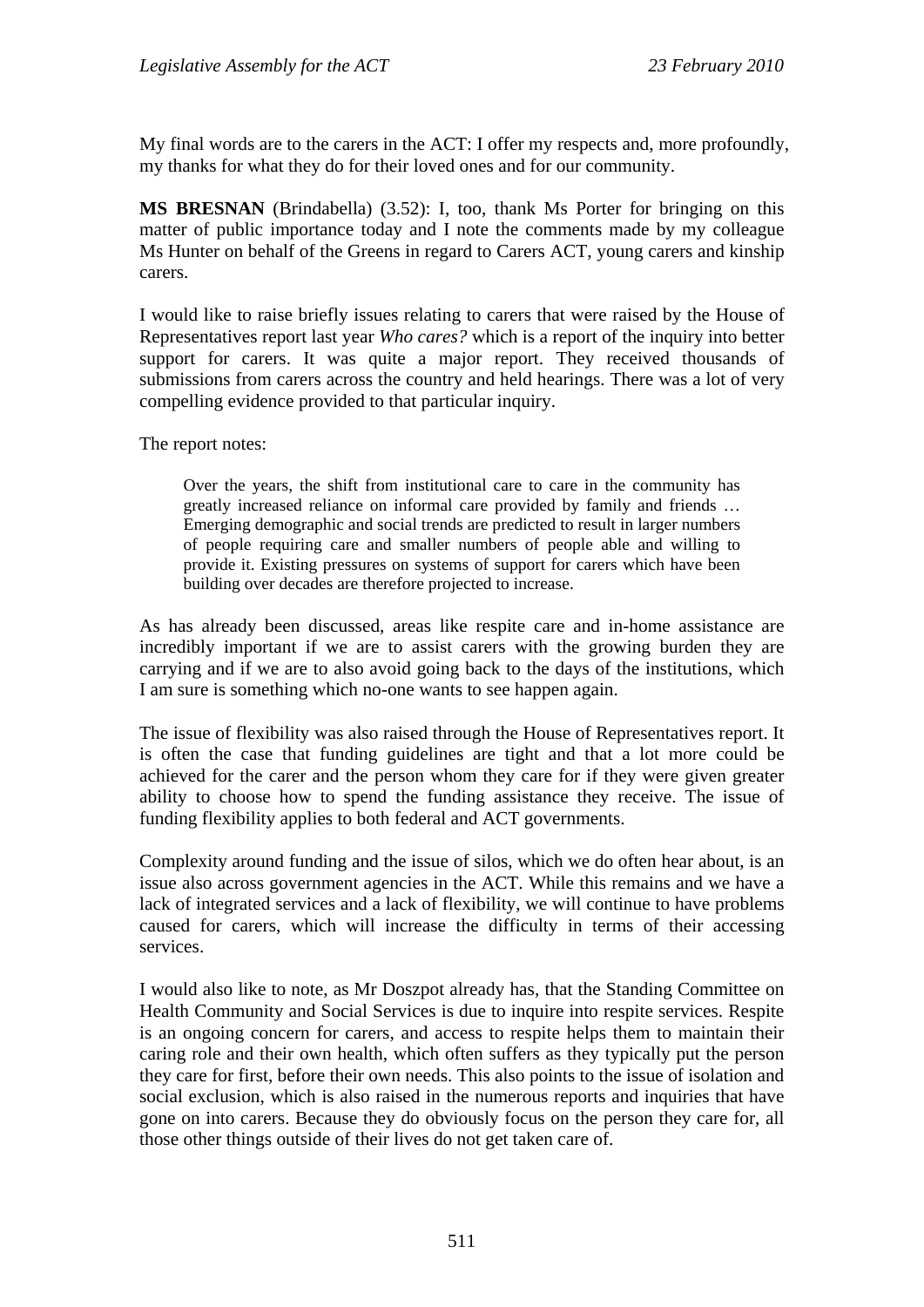The issue of being able to socialise is very important to maintain someone's health, not only physical but mental, and that often falls by the wayside. That is why I think respite services and flexibility in respite services is such an important issue, because it brings in those other aspects of what they need to maintain their role.

A number of points raised through the House of Representatives report are reiterated separately by the 2010-11 budget submission from National Disability Services ACT. The submission points to concerns with the ageing of carers in the population and how they can ensure their children are cared for into the future. This has been raised by a number of speakers today and is a major issue for carers as a significant proportion of carers are over the age of 60 years. A consistent issue and theme which has come through the various inquiries and reports over the years is this very issue. Carers worry about what will happen to the person they care for when they are gone. They also worry about what will happen as they get older and may not be any longer able to maintain their caring role.

Understanding need is also a key concern in that levels of need in the community for government assistance are often underestimated. I note that Disability ACT has an ongoing commitment to collect data and better predict demand levels. I think in recent years it was said to be around \$9 million per annum. I look forward to future updates from the minister on what work Disability ACT is doing in this area.

One of the recommendations from the House of Reps report that I found of interest related to powers of attorney and advanced care directives. Recommendation 15 states:

That the Attorney-General promote national consistency and mutual recognition governing enduring powers of attorney and advanced care directives to the Standing Committee of Attorneys-General.

I note that, at a local level, carer groups are keen to see the outcomes of the review of the Mental Health Act, as it is envisaged that matters regarding powers of attorney and advanced directives will be considered through that process. I did ask the Attorney-General a question on notice about this in recent months, and I was advised that the review of the legislation is scheduled to be completed by the end of 2011 and that the ACT government is committed to the recognition of formal legal documents such as advanced health directives as important and necessary both within the ACT and nationally. This is a major issue which needs to be addressed in the interests of not just carers but also consumers.

Focusing a bit more on the issue of mental health, I would like to bring to the Assembly's attention the report *Adversity to advocacy—the lives and hopes* of *mental health carers*. The report was produced by the Mental Health Council of Australia, and it was funded by the Department of Families, Housing, Community Services and Indigenous Affairs and represented the first major attempt to monitor, measure and record the experiences of mental health carers.

The report is based on over 100 workshops which were conducted by the Mental Health Council across Australia. I was working there at the time and conducted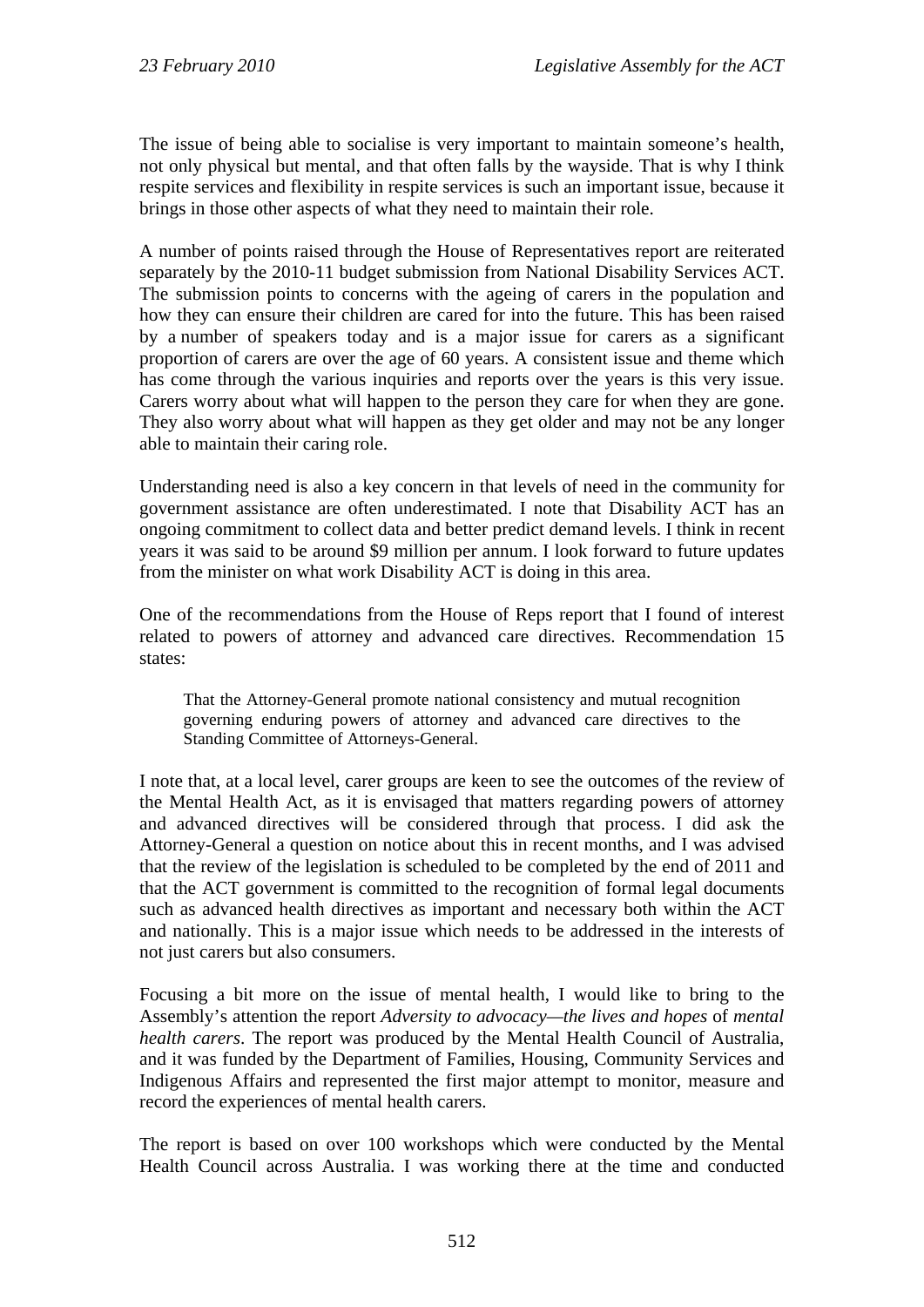a number of these workshops, primarily in regional and rural areas. I have to say that it was quite a profound and moving experience running these workshops. Consistent issues came up through all these workshops. Those issues included worrying about what is going to happen to the person they care for when they go or they are too old to maintain the caring role, appropriate accommodation, getting access to appropriate respite services. We heard about all those issues and other issues around stigma, not being respected and listened to. They are all consistent themes that came up.

Because we do live in a regional area, we have other regions which we service. Carers do come to Canberra to use services; so we do have that added pressure here from regional areas. But I think that mental health is often an area which does have additional stigma attached to it because of mental illness and I think we have to remember that at all times when we are looking at this issue. But it was, as I said, a very profound experience to actually hear first hand these experiences of carers who are living day to day with these issues of what is going to happen through their lives.

A number of speakers today and various reports have mentioned the issue of hidden carers. Of particular relevance to mental health, as I have already spoken about, are culturally and linguistically diverse communities and young carers. Ms Hunter has already talked about young carers but an issue with them is that they often do not self-identify, and that is often due to stigma. Sometimes, as is the case with other carers also, they just see it as something they do and they do not actually recognise themselves as carers. This issue of hidden carers is addressed in the *Who cares?* report. And it is a major issue, I think, we need to address to make people actually feel comfortable in coming out and acknowledging that caring role.

As a society, we have a long way to go to provide adequate support to carers. This is not just through specific services to carers but also through those support services that are needed for the people they care for. And the two very much go hand in hand.

As Ms Porter noted, the number of carers recorded through the census does not actually record the actual numbers of carers in our community because, as others have noted, many carers just do not identify and the issues of stigma and social isolation are key issues to address if the situation is to change. Ms Porter also mentioned the national disability insurance scheme, which is being considered by the federal government. I really do hope this progresses and actually happens and that it does not become a scheme or notion which is dismissed as being too difficult.

**MRS DUNNE** (Ginninderra) (4.01): I thank Ms Porter for bringing this matter of public importance forward today. Carers in the ACT, in our community, do play an important role and I think it is timely and appropriate that we highlight and acknowledge that role. This MPI today gives us an opportunity to recognise the extraordinary things that carers do to give quality of life to people for whom they care.

The government's caring for carers policy from 2003 describes a carer as a person who provides or has provided unpaid care and support to a person who has needs associated with a disability, ageing, ongoing physical or mental illness or substance abuse. And to expand on that description and to give an idea of the scope of the role of carers in our community, I could refer to the ample amount of material that is on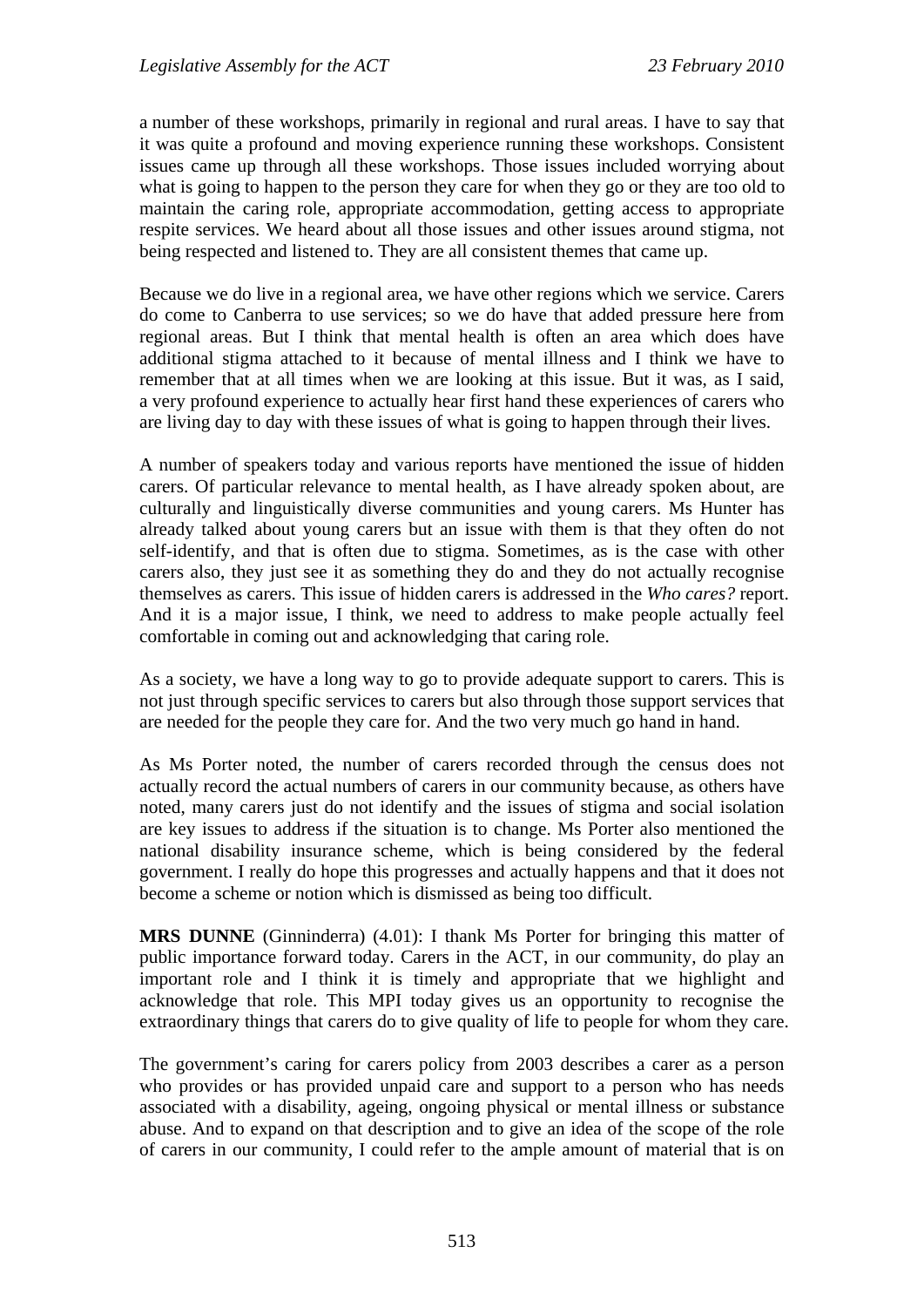the ACT Carers website. I do note that others who have spoken before me have already been to that source.

But it is worth highlighting some of those issues. There are 2.7 million Australians who provide care for family members or friends. There are 43,000 carers or approximately 14 per cent of the population in the ACT who provide unpaid informal support to others who require care. And that can be a small amount of care—as members have said, a few hours a week—through to full-time, constant care. And the carer might be quite elderly or extraordinarily young.

In the time that I want to take today, I want to draw members' attention to some of the issues that we confront in this community. Something that occupies my mind a lot, and has for some time, is the situation that we have in the ACT and elsewhere when we are confronting the problem of an ageing community. We have a large number of elderly Canberrans who provide ongoing support for a disabled child, in particular, and there are the problems that that provides as members of the community try to organise their retirement and organise succession planning for their disabled child.

I recall many years ago, five or six years ago, during a committee inquiry into the provision of aged-care services in the ACT, this issue was raised with the planning and environment committee. I think you were present, Mr Assistant Speaker Hargreaves. It was outside the capacity and the terms of reference of the committee but there were still people coming to the committee talking about their concerns. If they moved into aged persons accommodation, could they take their disabled child with them? Did they meet the age requirement of living in aged persons accommodation? And then what happened when they could not continue to physically look after their disabled child in the way that they thought was appropriate?

This is a perennial and increasingly important issue, one that causes huge anxiety for members of our community who are confronted with this issue and who have to make very difficult decisions about finding suitable residential care because they cannot continue indefinitely to provide care for, especially, their children in their own home. These are extraordinarily difficult decisions. They are, as members have said, decisions that need a great deal of support. We need to be able to find satisfactory solutions for people who have children with a range of disabilities—physical disabilities, intellectual disabilities and combinations of disabilities—people who have children and members of their family that suffer from substance abuse. As people get older, they just cannot cope. I have advocated on behalf of a number of families in this situation and it is a constant issue that arises regularly when dealing with constituents.

What we hear and what we see is that, when people provide care in the community in this unpaid and unsung way, what they are doing often can only be described as heroic. It often strikes me that most of us, who live mainstream lives with inconvenient disabilities and twinges and things like this, do not know that we are alive until we look at the experiences of people who deal with extraordinary disability and deal with extraordinary disabilities amongst their families.

It regularly occurs to me just how difficult and how unimaginably difficult the lives of people in this community are. We stand here and we say how important their role is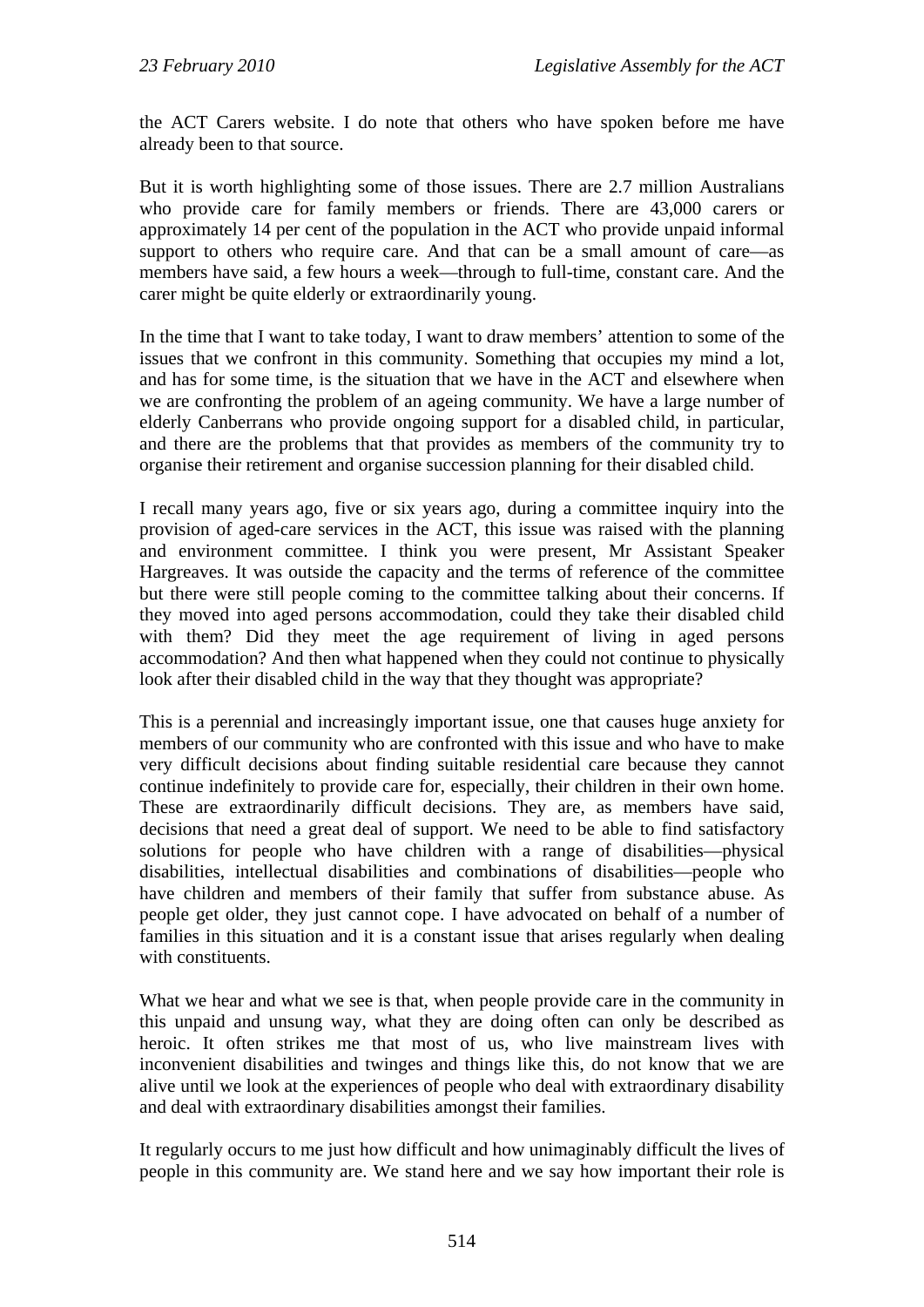but I think that we should be doing more than making nice speeches about them. What we really need to see is effective policy that addresses their needs, effective policy that does not put barriers in their way.

I think one of the most affecting experiences I had during the last election campaign was being invited to a Carers ACT election forum. And the boot was put on the other foot, because the election candidates who turned up were not asked to give their views; they were asked to sit down and listen—sit down and listen to the stories of people who live difficult lives because of their caring responsibilities and because of the physical circumstances of the people that they care for.

The clear message out of that was that people needed to be listened to. They need their issues taken seriously; they need solutions; and we need something more than platitudinous policies. Our policies cannot be just filled with platitudes; they have to be effective and produce real solutions for people who do live in extraordinarily difficult circumstances. We need to cut the bureaucracy; we need to have people who are providing services listening to people who need the service—listening to them, hearing them and responding to their needs, not trying to fit square pegs in round holes, which is often the case.

I thank Ms Porter for bringing this matter here today but I hope that, in doing so, we just do not sit down and feel comfortable that we have raised the issue. We need to do much more than raise the issue. We need to work with all of our constituents to make sure that the lives that they lead are more fruitful and less troublesome because of what we do in this place.

**MR ASSISTANT SPEAKER** (Mr Hargreaves): On the matter of public importance, there being no member rising, the discussion is concluded.

# **Human Rights Commission Legislation Amendment Bill 2009**

Debate resumed.

**MR CORBELL** (Molonglo—Attorney-General, Minister for the Environment, Climate Change and Water, Minister for Energy and Minister for Police and Emergency Services) (4.10), in reply: I would like to thank members for their general support of this bill today. The bill amends the Human Rights Commission Act 2005 and other legislation relating to the functions of the Human Rights Commission.

The commission deals with complaints about discrimination, health services, disability services and services for children and young people, as well as services for senior citizens. The commission also has an important role in developing awareness in government and the broader community of human rights and the Human Rights Act.

Since its formation, the commission has further refined processes to better fulfil its statutory obligations. The amendments in this bill were identified by the commission as necessary to better discharge its role in dealing with complaints and fulfilling its legislative mandate. As I indicated in introducing this bill, these amendments can be broken into three categories: procedural issues under the Human Rights Commission Act, updates to the Discrimination Act and a minor change to the Mental Health (Treatment and Care) Act.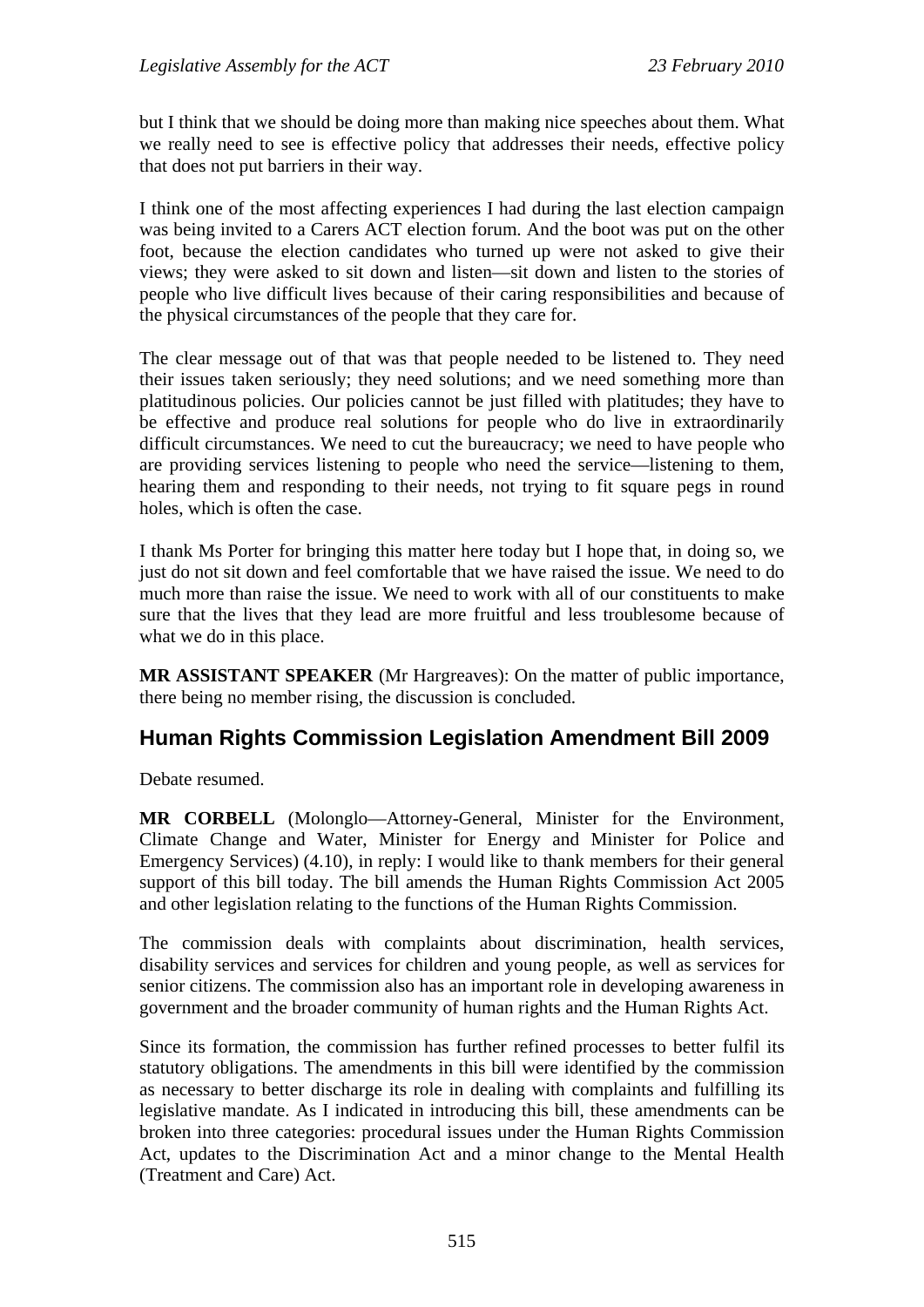I note that, in responding to the bill today, members have reflected on the issues concerning discrimination based on a person's gender and also discrimination in relation to industrial activity. I would like to briefly comment on each of those.

Under the bill, there are updates to the Discrimination Act, under which the commission, through the Human Rights and Discrimination Commissioner, handles complaints. Under the Discrimination Act, it is unlawful to treat individuals with certain protected attributes unfavourably in public life. These amendments modernise and update the existing protected grounds of transsexuality and membership or non-membership of an association or organisation of employers or employees. These grounds are renamed "gender identity" and "industrial activity".

The term "gender identity" is a better, more modern term to describe the type of discrimination that the act is intended to prevent. Members would be familiar with the advocacy work of A Gender Agenda, an ACT-based group which lobbies for the rights of transgender, intersex and other gender-diverse people and their supporters. With this amendment, it will be clear that those who identify as another sex, and also people who are of an indeterminate sex, are protected from discrimination.

This definition better recognises the protection that was intended to be given in the Discrimination Act. The amendment does not just change the name of the protected attribute from "transsexual" to "gender identity"; it also seeks to improve the definition of that term. The government is mindful of its obligation to ensure that transgender, intersex and other gender-diverse people are not only protected in the legislation but also recognised as members of the community. The new term is more inclusive and better recognises the members of our community who are protected under these provisions of the Discrimination Act.

The amendments ensure that this new terminology is also used in relation to vilification and serious vilification on the basis of gender identity. Currently the act provides the additional protection from vilification on the grounds of race, sexuality and HIV/AIDS status, as well as gender identity. Vilification occurs when a person, by a public act, incites hatred towards, serious contempt for or severe ridicule of a person or a group of people on one of those four grounds. This can include, for example, wearing a racist T-shirt or giving a hate speech in a public place. Serious vilification provides additional criminal protection where a person intentionally or recklessly commits vilification in a threatening way, for example by intentionally threatening physical harm to members of a group.

The other protected attribute, which members have raised in the debate today, is the term "industrial activity". The proposed wording brings the ACT Discrimination Act into line with the commonwealth's Fair Work Act 2009 and the term used to describe this same issue in equality legislation in other jurisdictions. The attribute's definition is also updated to better recognise the types of industrial activities that need to be protected, including participating or refusing to participate in industrial action.

To clarify, this bill does not add additional grounds to those currently listed, but merely modernises the words used to describe two existing grounds. The changes bring the territory into line with contemporary practice adopted in other jurisdictions, including in Victoria and the commonwealth.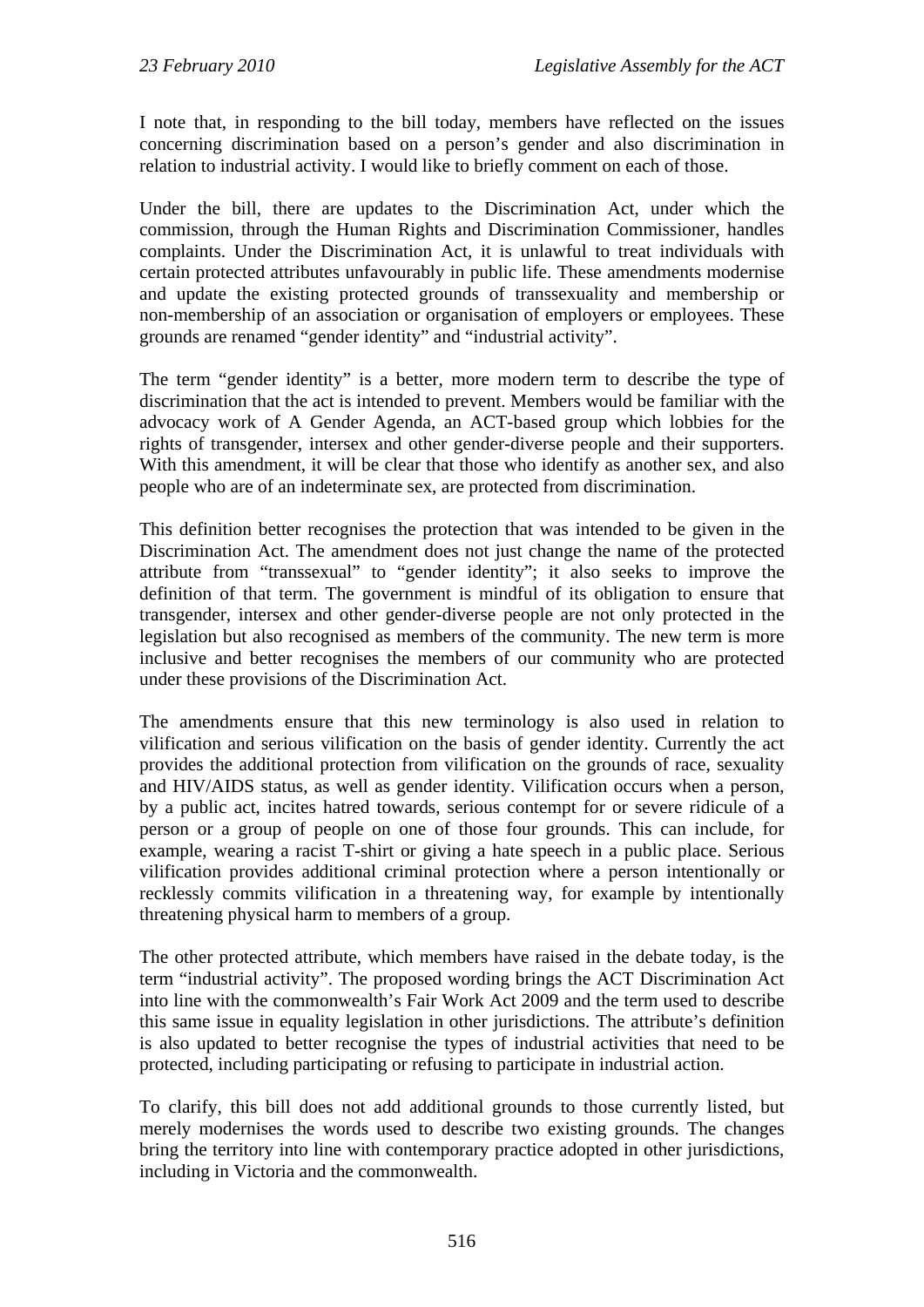I note the comments made by Mr Seselja in relation to the term "industrial activity". I think the opposition can be reassured that the definition is one which, if we are successful in this process today, will be consistent with the commonwealth's Fair Work Act and also with contemporary practice adopted in other jurisdictions. It is a term which has been recommended to us by the discrimination commissioner and we believe it is worthy of support.

I would like to thank members for their general support of the bill and I commend it to the Assembly.

Question resolved in the affirmative.

Bill agreed to in principle.

### **Detail stage**

Bill, by leave, taken as a whole.

**MR SESELJA** (Molonglo—Leader of the Opposition) (4.16), by leave: I move amendments Nos 1 and 2 circulated in my name together *[see schedule 1 at page 546]*.

I will not speak long on these amendments; I have set out in my speech in principle what the opposition's concern is. I note Mr Corbell's comments in closing. We believe the intent is good, but we do believe that there is a potential for it to be unwieldy and to have a different meaning from what has traditionally been meant by, essentially, freedom of association. Calling it "industrial activity", as opposed to the previous terminology not only changes it in name but also potentially changes it in substance. I am not sure whether that was the intent, but that is our fear. That is why I have moved these amendments, which would simply take out those definitions.

We believe that the government should have gone away and come up with a better one. I understand that is not going to be the wish of the Assembly today, but I move the amendments and I commend them to the Assembly.

**MR CORBELL** (Molonglo—Attorney-General, Minister for the Environment, Climate Change and Water, Minister for Energy and Minister for Police and Emergency Services) (4.18): As I have previously indicated, the government will not be supporting these amendments. The term "industrial activity" is commonly accepted, both in terms of commonwealth legislation and in terms of a number of other jurisdictions. It is considered to be a best-practice term; it is considered to properly encompass the grounds on which discrimination matters can be dealt with; and it is a modernisation of an existing ground, not a widening of that ground.

I note that in his speech Mr Seselja raised the concerns of employer groups. Employer groups here in the ACT should not be concerned by this change, firstly because of the fact that it is commonly accepted language in the other jurisdictions I have mentioned and secondly because it is purely a modernisation of an existing ground in relation to the consideration of discrimination matters rather than a widening of that ground.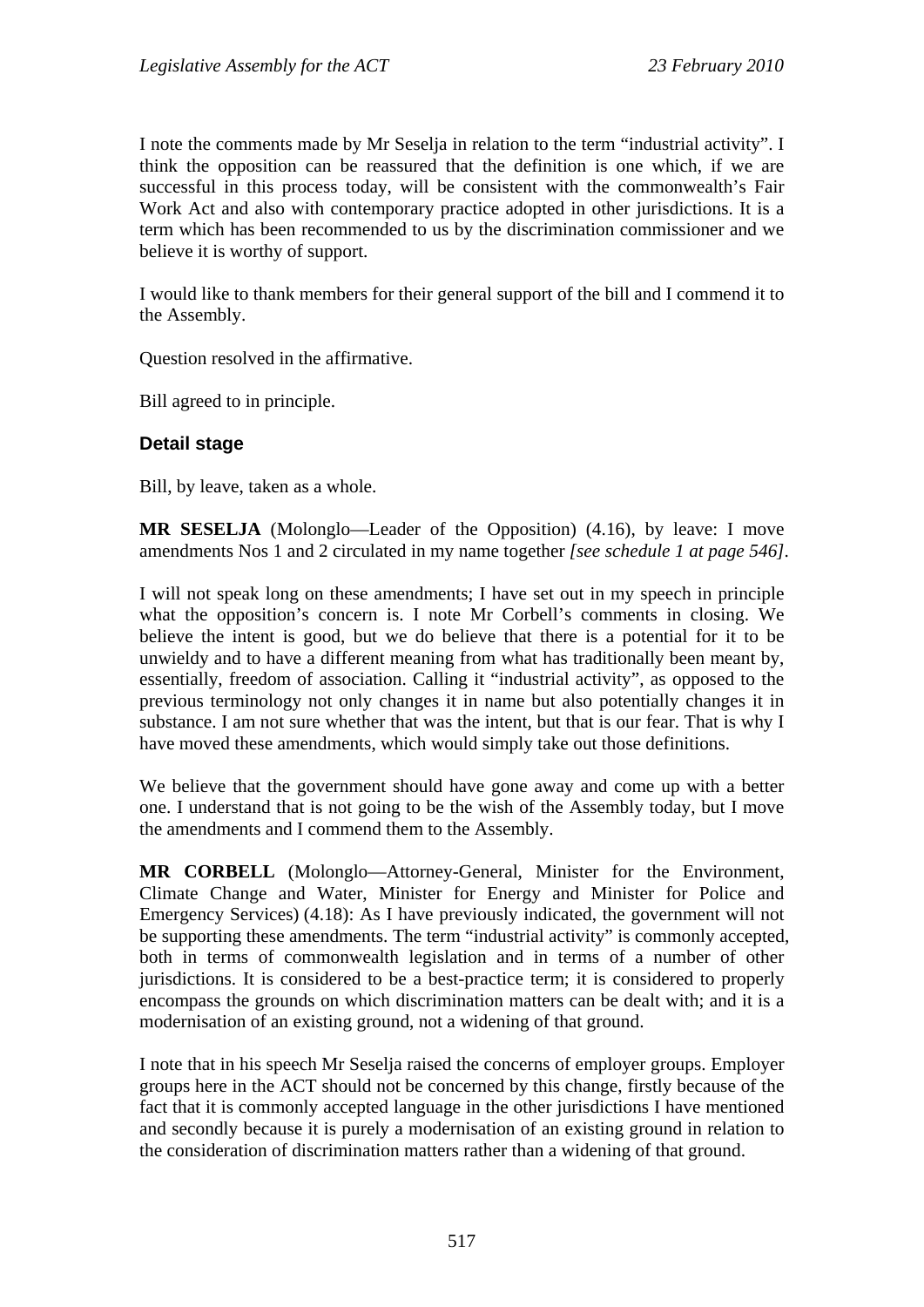In those circumstances, if the Fair Work Act, the Victorian discrimination act and other pieces of legislation around the country use this term—use it without difficulty and use it without any impact in terms of what we have previously understood this ground to be—I do not believe that employer groups here should harbour those worries.

The government will not be supporting the amendments.

**MR RATTENBURY** (Molonglo) (4.19): As I have flagged earlier, the Greens will not be supporting Mr Seselja's amendments. We believe that the inclusion of amendments in relation to "industrial activity" are amendments that have been identified by the Human Rights Commission and that reflect both commonwealth and Victorian legislation, so there is precedence and consistency there. We believe that it is important that discrimination in relation to both participation and non-participation in industrial activity should be outlawed; the government amendment does seek to achieve that, and we believe that it effectively achieves that in the way that it has been worded.

The last comment I want to make is that the amended definition proposed by the government moves beyond just the membership of an employee or an employer group and includes those things listed, such as participating in a lawful activity organised by an industry group. Again, I think that broadening of the definition and that clarification of what is involved and what cannot be discriminated against are a valuable addition as well. On that basis, we believe that the provision put in the bill by the government is an appropriate one.

Amendments negatived.

Bill, as a whole, agreed to.

Bill agreed to.

# **Surveyors Amendment Bill 2009**

Debate resumed from 10 December 2009, on motion by **Mr Barr**:

That this bill be agreed to in principle.

**MR SESELJA** (Molonglo—Leader of the Opposition) (4.21): The opposition will be supporting this bill.

The bill makes amendments to the Surveyors Act 2007, which provides the regulatory framework for surveying in the ACT. The act establishes the position of Chief Surveyor and sets out the functions of that position.

I note that, according to the bill's explanatory statement, this bill includes a number of amendments to address operational deficiencies and to better align the legislation with recent developments in New South Wales.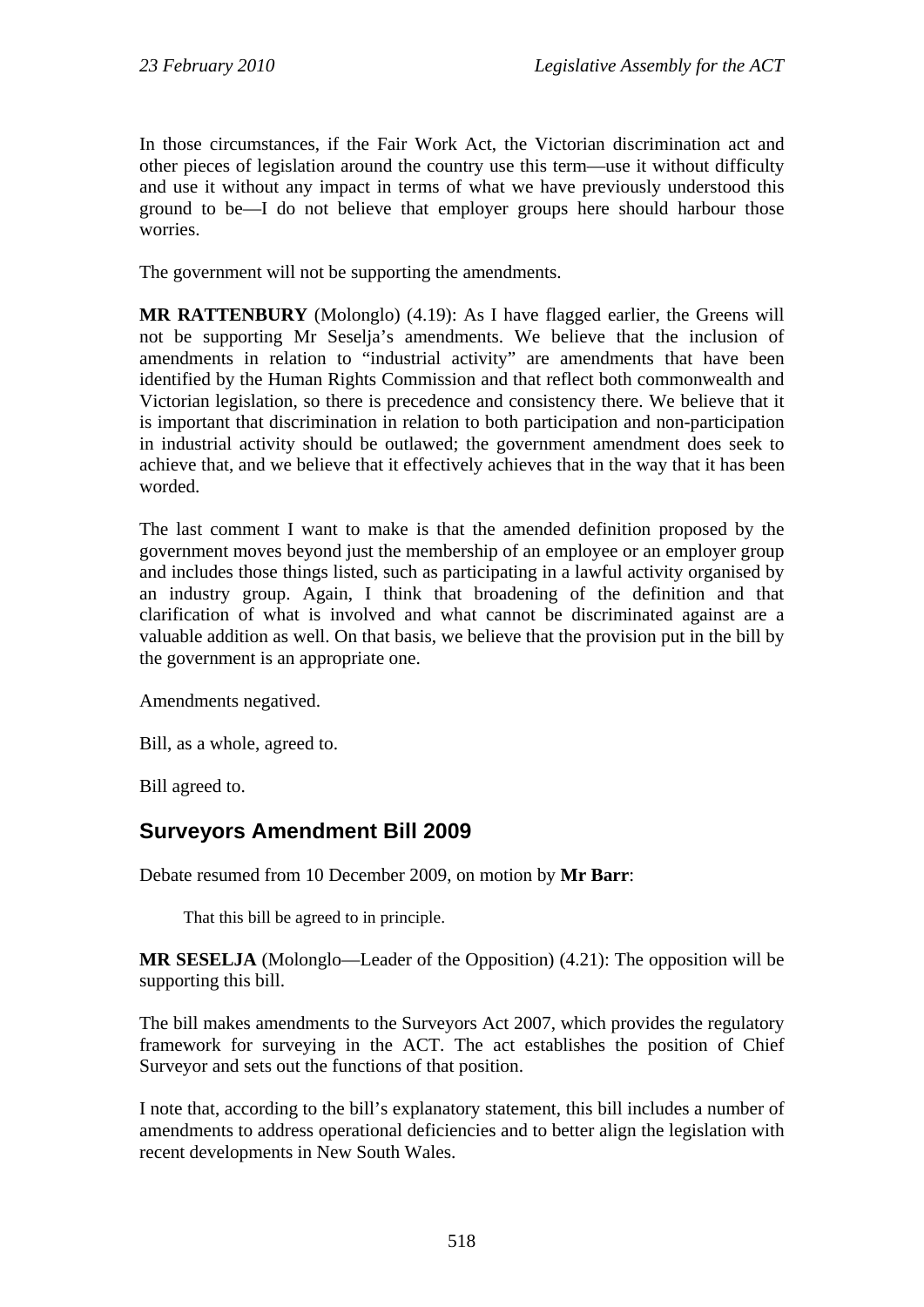The amendments include replacing the term "guideline" with "direction" in relation to continuing professional development, which is compulsory under the act. Surveyors require continuing professional development under the act to be registered in the ACT; this amendment clarifies legislation to make it clear that the Chief Surveyor can issue directions for continuing professional development.

The bill also aligns the registration renewals with New South Wales, allowing a joint registration fee to be charged. I note that, according to the ES, 80 per cent of surveyors in the ACT are also registered in New South Wales.

The bill will broaden the act to include all survey work performed by the surveyor under occupational discipline. This will include all work done on a site by the surveyor and not just work done on the boundaries of a property.

The bill will also change the title "Chief Surveyor" to "Surveyor-General". I note that this will require minor consequential amendments to the Districts Act 2002, the Electoral Act 1992, the Land Titles Act 1925 and the Legislation Act 2001, to accommodate the change of title.

The Canberra Liberals have consulted industry groups, including the HIA, the MBA and the surveyors, and we understand that there are no concerns regarding this bill. On that basis, and noting the sensible deregulation initiatives contained in this bill, we will support the bill in principle.

**Ms LE COUTEUR** (Molonglo) (4.23): The Greens will be supporting the Surveyors Amendment Bill today. This bill, as Mr Seselja and the minister, Mr Barr, have noted, is a largely administrative bill. It inserts continuing professional development as a mandatory requirement for surveyors' annual registration renewal. It allows surveyors who are registered in both New South Wales and the ACT to renew registration for both jurisdictions in one easy renewal. It inserts provisions so that, if a surveyor does not meet the registration renewal requirements, such as not paying or not doing professional development, their registration is suspended until they do so.

The scope of surveyors' work is being extended to allow for all of their professional work, including the broader measurement work that may be carried out as well as the usual boundary establishment work, which is obviously already covered in the act. This brings our act into line with the New South Wales one. The bill also replaces the title "Chief Surveyor" with "Surveyor-General", which brings us in line with other states.

I found out one really interesting thing as a result of the discussions on this. I found out that ACTPLA are, in fact, the centre of the universe. As far as surveying goes in the ACT, they have a GPS receiving station on top of them. Apparently, in the ACT now, all our surveying is done electronically, and the surveyors in the ACT are surveying the distance from wherever it is back to the base station on top of ACTPLA.

**Mr Seselja**: ACTPLA mean time, is it?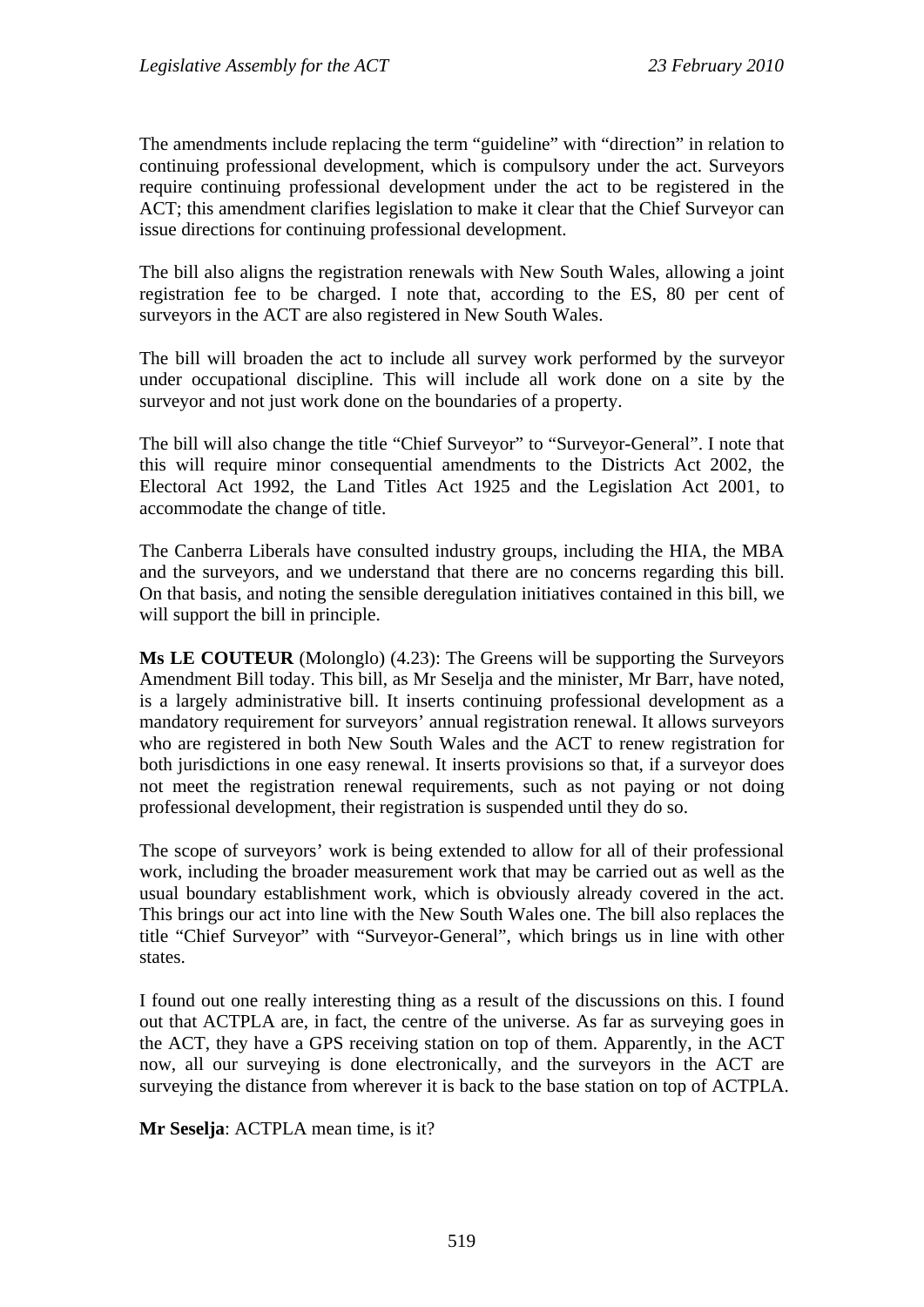**MS LE COUTEUR**: ACTPLA mean time. We used to have Greenwich; we have now got ACTPLA. Those little things that you see on pavements are no longer relevant, except as historical anomalies. I thought that was quite an exciting thing. I know that some people have wondered about ACTPLA being the centre of the universe, and it is good to know that in fact that is so.

On that note, let me say that the Greens will be supporting this bill.

**MR BARR**: (Molonglo—Minister for Education and Training, Minister for Planning, Minister for Tourism, Sport and Recreation and Minister for Gaming and Racing) (4.25), in reply: I thank the Liberal opposition and the Greens for their support. I do not think it was ever in any doubt that those who work at Dame Pattie Menzies House are at the centre of the universe.

As the collection of planning nerds who are gathered in the chamber today would appreciate, this is an important reform bill. It goes to streamline a number of elements of surveying within the territory. Although I imagine that it will not be the first item that is reported on tonight's news—the unanimous agreement of the Assembly probably guarantees that it will not be the first item reported on tonight's news—it is, nevertheless, an important piece of legislation.

I thank the opposing parties for their support in relation to this bill today. We look forward to ongoing improvement in relation to surveying in the territory as a result of the passage of this important legislation.

Question resolved in the affirmative.

Bill agreed to in principle.

Leave granted to dispense with the detail stage.

Bill agreed to.

# **Education Amendment Bill 2010**

Debate resumed from 11 February 2010, on motion by **Mr Barr**:

That this bill be agreed to in principle.

**MR DOSZPOT** (Brindabella) (4.27): Again I rise in this place to debate the Education Amendment Bill 2010. Members will note that the opposition have some amendments to be moved. This bill is approaching something akin to a record for the number of times we have debated or tried to debate, or initiate debate, on aspects of this education bill and the impact on our ACT school principals. Today, however, in contrast to other times, I believe we will finally come to a satisfactory resolution for our students, parents, educators and the whole school community.

As I have said in past debates, this is a bill that the government and the opposition fundamentally agree upon. We both agree that these changes to the Education Act will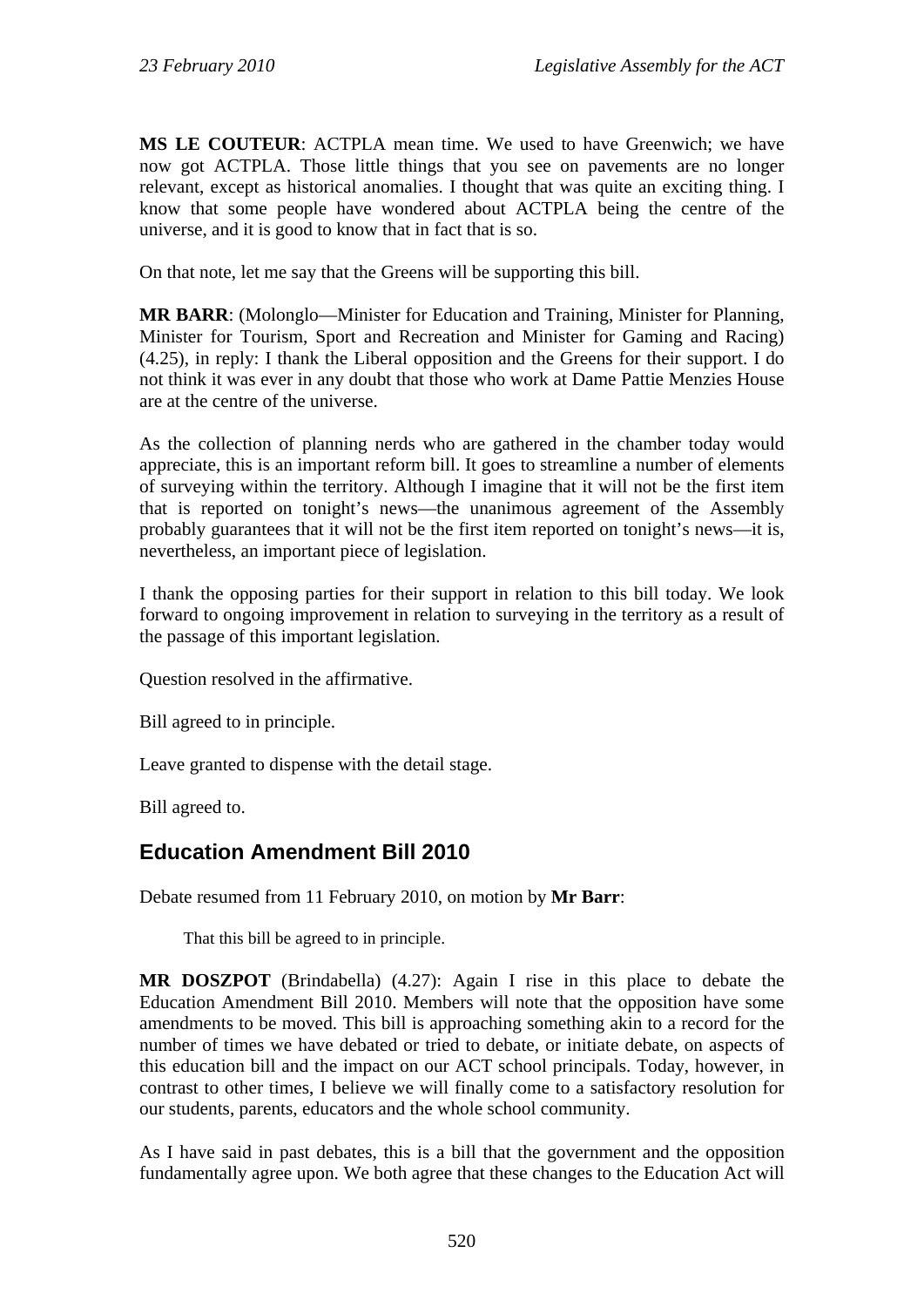empower principals to be able to better address what they think is necessary in their own schools. As I committed to in this place during the last sitting week, I have sought meetings with both our Greens colleagues and the minister for education, and I am pleased to say that both meetings were indeed fruitful.

I think I can say that while Ms Hunter and the Greens do not necessarily agree on the bill before us today, nor with my amendments, they do have a better understanding now of my reasons for sticking to my guns and supporting our principals in all ACT schools. The minister was also amenable to finding a way through the impasse that we faced. I believe that we can both be satisfied that this outcome is a step in the right direction for ACT education.

Through discussions held yesterday, we have found a way through the stalemate. My amendments to follow reflect the willingness of Mr Barr to come to a compromise, that compromise being an increase to the maximum number of days that principals in ACT government and Catholic schools can suspend a student of their own accord without departmental approval, from the current five days to a maximum of up to 15 days. Again, the passage of this legislation does not mean that students will be suspended for the maximum length of time. Indeed, this autonomy will enable the principals to make a decision based on the best available local knowledge and the factors that need to be taken into account to best address their specific situation.

I believe this bill and the amendments will also go a long way towards addressing the growing number of complaints from parents who are frustrated with the problems their children are experiencing in our schools, answer the call for support of the teachers and students who currently have to put up with continued disruptions in the classroom and assist those who want to learn to be also given consideration. This bill, along with its amendments, will also be a step in the right direction for better management of disruptive students and assist frustrated educators who currently are faced at times with conflicting targets.

I also look forward to hearing more over the coming months about the results of the recently introduced pilot suspension program. It would appear that this program does address the needs of a suspended student and the school community in terms of a re-entry program. It is an initiative that we also have been advocating. This program does seem, on the face of it, to address concerns raised by stakeholders. I look forward to presenting our amendments at the appropriate time.

**MS HUNTER** (Ginninderra—Parliamentary Convenor, ACT Greens) (4.30): Today we have the Labor Party and the Liberals joining together to rush through a change in legislation while the suspension support team pilot scheme is being conducted, the earn or learn legislation is untried and the ACT parents and citizens are calling on us to not make any changes to the current legislation. In fact, we saw the Victorian government introduce just last July a change to the length of suspension that a principal could give. That was to change it from 10 days to five days.

Now with Mr Doszpot's amendment that he will be putting forward, in the ACT we will have suspensions of up to three weeks without an independent check to protect the rights of a child, as the Human Rights Act sets down. How is a student to make up for that amount of time away from studies? What arrangements can carers or parents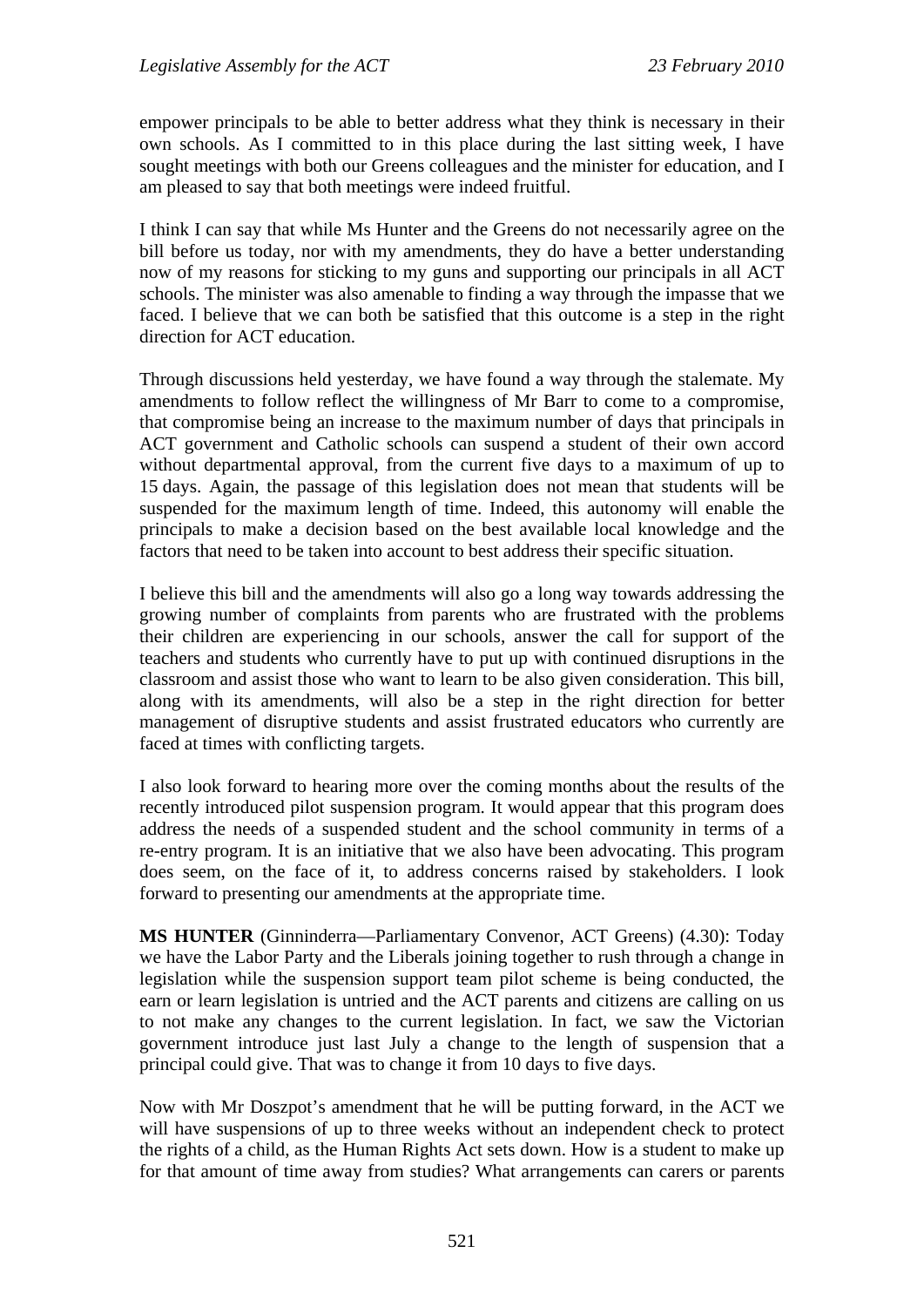make for such a long time to support the student? What is the potential for that student to fall out of the system and not reintegrate back into school?

We made it clear when this issue was debated in October last year that the needs of the student suspended, as well as the students, teachers and school staff remaining at the school, should be adequately addressed. I have recently received a briefing on the proposed suspension support team pilot. This pilot seems to be a very good step in the right direction in addressing issues that surround student suspensions, including reintegration back into the school.

The Greens support the approach taken by the ACT government to introduce the suspension support team pilot. Suspension is a major issue and necessary at times to ensure a safe learning and teaching environment. What we do not support is the "cart before the horse" approach through this amendment. We really want this pilot to go ahead first before there is a change to the number of days that students can be suspended by a principal.

This amendment also needs to be looked at in the context of the introduction in November last year of the earn or learn legislation. There is concern from a number of quarters that earn or learn will have a major impact on school attendance, as schools try to cope with extra students who may be resistant to engaging in school. Mr Barr has acknowledged this when, on presenting this amendment in the Assembly, he said that the suspension support team pilot will also assist in our implementation of the earn or learn legislation.

Mr Barr appears to be most anxious to push the increased suspension through because it is an ALP election commitment. He said this in the opening remarks of his presentation speech. He also stated in his speech that it is because parents want it and so do principals. Why is it, Mr Barr, that parents have approached us? Some have written to the local newspaper saying this is not what they want. The Principals Association advised my office that this was "not a big ticket item for them".

The ACT parents and citizens council has urged the government and the Liberal opposition to rethink their pursuit of giving principals extra powers to suspend students, saying that the simplistic approach to a complex situation totally misses the point on student behaviour and school harmony. Like the ACT Greens, the P&C welcomed the new student suspension team pilot, but the P&C want to see if it works rather than changing the legislation now.

Elizabeth Singer, the president of the P&C, went on to say in her press release that parents—bear in mind these are the ones that Mr Barr is saying want longer suspensions—"have expressed their desire in having a second person in the Department of Education and Training to review a student's suspension before suspensions of greater than five days are imposed".

This is not about the ACT Greens not wanting to give greater power to the school principals to suspend students or questioning the ability of principals to make the correct decisions in relation to suspensions. Our concern is the proposed extended length of time the student is out of the school system, what happens to the student in that extended length of time, how the school, the suspended student and fellow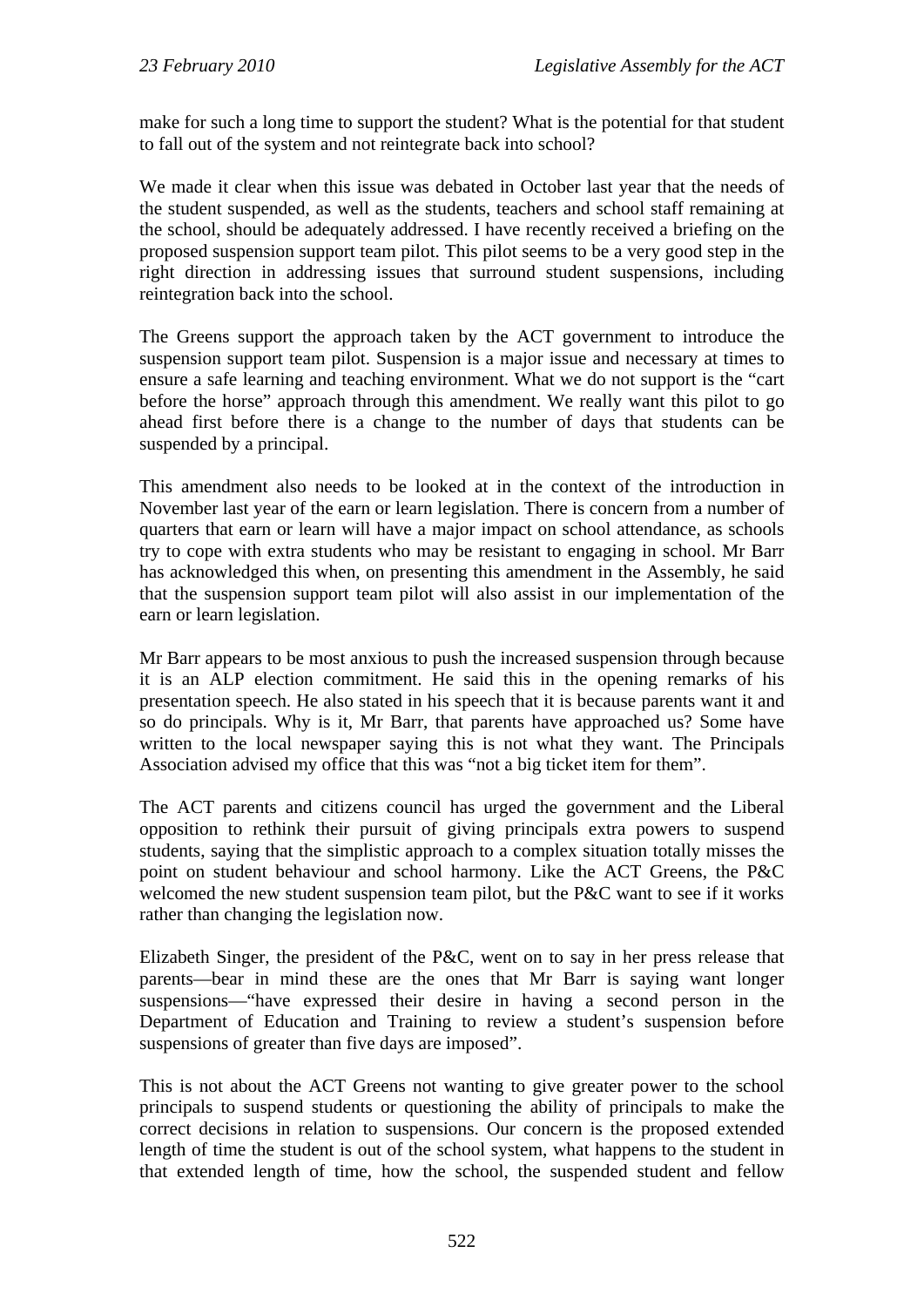students manage the reintegration and the fact that there is already a mechanism in place if a student has to be suspended for longer than five days.

As I said, we support the introduction of the suspension support pilot as a means of trying to address the issues confronting the students, parents or guardians and the schools during a suspension. This is a major shift in approach and how effective it will be in getting all parties to become involved will only be assessed over time. To link it with another major shift by extending suspension times when, as I said, there is already a mechanism in place if this is necessary is really not good enough—just because it is an election commitment.

In the coming 12 months, the pilot will not solve all the problems with suspensions. It is confined to the north side and our advice from the department is it will only cover about 25 per cent of students suspended. We know any new system has to be trialled and start somewhere, but potentially we will have 75 per cent of students suspended without the level of support offered by the pilot. If this amendment is passed, they could be away from school a lot longer. We see it as vital therefore that, while this pilot progresses, any positive outcomes or learnings are shared with those schools and colleges who are not part of the pilot. If we are going to improve our education system and have better processes around handling these issues, we need to work across all schools in the coming 12 months and not wait until the evaluation is completed.

In debating this issue last time I used an opinion piece from Professor Alison Elliott, research director of early childhood education at the Australian Council for Educational Research, where she said, among other things, that suspended students are the least likely to have the personal or family capacity to help themselves out of their difficulties. They need school and adult support. Even with the suspension support team pilot, in the ACT we are leaving possibly 75 per cent of our suspended students in this situation.

There is another issue that needs to be considered, and that is, the number of suspensions being handed out by schools in the ACT. Statistics on suspensions do not support the perception that our schools lack discipline or are unsafe environments. In answer to a question on notice in December last year, Mr Barr advised that in the primary school sector in 2009 the average duration of suspension was 1.63 days, in the high school sector it was 1.76 days and it was the same in the college sector hardly a need for a 10 or, as we will see today, 15-day suspension or, as Mr Doszpot was arguing up until today, a 20-day suspension.

Mr Barr also advised that suspensions in the primary school sector represented 1.03 per cent of the student population, 4.69 per cent of the high school sector and 1.26 of the college sector—hardly big numbers when spread across our school system, hardly warranting lengthy suspensions which in most cases will only further isolate those students and make re-engagement with school more difficult.

In addition, in a briefing from the Department of Education and Training on this issue—and I would like to take this opportunity to thank Mr Barr and his officials for that briefing—we were advised that in the past 12 months only five applications for suspensions beyond five days had been submitted and two of these were rejected.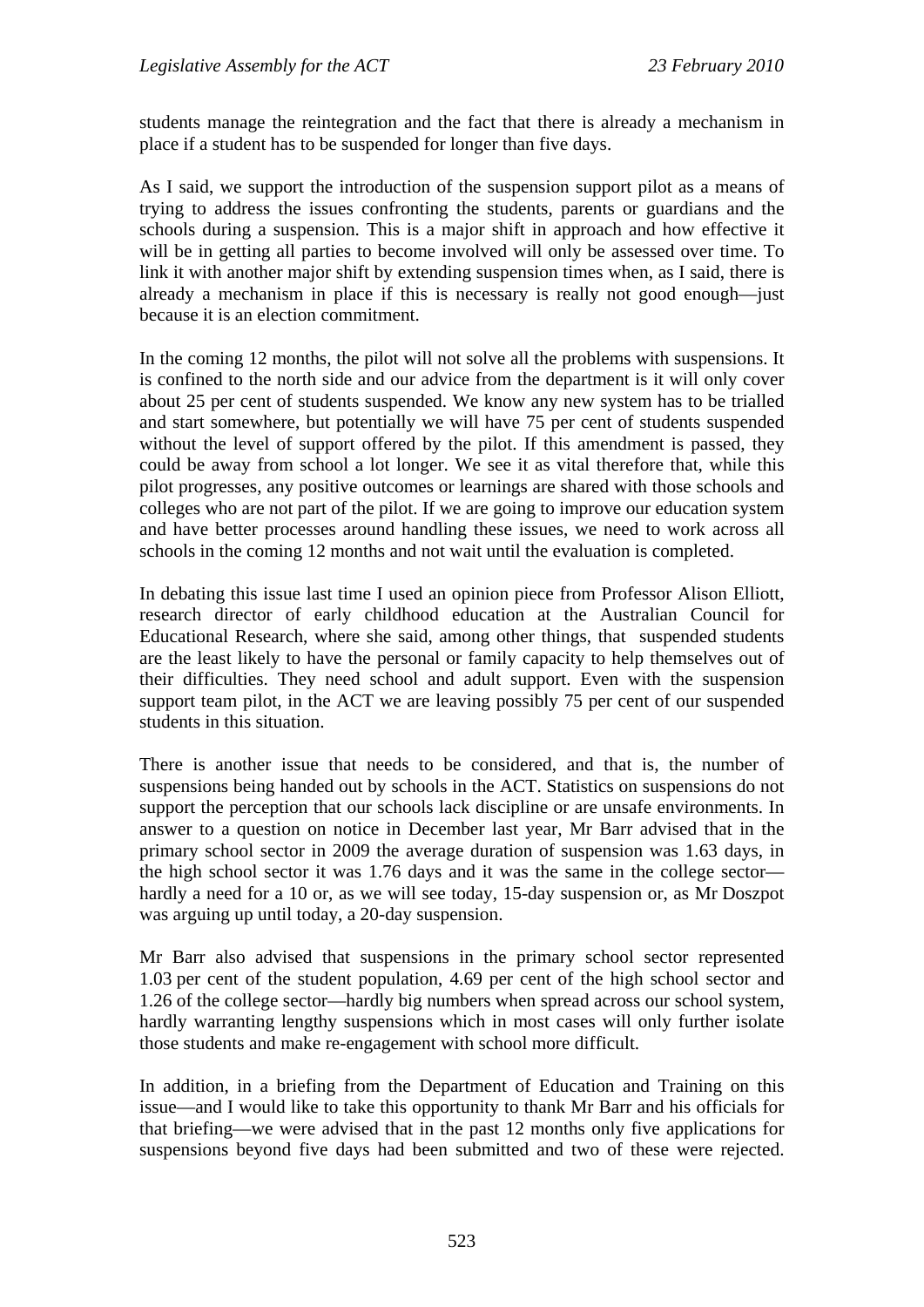Looking at those figures, you have to wonder why we are seeking to go beyond five days to 15 days. But, that's right; it is an ALP election commitment.

Research by the University of Melbourne of 4,000 year 7 and 9 students in Victoria and Washington State in the US has shown, and I have quoted from this before, that suspension increases the risk of academic problems, school disengagement and dropout, participation in crime and delinquency and alcohol and drug use. In regard to those being suspended, students from socially and economically disadvantaged backgrounds are over-represented in national statistics of suspended students and Indigenous students are more likely to be excluded from school than students from other cultures. I pick up on someone who texted in to Ross Solly's program this morning, the parent of a child with autism who was concerned about those with autism spectrum disorder or ADHD.

I again raise the issue of the impact suspensions have in the case of children in care. It is hard enough on those families with a stable environment at home, but working through the issues around suspension with children in care is very hard in a lot of cases. We are short of foster and kinship carers in the ACT and many are in full-time or part-time work and have difficulty in getting the time to cope with supervising a student during a suspension.

We are concerned with the impact this change will have on children identified as at risk by care and protection. This is one of the most vulnerable and underachieving groups of all children and any chance they have to build a sound future hinges around good educational outcomes. Long periods away from school will impact on future employment prospects and, potentially, physical and mental health.

The argument from the Liberals has been that we should just fall in line with other jurisdictions and let principals do their job. The ACT Greens are not saying we do not trust principals to do their job at all. The principals do a great job and we understand they need to suspend students from time to time. Mr Barr's statistics on suspensions show that principals obviously do a great job in handling most situations in schools and only have to suspend a small percentage of students. They do an even better job in relation to long-term suspensions, with only three cases in the last 12 months where suspension beyond five days was warranted.

Mr Barr himself noted in the debate on this issue last year that it is worth noting that there has not been an increase in bullying and violence in our schools. Between July 2007 and March 2009 there has been a general downward trend in the number of critical incidents. So why, if the election promise centred around making schools safer, is a longer suspension period necessary? I believe it is far more sensible to run the 12-month suspension support pilot first and look at the outcomes before any consideration is given to the proposed amendment.

The ACT Greens say again that the principals have the option to suspend for longer than five days under section  $36(2)(a)$  of the Education Act. We understand that in some cases there is a need to suspend students for a range of reasons and the processes are in place to do this. Indeed, if the suspension has to be extended beyond five days, there are processes in place under section 36 of the Education Act to enable principals to do so. I quote from this part of the act: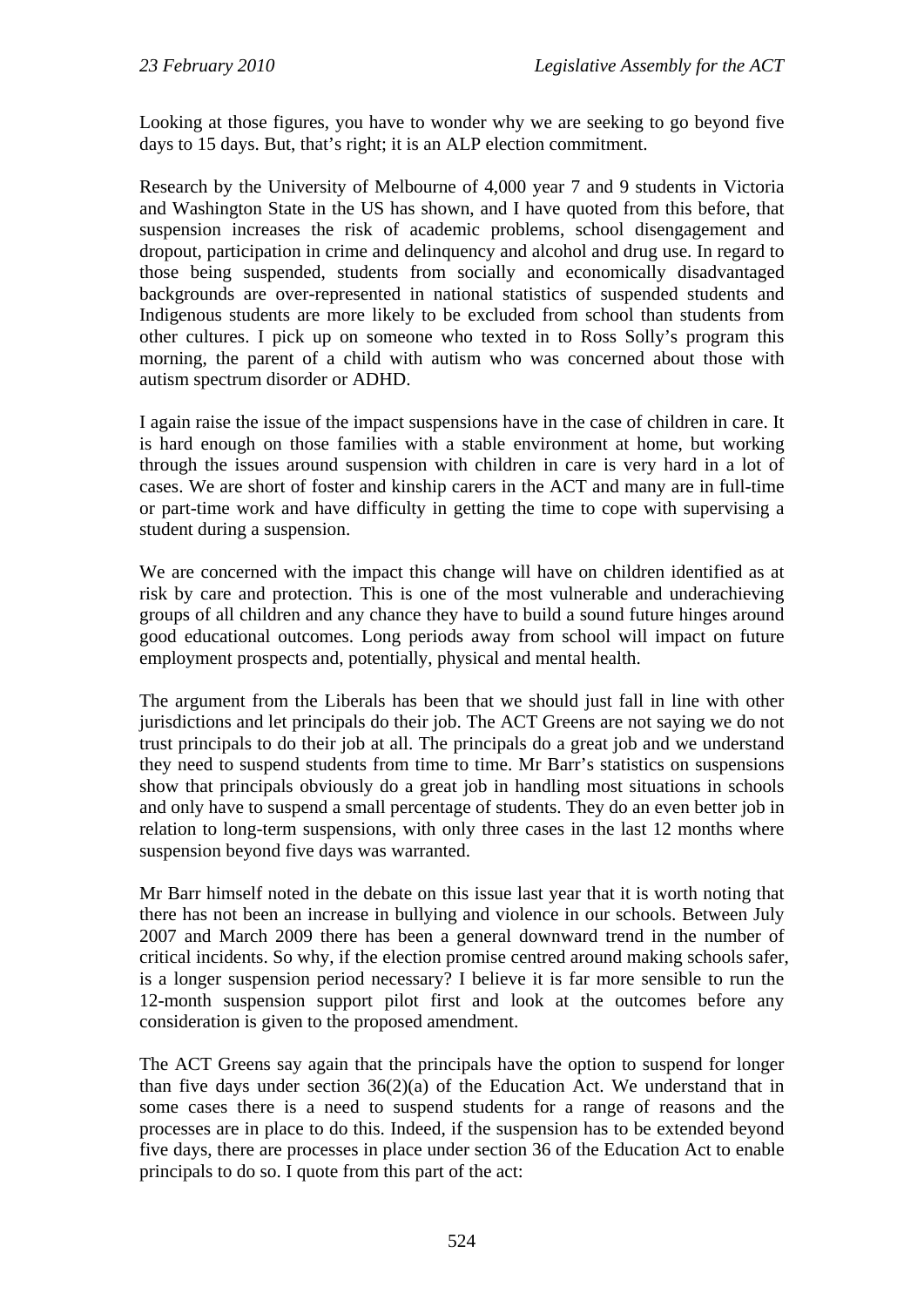The principal may recommend to the chief executive that the chief executive—

(a) suspend the student from the school for a stated period of not longer than 20 days—

This is the independent check that provides proper external oversight. When these amendments were proposed last year, the best outcome for the child was the concern raised in the scrutiny support. The concern centred on the right of the child to the protection needed by the child because of being a child under section 11(2) of the Human Rights Act.

The committee has again this week drawn part of the Human Rights Act to the attention of the Assembly. A 10, 15 or 20-day suspension may be the easy option but not necessarily the best option for the student without the checks and balances option provided by the current legislation. The Liberals say, "Follow the other states." Perhaps the other states are following us if you note that the Victorian government, as I said earlier in my speech, reduced the time that students can be suspended from 10 to five consecutive days and reduced the maximum number of yearly suspensions from 20 to 15 days per student.

It is worth noting that in relation to a very detailed section on suspensions in their Education Act terms like "students should only be excluded from school when all other measures have failed" and "if a student is suspended it should be for the shortest time necessary" are used, all appearing to be fair and ensuring the interests of the student are considered.

We have made the point through this process that pursuing the reintegration of students into school, the use of restorative justice practices, in-school suspensions and involvement of families are better ways of tackling this issue than seeking to further isolate the students by long suspensions. If you take these 15 days into account, it is three school weeks, which is about a third of a school term.

The Greens are not prepared to support the amendments that will be put forward by Mr Doszpot today. The only difference this year is the student support team pilot. It is a good thing and it is something we see as part of a proper suspension process. Let us see how it works and, if successful, see how it can be rolled out to accommodate the remaining 75 per cent of students. Then let us look at any changes in legislation needed to accommodate the program long term. To trial this innovative approach to suspended students at the same time as taking away external scrutiny of suspensions longer than five days and the earn or learn changes is attempting to put too many untried systems in place at once. We favour trialling and evaluating the pilot before potential changes to the legislation. This also ensures that the ACT continues to be an innovator in the area of education.

These changes are essentially about the ACT government's election commitment when we already have a system in place to address the issues of suspension that is proving successful and may well be even more effective, by the minister's own admission. Just to reiterate, the ACT Greens will be maintaining our stance that the current legislation is adequate, particularly, as I have said, with the introduction of the student suspension team pilot. We see that it is incredibly important to look at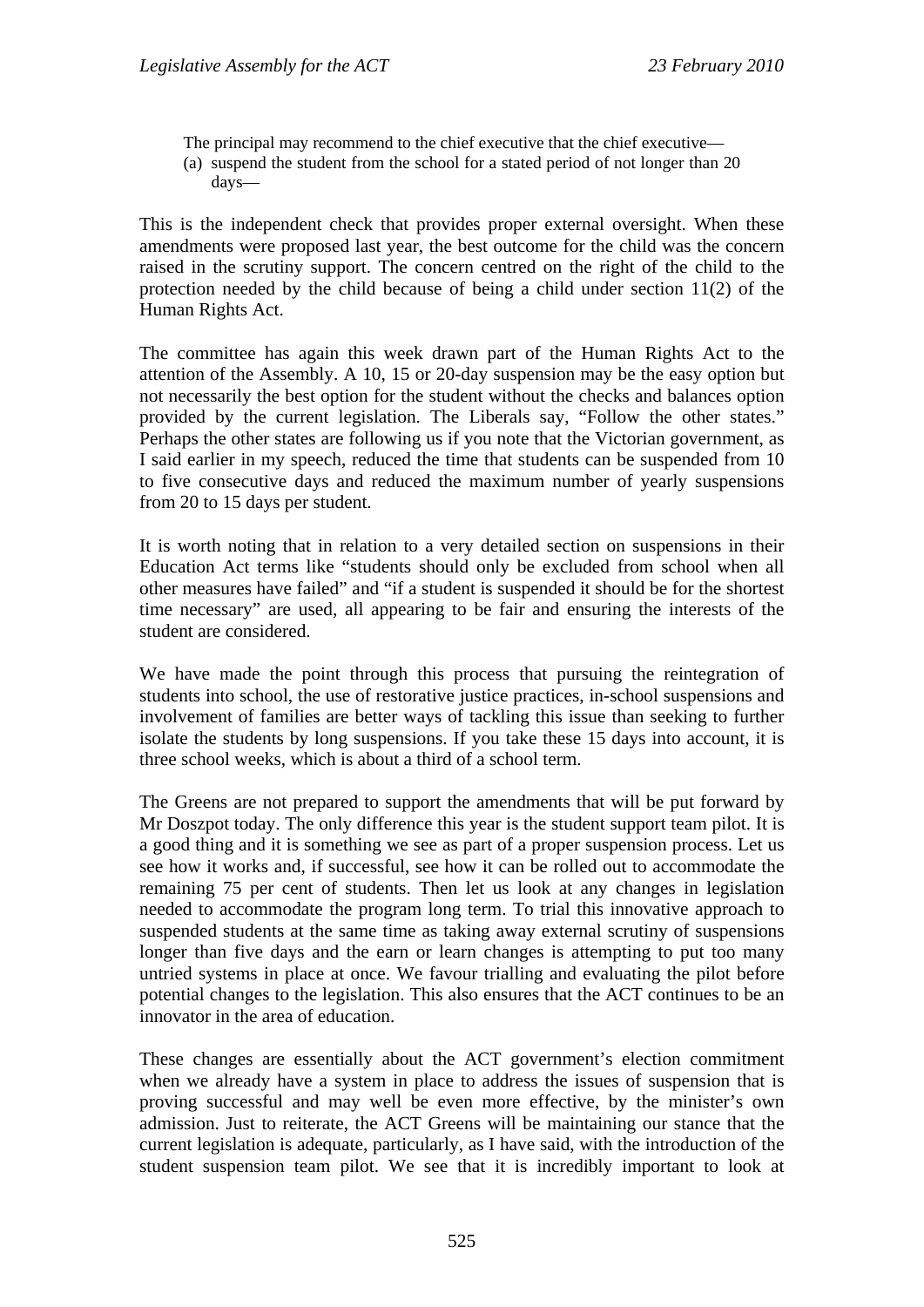effective ways to ensure that our schools remain places that are safe and that are rich learning environments for all students. We see that as an incredibly important thing. Just suspending a student without putting in the supports, without working with the family and without addressing the actual issues will just end up being a revolving door of suspensions. I will be keeping a very close eye on the number of suspensions from our schools, which really are too high when you compare the number of suspensions in other jurisdictions.

It should also be noted that the vast majority of suspensions are for one or two days. Most of them are for one day and most of those students never go back to get another suspension. There is a very small group that are suspended more than twice and a smaller group who are suspended for up to five days or more than five days. I really think we are putting the cart before the horse. I believe that we should be going through with this trial, properly evaluating it and sharing those learnings with other schools so that we can do the best by teachers, by school staff and by all students in our schools.

**MR SESELJA** (Molonglo—Leader of the Opposition) (4.47): There is a bit of protesting too much by the Greens when they say that it is not that they do not trust principals and that is why they believe principals should be limited to five days in terms of suspensions. I see no other way of reading it. Clearly they are not opposed to longer suspensions in theory, because that ability is there at the moment. So the only change by expanding this particular contentious clause for the Greens is to give the principals that ability without having to seek permission from the department. That is the change. So you can say that it is not because you do not trust principals. But there must be a bit of not trusting principals to not be supporting any change here.

**Mr Rattenbury**: Come on, Zed. You are just embarrassing yourself here.

**MR SESELJA**: Mr Rattenbury, who has had a bad day, is interjecting. He interjects because—

**Mr Rattenbury**: I am having fun today—don't you worry.

**MR SESELJA**: Sorry, what was that? You are having a fun day—good. He interjects and says, "Well, you must not have been listening." But I listened very carefully, and Ms Hunter said on a number of occasions, "No, it is really not because we don't trust principals." But what else could it be? If it is simply about that there should not be longer suspensions—there can be longer suspensions now; that ability is there. What this does is simply allow principals to have the flexibility, and it says we do trust principals to deal with these issues.

We are not expecting, nor would we hope, that there would be a flood of suspensions as a result of this change. We would hope that the rate of suspensions does not change. But what we would hope also is that where necessary, where principals deem it necessary and they believe they need to act quickly, they should be able to do that, and they should not have to go through the process that they have to at the moment, because we give them the authority to manage their school and to act in the best interests of all students.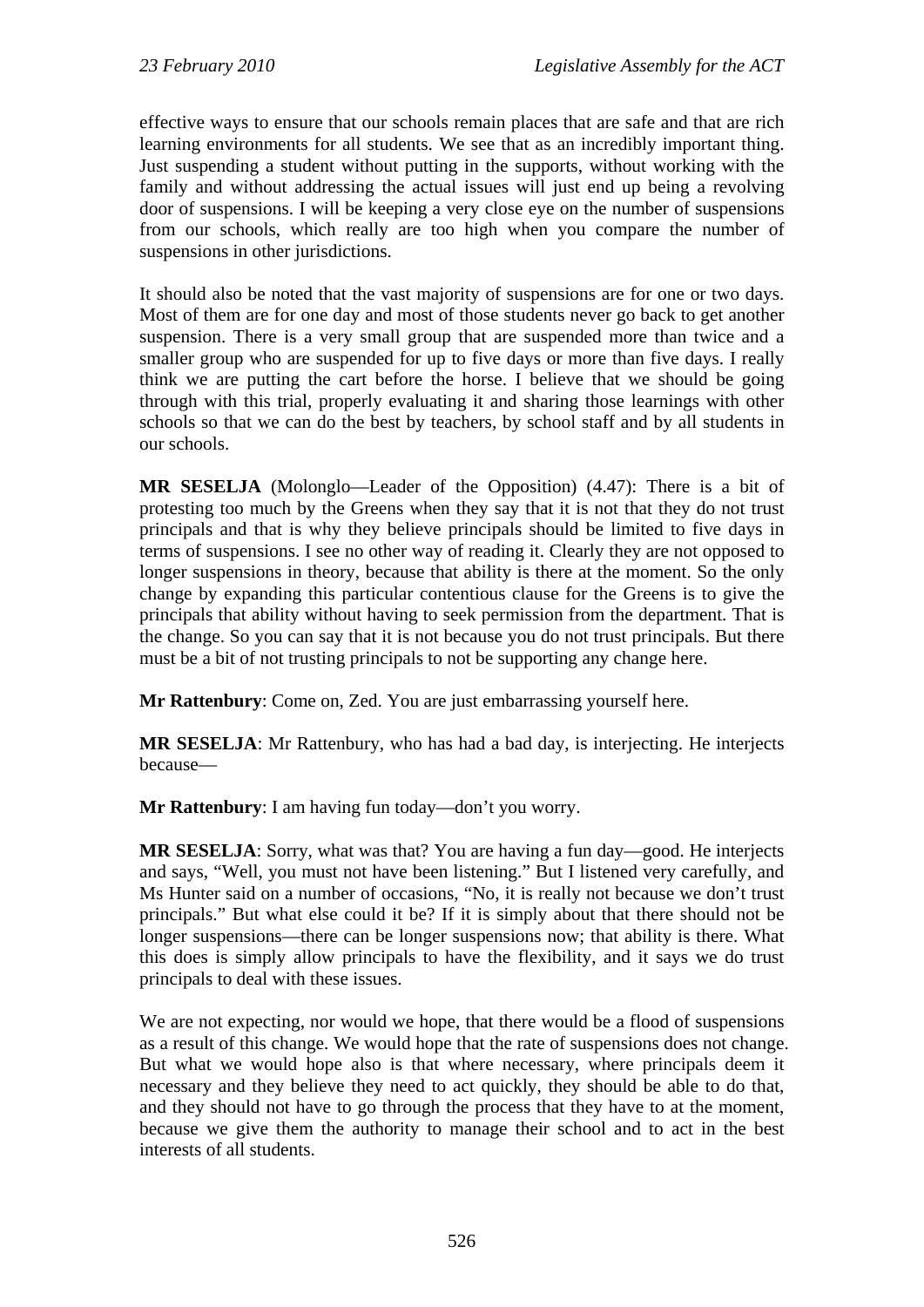Ms Hunter put forward a number of statistics, none of which I believe proves the case put by the Greens for the "do nothing" option in this case. The average of 1.76 days in high school does not actually go to whether or not principals have felt that they are able to take the action that they need to in certain circumstances. We are not talking about many circumstances; we are talking about a small number of circumstances, and we are talking about disruptive children.

We also heard Ms Hunter say that 4.69 per cent of high school students get suspended. That is not insignificant, unfortunately. That is higher than I think any of us would want to see. We know that, if you have five per cent who are disruptive, that can be seriously disruptive for a lot of people, for a lot of other students. The question then becomes: are we serious about dealing with disruptive students? This is one tool. Is it the be-all and end-all? No. And no-one in this place has ever argued that somehow suspension powers in and of themselves are going to be enough to deal with the complex issues that are dealt with by teachers on a day-to-day basis. But they are one part of the equation.

The question in whether to change this particular provision is: do you trust principals? Do you trust them to be able to make some of these decisions? We say yes. That is our position. That is the position of the Canberra Liberals, that we trust them. We believe we can trust them as much as New South Wales principals are trusted. But what we are going to get to today with the compromise is a significant step forward for principals in the ACT, for our education system.

We do not in any way pretend that this is the most important thing or indeed that this is the be-all and end-all. Mr Doszpot has long argued that there are other measures: counselling—we note the pilot program—looking at other ways of addressing these issues, getting to these kids early and hopefully turning them around so that they do not end up in juvenile justice, so they do not end up in our prison system later on. But that does sometimes require tough decisions and it does require decisions made not just in the best interests of those students but, of course, in the best interests of the school communities. We make no apology for arguing in favour of that.

I commend Mr Doszpot for his approach on this. There were people in the community who wanted stronger powers for principals who would have said: "Well, just accept 10 days. Accept 10 days, because you're not going to get anything else." I think Mr Doszpot made the right decision to say: "No. If we are going to change it, we should go for a substantial change." Whilst he argued very strongly for parity with New South Wales, I think where we are going to end up today, with 15 days, is a significant step forward. It may be that it works very well, and it may be that Mr Doszpot's legislation, which no doubt will sit there, does not have to come back. Maybe it will have to come back. That is something that we will look at over the next couple of years. But I commend Mr Doszpot, and I am pleased that a compromise was able to be reached.

But I do not accept the "don't change anything, do nothing" option. I think the only way you can argue in favour of that is if at some level you believe principals are going to abuse this; if you believe that at some level principals are likely to start suspending kids when they should not be suspending kids. And I do not believe that is the case.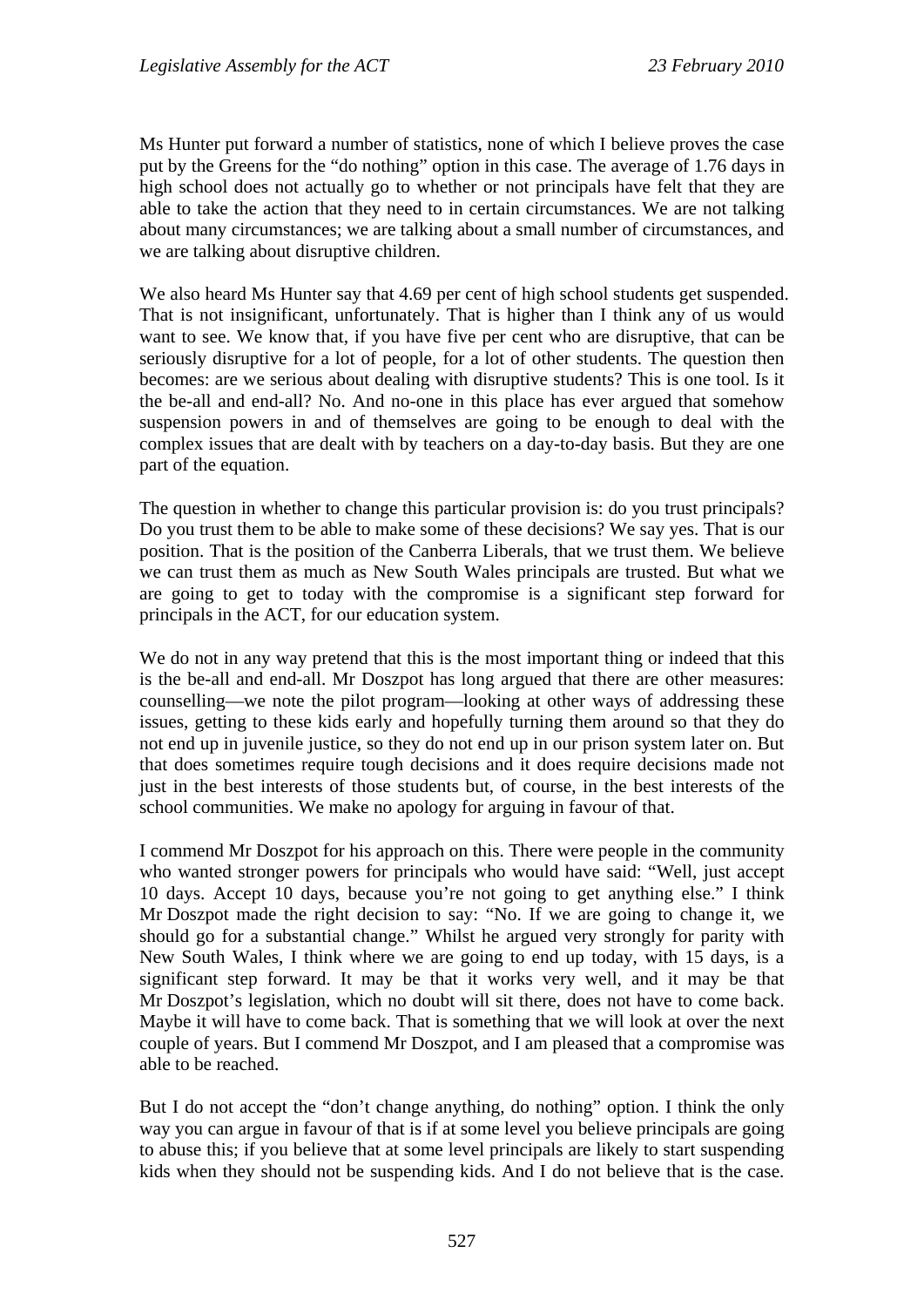We have great confidence in our school principals here in the ACT. We have confidence in our principals in the government sector; we have confidence in our principals in the Catholic and independent sector. Indeed, the independent sector principals already have some of these powers, so, once again, it is saying, "Well, independents might be able to be trusted, but not the Catholics and not the government school principals." We were setting it up differently. We argued for parity. But I do not accept the argument that has been put. There has been no coherent argument as to how this will be bad for students, how this will be bad for schools. We believe it is a step forward.

I reiterate what Mr Doszpot has been arguing very strongly—that this will be simply one part of the overall equation, but a necessary part, an important part and one that should not be overlooked. We cannot overlook the fact that principals are well placed to make these decisions, that principals should be empowered to look after their school communities. We also believe that they will not abuse these powers. We do not expect that they will abuse them. We believe that they will act prudently and only use these enhanced powers where it is absolutely necessary.

I commend the bill and I commend the resolution that has been reached between the Labor Party and the Liberal Party on this issue.

**MR BARR** (Molonglo—Minister for Education and Training, Minister for Planning, Minister for Tourism, Sport and Recreation and Minister for Gaming and Racing) (4.55), in reply: I thank members for their contribution to the debate. We certainly have, as Mr Doszpot indicated, debated this quite extensively in this chamber and it is a good thing that there is such interest in this issue and that the various points of view in this debate have been put forward passionately. It is important to be able to air these issues in a democracy.

I would like to spend a little bit of time responding to some of the issues that Ms Hunter raised, most particularly to begin by acknowledging the support of the Greens party, and indeed of the Liberals, for the suspension support pilot that is in place in the Melba cluster of schools. But I think I need to take this opportunity to stress that that is but one of many approaches and supports that are in place across our education system.

The support programs and alternative education settings that are available to assist in complex student management issues are extensive in the ACT system, through the complex needs team, through the youth education support and the families in schools together team. The ACT government has made a number of strategic investments in recent years in support of pastoral care coordinators in our public high schools— \$17.4 million to provide a pastoral care coordinator for each ACT public high school. There is a complement of 45 full-time school counsellors in schools. We have established achievement centres at Canberra high school, Campbell high and Wanniassa for years 7 and 8 students who are at risk of disengaging. There are similar programs in place for years 9 and 10 students at colleges in the north, central and south parts of the city.

The families and schools together, FAST, team support families in ACT public schools who are at risk of disengaging. One that you would be familiar with, Madam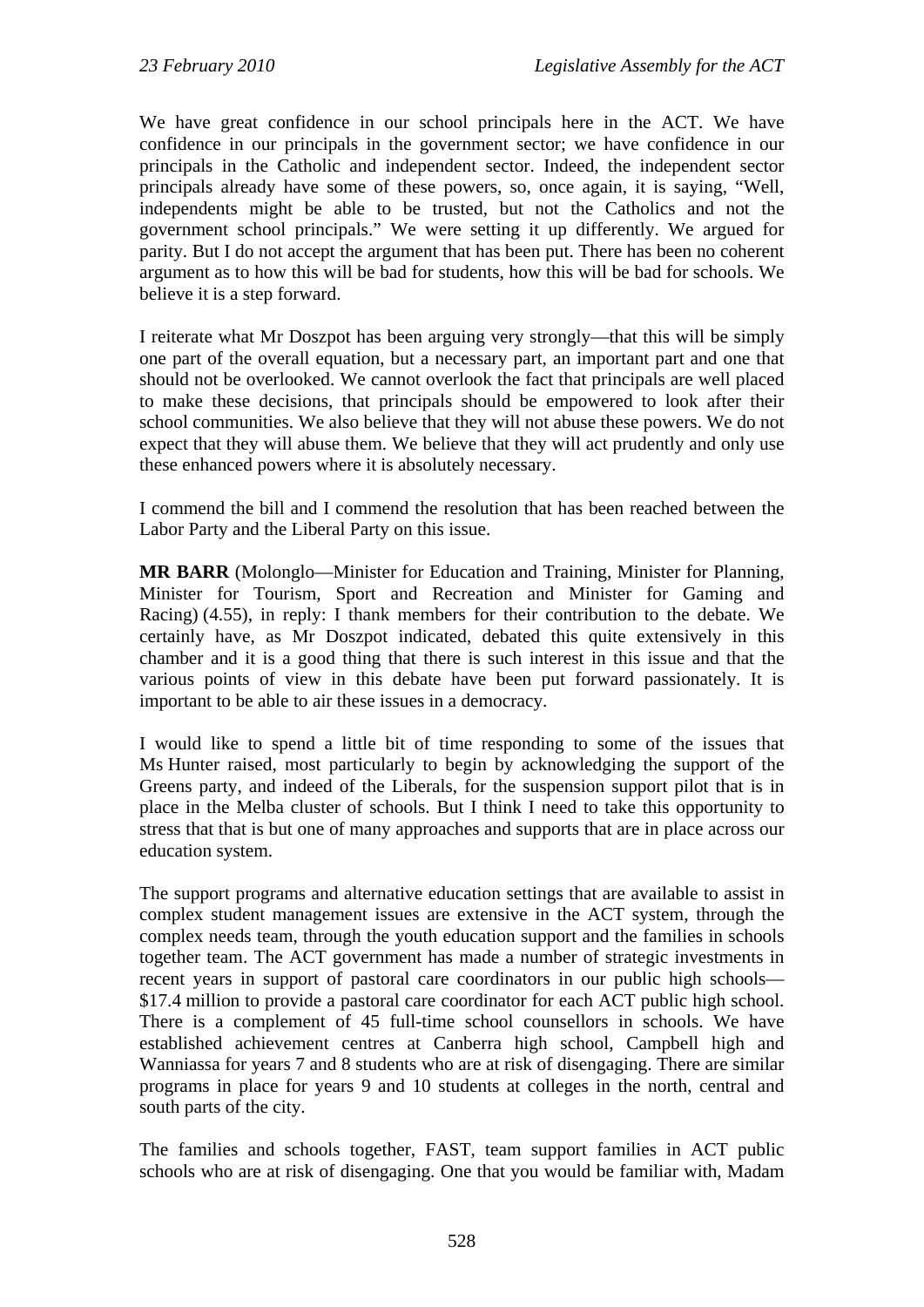Deputy Speaker, the students participating in community enterprises, SPICE, program, is another that is available that provides a structured work placement for students at risk of dropping out before year 10. As I mentioned, the Connect 10 programs at Lake Tuggeranong, Dickson and Lake Ginninderra, as well as at the CIT, provide a range of flexible learning options. So there is considerable support provided across a range of programs.

This year we have added in the suspension support team and, if that particular pilot proves to be successful, it is the government's intention to expand that program across all schools in the territory. We will, of course, share learning with other schools and with the Catholic and independent sectors as well. There is very strong support, I believe, across all three education sectors for schools to work together in this area.

The scrutiny of bills committee made a very valuable contribution to clarifying the bill's intent. The committee has, in this instance and previously, highlighted the tension between the right of the child and the right to an education. It is worth noting that decisions regarding suspension will be taken on a case by case basis, assessing the relevant factors comprising the circumstances for each child. With this in mind, there is a whole range of safeguards for consideration by principals, such as procedural fairness and natural justice, as outlined in the department's policy on suspensions.

The scrutiny of bills committee asked the question, "Has significant recognition been given 'to the right of a child to the protection needed by the child because of being a child'?" and went on to say that it is arguable that the right to education is a component of the Human Rights Act right.

The government's response to that is that a child can only be suspended from an ACT government school if that student is engaging in behaviour outlined under section  $36(1)(a)$  of the act. The need for a suspension in these circumstances is reflective of the need to balance the human rights of the suspended student with the rights of those that are negatively affected by that student's conduct. At this point it is worth reflecting that we have heard extensively in this debate—and rightly so—about the human rights of and implications on students who are suspended. But what I hear a lot about as education minister is the impact of poor behaviour on other students, on teachers and on staff in schools, and that has to be put before the Assembly as well.

There has been, in the course of education history in this territory and in schools all over the country, a range of horrific incidents that have had dramatic impacts on other students, on teachers and on staff in schools. When we consider these issues, we have to balance what can be significant harm to others as the result of poor behaviour. And at some point we have to send some pretty firm signals about what is appropriate and what is not in terms of behaviour in schools. This is one, as the Leader of the Opposition said, of many mechanisms to send that signal.

But what I do not want to see lost in this debate is the other side of this equation: the rights of the vast majority, the overwhelming majority, of students that go to school to access a quality education and to do so in a safe environment. There have got to be some advocates for that in this place as well, and that is why the Labor Party went to the 2008 election with this commitment. It certainly was not dreamed up overnight. It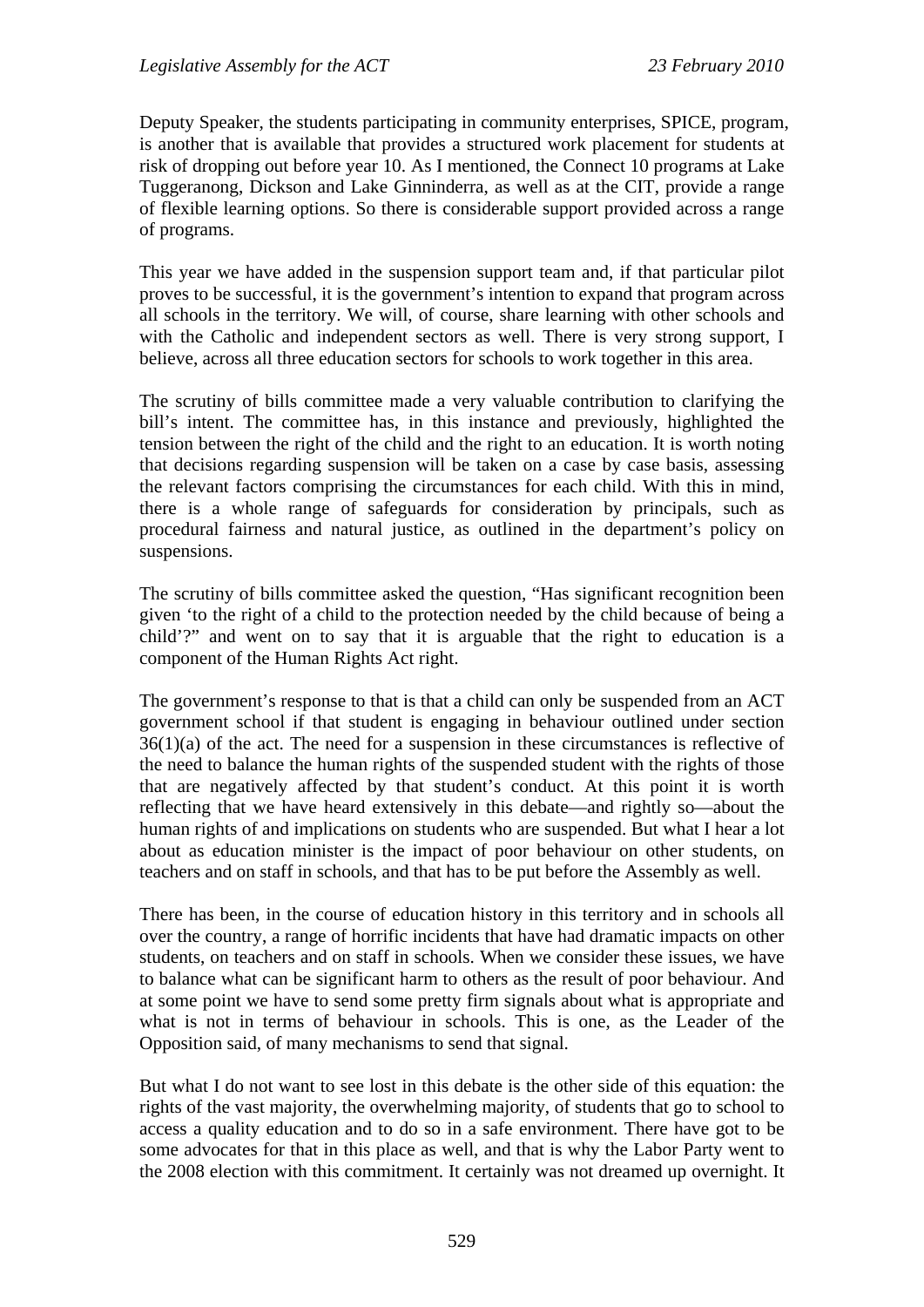was derived after quite a considerable amount of experience and feedback and discussion.

In relation to the Parents and Citizens Council, with due respect to Elizabeth Singer and her committee, they are a very small group of parents and I do not think that they claim in this instance, and I do not think they would, to speak on behalf of every parent. At no point have I suggested that every single parent would agree with this there will be a range of views in the community—but a lot do. In fact, in my view and I will make the political judgement here and I will face the consequences one way or the other, as will the opposition, in relation to this—the overwhelming majority of parents will support this action. Frankly, the P&C Council are out of touch on this issue; I very firmly believe that. I believed that a number of years ago, back before the 2008 election, and I believe it now in 2010. And I do not resile at all from that view: the P&C are out of touch on this issue.

I return to the scrutiny committee. The need for a suspension is reflective of the need to balance human rights. In such circumstances, the behaviour of the child has the potential to compromise the learning environment and safety of fellow students and the working environment of school staff. Students who are suspended will be given reasonable opportunity to continue their education during the suspension and this is laid out in section 36(5)(d) of the Education Act. Suspended students are also provided with access to a range of support services to assist in addressing their reintegration into the school community and their ongoing individual learning and development needs.

The scrutiny of bills committee also raised this: "A further consideration is that this amendment to the Education Act 2004 will have the effect of reducing the period in which there will be a review of the need for a suspension and for arrangements to be made in consequence of the suspension." Again, it is worth reiterating that the proposed amendment that I have put forward and that Mr Doszpot will then add to with his amendment will remove the need of the chief executive to consider whether to give effect to a principal's recommendation that a student be suspended for a period of what now will be six to 15 days rather than a period of five days.

However, all decisions made under the proposed section 36 of the act, as amended and as then amended by Mr Doszpot, will be subject to the review of the Civil and Administrative Tribunal. So there is still a review mechanism, but it is not the department of education in this instance. In addition, the department's complaints resolution policy, which is publicly available on the department's website, contains a specific process for responding to complaints about suspensions. So there are very adequate measures contained within the legislation for review.

I do not suggest that the Greens are implying by their opposition to this that principals will run rampant with suspensions. I do not believe that will be the case and I do not think anyone who considers this matter seriously does. But, in any event, were that to occur, there are still review mechanisms through the department's policy and then ultimately through ACAT. So I think there are plenty of protections in place in the extremely unlikely event of a principal doing something entirely crazy—and I do not think that is going to happen.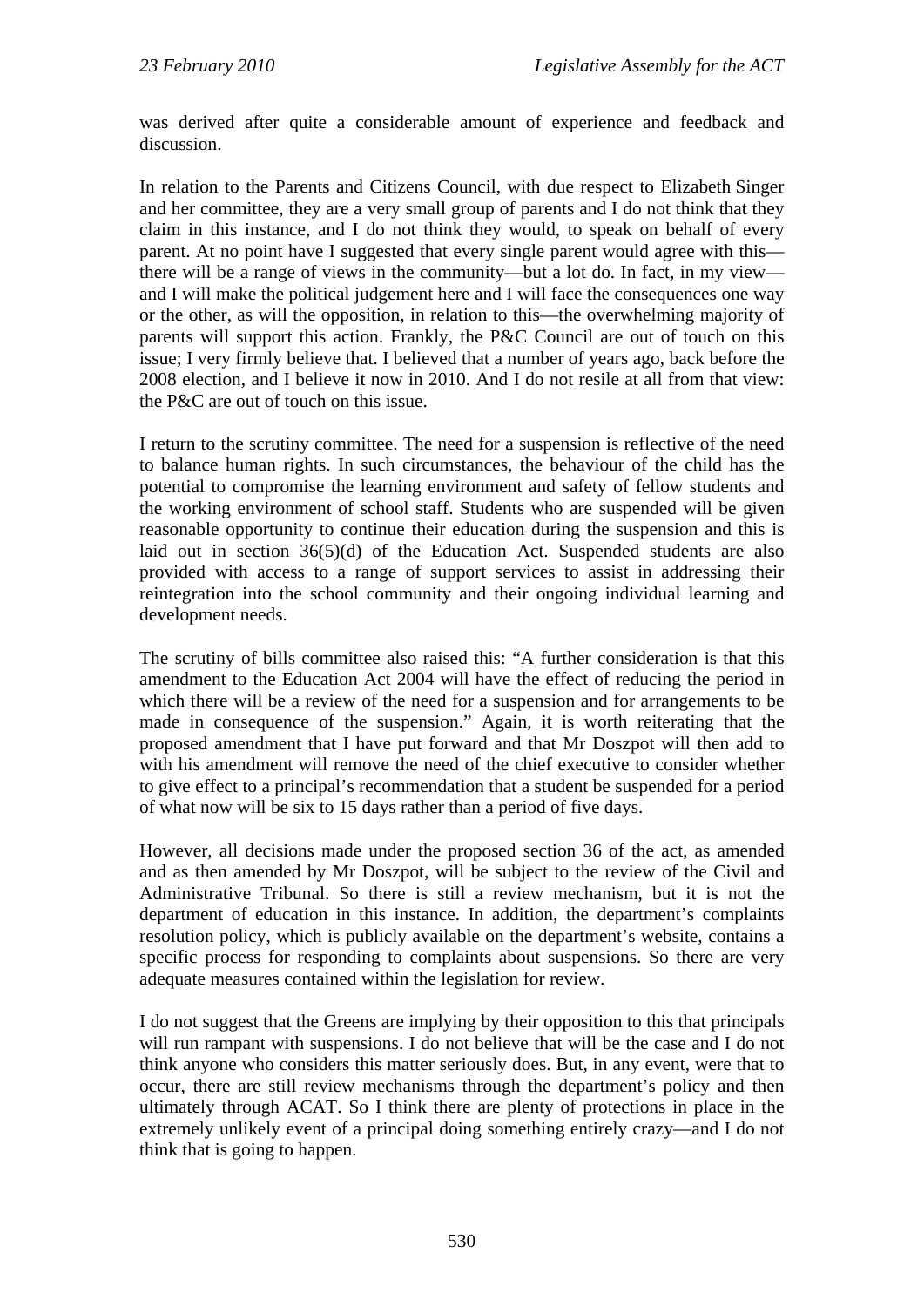I note the comments made this morning on ABC radio by Michael Battenally from the Principals Association. I think he presented a very balanced and fair position in relation to this legislation. I have met and discussed this matter extensively with the Principals Association over a number of years. This move today signals the first of what will be a number of steps in a whole range of areas of school administration within the ACT where the government intends to hand much greater autonomy to principals.

We will be moving away from a highly centralised system of school management. We have taken some steps in this jurisdiction previously in relation to school-based management, the review of which I will release in the near future. We will have some responses in this year's budget. But I am signalling today that this is the beginning of a process to give schools, and principals in particular, a considerable amount of additional autonomy to run their educational institutions. That is the direction of government policy at a national level and it will be reflected here in the ACT as well.

In closing, I thank members for their contribution. I thank the Liberal opposition for their support and indicate that the government will support Mr Doszpot's amendment when he moves it in the detail stage.

Question resolved in the affirmative.

Bill agreed to in principle.

#### **Detail stage**

Bill, by leave, taken as a whole.

**MR DOSZPOT** (Brindabella) (5.06), by leave: I move amendments Nos 1 and 2 circulated in my name together *[see schedule 2 at page 546]*.

As I have mentioned, these amendments are the result of a compromise between the government and the opposition and seek to change the number of days set out in the bill from 10 to 15. This is slightly less than the opposition had proposed. However, in the interests of all concerned, we are happy to move forward with this increase in place.

Again, I say here that we all—I think I can speak for my Green and Labor colleagues—agree that suspension is certainly not the only answer to antisocial behaviour in ACT schools, but it goes some of the way to empowering principals and it is a starting point from which to progress. I welcome the bipartisan support and the cooperation of the government that was needed in order to make this bill a reality. I commend my amendments to the Assembly.

**MS HUNTER** (Ginninderra—Parliamentary Convenor, ACT Greens) (5.08): As I indicated earlier in my speech, we will not be supporting these amendments. I do want to go to the issues that Mr Barr just raised about the other supports in schools, which are quite true. Probably in the last seven to eight years particularly there has been quite an increase in the focus on student services and pastoral care and seeing a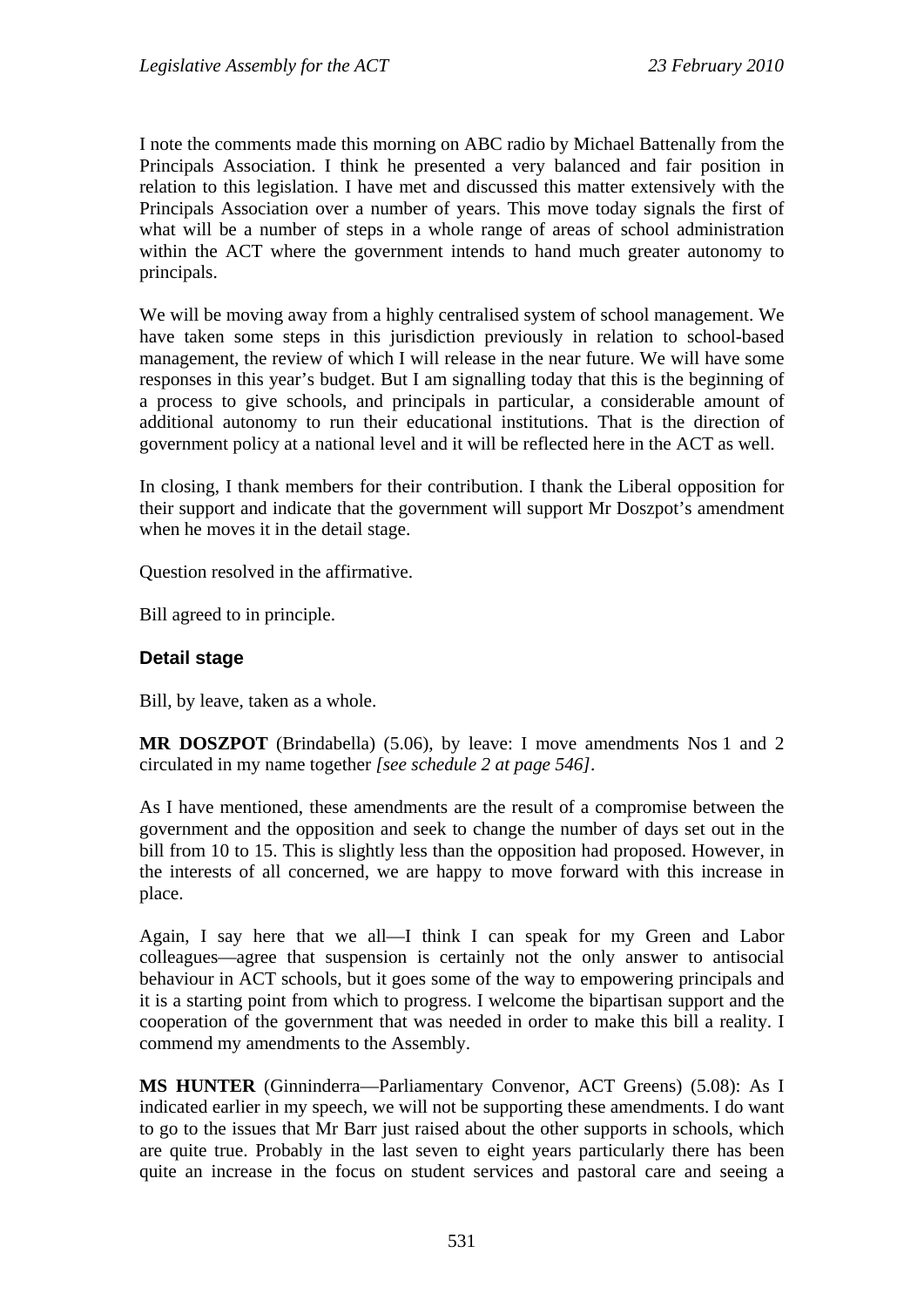student as the whole human being and not just the educational delivery. I do acknowledge that those programs are in place. We do have student services teams and welfare teams, counsellors and a range of programs. But, in most cases, they are generalist services. They are very worthwhile services, and I think they do a great job.

But what we will have with this student suspension team pilot are some professionals. We will have a social worker; we will have a psychologist and an educational consultant. We will have a multidisciplinary team that can go in and really support and work with the students to tackle the issues to get to the bottom of the problems and really try and sort them through so that it does not become a larger problem, so that these students do not revolve in and out of school on suspensions or have the unfortunate result where they actually disengage from school. If that happens, a number of life opportunities are limited and there can be all sorts of other issues involved, such as ending up in contact with, say, the juvenile justice system.

I also note that he talked about complaints mechanisms and so forth and that there was still an opportunity for the family of a suspended student to be able to, for instance, complain to the Department of Education and Training. I would hope that, as it is clear that these changes will go through today, that it is clearly spelt out to families of students in the Catholic school system and in the public school system that these mechanisms are available and how they might be able to pursue them. That does ensure that, if there are any concerning situations, they can be taken up and dealt with properly.

It is about ensuring that there is natural justice. I believe that that external review and mechanism from someone—the department of education—is an opportunity to run an eye over a decision made. As I said earlier, there have been five applications for students to be suspended for more than five days in the last 12 months, and two of those were not supported by the department of education. It shows that it is an important oversight mechanism.

I also want to make it very, very clear, as I did in my speech and have in public comments, that this is not about in any way saying that we do not trust principals to make good decisions. Mr Seselja spent some time on this. I made it very, very clear that we believe that we have some great principals out there who do a tremendous job under some difficult circumstances, sometimes with constraints on funding and so forth. But this is really about ensuring that there is some sort of oversight mechanism when we are talking about children.

I also made it very clear in my speech earlier that we do need to look after the health and wellbeing of all students at schools, of teachers and of other staff in schools. This is also not about neglecting that side of the issue as well. My belief is that, if you can get in to work with students who have been suspended, work with students who are displaying problematic or antisocial behaviour and provide those supports, then that is going to have a beneficial outcome for everybody who is part of that school community.

I was very alarmed when Mr Doszpot decided that this is all based on trying to have some sort of equity with independent schools. That is really hardly an argument. As I said earlier, he talks about New South Wales having 20 days, so we should have it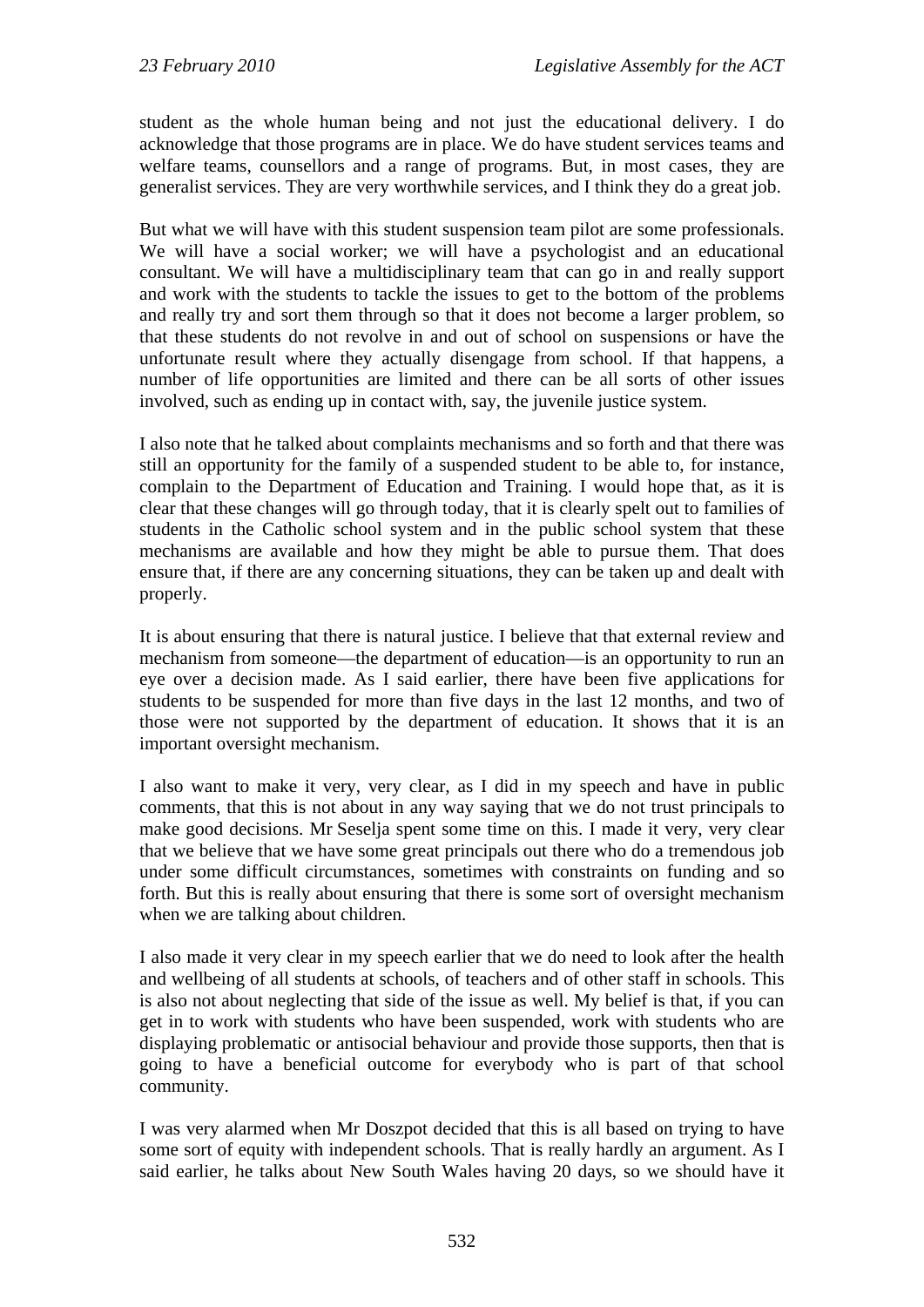here. I could raise—and I have earlier in my speech—a counterargument that not every jurisdiction has 20 days. In fact, Victoria has turned it around from 10 days to five days. Again, that is just not in my view a strong enough argument.

As I said, I will be keeping an eye on how suspensions are going in the ACT. I know there is concern about the number of suspensions, and that is about looking at and reviewing behaviour management systems in schools to ensure that we have got the right levers, the right mechanisms, processes and so forth in place, and also ensuring that those workers, those teachers and other professionals who are working in our student services areas and also in this student suspension team pilot are well supported to do their job.

We will not be voting for this today. The ACT Greens believe that this is the cart before the horse. We have got a great innovative pilot, and I do look forward to seeing how that is rolled out. I do hope that the learnings from that pilot are shared with all school principals while it is underway and that we do not wait for the 12 months to then go into an evaluation to see where we go, because there will be learnings along the way. I think that in order to have a rich learning environment across schools, to be able to share information, to be able to share strategies, to be able to share new programs, is very much part of keeping the ACT education system at the forefront of innovation in this country. We have been, over many, many years, a very innovative jurisdiction in this area, and I hope we continue to be that.

Just in closing, as I said, we will not be able to support it today, but we will look forward to seeing the outcome of the pilot and I will be keeping a very close eye on the statistics around suspensions. I am also looking forward to updates and briefings on the outcome of not just this pilot but other programs that are being put in place across the territory.

**MR BARR** (Molonglo—Minister for Education and Training, Minister for Planning, Minister for Tourism, Sport and Recreation and Minister for Gaming and Racing) (5.15): Just briefly, the government will support these amendments. They do represent the Labor and Liberal parties meeting half way in relation to this issue. I think I have observed in this place before that the adage in an old Rolling Stone's song from 1969, "You can't always get what you want, but if you try sometimes you just might find you get what you need", is applicable in this instance.

I thank Mr Doszpot for his generosity in approaching the government to seek a resolution on this matter, and I was pleased to be able to reach that agreement. I think it is important that we do make some progress in relation to this issue, but I am equally conscious that, in addition to the powers that we extend to principals in this legislative change, the other side of that equation also is the range of the support services that need to be in place.

I did neglect to mention earlier in my very long list of initiatives that the government has funded that the initiative that placed pastoral care coordinators in each government high school was also matched by a team of 17 who have multidisciplinary skills and who work in a central unit within the education department. So, it is from that team of 17 that we have been able to draw some of the specialist skills to support the pilot project. There is capacity within the existing departmental allocation through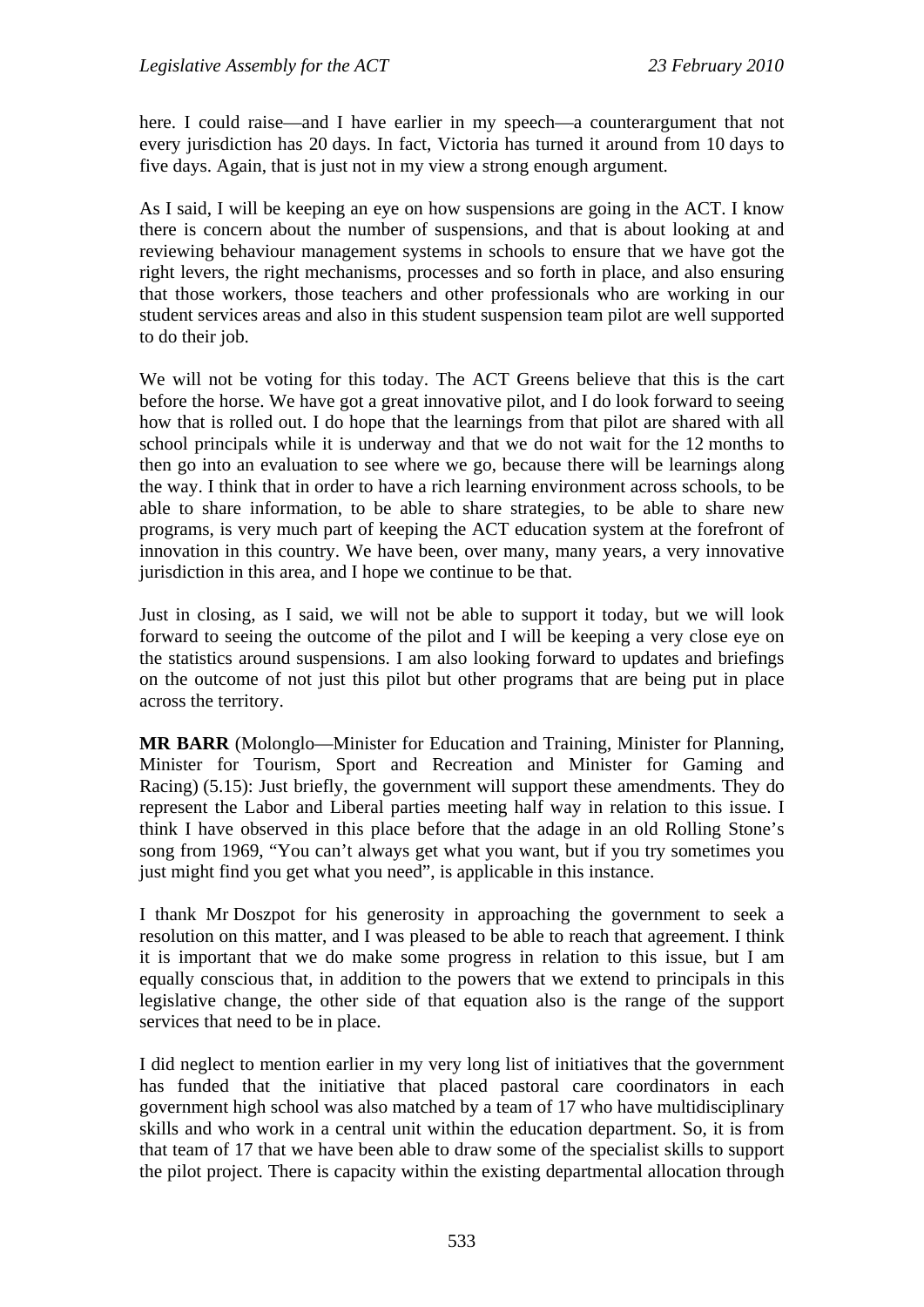that initiative for that pilot program, if it is to be successful, to be rolled out across the territory. It really just is a case of determining the best way to apply those resources, which are significant.

In the context of our education system and the size of that system, to have 45 school counsellors, 17 pastoral care coordinators and a multidisciplinary team of 17 in addition to the range of other supports that are provided by other ACT government agencies is phenomenal. The question really for government—this is the challenge that we accept—is to ensure that we are utilising those resources effectively. I recognise and value the scrutiny that will be provided to that process by Ms Hunter, amongst others. I acknowledge the skills and experience that she brings in this area and look forward to working with her to ensure that those resources are used effectively.

I know there are a variety of uses that do not necessarily go to how much money is invested in this area but more to the effectiveness of the programs and activities that are undertaken. That debate is not resolved. That is one of the many reasons why we are supporting this particular pilot program in this particular trial in the Melba cluster—that is, to see if there are better ways of utilising the resources that we have available. In my view, if you were to compare the level of resource that the ACT government provides to student support services with any other jurisdiction, we would be streets ahead on a per capita basis. The question is how we ensure that those resources are utilised effectively, that we are innovative and that we remain at the forefront of education reform. That has always been my goal as education minister that is, to ensure that the place that this territory occupies continues. Through this measure, through the suspension support pilot, we will see a continuation of that record of achievement and innovation in the ACT.

In closing, I thank again the Liberal opposition for their support on this occasion. I look forward to the successful implementation of this legislative reform and the suspension support pilot.

Amendments agreed to.

Question put:

That this bill, as a whole, as amended, be agreed to.

The Assembly voted—

Ayes 9 Noes 4

| Mr Barr    | Mr Hargreaves | Ms Bresnan    |
|------------|---------------|---------------|
| Ms Burch   | Ms Porter     | Ms Hunter     |
| Mr Coe     | Mr Smyth      | Ms Le Couteur |
| Mr Doszpot | Mr Stanhope   | Mr Rattenbury |
| Mrs Dunne  |               |               |

Question so resolved in the affirmative.

Bill, as amended, agreed to.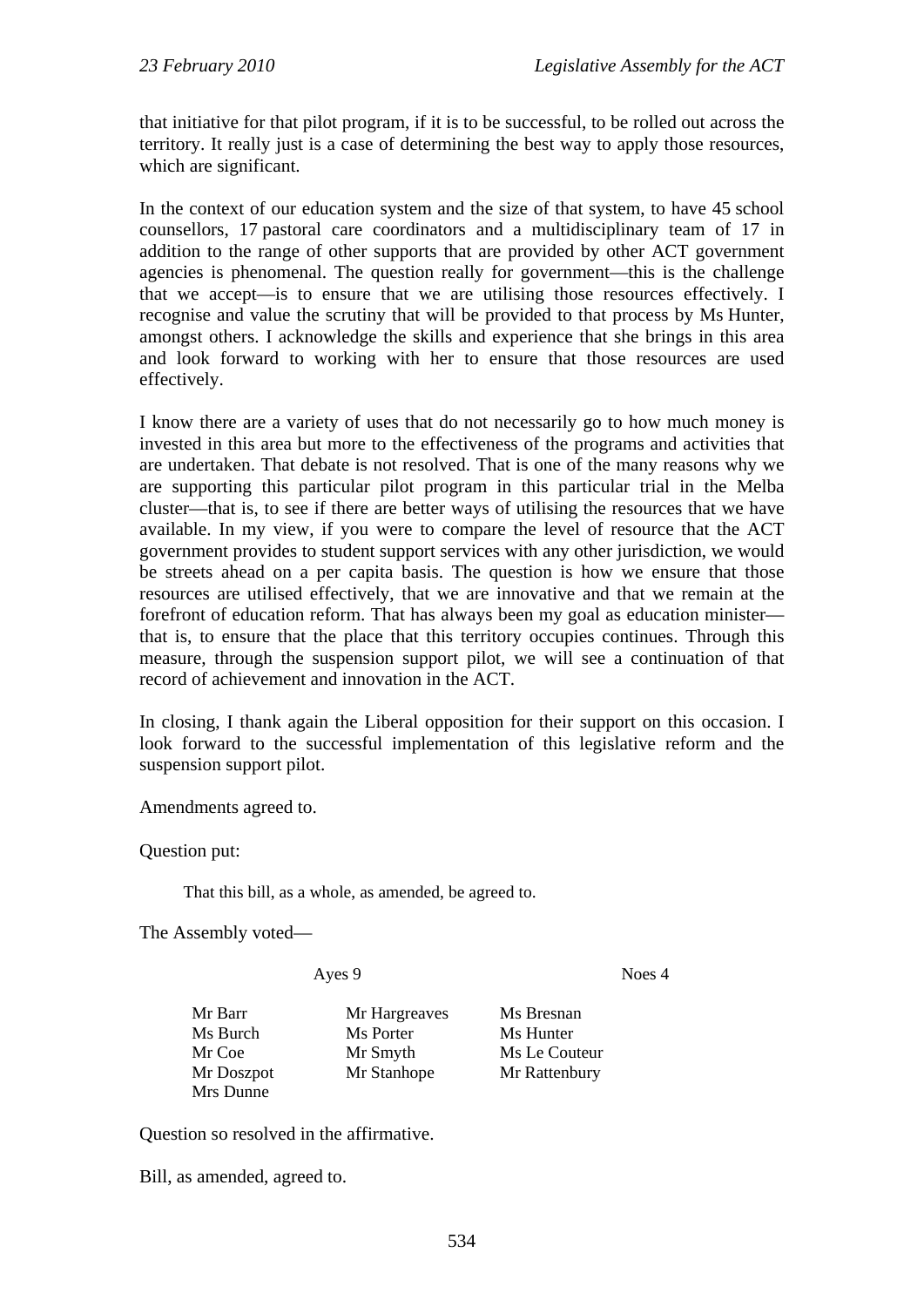# **Adjournment**

Motion by **Mr Barr** proposed:

That the Assembly do now adjourn.

#### **St Mary MacKillop college Ms Amy Gillett**

**MR DOSZPOT** (Brindabella) (5.24): In my capacity as shadow minister for education and training, I had the pleasure of accepting an invitation from Mr Michael Lee, the principal of the newly renamed St Mary MacKillop college, to join the school community last Friday, 19 February, at their opening mass for 2010. This mass is always marked by dignified worship, sincere praise and an energy that reflects the pulse and rhythm of St Mary MacKillop college. Last Friday was no exception, as 1,700 students and around 400 parents joined in prayer in a very inspirational start for the coming year.

I was particularly impressed by the number of young people who graduated last year and who returned on Friday to celebrate with their former school. I offer my sincere congratulations to Mr Michael Lee, the principal of St Mary MacKillop college, and his executive, Mrs Michelle Marks, Ms Sandra Darley, Mr Paul O'Callaghan and Mrs Lois White, and all the staff at the college for a very well organised and quite emotional event which was no doubt helped by the news received that day from the Vatican about the canonisation of the college's patron, Blessed Mary MacKillop.

I am obviously very pleased at this recognition of a great Australian and her dedication to the homeless, the new immigrants, the lonely and the unwanted. Her legacy through the "Brown Joeys" is still delivering today her message of reverence for and recognition of human dignity. This timely recognition of her life and example will hopefully inspire many within our Tuggeranong and Canberra communities.

Having been taught by the sisters of St Joseph at St Fiacre's, Leichhardt, during my primary school days, I am very much aware of the good works and the profound influence of Mary MacKillop and her order on the formation of Catholic education in Australia. I once again offer my congratulations to Mr Michael Lee for the continued good work within St Mary MacKillop college.

Also, I was at an event in honour of Amy Gillett, which I would like to say a few brief words about. Most of us will remember with sadness the tragic and very untimely death of Australian rower and track cyclist Amy Gillett on 18 July 2005. Amy was killed in an accident in Zeulenroda, Germany, when a young motorist lost control of her car and crashed into the squad with which Amy was cycling. Other members of the squad were seriously injured in the crash. This was a terrible loss both in personal terms to Amy's family and friends and also to Australian sport.

Amy was a rising star who had represented Australia overseas in rowing on a number of occasions, including the Atlanta Olympics. She decided to switch her focus to cycling and was thought to have a real chance of winning a medal at the 2006 Commonwealth Games. Unfortunately, this was not to be.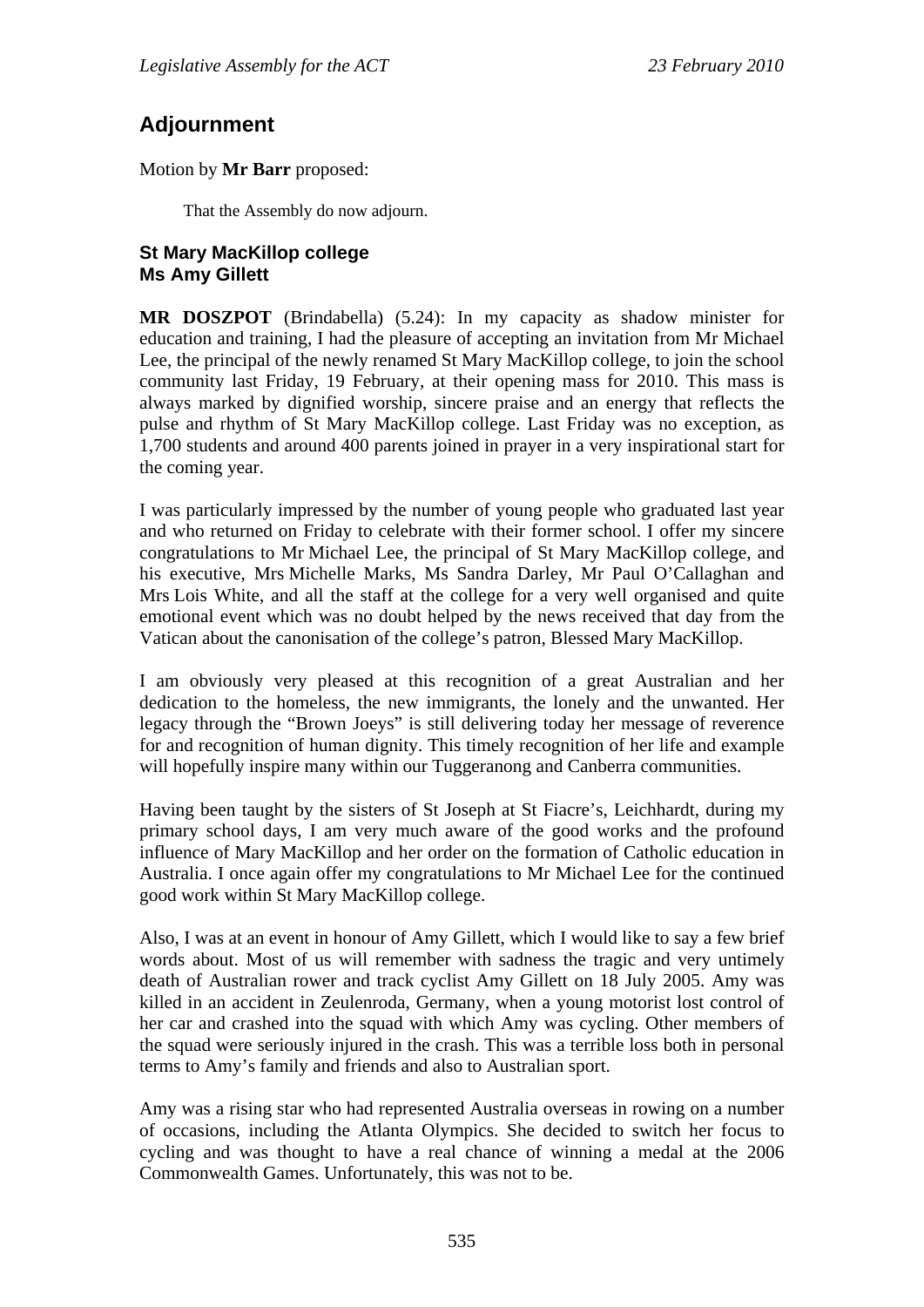In Amy's memory, her husband, Simon Gillett, and the Australian Cycling Federation jointly established the Amy Gillett Foundation—Safe Together. The primary objective of the foundation is to reduce the incidence of injury and death caused by the interaction between cyclists and motorists, by helping foster a shared respect between them. Other aims of the foundation are to provide financial support for the rehabilitation of Amy's five injured team members and to fund and administer a scholarship program for young women cyclists to support their sporting and academic endeavours. One of the ways the foundation raises funds to support its activities is through a series of events known as "Amy's rides", held across Australia, in which participants obtain sponsorship for their efforts.

I was pleased yesterday to attend a function to welcome the foundation to the ACT and to promote the inaugural Amy's ride in Canberra to be held on Sunday, 14 March. I was pleased to be there with colleagues from the Assembly, Minister Barr and the Speaker, Mr Rattenbury.

I take this opportunity to encourage as many Canberrans as possible to take part in this very important event as all money raised through the event will help support the foundation's road safety initiative. Cyclists are overrepresented in road crash statistics, and for this reason the Amy Gillett Foundation—Safe Together is worthy of broad community support to make life safer for participants in the sport she loved. Amy Gillett could have no more fitting legacy.

#### **Water safety awards Sparke Helmore corporate challenge**

**MR SESELJA** (Molonglo-Leader of the Opposition) (5.29): I would like to pay tribute quickly—this happened last year but I did not get a chance at the time—to all of the recipients of the water safety awards which a number of us attended last year. It was put on by the Royal Life Saving Society, and I would like to commend Sean Hodges who does such a sensational job with the society.

Just going through them quickly, we had: the minister's award for the most significant contribution to water safety by an individual, Bradley Bell; outstanding media service to water safety, *Canberra Times*—I believe Eva received that; community education program of the year, Margaret Roberts; community service award, Zoe Whymark; lifesaving educator of the year, Carol Gathercole; gold star aquatic facility safety award, Lakeside Leisure Centre's Doug Read; gold star aquatic facility safety award, Canberra International Sports and Aquatic Centre's Harry Konstantinou; ACT schools water safety awards, Farrer primary school, Wayne Prowse; Alfred Deakin high school, Rob Lans and St Jude's primary school; and rescue of the year, Glen Scott from CISAC.

We also had lifeguard of the year, Alastair Hodgson from Dickson Aquatic Centre; the Ken (Chuck) Evans award, Isabella Denis; the Ngadyung award, Courtney Garner; the president's commendations for lifesaving, the Canberra Labor Club and, indeed, Andrew Barr; life members, Lyal Holley, Peter Granleese and Tony Bandle; distinguished service members, Peter Castle and Lyn McDermott; and Fellow of the Royal Life Saving Society of Australia, Tony Bandle.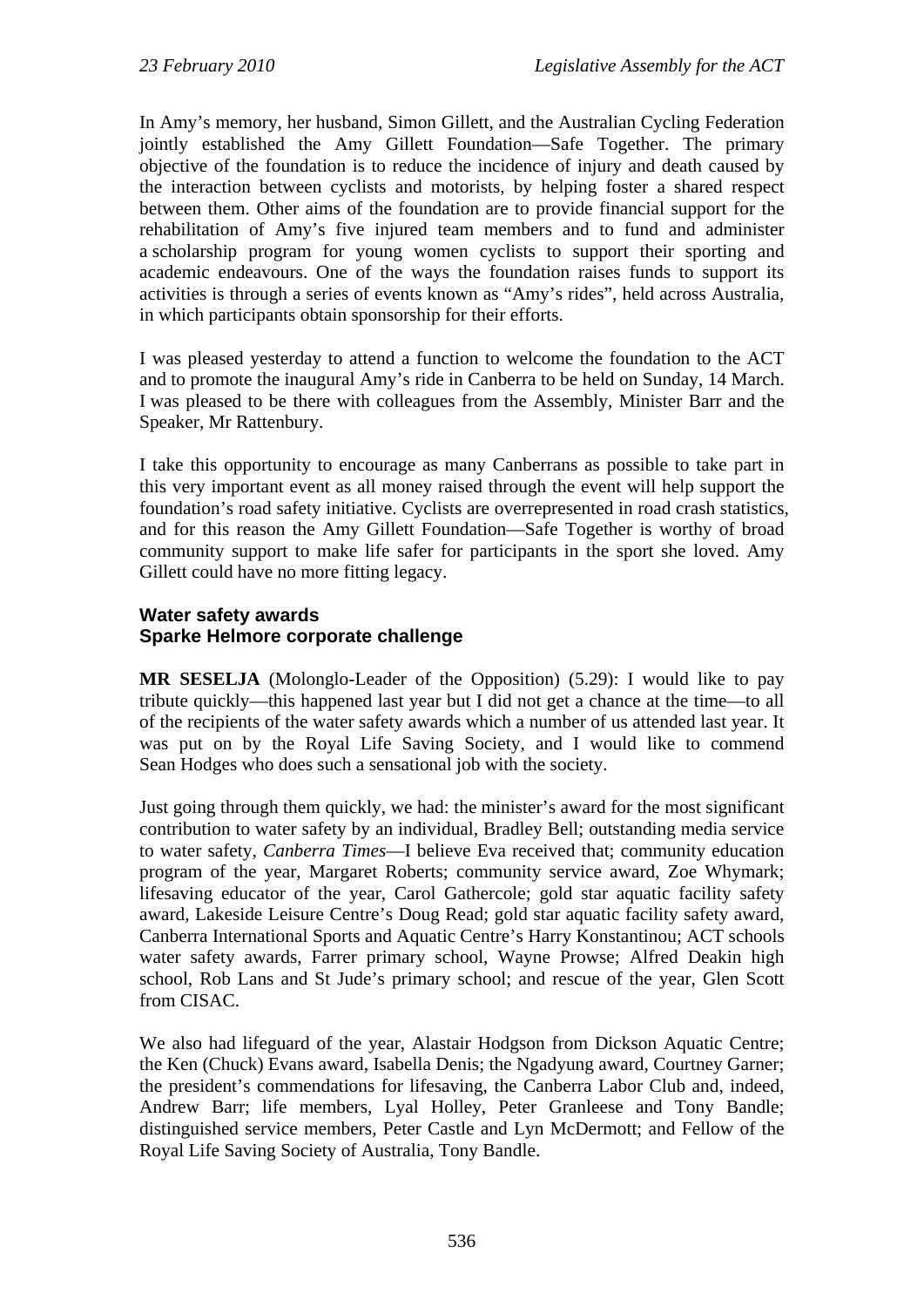The AUSTSWIM awards went to outstanding contribution to AUSTSWIM, Lyn McDermott; ACT AUSTSWIM swim school of the year, AIS swim school's, Ali Parvizi; ACT AUSTSWIM teacher of swimming and water safety, Tony Streets from CISAC; ACT AUSTSWIM teacher of infant and preschool aquatics, Kate Lowe of the AIS; ACT AUSTSWIM presenter award, Lyn McDermott; and the Royal Life Saving Society Australia rescue medal, the Waser family, Elise Waser, Barton Waser and Jon Waser, for the rescue of a family of five people stuck in a rip at Broulee Beach.

Congratulations to all of those worthy recipients. We had the opportunity on the day to meet some of them. I would like to, again, commend the Royal Life Saving Society for the amazing work that they do.

I would like to also make mention of the Sparke Helmore corporate challenge which happened over the weekend as part of the Stromlo running festival. Laura Stuart from the Assembly actually organised a team. The Assembly team was small but it was very determined, can I say. And we need to put on the record that it included two members of the Assembly, Mr Hanson and I, and a number of staff. It was indeed Bianca Elmir, the Greens staffer, who left us all in the dust and was the person who did the most laps. I think a number of us got to six laps but Bianca was probably a good kilometre ahead, I would say, of the nearest rival in her team. Well done to Bianca.

I was very pleased that I was able to beat Jeremy Hanson. Jeremy says to me that he actually deferred to my leadership and that is why I won. I have got to take my hat off to Jeremy because he is an excellent actor because he looked buggered when I ran past him. So not only did he defer to my leadership, he actually played the part of looking like he was really struggling. But Jeremy did very well to finish; very good for an old fellow. So well done, Jeremy.

Well done to Laura Stuart for organising it. It was good fun and hopefully in future such events we will see more MLAs, more staff, so that we can rack up the kilometres we need. I think we racked up 49 kilometres in total. I think the winning team did about 156 or something along those lines but we had a lot fewer competitors than many of the other teams. I think it was a commendable effort.

Well done particularly to the ACT Cross Country Club and all of the sponsors, Sparke Helmore and the other sponsors who got behind it. It is a fantastic event and I commend all of the participants for their efforts.

#### **Our Wellness Foundation**

**MS HUNTER** (Ginninderra—Parliamentary Convenor, ACT Greens) (5.33): I just want to talk in the adjournment debate today about the Our Wellness Foundation event that was held at Reconciliation Place on Sunday. I had the pleasure of joining fellow MLAs Steve Doszpot, Alastair Coe and Brendan Smyth. We were with a few other local identities. Our role was to take part in the paper aeroplane competition.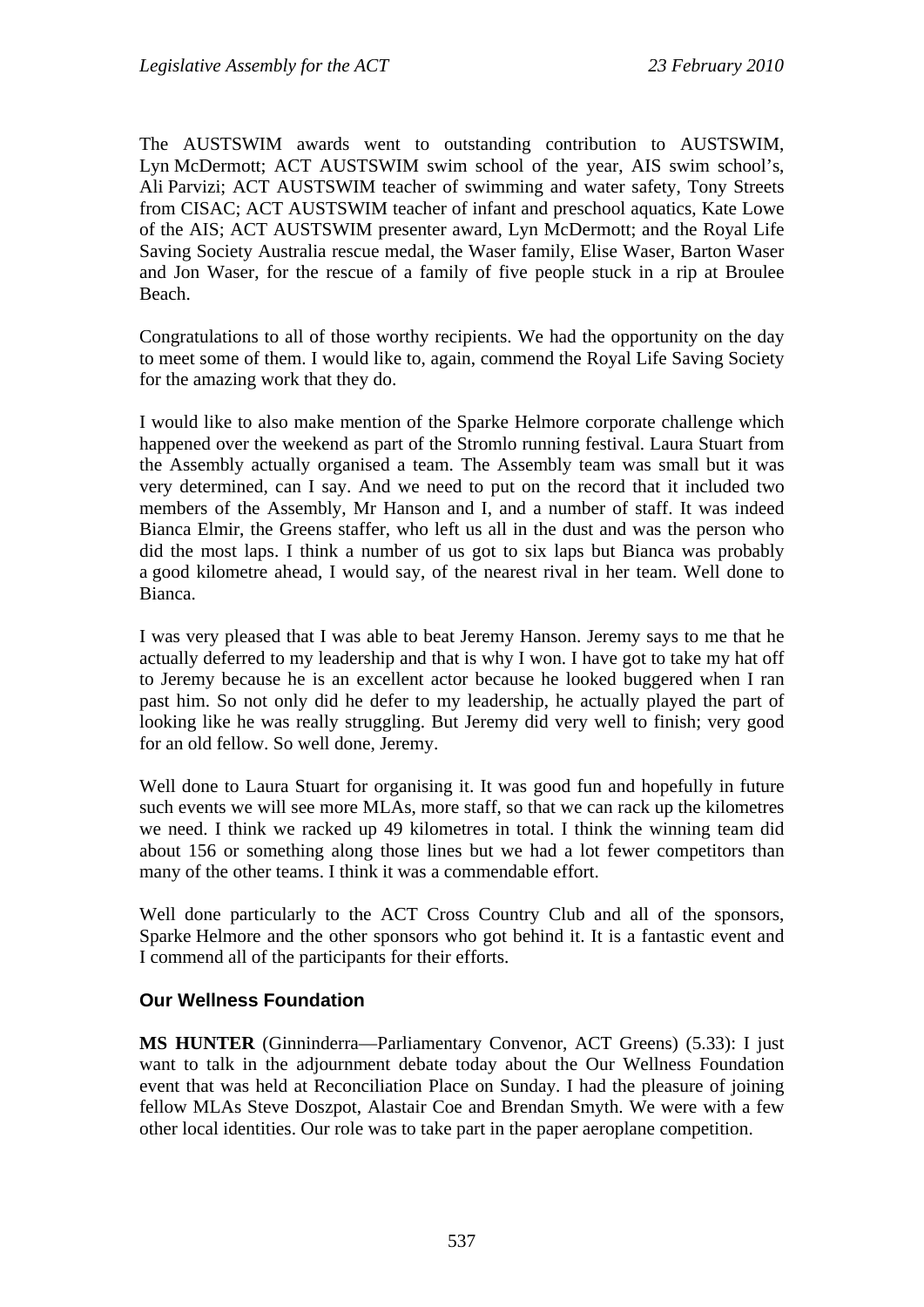I was lucky enough to have a bit of support. My 10-year-old son came along as my chief engineer and coach, and I have to say that he did assist me in putting together my paper aeroplane. I was a little envious when I looked over at Brendan Smyth as he was constructing what he called a special secret Smyth family special. It was quite impressive. Mr Coe and Mr Doszpot also had quite good craft that they put together.

I do have to say that it was a wonderful event that was raising money for the paediatrics unit at the Canberra Hospital. The paediatrics unit is a fantastic place for those sick children who are in need of medical assistance. The staff is wonderful. Having had a couple of my children admitted to the paediatrics unit over the years, I know how great the staff are and what a wonderful job they all do. So it was a pleasure to be there.

I do have to give you the outcome of the paper aeroplane competition. We were split into two groups. I did, I believe, get into the second round in my group but I have to say that, although the plane was okay, my technique was rubbish. I know that Mr Coe, Mr Smyth and Mr Doszpot did quite a bit better. Mr Doszpot showed that he has a very competitive streak. But at the end of the day it was Cameron from Mix 106 who outdid all of us. I have engaged him as a coach for next year so that, hopefully, I can improve my technique and, I guess, not embarrass my son so much next year, although he did join in the children's competition and came second. He was very happy with a kite and we did spend another hour or so down there at Commonwealth Place flying a kite. It was a beautiful afternoon and congratulations to the Our Wellness Foundation for a fantastic fundraiser and event on Sunday.

### **Canberra area theatre awards**

**MRS DUNNE** (Ginninderra) (5.36): Madam Deputy Speaker, as you and Mr Coe would know, Saturday night was the sparkling event of the season, with the CAT awards. I want to spend a little bit of time to pay tribute to Coralie Wood and her team for yet another fantastic CAT awards, the 15th in succession. The thing that struck me about this was how this is truly a regional event. The regional theatre groups that participate did extraordinarily well this year and it shows the maturity of the event that they are not along just for the ride.

I pay tribute to some of the award winners. This year, the recipients of the awards were as follows: best set designer for a play, Russell Brown from Canberra Rep for *It runs in the family*, which was a splendid play, and Bill Deverill from Merimbula's Spectrum Theatre Group for *The club*; best set designer for a musical, David Todd from Albury's Livid Productions for *Jesus Christ Superstar*; best lighting designer, again, *Jesus Christ Superstar*, from Livid Productions in Albury; and best moment in theatre, Lyneham high school in Canberra for the entry of the elephant from their production of *Aida*. I did not see Lyneham high school's production of *Aida* but I heard great things about it and I think it is a great testament to music in schools that they would undertake such an adventurous and challenging work.

Kinross Wolaroi preparatory school in Orange won for *Strictly Zorro*, the Mexican hat dance. The community theatre award went to SFP Productions from Wagga for *It Takes Two*. In the technical area, Supa Productions and Phoenix Players won for best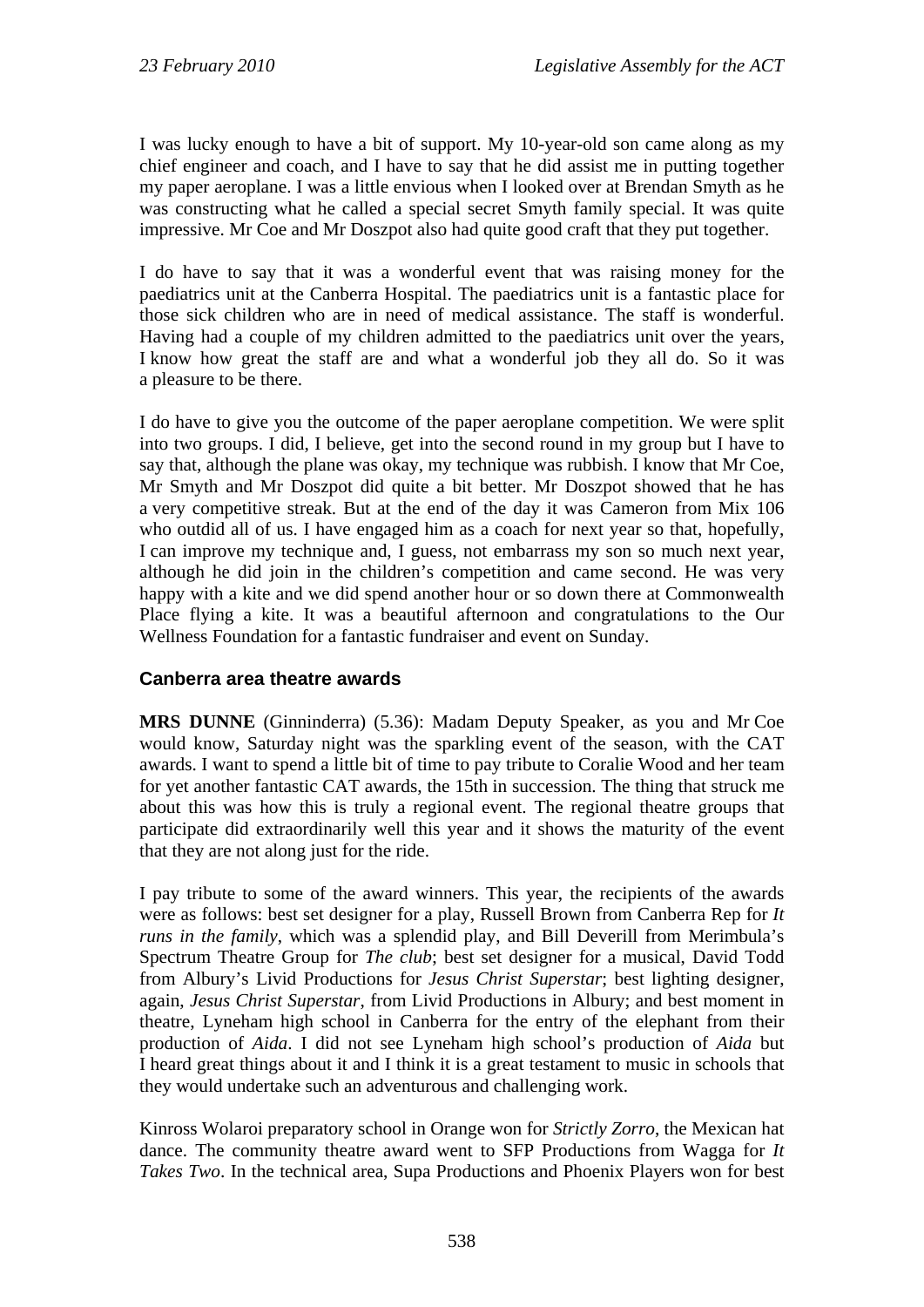sound design for *Miss Saigon*, which was a sparkling presentation. Rebekah Cartwright from the University Theatre Ensemble in Wagga Wagga won the best costume design for Gormenghast. *Seussical the Musical* from Batemans Bay won best costume design for a musical, along with Coty Farquhar from Mittagong, for the *Wizard of Oz*.

The best original work went to Joshua McHugh from the ANU School of Music for *Grimm and the Blue Crown Owl* for original script music and orchestration. The University of Canberra's award for best original work for a school or youth production went to the drama students at Canberra Girls Grammar school for their production of *Generation Y*. The best ensemble in a play went to the University Theatre Ensemble of Wagga Wagga for *Gormenghast*.

The best actor featured in a school youth play was Ben Kindon from Canberra Grammar, for their production of *The Truth*. The best actress featured in a school or youth play was Jessica White from Canberra Girls Grammar, for *Dinkum Assorted*. The best actor in a featured role in a school or youth musical went to Blake Appelqvist as Pilate from Marist college's production of *Jesus Christ Superstar*, which won a number of awards during the night. The University of Canberra Co-op Bookshop best actress in a featured role in a school or youth musical went to Lucy Ridge, who played Amneris in Lyneham high school's production of *Aida*. The best actor in a leading role in a school or youth play went to Roscoe Walker, who played Lord Fancourt in Canberra grammar school's production of *Charley's Aunt*. I think it is wonderful that young players are prepared to play old roles as well.

Queanbeyan Players' best actress in a leading role in a school or youth drama went to Joanna Richards from Canberra Girls Grammar's production of *Dinkum Assorted*. Best actor in a leading role in a school or youth musical went to Bill Bourchier as Judas in Marist's *Jesus Christ Superstar*. The best actress in a leading role in a musical went to Caitlin Dickinson from James Sheahan Catholic high school in Orange for her role as the Cat in the Hat in *Seussical the Musical*.

I will leave it there. I know that Mr Coe is going to speak on the subject. He can take it up. But I do want to pay particular tribute to the great work done by the CAT awards group and want to also draw attention to the work that is done by them, the hundreds of hours of travelling and taking in shows and writing judgements, which is all done on a voluntary basis. They need to be highly commended for the work that they do for amateur theatre in the ACT and the region.

### **Road safety**

**MS LE COUTEUR** (Molonglo) (5.41): I would like to continue on the theme that Mr Doszpot was talking about—road safety and bikes in particular. I am moved to talk because the ACT has now recorded its second road fatality this year in close succession.

First, there was a motorcyclist killed on Horse Park Drive on 11 February. Then, on Saturday the 13th, a cyclist was killed in Wanniassa. It is something that we all need to be concerned about. Road deaths should all be preventable deaths. We need as an Assembly and as a community to keep on working on making our roads safer.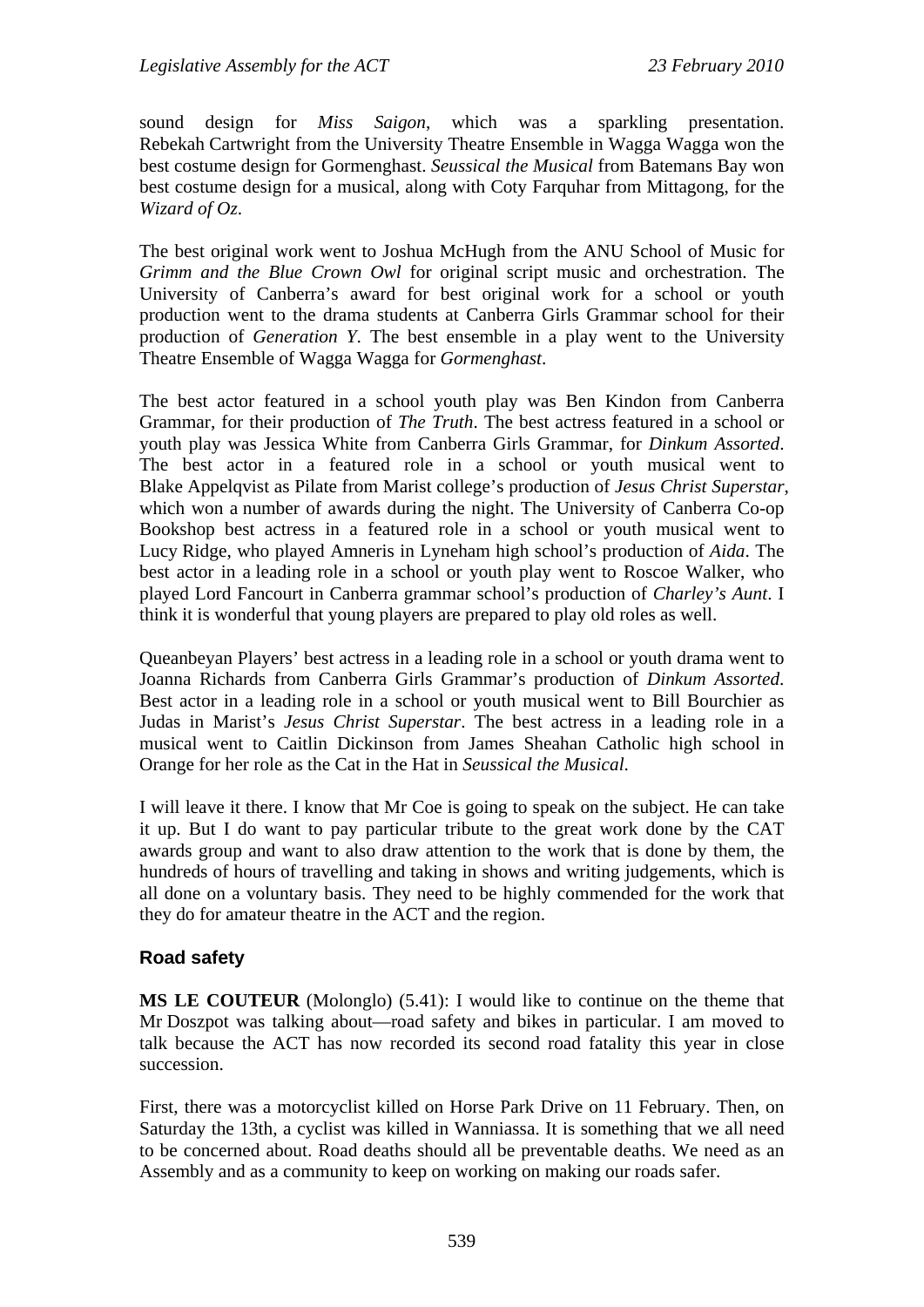I note that the two people who have died this year have both been vulnerable road users. They were on pushbikes and motorbikes. They have not been car drivers. I also note that over the last two years, 2007 and 2008, there were in fact not any cycle deaths in the ACT; so it is a great pity to see that record not being maintained.

Mr Doszpot talked about the Amy Gillett ride, which I think is a great ride. I would also like to mention Pedal Power's family ride on Canberra Day. It is a 16-kilometre or a 25-kilometre ride around the centre of Canberra. It is designed for families, to get them off the road, for them to feel that this is an okay place to be and to encourage riding for all of us in Canberra.

### **Tuggeranong Valley amateur rugby union awards**

**MS BRESNAN** (Brindabella) (5.43): I would like to talk briefly about the Tuggeranong Valley Rugby Union and Amateur Sports Club amateur sports awards, which I attended on Friday night. I also attended the awards last year. As was the case with last year's awards, I was quite astounded by the sporting talent that comes from the Tuggeranong Valley. There were territory, region and Australian representatives nominated and awarded on the night. It was a very exciting night to see all this great talent that we have, not just in the ACT but in the Tuggeranong area.

The Vikings Club, which ran the awards, is a great supporter of local sport. The extensive array of sports represented on the night really showed the breadth of their support in the community. The nominees for the awards represented a number of different sports, including lawn bowls, judo, softball and athletics. The winner of the major individual sports award was a champion junior javelin competitor who had thrown the fifth best distance for an Australian female competitor. She is obviously going to be a person to look out for in the future in terms of sporting talent.

I would like to congratulate all the nominees and winners on the night and also thank Ray Sweeny from Vikings who is instrumental in putting together these awards. I wish them all the best for the future.

#### **Canberra area theatre awards**

**MR COE** (Ginninderra) (5.45): On Saturday night I was very pleased to be able to attend this year's ActewAGL Canberra area theatre awards. Mary Porter and I were proud to be a part of welcoming the biggest crowd ever to the CAT awards night. I note that my Liberal colleagues Steve Doszpot and Vicki Dunne were there and they are both keen supporters of the CATs.

I would like to pay special tribute to the board and judges for their continued excellent work and, in particular, Coralie Wood OAM for her dedication to theatre in our region.

I reiterate my sentiments in this chamber on 17 November last year: I hope the CAT awards are given full consideration for possible ACT government funding. If we are going to have programs to support the arts, it amazes me that the CAT awards, which motivate so many people, harness so much talent, and engage tens if not hundreds of thousands of people through the audiences of the shows, fail to be supported. We cannot take the CAT awards for granted.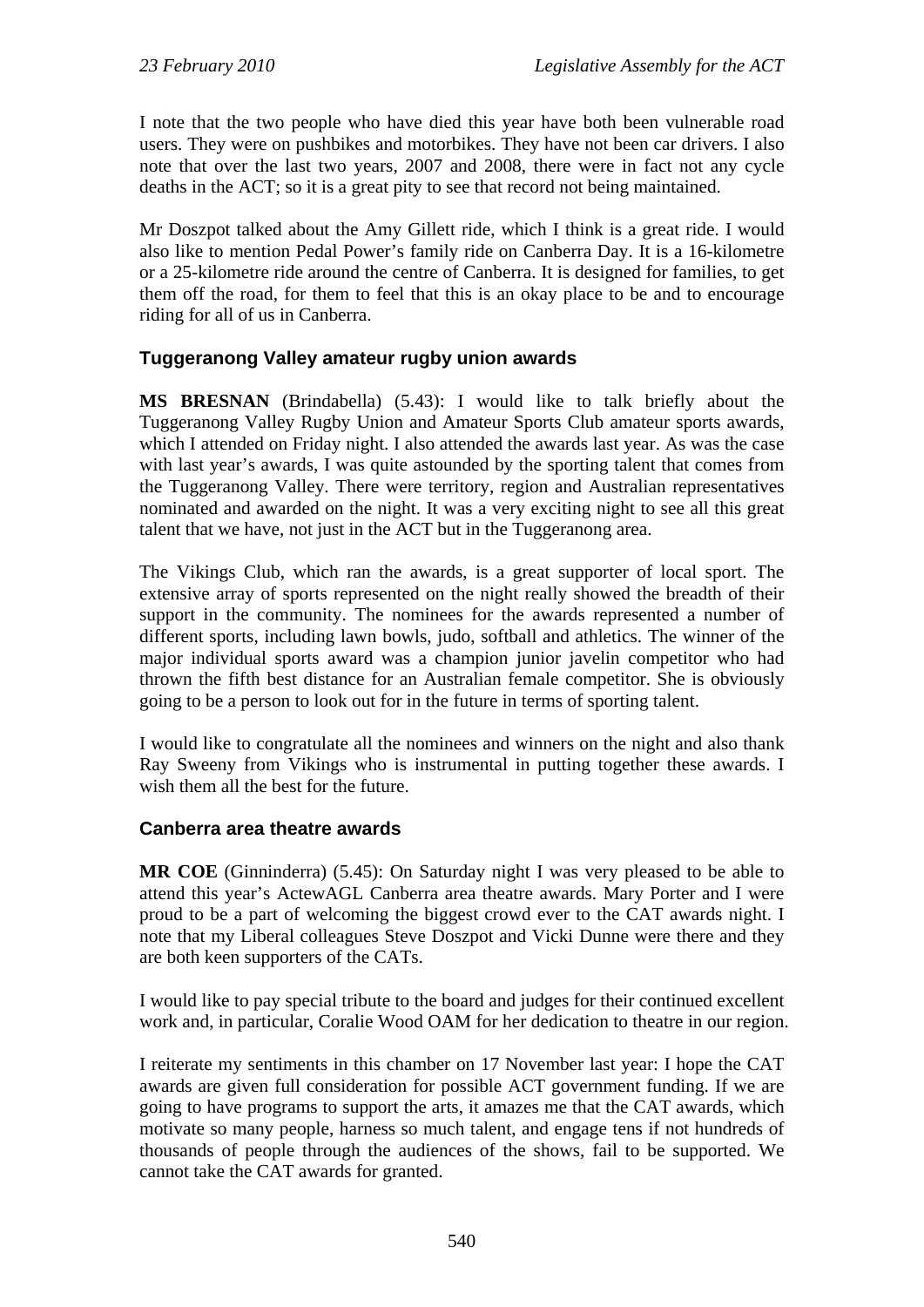This year, the recipients of the awards were as follows:

1. Ryleho Home Solutions—Best Set Designer for a Play Russell Brown, Canberra Repertory, *It Runs In The Family*  and Bill Deveril, Spectrum Theatre Group, *The Club*

2. Ryleho Home Solutions—Best Set Designer for a Musical David Todd, Livid Productions, *Jesus Christ Superstar*

3. Best Lighting Designer Adam Boon, Livid Productions, *Jesus Christ Superstar* 

4. John Thomson—Magic Moment of Theatre Lyneham High School, for *Aida*  and Kinross Wolaroi Preparatory School, *Strictly Zorro!*

5. Community Theatre Award SFP Productions, for raising money for a number of charities

6. Technical Achievement James Mcpherson, For Sound Design in *Miss Saigon*

7. Canberra Repertory Society—Best Costume Designer for a Play Rebekah Cartwright, University Theatre Ensemble, *Gormenghast*

8. Best Costume Designer for a Musical Candy Burgess, Bay Theatre Players, *Seussical the Musical*  and Coty Farquhar, SHYAC, *The Wizard of Oz*

9. University of Canberra—Best Original Work Joshua McHugh, ANU School of Music, *Grimm and the Blue Crown Owl*

10. University of Canberra—Best Original Work for a School or Youth Production Drama Students, Canberra Girls' Grammar School, *Generation Y* 

11. Best Ensemble in a Play The Cast, University Theatre Ensemble, *Gormenghast* 

12. Best Actor in a Featured Role in a School or Youth Play Ben Kindon, Canberra Grammar School, *The Truth* 

13. Best Actress in a Featured Role in a School or Youth Play Jessica White, Canberra Girls' Grammar School, *Dinkum Assorted*

14. UC Co-Op Bookshop—Best Actor in a Featured Role in a School or Youth Musical Blake Appelqvist, Marist College, *Jesus Christ Superstar*

15. UC Co-Op Bookshop—Best Actress in a Featured Role in a School or Youth Musical Lucy Ridge, Lyneham High School, *Aida*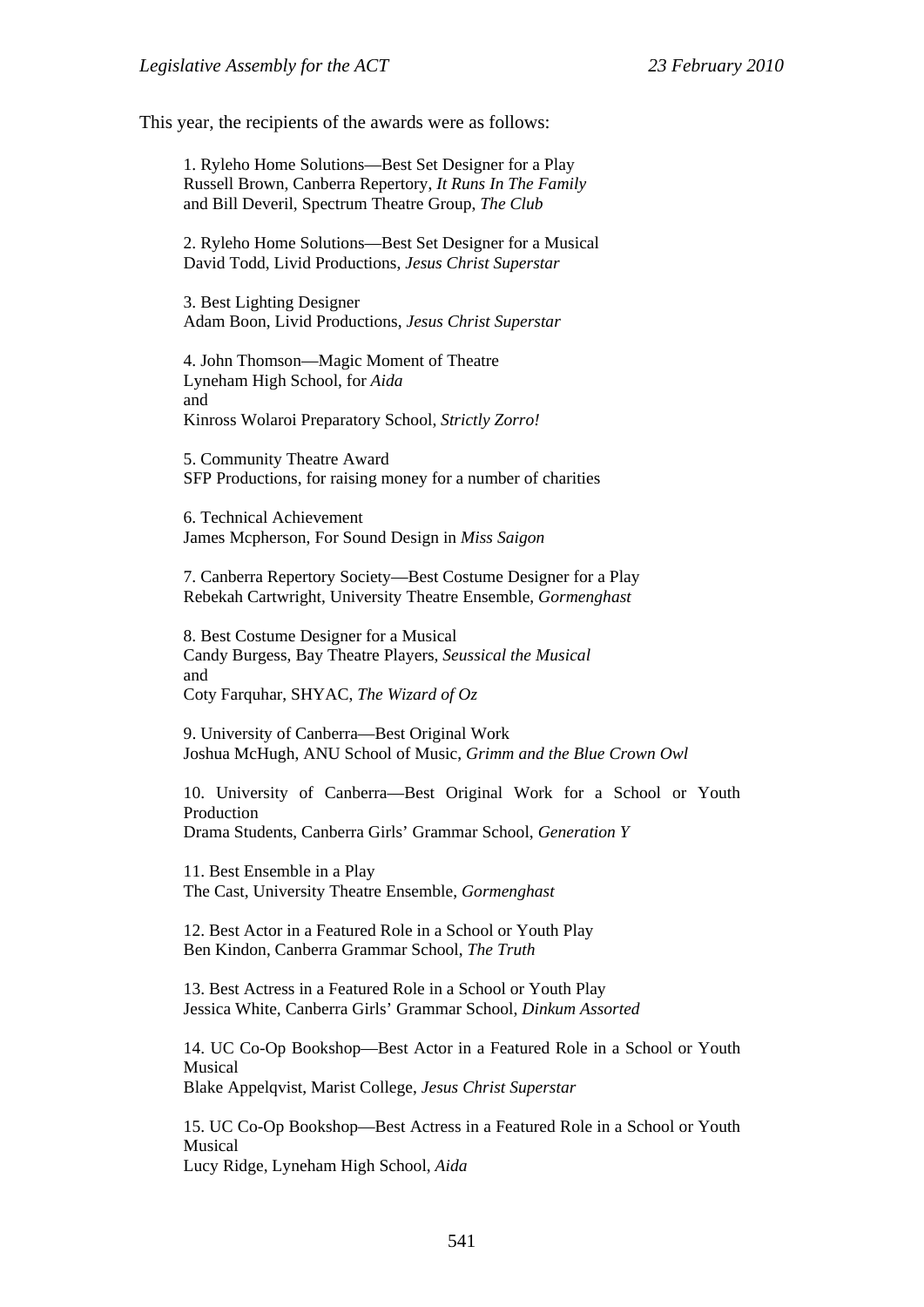16. Queanbeyan Players Best Actor in a Leading Role in a School or Youth Play Roscoe Walker, Canberra Grammar School, *Charley's Aunt*

17. Queanbeyan Players Best Actress in a Leading Role in a School or Youth Play

Joanna Richards, Canberra Girls' Grammar School, *Dinkum Assorted*

18. Blumers Lawyers Best Actor in a Leading Role in a School or Youth Musical Bill Bourchier, Marist College, *Jesus Christ Superstar*

19. Blumers Lawyers Best Actress in a Leading Role in a School or Youth Musical

Caitlin Dickson, James Sheahan Catholic High School, *Seussical the Musical*

20. Taps Dancewear—Best Production of a School or Youth Play Canberra Grammar School, *Charley's Aunt* 

21. OC Dance Studio—Best Production of a School or Youth Musical Marist College, *Jesus Christ Superstar* 

22. ACT Government—Best Contribution On or Off Stage By An ACT Senior Oliver Baudert for various productions

23. Patricia Kelson Encouragement Award, Sarah Wall, Cooma Little Theatre, *Stepping Out*

24. Radio 2CC Best Variety Performance By An Individual or Ensemble Dick Goldberg and Ian Croker, Canberra Repertory Society, *Jazz Garters*

25. Radio 2CC Best Ensemble in a Musical The Cast, Don Hillam Entertainment, *The 25th Annual Putnam County Spelling Bee*

26. Radio 2CC Best Actor in a Featured Role in a Play Ian Hart, Canberra Repertory Society, *It Runs in the Family*

27. Radio 2CC Best Actor in a Featured Role in a Musical Allyn Smith, The Dubbo Theatre Company, *Spamalot*

28. LJ Hooker Best Actress in a Featured Role in a Play Kiki Skountzos, Free Rain Theatre Company, *Charlotte's Web*

29. LJ Hooker Finance Best Actress in a Featured Role in a Musical Christine Forbes, Queabeyan City Council, *Chess*

30. Niltac Enterprises Best Musical Director for a School or Youth Production William Moxey, Kinross Wolaroi School, *Les Miserables* 

31. Teatro Vivaldi Restaurant Best Actor in a Leading Role in a Play Duncan Driver, Everyman Theatre, *Latin! or Tobacco and Boys*  and

Tony Falla , Canberra Repertory Society, *Runs in the Family*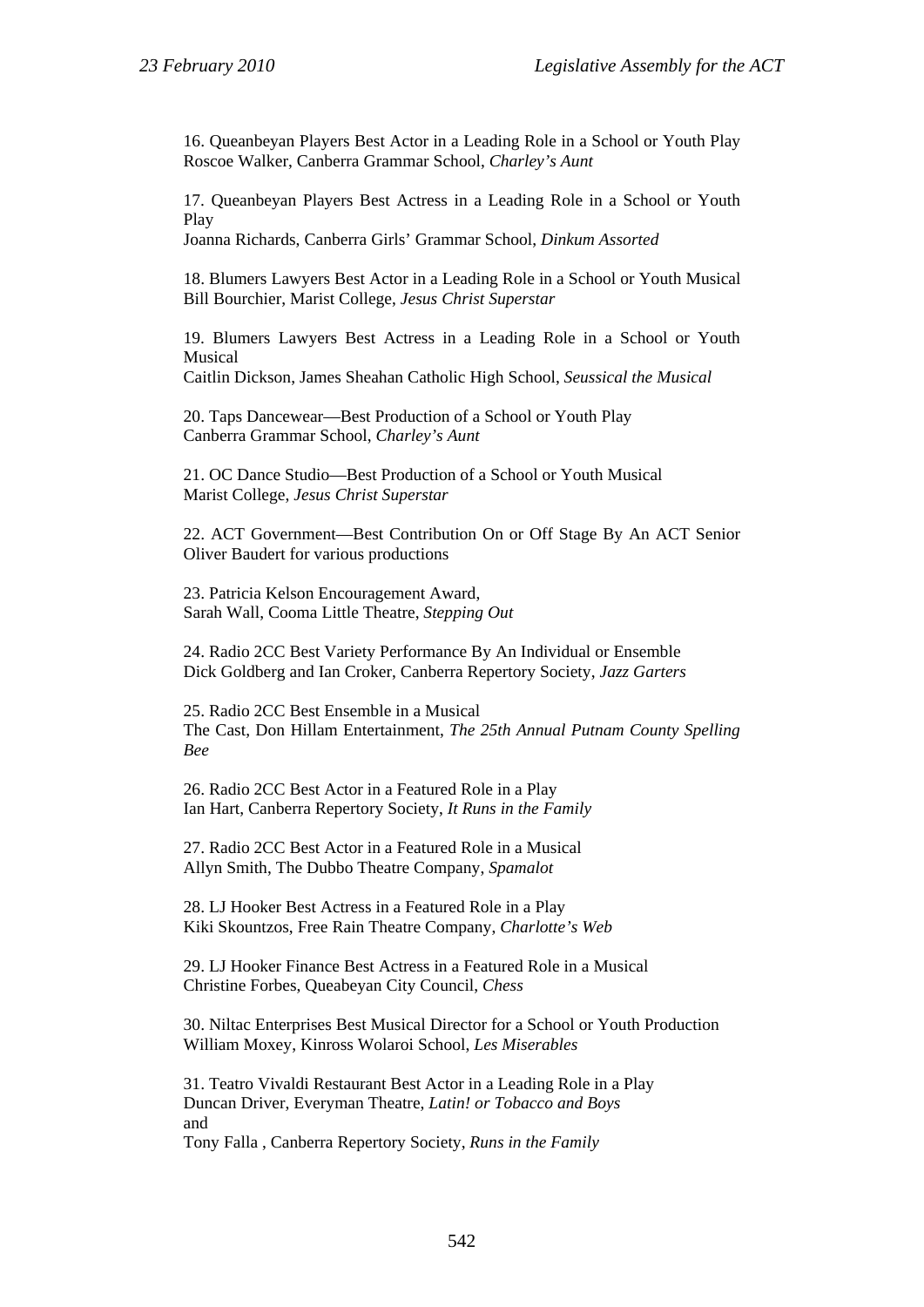32. Teatro Vivaldi Restaurant Best Actor in a Leading Role in a Musical Bill Jayet, Parkes Musical and Dramatic Society, *Oliver.* 

33. Teatro Vivaldi Best Actress in a Leading Role in a Play Naone Carrel, Canberra Repertory Society, *Amy's View* 

34. Teatro Vivaldi Restaurant Best Actress in a Leading role in a Musical Jacinta Le from *Miss Saigon* by Supa Productions and Phoenix Players and

Meredith Adams from *The Last 5 Years* by MMM Productions

35. DSP Productions Best Director of a Play Brandon Martignago, Child Players ACT, *Hating Alison Ashley*

36. Stage Whispers Best Director of a Musical or Variety Show Mark Grentell, Don Hillam Entertainment, *The 25th Annual Putney County Spelling Bee*

37. Channel Vision Best Musical Director Lucy Bermingham, Queanbeyan City Council, *Chess*

38. Richards Consulting Best Choreographer Lisa Buckley, Canberra Repertory Society, *Jazz Garters*

39. Best Production of a Play Canberra Repertory Society, *It Runs in the Family*

40. Best Production of a Variety Show The Milton Ulladulla Entertainers, *You Can't Stop the Music*

41. Best Production of a Musical Don Hillam Entertainment, *The 25th Annual Putnam County Spelling Bee* 

42. The ActewAGL Gold Cat Award Lyn Townsend, Parkes Musical and Dramatic Society

I thank the board, judges, sponsors, performers, technicians, organisers, families and audiences who make theatre in our region as strong as it is.

**Mr Barr**: I could not understand a word of that from over here, but I will read the *Hansard.*

**MADAM DEPUTY SPEAKER**: I think Mr Coe gets the award for the best reading of awards.

**South Asian film festival Canberra area theatre awards Mother Language Day** 

**MS BURCH** (Brindabella—Minister for Disability, Housing and Community Services, Minister for Children and Young People, Minister for Ageing, Minister for Multicultural Affairs and Minister for Women) (5.50): I want to refer to a couple of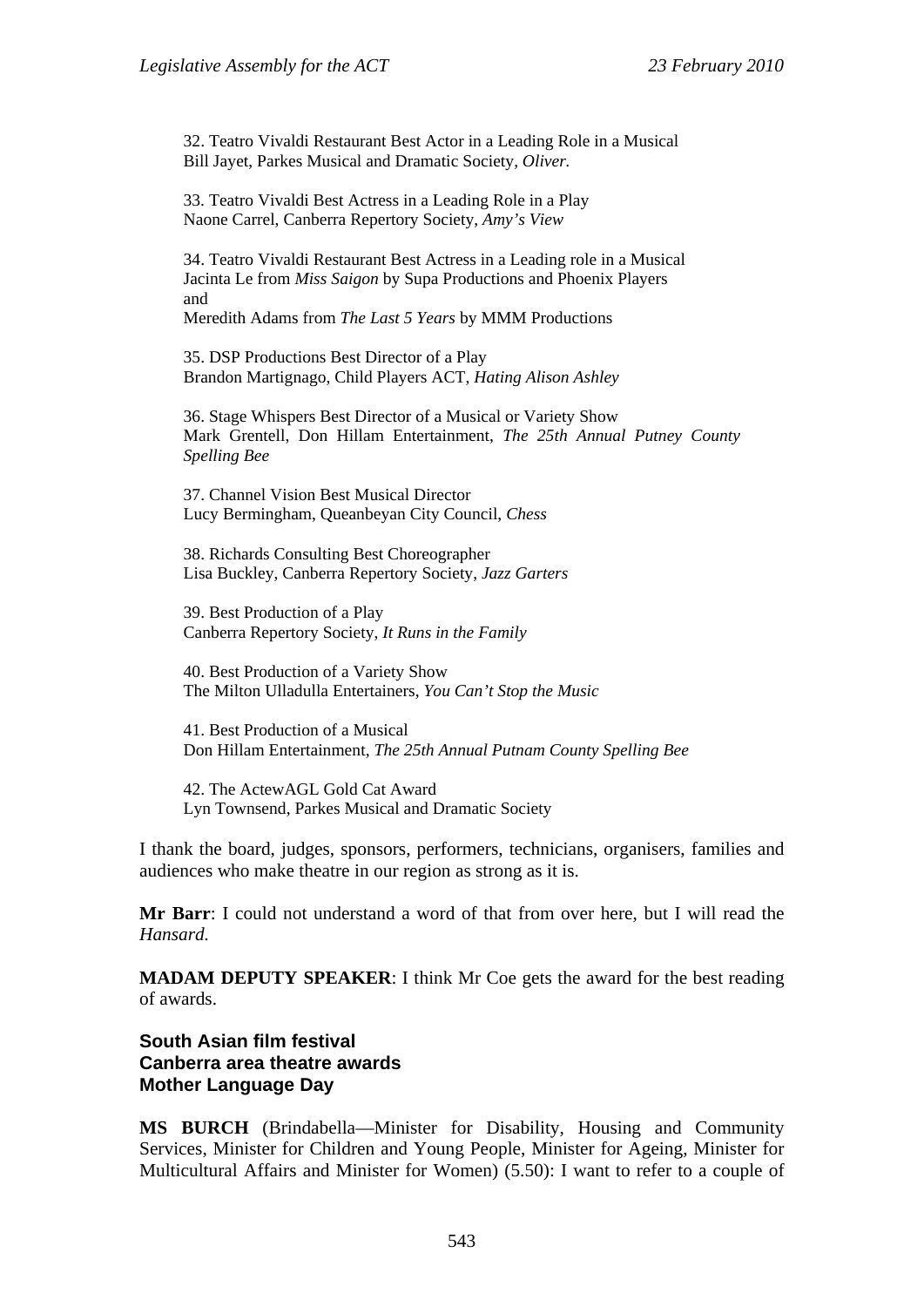events that I went to over the weekend. Last Friday, I opened the South Asian film festival down at the Tuggeranong Arts Centre. It is running for a week. These are wonderful films from the South Asian region. It was good to meet members of the diplomatic corps from that area and watch a Nepalese film about the scenery, and to capture the locale and environment through these international films. That is something quite special. That was good and I encourage those that have an interest in South Asian film to mark this in your calendar.

Also on Saturday night I, too, was at the CAT awards. I think we must have all been there from the sound of it. I am not going to be running through the list but I do congratulate Oliver Baudert who got the senior award for contribution on and off stage.

On Sunday, 21 February I went to two events to celebrate Mother Language Day. UNESCO has determined that 21 February is Mother Language Day. The first event was a forum at the University of Canberra, and that was a gathering of families and educators. There were parents and children who have an interest in wanting to maintain language and also to have their children experience being bilingual—to experience a second language. It was clear from those there that there is a strong interest in maintaining language and having a bilingual parent within a family structure.

It was interesting to hear the stories of the children. One child went through high school and college here and is now at university in Japan. We heard about his experience of Japanese as his first language, coming through the Australian education system and then when he got English down pat he moved across to Japan to a Japanese university. It was a good day.

Then I shared the afternoon with the Bangladeshi community at the high commission's Mother Language Day, which is a particularly important day for the Bangladeshi community. 1952 was a hallmark; they drew a line in the sand in respect of maintaining their Bengali language. They really then went on to maintain their independence 20-odd years later. So I think that Mother Language Day is an important day to remember. Language is, indeed, a key to maintaining heritage and culture. The maintenance of that across families and also across communities adds a richness and vibrancy to our community here in the ACT.

I am pleased that we have recognised language as an important part of our multicultural community. It is recognised in our multicultural strategy. We will be going out and talking to the broader community about how we bring that about across a whole-of-government approach. I think there was an apology from Sam Wong at the University of Canberra—

**Mr Doszpot**: I was actually there.

**MS BURCH**: I must have missed you, Mr Doszpot.

**Mr Doszpot**: I got there about 2.15.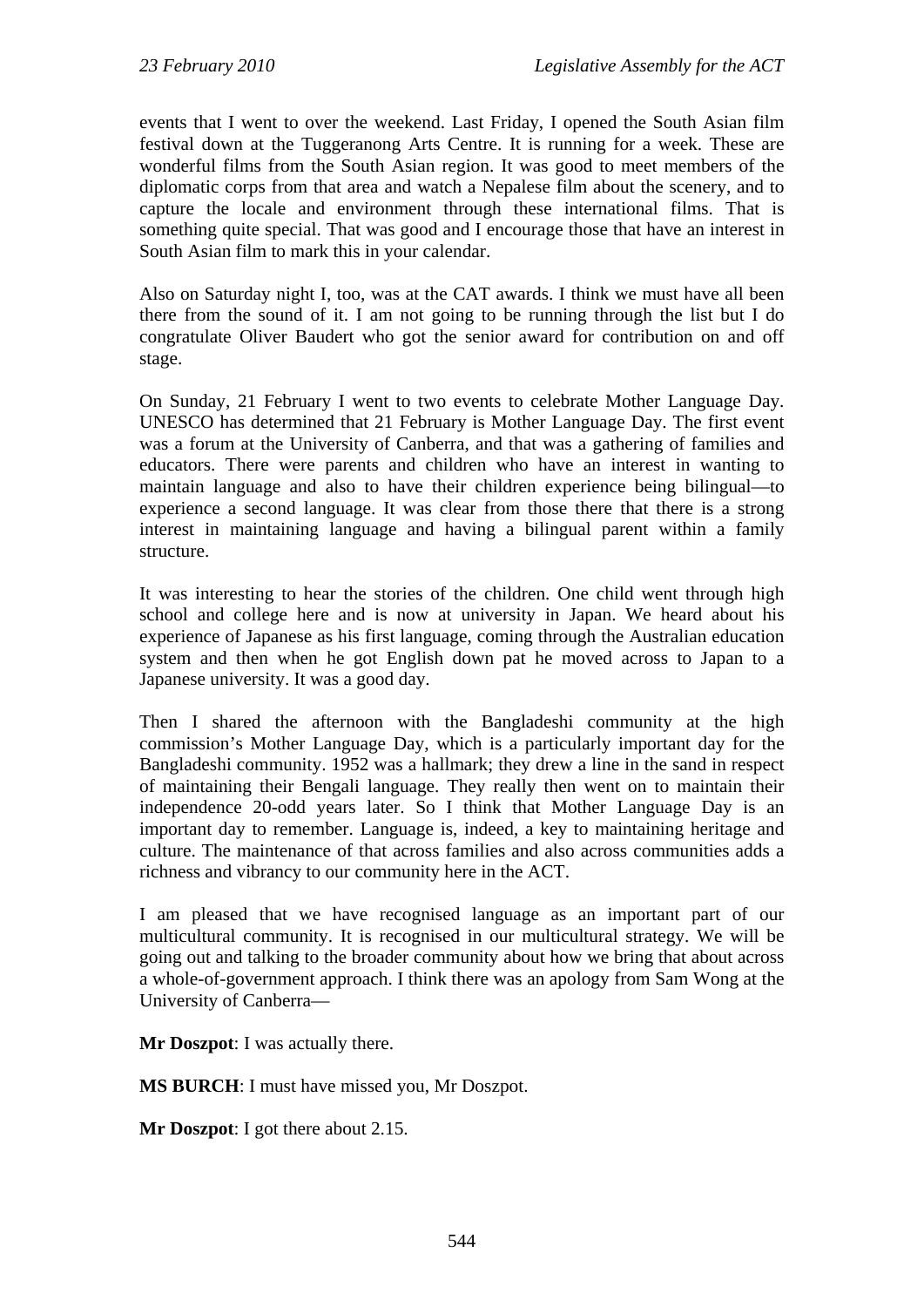## **MS BURCH**: All right.

Question resolved in the affirmative.

## **The Assembly adjourned at 5.54 pm.**